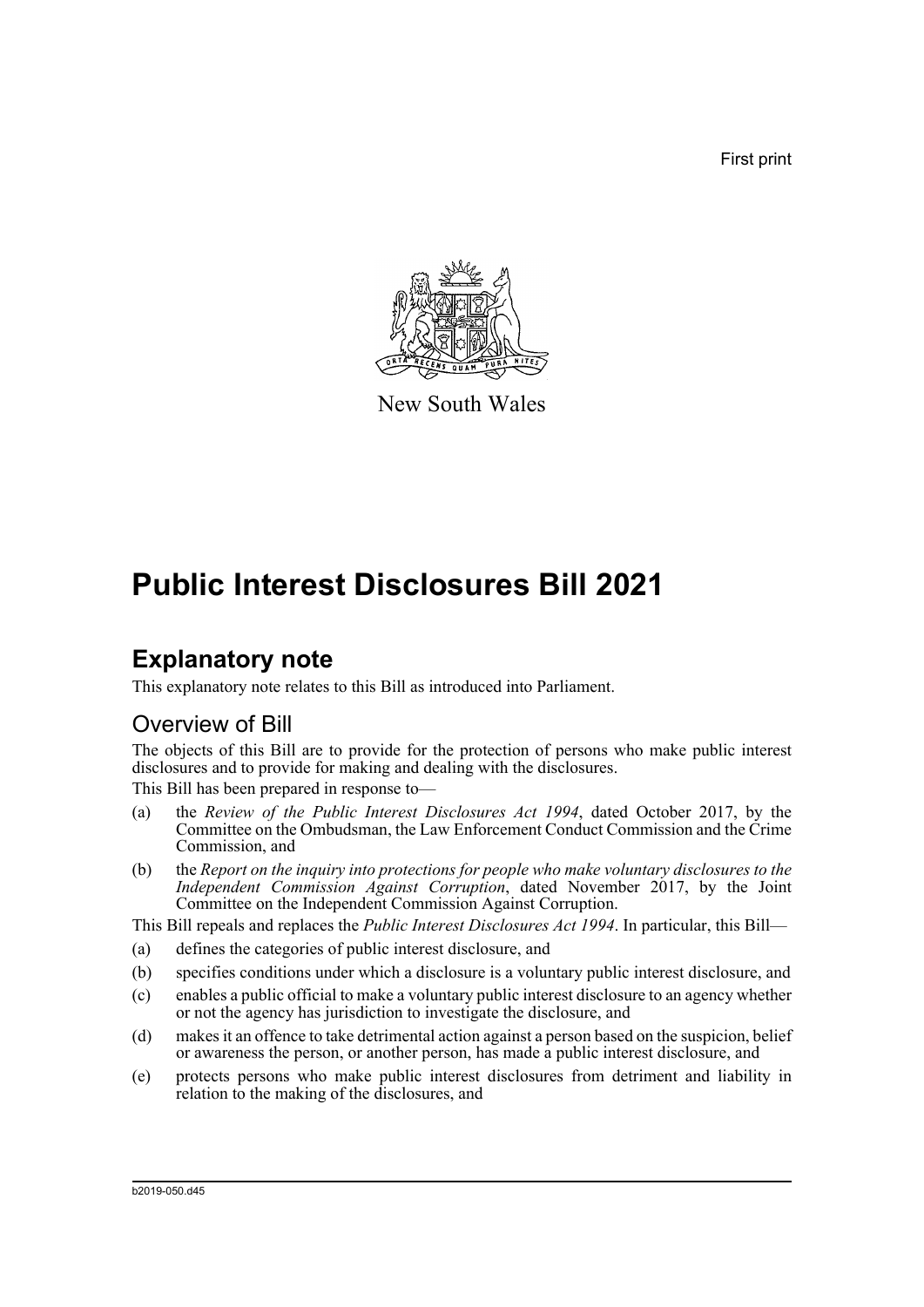- (f) requires agencies to adopt policies specifying their procedures for dealing with voluntary public interest disclosures, and
- (g) requires agencies to carry out training in relation to the public interest disclosure scheme, and
- (h) specifies how agencies are to deal with voluntary public interest disclosures and respond to findings of serious wrongdoing or other misconduct, and
- (i) requires agencies to provide the Ombudsman with an annual return about the public interest disclosures they receive.

This Bill also amends certain other Acts to align the protections in this Bill with the protections available under the other Acts to persons who make voluntary disclosures in the public interest or otherwise assist agencies authorised under the other Acts to investigate wrongdoing or misconduct. In particular, this Bill amends protections available under—

- (a) the *Independent Commission Against Corruption Act 1988*, and
- (b) the *Ombudsman Act 1974*, and
- (c) the *Law Enforcement Conduct Commission Act 2016*.

This Bill makes consequential and related amendments to other Acts and instruments.

# Outline of provisions

### **Part 1 Introduction**

**Part 1** contains introductory provisions.

- **Part 1, Division 1** contains preliminary machinery provisions that—
- (a) set out the name, also called the short title, of the proposed Act, and
- (b) provide that the proposed Act commences on the day that is 18 months after the date of assent, or an earlier day or days to be appointed by proclamation, and
- (c) set out the objects of the proposed Act, and
- (d) provide that the proposed Act binds the Crown, and
- (e) provide that the Dictionary in Schedule 2 of the proposed Act defines words used in the proposed Act, and
- (f) set out the responsibilities of the head of an agency in relation to functions conferred or imposed on the agency by the proposed Act.

**Part 1, Division 2** sets out the relationship between the proposed Act and other Acts and laws. **Clause 7** provides that—

- (a) the obligations, protections and remedies arising under the proposed Act in relation to a matter are additional to the obligations, protections and remedies arising under another Act or law in relation to the matter, and
- (b) the proposed Act, with a specified exception, does not confer powers to deal with public interest disclosures, and
- (c) the proposed Act prevails, with specified exceptions, to the extent of an inconsistency with another Act or law.

**Clauses 8 and 9** provide that the provisions of another Act or law, to the extent that they deal with legal professional privilege and the privilege against self-incrimination in specified ways, prevail over inconsistent provisions of the proposed Act. The proposed sections ensure the proposed Act will not affect the availability of the privileges under other Acts or laws under which persons may be compelled to provide information.

**Clause 10** provides that the proposed Act does not affect the availability of public interest immunity claims, but is subject to provisions of other Acts or laws affecting the availability of public interest immunity claims.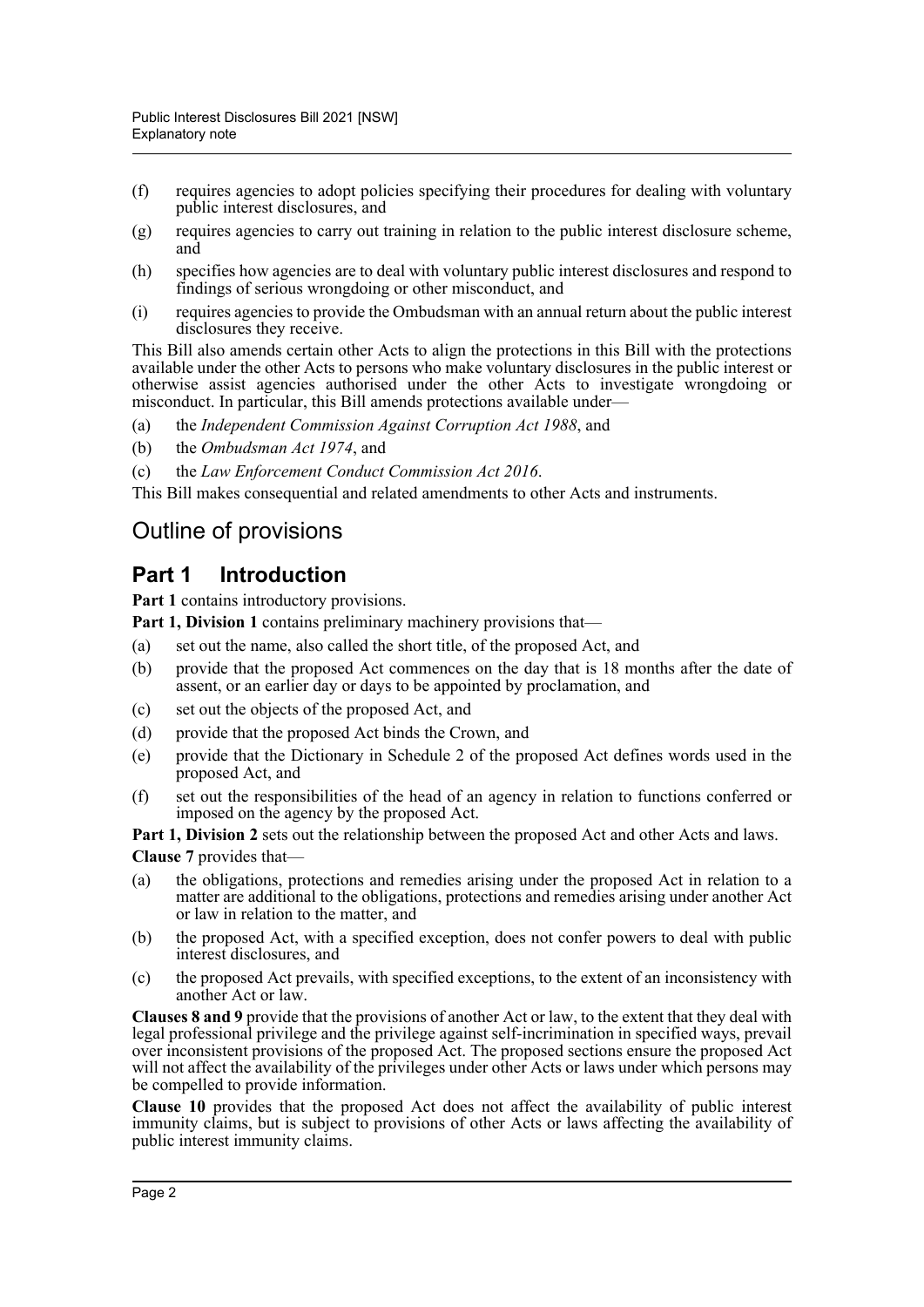**Clause 11** provides that certain provisions of other Acts dealing with powers of compulsion and entry prevail over inconsistent provisions of the proposed Act.

**Clause 12** excludes agencies, within the meaning of the proposed Act, in relation to the *Corporations Act 2001* of the Commonwealth, section 1317AAB, ensuring an agency will not be a regulated entity under that Act, Part 9.4AAA.

**Part 1, Division 3** defines key terms, other than *public interest disclosure*, used in the proposed Act.

**Clause 13** defines *serious wrongdoing* as corrupt conduct, a government information contravention, a local government pecuniary interest contravention, serious maladministration, a privacy contravention or a serious and substantial waste of public money. The categories of serious wrongdoing are further defined in the Dictionary.

**Clauses 14–17** respectively define *public official*, *manager* of a public official, *agency* and *head* of an agency. The proposed sections include a power for the regulations to declare—

- (a) additional persons or bodies to be, or not to be, public officials or agencies, and
- (b) a specified agency to be part of and included in another specified agency, and not to be a separate agency, for the purposes of the proposed Act or specified provisions of the proposed Act.

**Clause 18** defines a *disclosure officer* for an agency as a person responsible for receiving voluntary public interest disclosures on behalf of the agency. The disclosure officers for an agency include the head of the agency and persons, or members of a class of persons, specified in the agency's public interest disclosure policy as persons responsible for receiving voluntary public interest disclosures on behalf of the agency.

**Clause 19** defines an *integrity agency* as 1 of certain persons or bodies with jurisdiction under other Acts or laws to investigate a category or categories of serious wrongdoing. The proposed section includes a power for the regulations to declare additional persons or bodies to be integrity agencies.

**Clause 20** specifies the relationships between certain key terms used in the proposed Act. In particular, the proposed section sets out—

- (a) when a disclosure is *about* serious wrongdoing, and
- (b) when a disclosure *relates to* an agency, and
- (c) when a public official is *associated with* an agency.

### **Part 2 Public interest disclosures**

**Part 2, Division 1** sets out the categories of *public interest disclosure*.

**Clause 21** divides public interest disclosures into voluntary public interest disclosures, witness public interest disclosures and mandatory public interest disclosures.

**Clause 22** defines a *witness public interest disclosure* as a disclosure of information, in an investigation of serious wrongdoing, at the request of or in response to a requirement of a person or agency investigating the serious wrongdoing. However, a disclosure is not a witness public interest disclosure if it is a mandatory public interest disclosure.

**Clause 23** defines a *mandatory public interest disclosure* as a disclosure about serious wrongdoing made by a public official carrying out the official's ordinary duties or under a legal obligation.

**Part 2, Division 2** deals with voluntary public interest disclosures.

**Clause 24** defines a *voluntary public interest disclosure* as a disclosure that complies with the conditions in proposed sections 25–27 or is deemed to be a voluntary public interest disclosure under proposed section 29. The proposed section also provides that a disclosure may be a voluntary public interest disclosure whether or not it is made orally, anonymously or with reference to the proposed Act, and that a disclosure is not a voluntary public interest disclosure if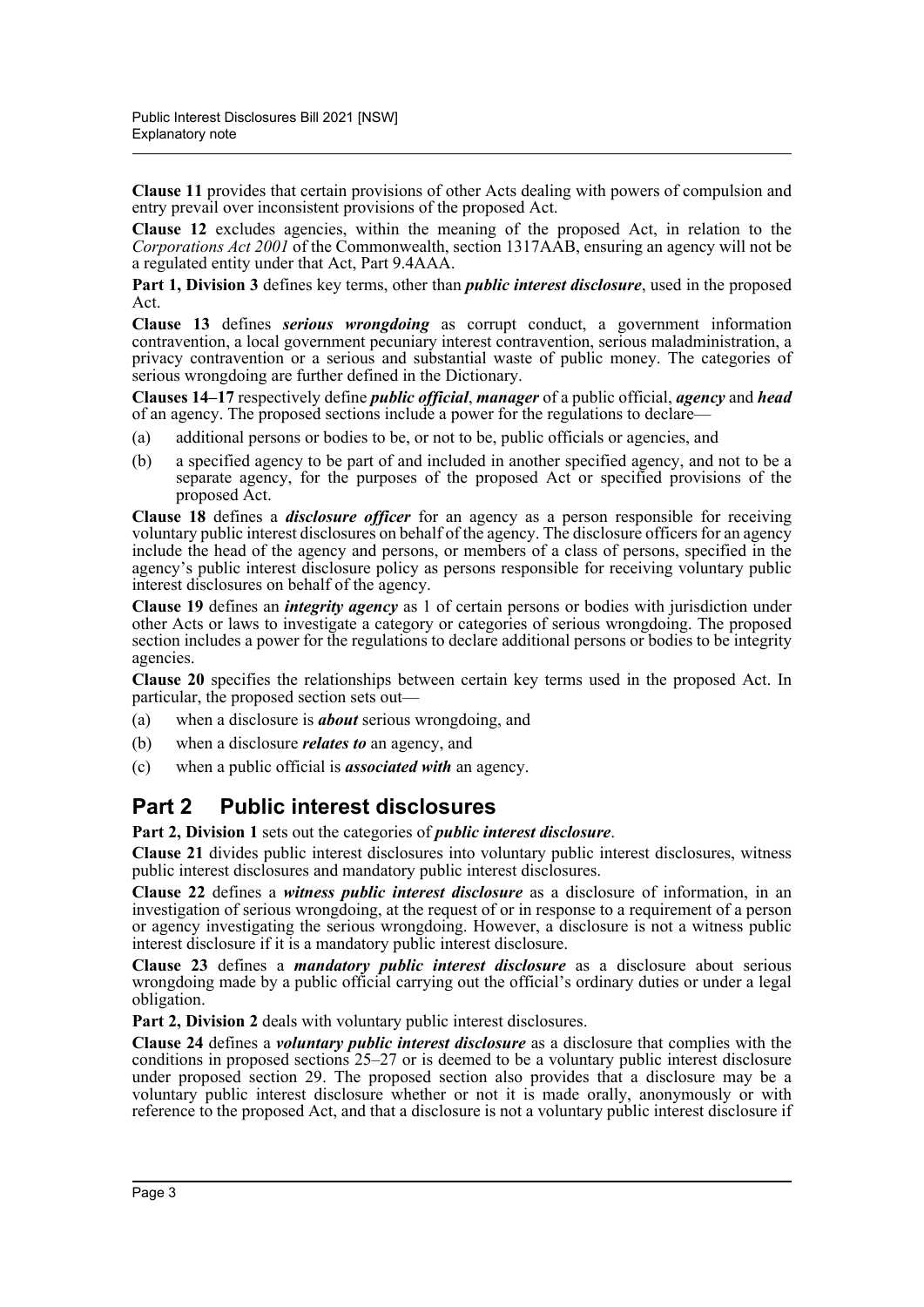it is a witness public interest disclosure or a mandatory public interest disclosure or if it is made orally to a Minister or a member of a Minister's staff.

**Clause 25** imposes the condition that the disclosure be made by a public official who is not a member of Parliament.

**Clause 26** imposes the condition that the maker of the disclosure honestly, and on reasonable grounds, believes the disclosure shows or tends to show serious wrongdoing. The proposed section also excludes certain disclosures relating to disagreements with government policy or personal grievances.

**Clause 27** imposes the condition that the disclosure be made to 1 or more specified recipients, including heads of agencies and other disclosure officers for agencies.

**Clause 28** imposes the following additional conditions where the recipient of the disclosure is a member of Parliament or a journalist-

- (a) the disclosure must be substantially true,
- (b) the maker of the disclosure must have previously made substantially the same voluntary public interest disclosure (the *previous disclosure*) to 1 or more specified recipients,
- (c) the previous disclosure must not have been anonymous,
- (d) the maker of the previous disclosure must not have waived, in writing, the right to receive information under the proposed Act in relation to the previous disclosure,
- (e) the maker of the previous disclosure must not have received specified information within specified time frames about how the previous disclosure has been dealt with, or must have been notified of a decision not to deal with, or to cease dealing with, the previous disclosure.

**Clause 29** specifies conditions under which the head of an agency may determine a disclosure is a voluntary public interest disclosure even if the disclosure would not otherwise be a voluntary public interest disclosure. The proposed section also specifies conditions under which the determination may be revoked.

### **Part 3 Protections**

**Part 3** deals with the protection of persons who make public interest disclosures from detriment and liability.

**Part 3, Division 1** contains provisions applying generally to the proposed Part.

**Clause 30** provides that the proposed Part applies to a public interest disclosure from the time the disclosure is first made.

**Clause 31** provides that the protections in the proposed Part do not prevent certain action, referred to as *reasonable management action*, from being taken in relation to public officials.

**Part 3, Division 2** contains provisions relating to detrimental action.

**Clause 32** defines *detriment* to a person as disadvantage to the person, including injury, damage to property or reputation, harassment, unfavourable workplace treatment, discrimination and disciplinary action. The proposed section also defines *detrimental action* against a person as an act or omission causing, comprising, involving or encouraging detriment or the threat of detriment to the person.

**Clause 33** makes it an indictable offence, referred to in the proposed Act as a *detrimental action offence*, to take detrimental action against a person while suspecting, believing or being aware that the person, or another person, has made, may have made, may make or proposes to make a public interest disclosure if the suspicion, belief or awareness is a contributing factor to the taking of the detrimental action.

**Clause 34** requires agencies to refer information relating to detrimental action offences, including allegations and evidence, to specified persons and bodies.

**Clause 35** makes a person who takes detrimental action against another person, in the circumstances specified in proposed section 33, liable in damages for injury, damage or loss suffered as a result. The damages may include damages in the nature of exemplary damages.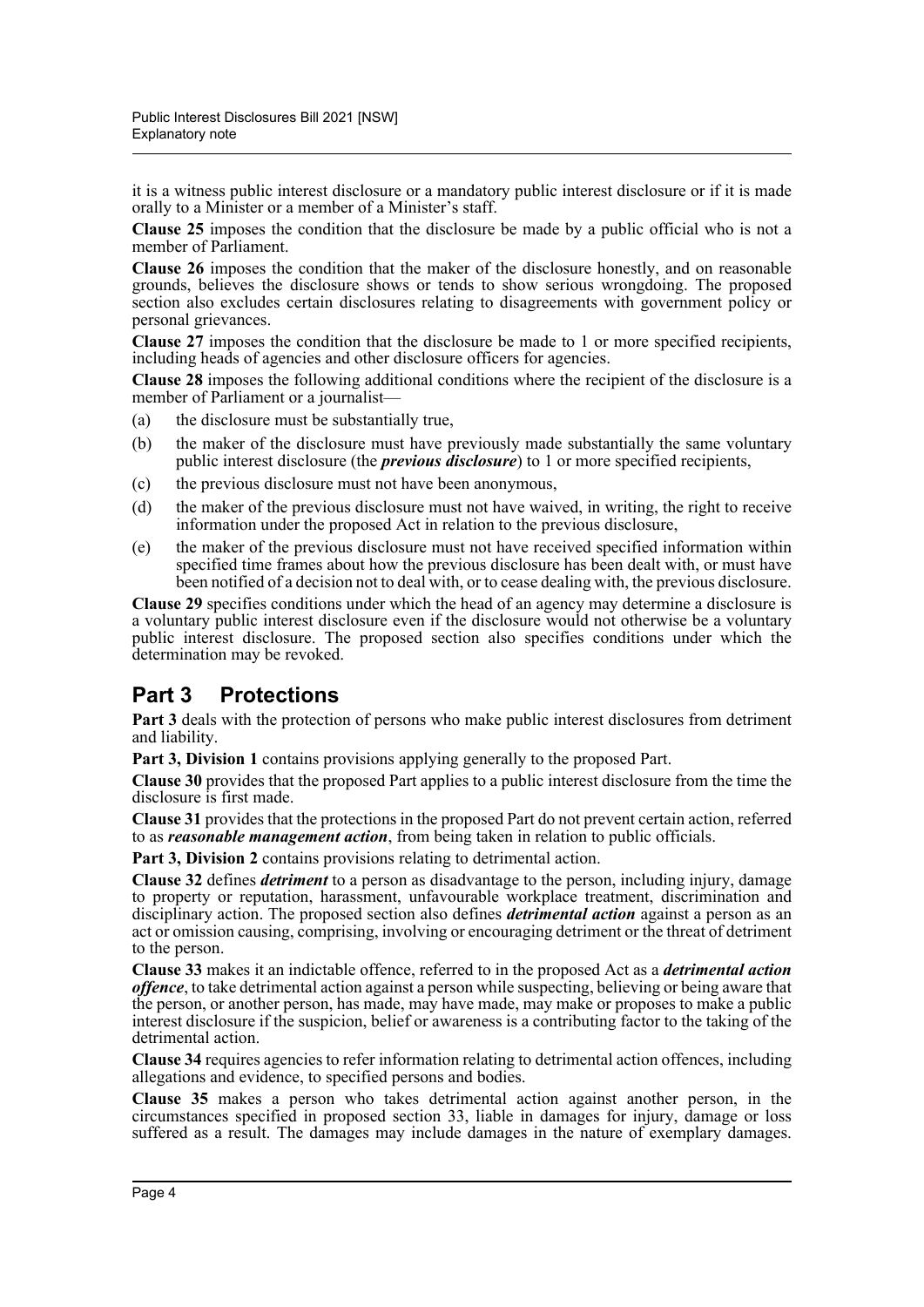**Clause 36** specifies additional orders a court may make if satisfied the damages are recoverable in circumstances where the detrimental action was taken in connection with the person's position or role as an employee.

**Clause 37** enables specified persons and bodies to apply to the Supreme Court for an injunction relating to the commission or possible commission of a detrimental action offence.

**Clause 38** provides, with specified exceptions, that a person who institutes proceedings for damages or an injunction under the proposed Division is not liable to pay costs incurred by another party to the proceedings.

**Clause 39** provides that a person may institute proceedings for damages or an injunction under the proposed Division even if no prosecution has been brought in relation to the relevant detrimental action or the person against whom the proceedings are instituted has been acquitted of a detrimental action offence on the same, or substantially the same, facts relied on in the proceedings.

**Part 3, Division 3** contains provisions dealing with civil and criminal liability.

**Clause 40** provides that a person who makes a public interest disclosure does not incur civil or criminal liability, and is not liable to disciplinary action, in relation to the making of the disclosure. The proposed section applies to witness public interest disclosures only to the extent that the information disclosed is relevant or constitutes an independent disclosure showing or tending to show serious wrongdoing.

**Clause 41** provides that a person who makes a self-incriminating public interest disclosure is not generally protected against liability for the person's past conduct. The proposed section also enables the Attorney General to give the person an undertaking that the disclosure or the fact of the disclosure will not be used in evidence against the person, other than in proceedings relating to the falsity of the disclosure.

#### **Part 4 Public interest disclosure policies**

Part 4 deals with public interest disclosure policies.

**Clause 42** makes it mandatory for an agency to have a public interest disclosure policy.

**Clause 43** requires an agency's public interest disclosure policy to specify the agency's procedures for dealing with voluntary public interest disclosures, minimising the risk of detrimental action being taken as a result of voluntary public interest disclosures being made and complying with other requirements under the proposed Act. The policy must also include information about protections available under the proposed Act and information about disclosure officers for the agency enabling the officers to be contacted.

**Clause 44** requires an agency, in preparing its public interest disclosure policy, to have regard to guidelines that may be published by the Ombudsman under proposed section 73. **Clause 45** enables an agency to adopt a model public interest disclosure policy that may be published under proposed section 73(a).

**Clause 46** provides for public interest disclosure policies to be reviewed and updated in circumstances where agencies are amalgamated or divided.

**Clause 47** requires an agency to make its public interest disclosure policy accessible on the agency's website and intranet or by other means.

**Clause 48** requires an agency to comply with training and awareness requirements in relation to the agency's public interest disclosure policy and other specified matters. The proposed section includes a power for the regulations to make further provision about how agencies are to comply with the requirements.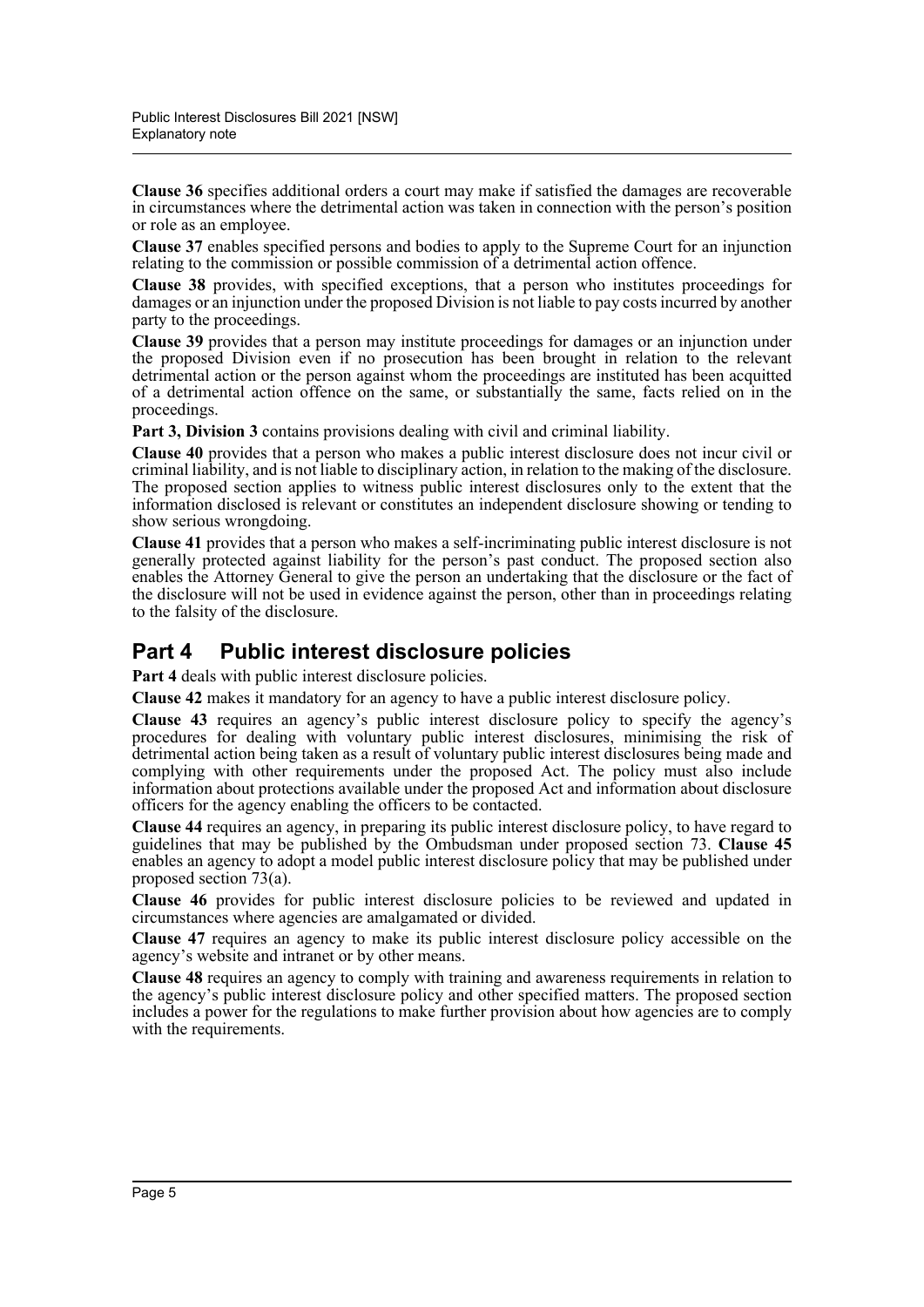#### **Part 5 Receiving and dealing with voluntary public interest disclosures**

**Part 5** deals with action to be taken by agencies that receive voluntary public interest disclosures. The provisions of the proposed Part do not apply to witness public interest disclosures or mandatory public interest disclosures.

**Part 5, Division 1** deals with the receipt of disclosures that are or may be voluntary public interest disclosures.

**Clause 49** requires an agency that receives a disclosure to deal with the disclosure as a voluntary public interest disclosure under the proposed Part, Division 2 if the disclosure is, or appears to be, a voluntary public interest disclosure. **Clause 50** specifies when an agency *receives* a disclosure.

**Clauses 51 and 52** specify circumstances in which certain persons to whom a disclosure mentioned in proposed section 49 is made are to communicate the disclosure to a disclosure officer for an agency or take other action to cause the disclosure to be received by an agency.

**Clause 53** requires persons to whom a disclosure mentioned in proposed section 49 is made orally to make a written record of the disclosure.

Part 5. Division 2 sets out how agencies are to deal with voluntary public interest disclosures. Except for the limited investigative powers conferred on the Ombudsman and the Independent Commission Against Corruption by proposed section 58, the proposed Division does not authorise an agency to deal with a voluntary public interest disclosure in a way in which the agency is not otherwise authorised to deal with the disclosure.

**Clause 54** contains general provisions about agency action under the proposed Division. An agency must have regard to guidelines that may be published by the Ombudsman under proposed section 73 and may consult the Ombudsman, or another integrity agency, in relation to action or proposed action to deal with a voluntary public interest disclosure.

**Clause 55** requires an agency that receives a voluntary public interest disclosure relating to the agency to decide how to deal with the disclosure. The agency's actions may include investigation or referral. The proposed section also requires an agency to provide the Ombudsman with written reasons for a decision neither to investigate the relevant serious wrongdoing nor to refer the disclosure, or for a decision to cease investigating the relevant serious wrongdoing without completing the investigation or referring the disclosure.

**Clause 56** requires an agency that receives a voluntary public interest disclosure not relating to the agency to deal with the disclosure in accordance with an Act or law authorising the agency to investigate the relevant serious wrongdoing, to refer the disclosure or to deal with the disclosure in accordance with another applicable arrangement.

**Clause 57** provides for the referral of voluntary public interest disclosures and requires agencies to consider appropriateness and the risk of detrimental action when referring a voluntary public interest disclosure in circumstances where the referral is not mandatory.

**Clause 58** confers limited investigative powers on the Ombudsman and the Independent Commission Against Corruption in relation to voluntary public interest disclosures about specified wrongdoing by certain integrity agencies and officers of integrity agencies.

**Clause 59** requires an agency dealing with a voluntary public interest disclosure to provide access to the agency's public interest disclosure policy and other specified information to the maker of the disclosure. The proposed section does not apply to anonymous disclosures or to the extent that the maker of the disclosure waives, in writing, the right to receive the information.

**Clause 60** provides for the internal review of certain agency decisions made under the proposed Part.

**Clause 61** specifies circumstances in which an agency is to take steps to assess and minimise the risk of detrimental action being taken as a result of a voluntary public interest disclosure being made. **Clause 62** makes the agency or, under certain conditions, the State liable in damages for injury, damage or loss suffered as a result of the agency's failure to take the steps.

**Clause 63** contains a power for the regulations to make further provision about how agencies may deal with voluntary public interest disclosures.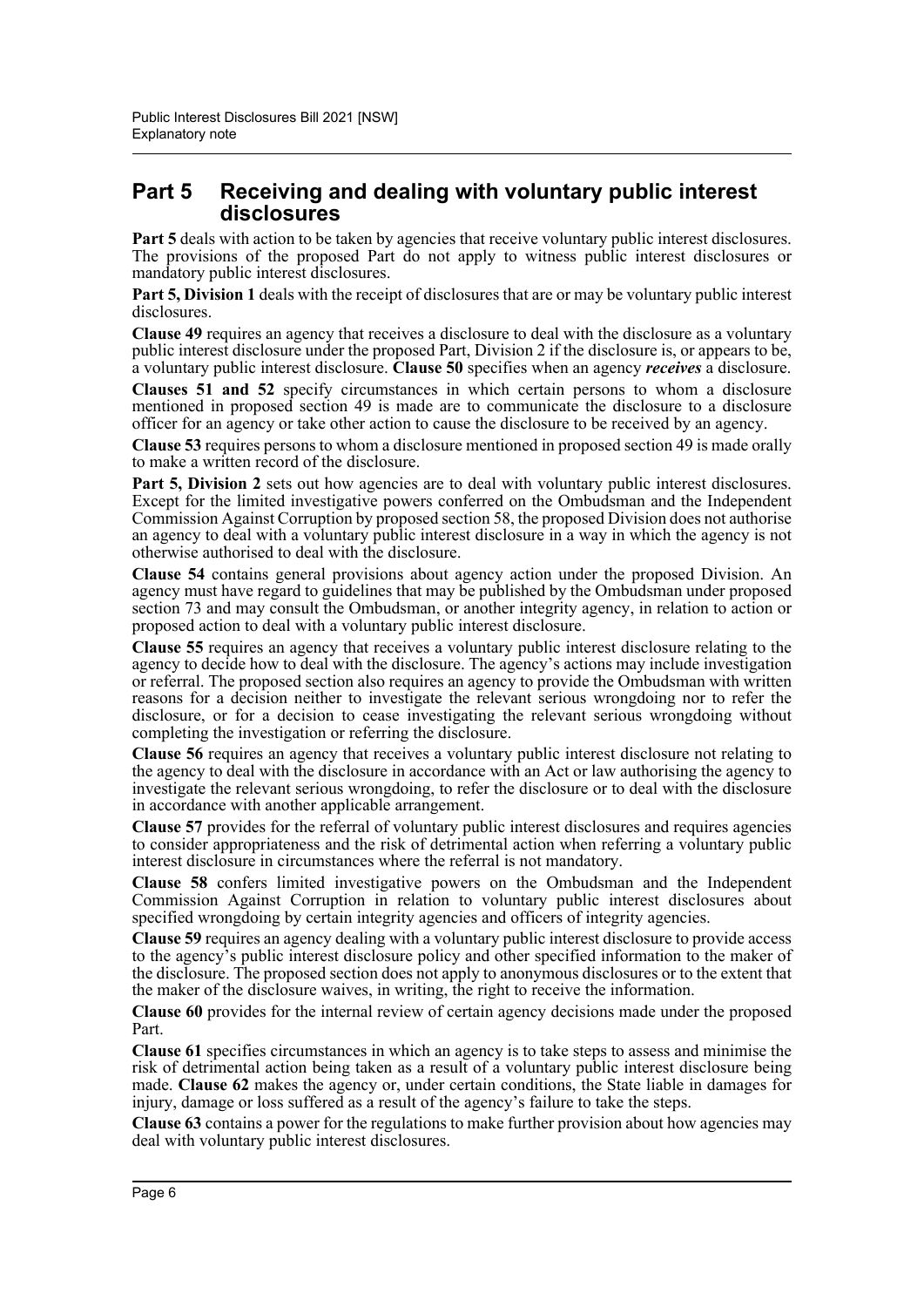**Part 5, Division 3** contains miscellaneous provisions relating to the process of dealing with voluntary public interest disclosures.

**Clause 64** prohibits, with specified exceptions, public officials and agencies from disclosing information tending to identify a person as the maker of a voluntary public interest disclosure.

**Clause 65** requires public officials to use their best endeavours to assist in investigations of serious wrongdoing.

**Clause 66** requires an agency to take appropriate action, referred to in the proposed Act as *corrective action*, in response to a finding of serious wrongdoing or other misconduct that results from an investigation of a voluntary public interest disclosure relating to the agency.

# **Part 6 Oversight of Act**

Part 6 deals with the oversight of the proposed Act.

Part 6, Division 1 contains provisions relating to the Public Interest Disclosures Steering Committee (the *Steering Committee*).

**Clause 67** establishes the Steering Committee and specifies its members.

**Clause 68** sets out the functions of the Steering Committee.

**Clause 69** provides for a member of the Steering Committee to appoint a nominee to act in place of the member.

**Clause 70** sets out the quorum requirements for a meeting of the Steering Committee.

**Clause 71** provides for the Steering Committee to determine its own procedures.

**Part 6, Division 2** provides for the oversight of the public interest disclosure scheme by the Ombudsman.

**Clause 72** confers advisory, auditing, monitoring, reporting and other functions on the Ombudsman.

**Clause 73** provides that guidelines published by the Ombudsman to assist agencies in exercising functions under the proposed Act may be published in the form of a model interest disclosure policy and may relate to all aspects of agencies' functions under the proposed Act.

**Clause 74** provides for the Ombudsman to deal by conciliation with disputes arising under the proposed  $\overrightarrow{Act}$  or a public interest disclosure policy if requested to do so by an agency. The proposed section includes a power for the regulations to make further provision about the Ombudsman's functions under the proposed section.

**Clause 75** enables the Ombudsman to require agencies to provide information or documents for the purposes of exercising the Ombudsman's auditing and monitoring functions under the proposed Act.

**Clause 76** requires the Ombudsman to report annually to Parliament on the administration of, and compliance by agencies with, the proposed Act. **Clause 77** enables the Ombudsman to make a special report to Parliament on a matter arising in connection with the exercise of the Ombudsman's functions under the proposed Act.

**Clause 78** requires an agency to provide the Ombudsman with an annual return that includes specified information about voluntary public interest disclosures received or dealt with by the agency. The proposed section includes a power for the regulations to make further provision about the information to be included in the annual return and the form in which the information is to be provided.

# **Part 7 Miscellaneous**

**Part 7** contains miscellaneous provisions relating to the operation of the proposed Act.

**Clause 79** provides that the application of the proposed Act to a public interest disclosure is unaffected by certain matters.

**Clause 80** enables the head of an agency to delegate functions, with specified exceptions, to a person employed in or by the agency or the head of another agency.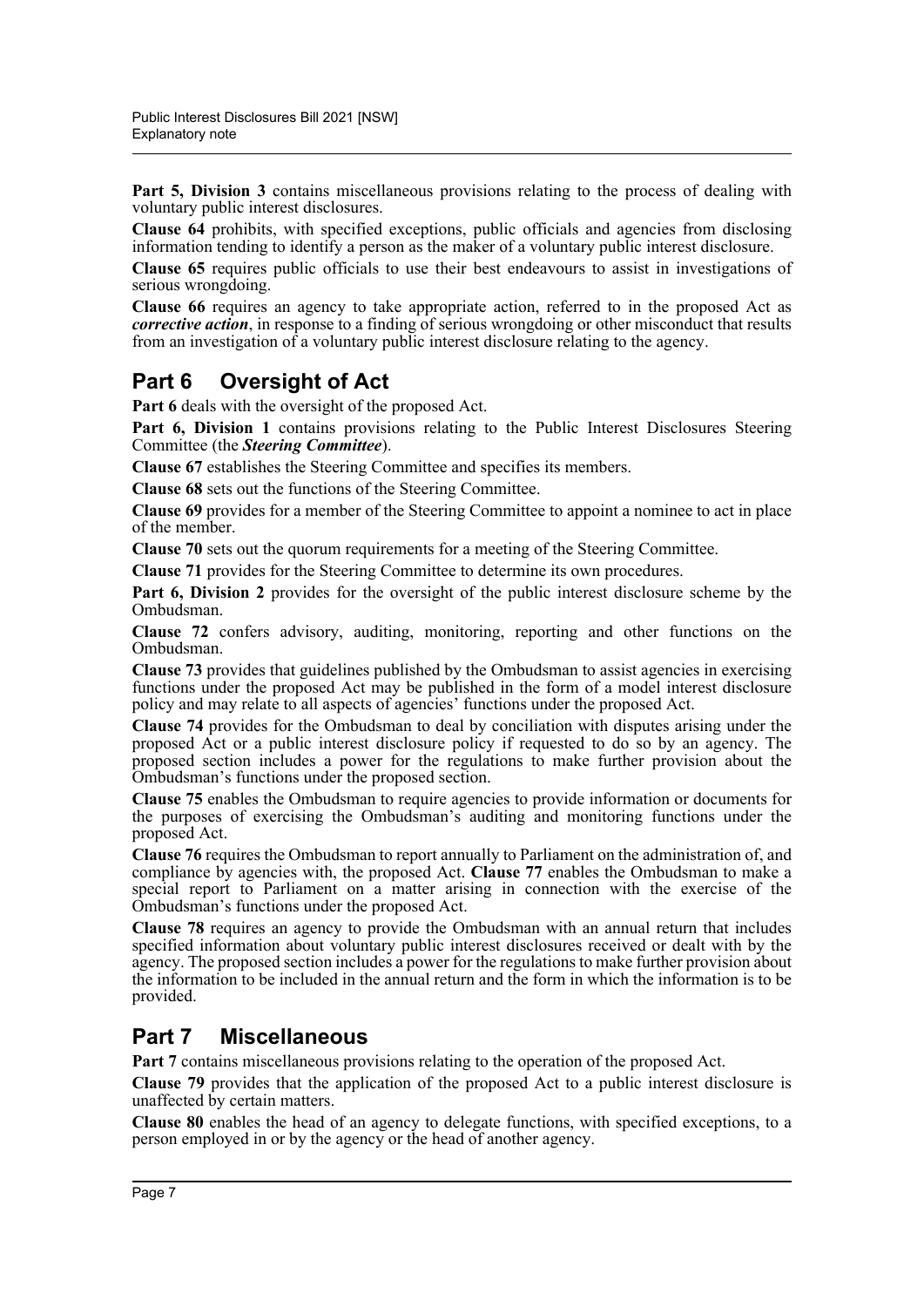**Clause 81** provides for a function of an agency under the proposed Act to be exercised by a person employed in or by the agency who is designated by the head of the agency to exercise the function. The proposed section also provides for an agency to arrange for another agency, or an entity that is not an agency, to exercise functions under the proposed Act on behalf of the agency. Details of the arrangement must be published on the agency's website and provided to the Ombudsman.

**Clause 82** requires certain terms to be included in contracts under which a person or body is engaged to provide services on behalf of an agency. The proposed section applies only to contracts entered into on or after the day on which the proposed section commences. The proposed section includes a power for the regulations to make further provision for terms that must, or must not, be included in the contracts.

**Clause 83** permits an agency to provide information relating to a public interest disclosure to another agency if doing so is reasonably necessary for the exercise of either agency's functions under the proposed Act. The agency may also provide the information to a person or body investigating misconduct or wrongdoing under a law of another State, the Commonwealth or a Territory of the Commonwealth, if doing so is reasonably necessary for the exercise of functions under that law by the person or body.

**Clause 84** provides that a person must not, in making or purporting to make a public interest disclosure or in providing information relating to a public interest disclosure, wilfully make a false statement to, or mislead or attempt to mislead, the agency or person to whom the disclosure or purported disclosure is made or the information is provided. The maximum penalty for the offence is 100 penalty units or imprisonment for 2 years, or both.

**Clause 85** provides that a person must not provide or offer to provide beneficial treatment to another person for the purposes of influencing the other person to refrain from making a public interest disclosure or to withdraw a public interest disclosure. The proposed section also provides that a person must not prevent or attempt to prevent a person, or a group or class of persons, from making public interest disclosures. The maximum penalty for both offences is 100 penalty units.

**Clause 86** deals with proceedings for offences against the proposed Act.

**Clause 87** provides that the proposed Act does not affect the rights and privileges of Parliament in relation to freedom of speech and Parliamentary debates and proceedings.

**Clause 88** contains regulation-making powers under the proposed Act. The powers include a power for the regulations to exempt specified agencies or classes of agencies from specified provisions of the proposed Act.

**Clause 89** provides for the review of the proposed Act by a joint committee of members of Parliament. The review is to be undertaken as soon as possible after the period of 5 years from the date of assent to the proposed Act.

**Clause 90** repeals the *Public Interest Disclosures Act 1994* and the *Public Interest Disclosures Regulation 2011*.

### **Schedule 1 Savings, transitional and other provisions**

**Schedule 1** contains savings, transitional and other provisions.

**Schedule 1, Part 1** provides that the regulations may contain provisions of a savings or transitional nature consequent on the commencement of a provision of the proposed Act or a provision amending the proposed Act.

**Schedule 1, Part 2, Division 1** contains transitional provisions relating to the handling of disclosures made before, or remade after, the repeal of the *Public Interest Disclosures Act 1994* (the *former Act*).

**Schedule 1, clause 3** provides that a disclosure of information made before the repeal of the former Act is to be dealt with under the law as in force from time to time before the repeal.

**Schedule 1, clauses 4 and 5** contain provisions relating to a scenario in which substantially the same disclosure is made, by the same person, both before and after the repeal of the former Act.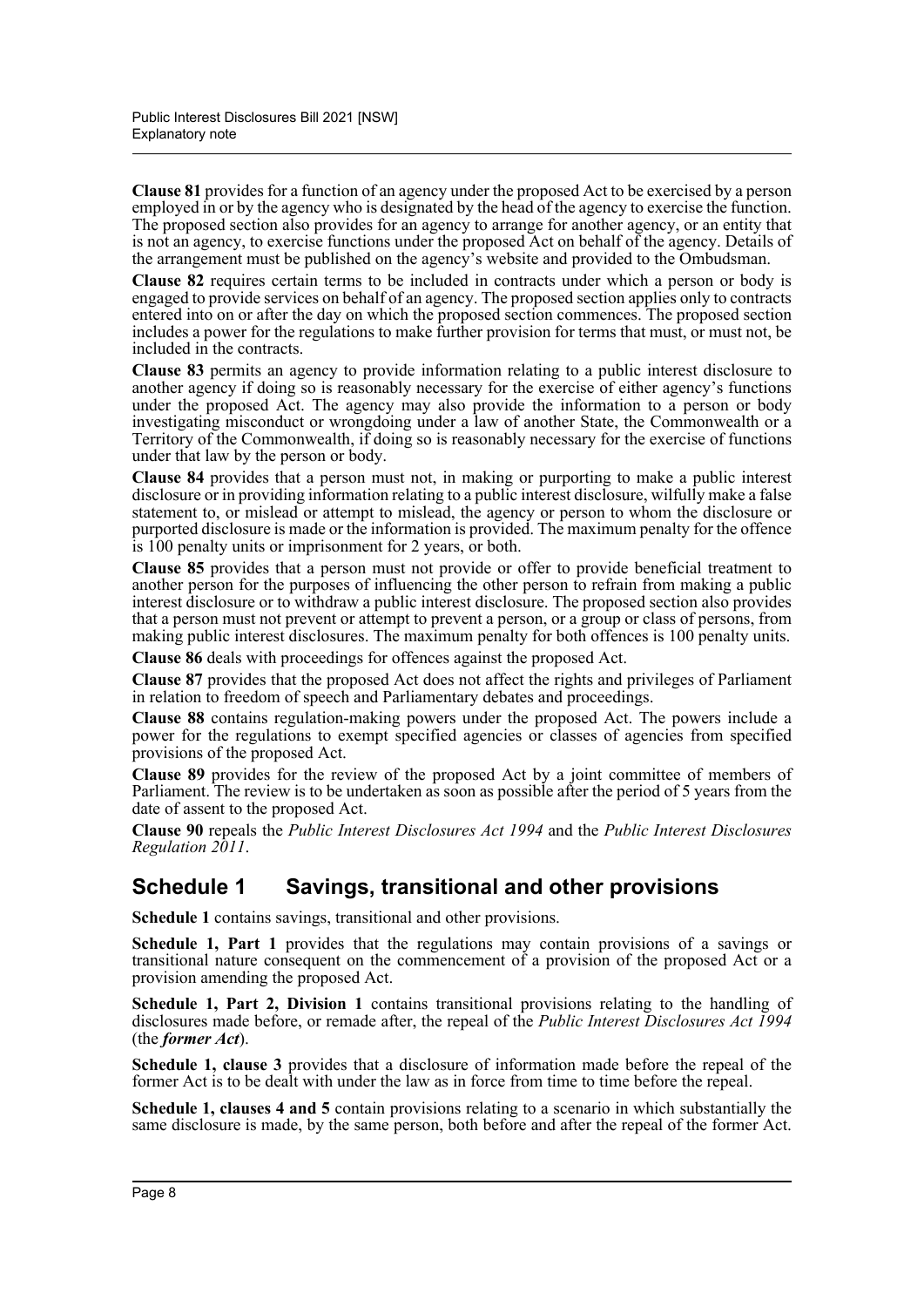Proposed section 4 contains a mechanism to enable agencies to consolidate the exercise of functions under the 2 different legislative schemes that may apply to the scenario. The mechanism does not affect the protections conferred by either scheme. Proposed section 5 contains further provisions relating to disclosures made to members of Parliament and journalists.

**Schedule 1, Part 2, Division 2** contains machinery transitional provisions relating to the proposed *Public Interest Disclosures Regulation 2021*.

# **Schedule 2 Dictionary**

**Schedule 2** contains the Dictionary of words used in the proposed Act.

# **Schedule 3 Public Interest Disclosures Regulation 2021**

**Schedule 3** contains the proposed *Public Interest Disclosures Regulation 2021*. The proposed Regulation requires an agency—

- (a) to take specified action to ensure each public official associated with the agency has access to the agency's public interest disclosure policy, and
- (b) to ensure the training required by the proposed Act takes place within specified time frames, and
- (c) to include specified information in the agency's annual return, including information about purported public interest disclosures that were not in fact public interest disclosures, and
- (d) to report separately in the agency's annual return about voluntary public interest disclosures relating to the agency and other voluntary public interest disclosures, and
- (e) if the agency has arranged to provide an annual return on behalf of another agency or a group of agencies—to provide a separate annual return for each agency to which the arrangement relates.

#### **Schedule 4 Amendment of Independent Commission Against Corruption Act 1988 No 35**

**Schedule 4** contains amendments to the *Independent Commission Against Corruption Act 1988* (the *ICAC Act*).

**Schedule 4[5]** inserts Part 8A in the ICAC Act.

Proposed section 79B provides that the objects of the proposed Part are—

- (a) to adopt protections for the makers of complaints or disclosures of misconduct or wrongdoing that are substantially aligned with the protections available to the makers of public interest disclosures under the proposed Act, and
- (b) to consolidate the protections available under the ICAC Act to persons who assist the Independent Commission Against Corruption or the Inspector of the Independent Commission Against Corruption.

Proposed sections 79C–79E define words used in the proposed Part, including—

- (a) *protected obligation*, a term denoting action taken under a power of compulsion conferred by the ICAC Act, and
- (b) *protected action*, a term denoting action that attracts protections set out in the proposed Part, including compliance with or performance of a protected obligation but not including the making of a public interest disclosure, and
- (c) *limited protected action*, a term denoting certain types of protected action that attract some, but not all, of the protections set out in the proposed Part, and
- (d) *protected person*, a term denoting a person who takes protected action, and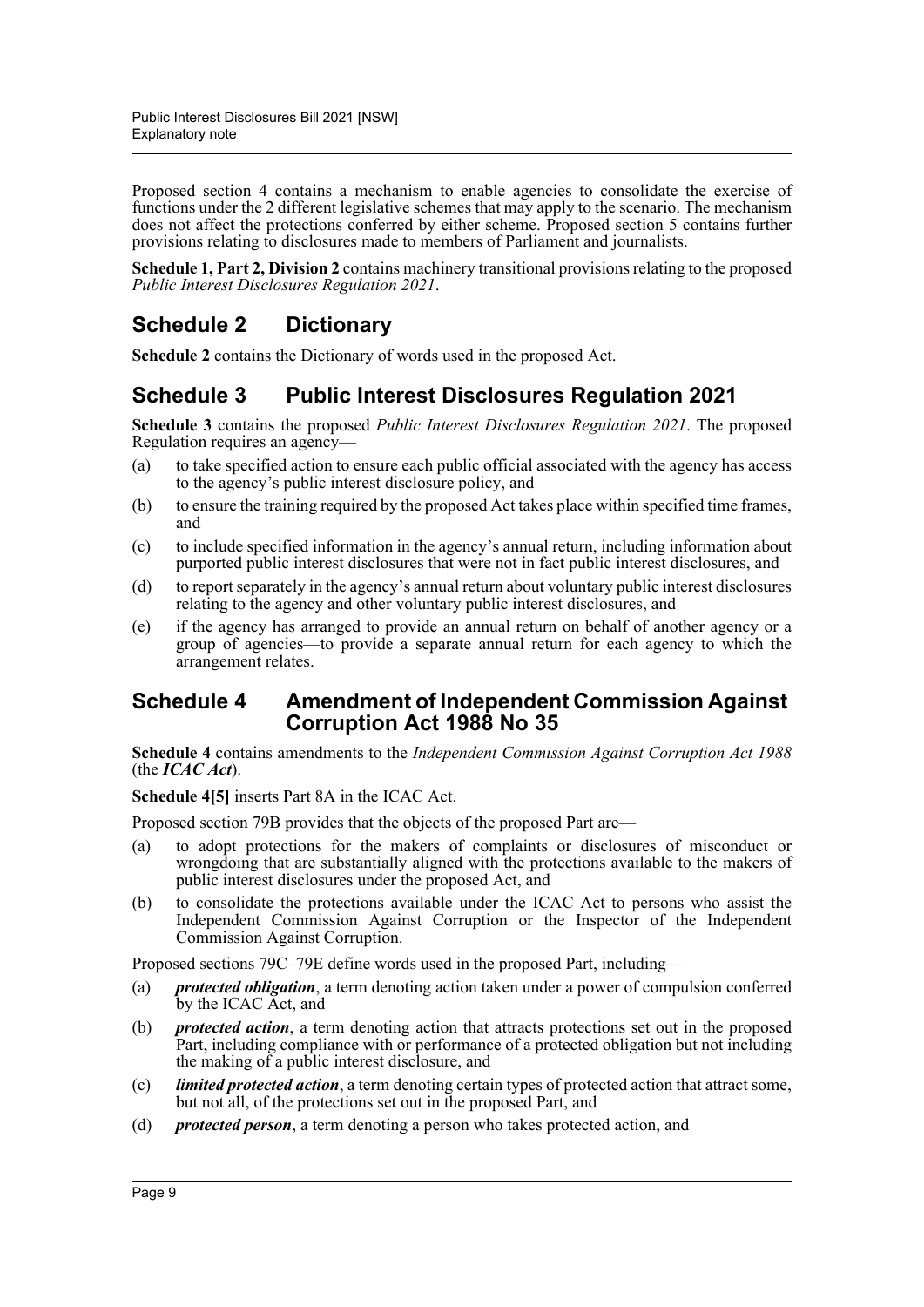(e) *primary agency*, a term denoting the principal persons or bodies authorised to deal with misconduct or wrongdoing under the ICAC Act.

Proposed sections 79F–79R, which include both substantive and machinery provisions, adopt protections for protected persons that are substantially aligned with the protections available to the makers of public interest disclosures under the proposed Act. Proposed sections 79S and 79T relocate existing protections within the ICAC Act to the proposed Part.

**Schedule 4[1]–[4] and [6]–[15]** make amendments consequent on the proposed Act and the insertion of proposed Part 8A. In particular, the proposed amendments—

- (a) repeal provisions of the ICAC Act that are relocated or consolidated within proposed Part 8A, and
- (b) align the maximum penalties for certain offences against the ICAC Act with the maximum penalties for corresponding offences against the proposed Act.

## **Schedule 5 Amendment of Ombudsman Act 1974 No 68**

**Schedule 5** contains amendments to the *Ombudsman Act 1974* (the *Ombudsman Act*).

**Schedule 5[9]** inserts Part 4B in the Ombudsman Act.

Proposed section 31K provides that the objects of the proposed Part are—

- (a) to adopt protections for the makers of complaints or disclosures of misconduct or wrongdoing that are substantially aligned with the protections available to the makers of public interest disclosures under the proposed Act, and
- (b) to consolidate the protections available under the Ombudsman Act to persons who assist the Ombudsman.

Proposed sections 31L–31N define words used in the proposed Part, including—

- (a) *protected obligation*, a term denoting action taken under a power of compulsion conferred by the Ombudsman Act, and
- (b) *protected action*, a term denoting action that attracts protections set out in the proposed Part, including compliance with or performance of a protected obligation but not including the making of a public interest disclosure, and
- (c) *limited protected action*, a term denoting certain types of protected action that attract some, but not all, of the protections set out in the proposed Part, and
- (d) *protected person*, a term denoting a person who takes protected action.

Proposed sections 31O–31Z, which include both substantive and machinery provisions, adopt protections for protected persons that are substantially aligned with the protections available to the makers of public interest disclosures under the proposed Act.

**Schedule 5[1]–[8] and [10]–[19]** make amendments consequent on the proposed Act and the insertion of proposed Part 4B. In particular, the proposed amendments—

- (a) repeal provisions of the Ombudsman Act that are relocated or consolidated within proposed Part 4B, and
- (b) align the maximum penalties for certain offences against the Ombudsman Act with the maximum penalties for corresponding offences against the proposed Act.

#### **Schedule 6 Amendment of Law Enforcement Conduct Commission Act 2016 No 61**

**Schedule 6** contains amendments to the *Law Enforcement Conduct Commission Act 2016* (the *LECC Act*).

**Schedule 6[14]** inserts Part 6A in the LECC Act.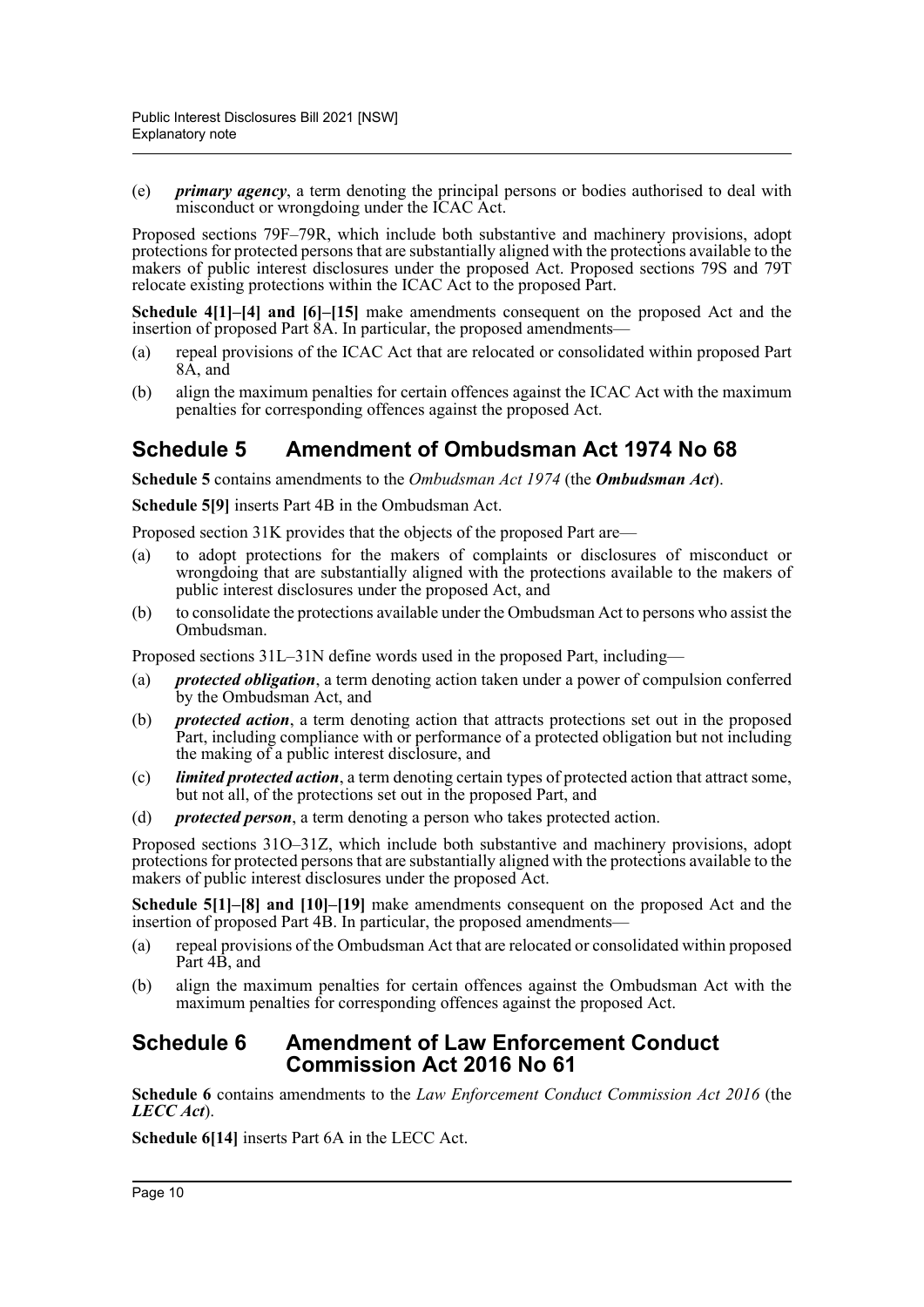Proposed section 97A provides that the objects of the proposed Part are—

- (a) to adopt protections for the makers of complaints or disclosures of misconduct or wrongdoing that are substantially aligned with the protections available to the makers of public interest disclosures under the proposed Act, and
- (b) to consolidate the protections available under the LECC Act to persons who assist the Law Enforcement Conduct Commission, the Inspector of the Law Enforcement Conduct Commission or an examining Commissioner within the meaning of the LECC Act.

Proposed sections 97B–97D define words used in the proposed Part, including—

- (a) *protected obligation*, a term denoting action taken under a power of compulsion conferred by the LECC Act, and
- (b) *protected action*, a term denoting action that attracts protections set out in the proposed Part, including compliance with or performance of a protected obligation but not including the making of a public interest disclosure, and
- (c) *limited protected action*, a term denoting certain types of protected action that attract some, but not all, of the protections set out in the proposed Part, and
- (d) *protected person*, a term denoting a person who takes protected action, and
- (e) *primary agency*, a term denoting the principal persons or bodies authorised to deal with misconduct or wrongdoing under the LECC Act.

Proposed sections 97E–97Q, which include both substantive and machinery provisions, adopt protections for protected persons that are substantially aligned with the protections available to the makers of public interest disclosures under the proposed Act. Proposed sections 97R and 97S relocate existing protections within the LECC Act to the proposed Part.

**Schedule 6[1]–[13] and [15]–[28]** make amendments consequent on the proposed Act and the insertion of proposed Part 6A. In particular, the proposed amendments—

- (a) repeal provisions of the LECC Act that are relocated or consolidated within proposed Part 6A, and
- (b) align the maximum penalties for certain offences against the LECC Act with the maximum penalties for corresponding offences against the proposed Act.

# **Schedule 7 Amendments to police legislation**

**Schedule 7.1** contains amendments to the *Police Act 1990*.

**Schedule 7.1[6]** substantially aligns an existing offence provision with the detrimental action offence provision in the proposed Act, Part 3.

**Schedule 7.1[1]–[5], [7] and [8]** make other amendments consequent on the proposed Act.

**Schedule 7.2** contains amendments to the *Police Regulation 2015* that are consequent on the proposed Act.

### **Schedule 8 Amendments to other legislation**

**Schedule 8.5** contains an amendment to the *Defamation Act 2005* (the *Defamation Act*). The amendment specifies matter arising under the proposed Act to which absolute privilege applies under the Defamation Act. The matter specified is—

- (a) matter that is published of or concerning a public interest disclosure—if the publication is by the maker of the disclosure and while making the disclosure, or
- (b) matter that is published of or concerning a public interest disclosure or a disclosure that appears to be a public interest disclosure—if the publication is by an agency or public official and while exercising a function under the proposed Act in relation to the disclosure.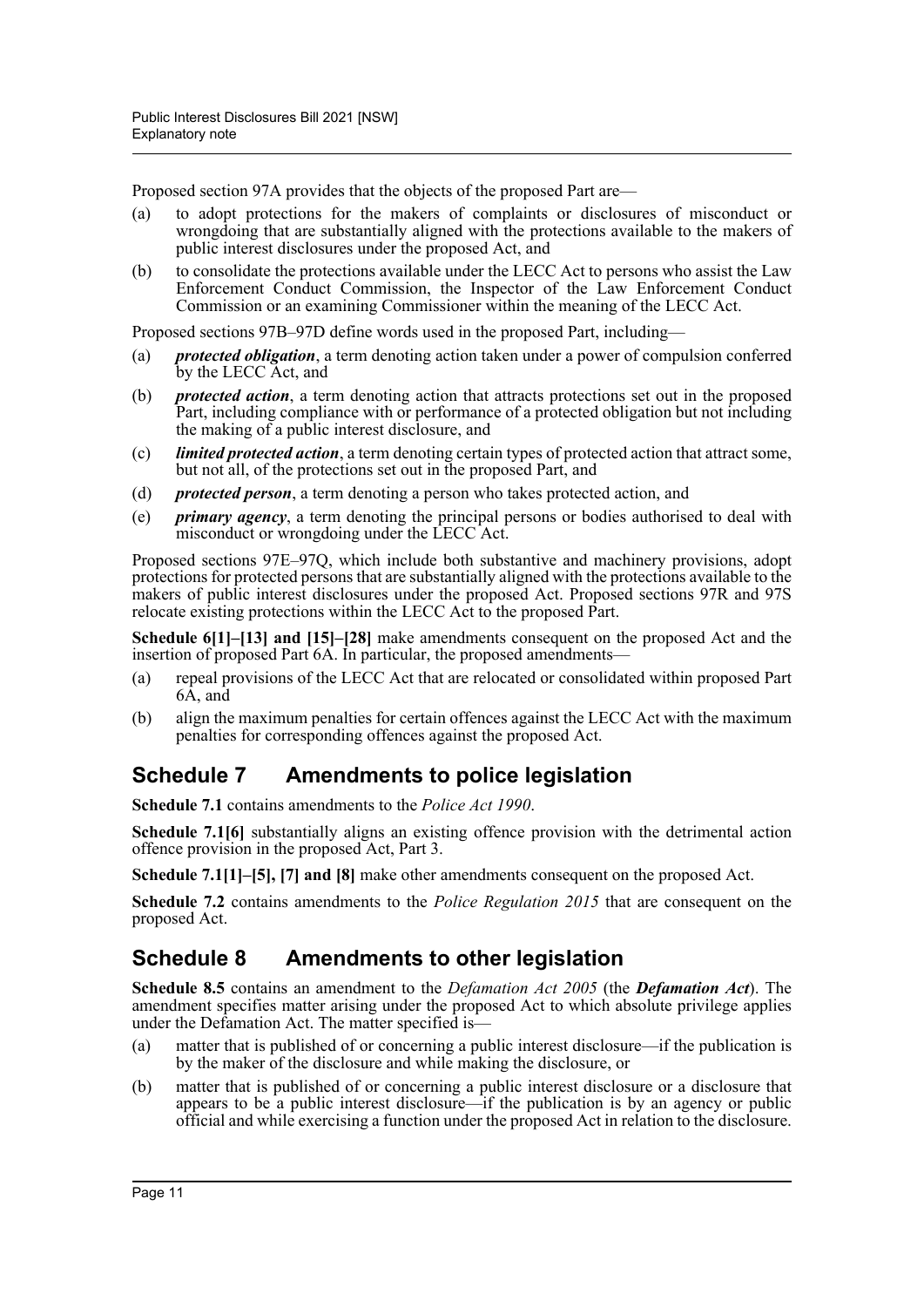**Schedules 8.1–8.4 and 8.6–8.20** contain amendments to the following Acts and instruments that are consequent on the proposed Act—

- (a) the *Children's Guardian Act 2019*,
- (b) the *Community Services (Complaints, Reviews and Monitoring) Act 1993*,
- (c) the *Crime Commission Act 2012*,
- (d) the *Criminal Procedure Act 1986*,
- (e) the *Education (School Administrative and Support Staff) Act 1987*,
- (f) the *Fire Brigades Regulation 2014*,
- (g) the *Government Information (Information Commissioner) Act 2009*,
- (h) the *Government Information (Public Access) Act 2009*,
- (i) the *Government Sector Audit Act 1983*,
- (j) the *Government Sector Employment Act 2013*,
- (k) the *Government Sector Finance Legislation (Repeal and Amendment) Act 2018*,
- (l) the *Health Records and Information Privacy Act 2002*,
- (m) the *Industrial Relations Act 1996*,
- (n) the *Local Government Act 1993*,
- (o) the *Major Events Act 2009*,
- (p) the *Members of Parliament Staff Act 2013*,
- (q) the *National Redress Scheme for Institutional Child Sexual Abuse (Commonwealth Powers) Regulation 2018*,
- (r) the *Privacy and Personal Information Protection Act 1998*,
- (s) the *Teaching Service Act 1980*.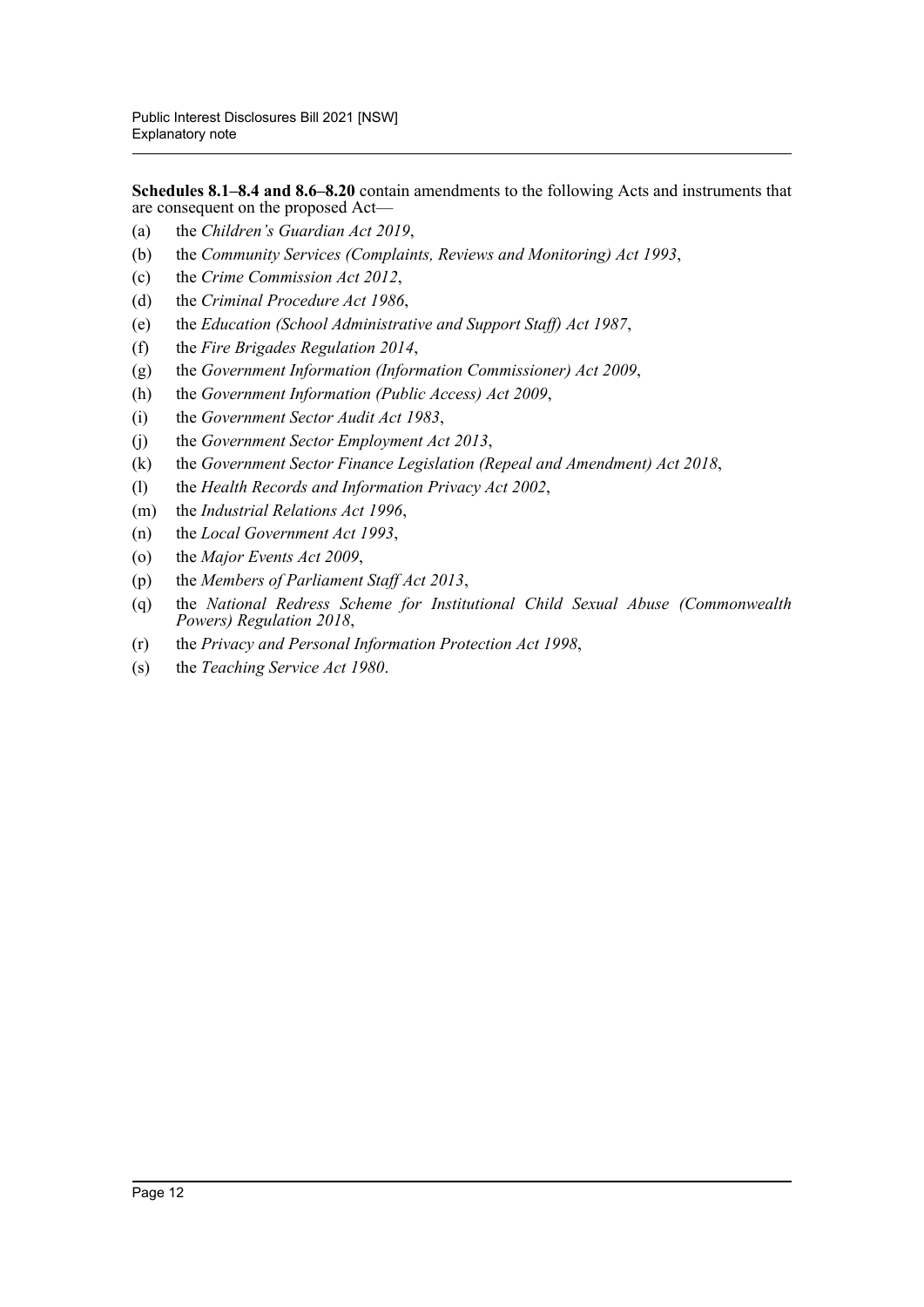First print



New South Wales

# **Public Interest Disclosures Bill 2021**

# **Contents**

|        |                |                     |                                                       | Page           |
|--------|----------------|---------------------|-------------------------------------------------------|----------------|
| Part 1 |                | <b>Introduction</b> |                                                       |                |
|        |                | <b>Division 1</b>   | Preliminary                                           |                |
|        | 1              | Name of Act         |                                                       | 2              |
|        | $\overline{2}$ |                     | Commencement                                          | 2              |
|        | 3              | Objects of Act      |                                                       | $\overline{2}$ |
|        | 4              |                     | Act binds Crown                                       | $\overline{2}$ |
|        | 5              | Definitions         |                                                       | $\overline{2}$ |
|        | 6              |                     | Legal personality and responsibilities of agency head | $\overline{2}$ |
|        |                | <b>Division 2</b>   | <b>Relationship with other Acts and laws</b>          |                |
|        | 7              | General             |                                                       | 3              |
|        | 8              |                     | Legally privileged communications                     | 3              |
|        | 9              |                     | Privilege against self-incrimination                  | 3              |
|        | 10             |                     | Public interest immunity                              | 4              |
|        | 11             |                     | Powers of compulsion and entry                        | 4              |
|        | 12             |                     | Corporations legislation                              | 4              |
|        |                | <b>Division 3</b>   | <b>Key terms</b>                                      |                |
|        | 13             |                     | Meaning of "serious wrongdoing"                       | 4              |
|        | 14             |                     | Meaning of "public official"                          | 4              |
|        | 15             |                     | Meaning of "manager" of a public official             | 5              |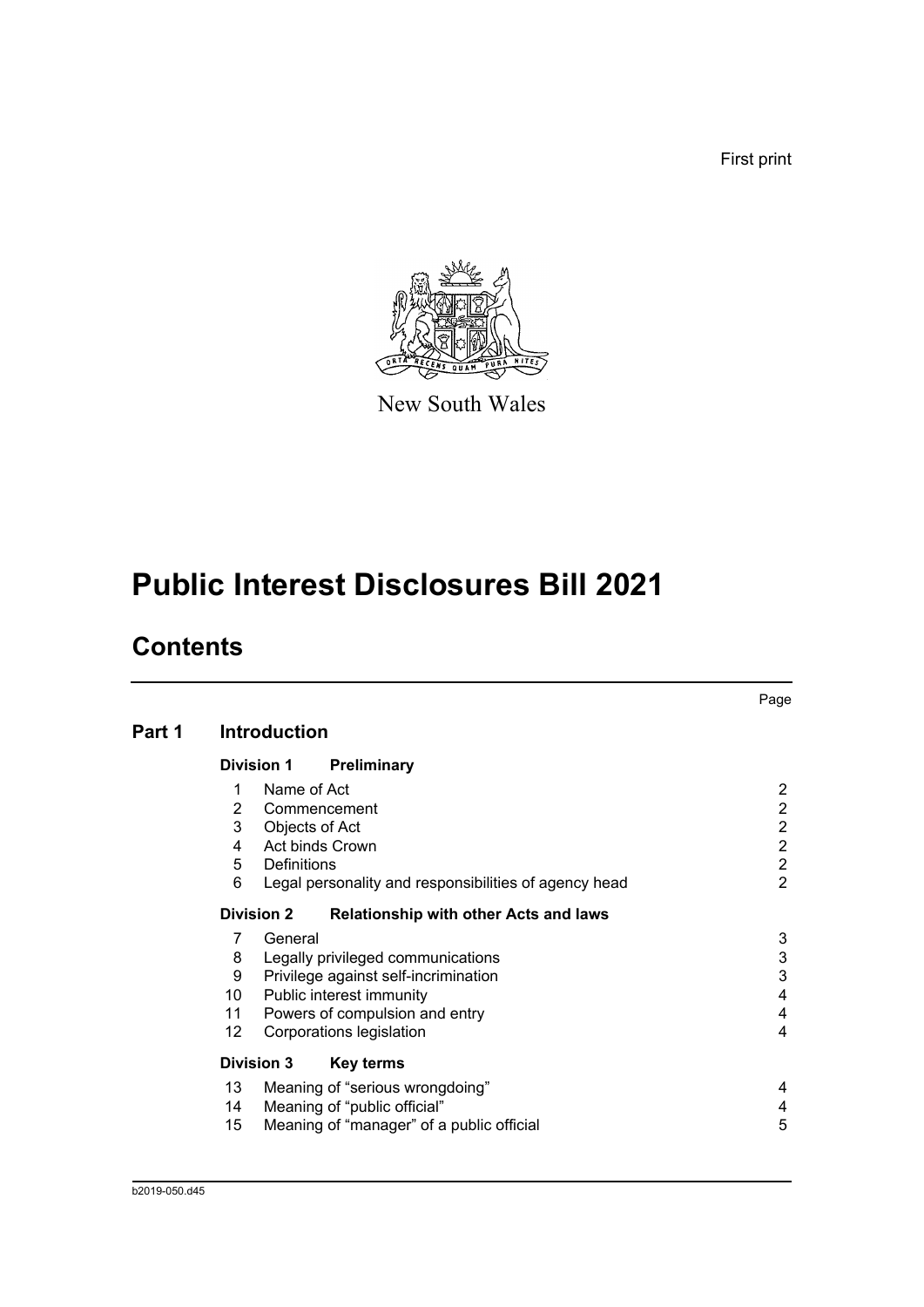|                                              |    |                                                                                                       | Page                                                                                                                                                                                                                                                                                                                                                                                                                                                                                                                                                                                                                                                                                                                                                                                                                                                                                                                                                                                                                                                                                                                                                                                                                                                                                                                                                                                                                                                                                                                                                                                                                                                           |
|----------------------------------------------|----|-------------------------------------------------------------------------------------------------------|----------------------------------------------------------------------------------------------------------------------------------------------------------------------------------------------------------------------------------------------------------------------------------------------------------------------------------------------------------------------------------------------------------------------------------------------------------------------------------------------------------------------------------------------------------------------------------------------------------------------------------------------------------------------------------------------------------------------------------------------------------------------------------------------------------------------------------------------------------------------------------------------------------------------------------------------------------------------------------------------------------------------------------------------------------------------------------------------------------------------------------------------------------------------------------------------------------------------------------------------------------------------------------------------------------------------------------------------------------------------------------------------------------------------------------------------------------------------------------------------------------------------------------------------------------------------------------------------------------------------------------------------------------------|
| 16<br>17<br>18<br>19<br>20                   |    |                                                                                                       | 6<br>6<br>$\overline{7}$<br>$\overline{7}$<br>8                                                                                                                                                                                                                                                                                                                                                                                                                                                                                                                                                                                                                                                                                                                                                                                                                                                                                                                                                                                                                                                                                                                                                                                                                                                                                                                                                                                                                                                                                                                                                                                                                |
|                                              |    |                                                                                                       |                                                                                                                                                                                                                                                                                                                                                                                                                                                                                                                                                                                                                                                                                                                                                                                                                                                                                                                                                                                                                                                                                                                                                                                                                                                                                                                                                                                                                                                                                                                                                                                                                                                                |
|                                              |    | General                                                                                               |                                                                                                                                                                                                                                                                                                                                                                                                                                                                                                                                                                                                                                                                                                                                                                                                                                                                                                                                                                                                                                                                                                                                                                                                                                                                                                                                                                                                                                                                                                                                                                                                                                                                |
| 21<br>22<br>23                               |    |                                                                                                       | 9<br>9<br>9                                                                                                                                                                                                                                                                                                                                                                                                                                                                                                                                                                                                                                                                                                                                                                                                                                                                                                                                                                                                                                                                                                                                                                                                                                                                                                                                                                                                                                                                                                                                                                                                                                                    |
|                                              |    | <b>Voluntary public interest disclosures</b>                                                          |                                                                                                                                                                                                                                                                                                                                                                                                                                                                                                                                                                                                                                                                                                                                                                                                                                                                                                                                                                                                                                                                                                                                                                                                                                                                                                                                                                                                                                                                                                                                                                                                                                                                |
| 24<br>25<br>26<br>27<br>28<br>29             |    |                                                                                                       | 9<br>10<br>10<br>10<br>11<br>12 <sup>2</sup>                                                                                                                                                                                                                                                                                                                                                                                                                                                                                                                                                                                                                                                                                                                                                                                                                                                                                                                                                                                                                                                                                                                                                                                                                                                                                                                                                                                                                                                                                                                                                                                                                   |
|                                              |    |                                                                                                       |                                                                                                                                                                                                                                                                                                                                                                                                                                                                                                                                                                                                                                                                                                                                                                                                                                                                                                                                                                                                                                                                                                                                                                                                                                                                                                                                                                                                                                                                                                                                                                                                                                                                |
|                                              |    |                                                                                                       |                                                                                                                                                                                                                                                                                                                                                                                                                                                                                                                                                                                                                                                                                                                                                                                                                                                                                                                                                                                                                                                                                                                                                                                                                                                                                                                                                                                                                                                                                                                                                                                                                                                                |
|                                              |    |                                                                                                       | 13                                                                                                                                                                                                                                                                                                                                                                                                                                                                                                                                                                                                                                                                                                                                                                                                                                                                                                                                                                                                                                                                                                                                                                                                                                                                                                                                                                                                                                                                                                                                                                                                                                                             |
| 31                                           |    |                                                                                                       | 13                                                                                                                                                                                                                                                                                                                                                                                                                                                                                                                                                                                                                                                                                                                                                                                                                                                                                                                                                                                                                                                                                                                                                                                                                                                                                                                                                                                                                                                                                                                                                                                                                                                             |
|                                              |    | <b>Detrimental action</b>                                                                             |                                                                                                                                                                                                                                                                                                                                                                                                                                                                                                                                                                                                                                                                                                                                                                                                                                                                                                                                                                                                                                                                                                                                                                                                                                                                                                                                                                                                                                                                                                                                                                                                                                                                |
| 32<br>33<br>34<br>35<br>36<br>37<br>38<br>39 |    |                                                                                                       | 14<br>14<br>15<br>16<br>17<br>17<br>18<br>19                                                                                                                                                                                                                                                                                                                                                                                                                                                                                                                                                                                                                                                                                                                                                                                                                                                                                                                                                                                                                                                                                                                                                                                                                                                                                                                                                                                                                                                                                                                                                                                                                   |
|                                              |    | <b>Civil and criminal liability</b>                                                                   |                                                                                                                                                                                                                                                                                                                                                                                                                                                                                                                                                                                                                                                                                                                                                                                                                                                                                                                                                                                                                                                                                                                                                                                                                                                                                                                                                                                                                                                                                                                                                                                                                                                                |
| 40<br>41                                     |    |                                                                                                       | 19<br>19                                                                                                                                                                                                                                                                                                                                                                                                                                                                                                                                                                                                                                                                                                                                                                                                                                                                                                                                                                                                                                                                                                                                                                                                                                                                                                                                                                                                                                                                                                                                                                                                                                                       |
|                                              |    |                                                                                                       |                                                                                                                                                                                                                                                                                                                                                                                                                                                                                                                                                                                                                                                                                                                                                                                                                                                                                                                                                                                                                                                                                                                                                                                                                                                                                                                                                                                                                                                                                                                                                                                                                                                                |
| 42<br>43<br>44<br>45<br>46<br>47<br>48       |    |                                                                                                       | 21<br>21<br>21<br>22<br>22<br>22<br>22                                                                                                                                                                                                                                                                                                                                                                                                                                                                                                                                                                                                                                                                                                                                                                                                                                                                                                                                                                                                                                                                                                                                                                                                                                                                                                                                                                                                                                                                                                                                                                                                                         |
|                                              | 30 | <b>Division 1</b><br><b>Division 2</b><br><b>Division 1</b><br><b>Division 2</b><br><b>Division 3</b> | Meaning of "agency"<br>Meaning of "head" of an agency<br>Meaning of "disclosure officer" for an agency<br>Meaning of "integrity agency"<br>Key terms-relationships<br><b>Public interest disclosures</b><br>Categories of public interest disclosure<br>Meaning of "witness public interest disclosure"<br>Meaning of "mandatory public interest disclosure"<br>Meaning of "voluntary public interest disclosure"<br>Makers of voluntary public interest disclosures<br>Content of voluntary public interest disclosures<br>Recipients of voluntary public interest disclosures<br>Voluntary public interest disclosures to members of Parliament or<br>journalists<br>Deemed voluntary public interest disclosures<br><b>Protections</b><br>General<br>Application of Part<br>Reasonable management action not prevented<br>Meaning of "detriment" and "detrimental action"<br>Detrimental action offence<br>Detrimental action offence—referrals of information<br>Detrimental action-recovery of damages<br>Employer liability for detrimental action by employee<br>Injunctions relating to detrimental action<br>Immunity from costs orders<br>Detrimental action-relationship between criminal and civil proceedings<br>Protections from liability for makers of public interest disclosures<br>Disclosures of own past conduct<br><b>Public interest disclosure policies</b><br>Policy mandatory for agencies<br>Content of policy<br>Relationship between policy and Ombudsman's guidelines<br>Adoption of model policy<br>Review and update of policy<br><b>Publication requirements</b><br>Agency to ensure awareness of employees and other persons |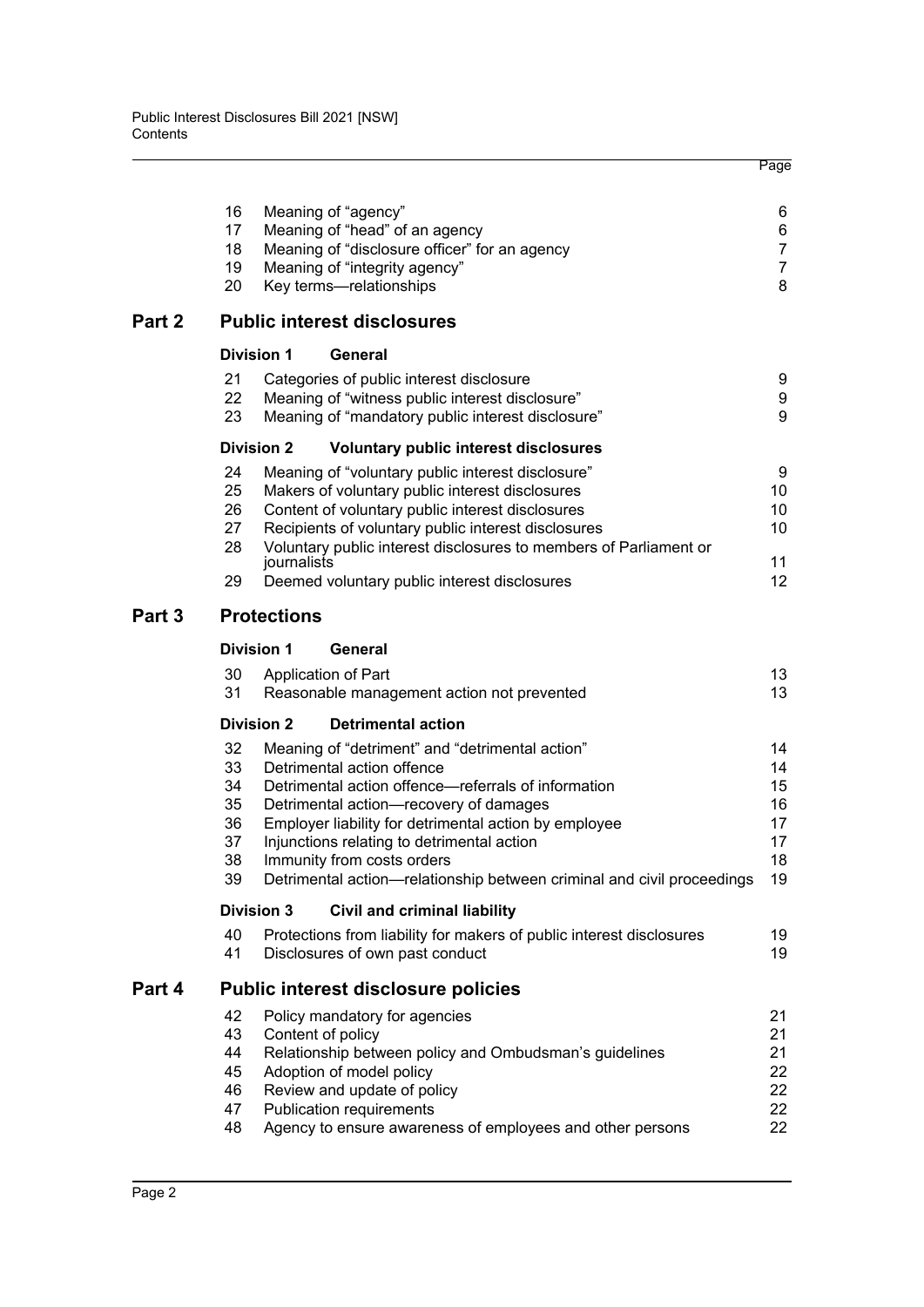| Part 5 | Receiving and dealing with voluntary public interest disclosures                                                                                                                                                                                                                                                                                                                                                                                                                                                                                                                                                  |                                                                            |
|--------|-------------------------------------------------------------------------------------------------------------------------------------------------------------------------------------------------------------------------------------------------------------------------------------------------------------------------------------------------------------------------------------------------------------------------------------------------------------------------------------------------------------------------------------------------------------------------------------------------------------------|----------------------------------------------------------------------------|
|        | <b>Division 1</b><br><b>Receipt of disclosures</b>                                                                                                                                                                                                                                                                                                                                                                                                                                                                                                                                                                |                                                                            |
|        | 49<br>Agency obligation on receipt of disclosures that are or may be<br>voluntary public interest disclosures<br>50<br>Agency receipt of disclosures<br>51<br>Obligation of managers of public officials<br>52<br>Obligation of Ministers and staff members<br>53<br>Written record of oral disclosures                                                                                                                                                                                                                                                                                                           | 23<br>23<br>23<br>23<br>24                                                 |
|        | <b>Division 2</b><br>Dealing with voluntary public interest disclosures                                                                                                                                                                                                                                                                                                                                                                                                                                                                                                                                           |                                                                            |
|        | 54<br>Agency action under Division<br>55<br>Voluntary public interest disclosures relating to agency<br>56<br>Voluntary public interest disclosures not relating to agency<br>57<br>Referrals<br>58<br>Additional investigative powers<br>59<br>Information to be provided to disclosers<br>60<br>Internal review of certain agency decisions<br>61<br>Risk management<br>62<br>Risk management-agency liability<br>63<br>Regulations<br><b>Division 3</b><br><b>Miscellaneous</b><br>64<br>Identifying information not to be disclosed<br>65<br>Obligation to assist in investigation<br>Corrective action<br>66 | 24<br>24<br>25<br>25<br>26<br>26<br>27<br>28<br>28<br>29<br>29<br>30<br>30 |
| Part 6 | <b>Oversight of Act</b>                                                                                                                                                                                                                                                                                                                                                                                                                                                                                                                                                                                           |                                                                            |
|        | <b>Division 1</b><br><b>Steering Committee</b>                                                                                                                                                                                                                                                                                                                                                                                                                                                                                                                                                                    |                                                                            |
|        | 67<br><b>Constitution of Steering Committee</b><br>68<br><b>Functions of Steering Committee</b><br>69<br>Appointment of nominees<br>70<br><b>Quorum for Steering Committee</b><br>71<br>Procedures of Steering Committee                                                                                                                                                                                                                                                                                                                                                                                          | 32<br>32<br>32<br>32<br>32                                                 |
|        | <b>Division 2</b><br><b>Functions of Ombudsman and reporting requirements</b>                                                                                                                                                                                                                                                                                                                                                                                                                                                                                                                                     |                                                                            |

Page

|    | <b>Division 2</b><br><b>Functions of Ombudsman and reporting requirements</b> |    |
|----|-------------------------------------------------------------------------------|----|
| 72 | Functions of Ombudsman—general                                                | 33 |
| 73 | Ombudsman's guidelines                                                        | 33 |
| 74 | Voluntary dispute resolution                                                  | 33 |
| 75 | Provision of information to Ombudsman for audit and monitoring<br>purposes    | 34 |
| 76 | Annual report by Ombudsman                                                    | 34 |
| 77 | Special report by Ombudsman                                                   | 35 |
| 78 | Agencies to provide annual return to Ombudsman                                | 35 |
|    | <b>Miscellaneous</b>                                                          |    |
| 79 | Application of Act unaffected by certain matters                              | 37 |
| 80 | Delegation of functions of agency head                                        | 37 |
| 81 | Exercise of functions on behalf of agency                                     | 37 |
|    |                                                                               |    |

**Part 7** 

Part 6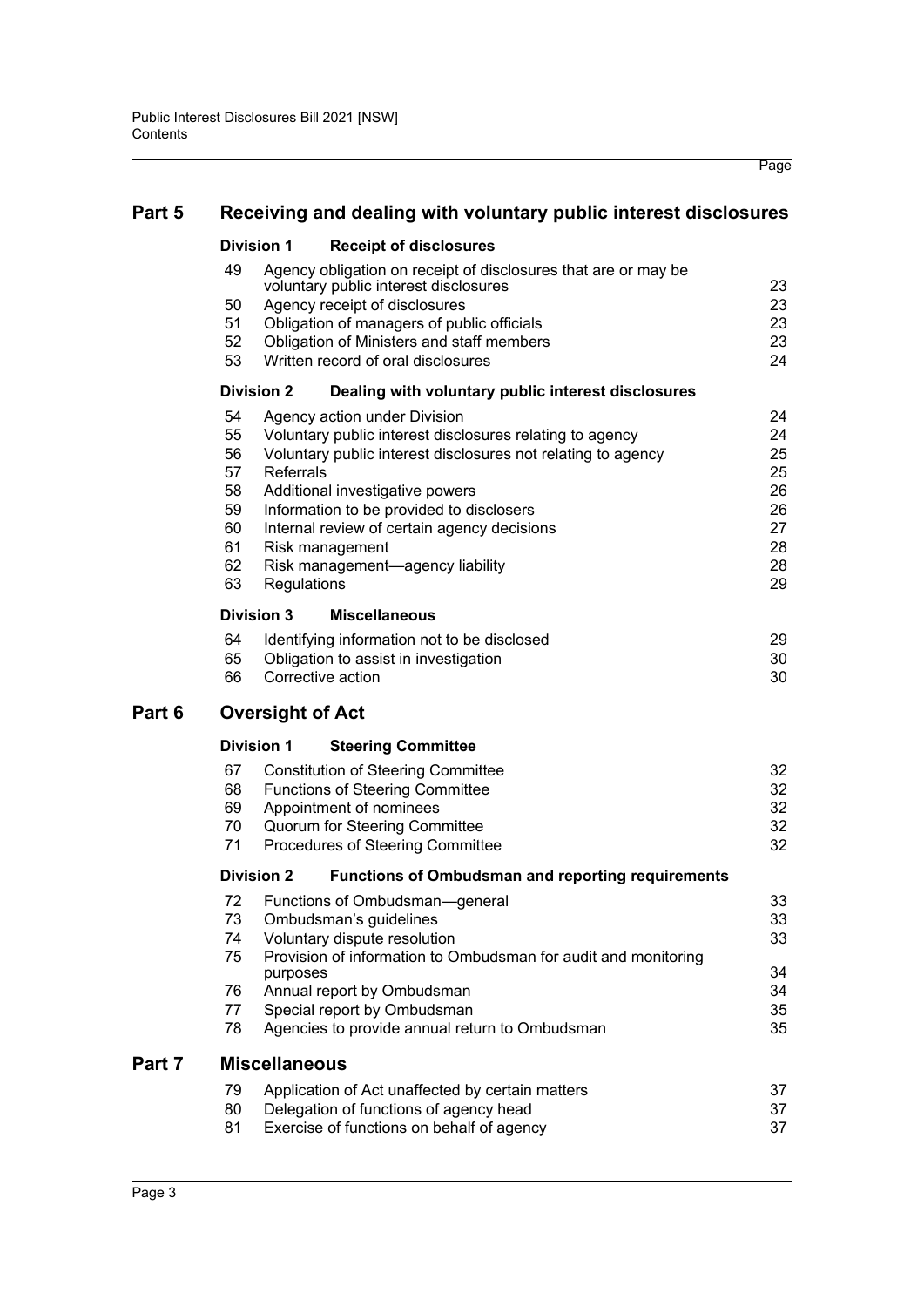|                   | 82 | Agency service contracts                                                        | 38 |
|-------------------|----|---------------------------------------------------------------------------------|----|
|                   | 83 | Provision of information relating to public interest disclosures                | 38 |
|                   | 84 | False or misleading statements                                                  | 39 |
|                   | 85 | Offences relating to influencing or impeding other persons                      | 39 |
|                   | 86 | Proceedings for offences                                                        | 39 |
|                   | 87 | Rights and privileges of Parliament                                             | 39 |
|                   | 88 | <b>Regulations</b>                                                              | 39 |
|                   | 89 | Review of Act                                                                   | 39 |
|                   | 90 | Repeals                                                                         | 40 |
| Schedule 1        |    | Savings, transitional and other provisions                                      | 41 |
| <b>Schedule 2</b> |    | <b>Dictionary</b>                                                               | 44 |
| Schedule 3        |    | <b>Public Interest Disclosures Regulation 2021</b>                              | 46 |
| Schedule 4        |    | <b>Amendment of Independent Commission Against Corruption Act</b><br>1988 No 35 | 48 |
| Schedule 5        |    | Amendment of Ombudsman Act 1974 No 68                                           | 59 |
| Schedule 6        |    | Amendment of Law Enforcement Conduct Commission Act 2016<br><b>No 61</b>        | 70 |
| Schedule 7        |    | Amendments to police legislation                                                | 83 |
| <b>Schedule 8</b> |    | Amendments to other legislation                                                 | 87 |
|                   |    |                                                                                 |    |

Page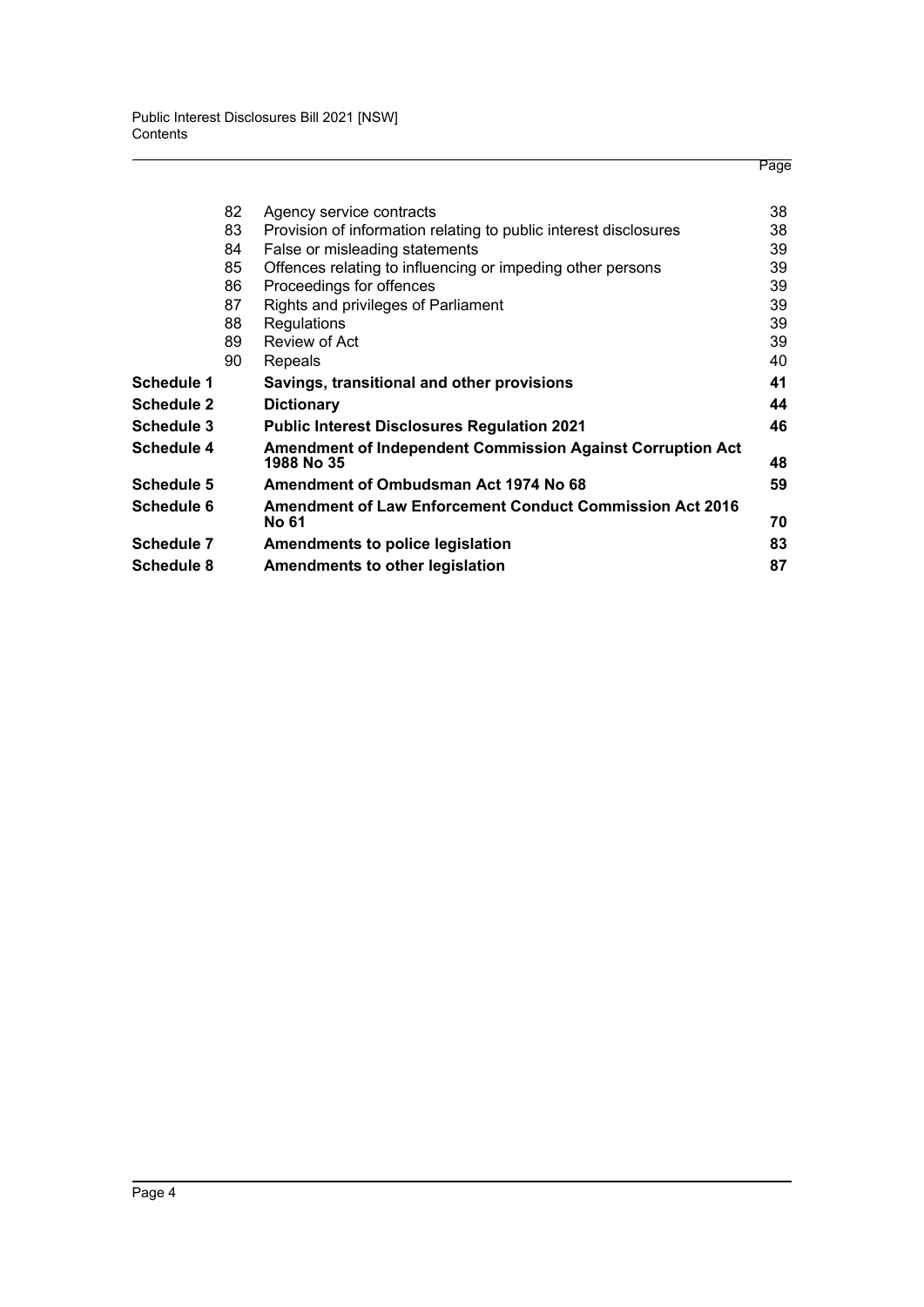

New South Wales

# **Public Interest Disclosures Bill 2021**

No , 2021

#### **A Bill for**

An Act to provide for the protection of persons who make public interest disclosures and for making and dealing with the disclosures; to repeal the *Public Interest Disclosures Act 1994* and the *Public Interest Disclosures Regulation 2011*; to make related amendments to certain legislation; and for related purposes.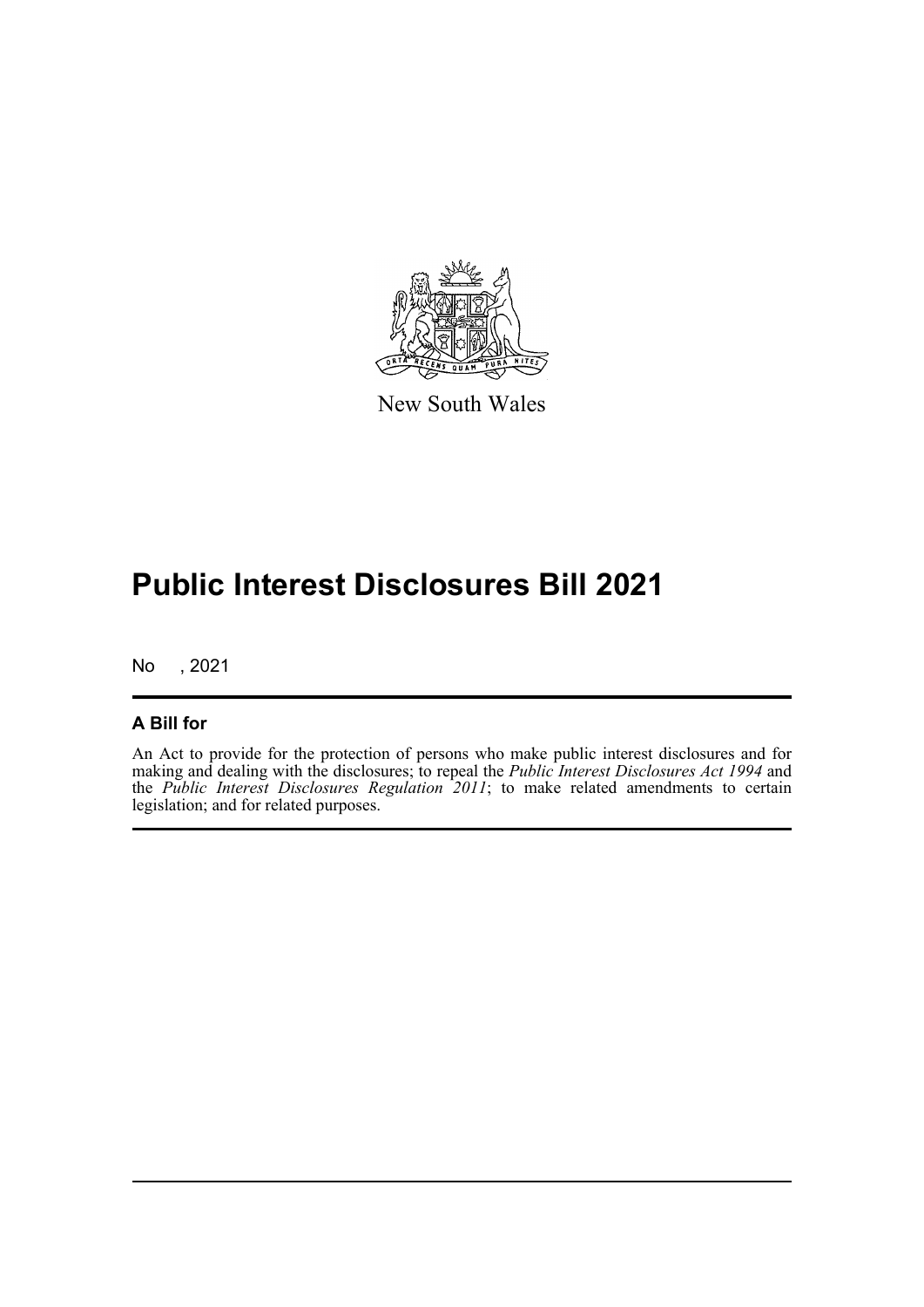<span id="page-17-7"></span><span id="page-17-6"></span><span id="page-17-5"></span><span id="page-17-4"></span><span id="page-17-3"></span><span id="page-17-2"></span><span id="page-17-1"></span><span id="page-17-0"></span>

|              |                   |                       | The Legislature of New South Wales enacts-                                                                                                                                                                                                                                                                                                                                                                            | 1                          |
|--------------|-------------------|-----------------------|-----------------------------------------------------------------------------------------------------------------------------------------------------------------------------------------------------------------------------------------------------------------------------------------------------------------------------------------------------------------------------------------------------------------------|----------------------------|
| Part 1       |                   |                       | <b>Introduction</b>                                                                                                                                                                                                                                                                                                                                                                                                   | 2                          |
|              | <b>Division 1</b> |                       | <b>Preliminary</b>                                                                                                                                                                                                                                                                                                                                                                                                    | 3                          |
| 1            |                   | <b>Name of Act</b>    |                                                                                                                                                                                                                                                                                                                                                                                                                       | 4                          |
|              |                   |                       | This Act is the <i>Public Interest Disclosures Act 2021</i> .                                                                                                                                                                                                                                                                                                                                                         | 5                          |
| $\mathbf{2}$ |                   |                       | Commencement                                                                                                                                                                                                                                                                                                                                                                                                          | 6                          |
|              |                   |                       | This Act commences on-                                                                                                                                                                                                                                                                                                                                                                                                | 7                          |
|              |                   | (a)                   | the day that is 18 months after the date of assent, or                                                                                                                                                                                                                                                                                                                                                                | 8                          |
|              |                   | (b)                   | an earlier day or days to be appointed by proclamation.                                                                                                                                                                                                                                                                                                                                                               | 9                          |
| 3            |                   | <b>Objects of Act</b> |                                                                                                                                                                                                                                                                                                                                                                                                                       | 10                         |
|              |                   |                       | The objects of this Act are as follows—                                                                                                                                                                                                                                                                                                                                                                               | 11                         |
|              |                   | (a)                   | to facilitate the disclosure by public officials of serious wrongdoing in or<br>affecting the public sector,                                                                                                                                                                                                                                                                                                          | 12<br>13                   |
|              |                   | (b)                   | to promote a culture in which public interest disclosures are encouraged,                                                                                                                                                                                                                                                                                                                                             | 14                         |
|              |                   | (c)                   | to protect public officials, witnesses and other persons from detriment or<br>liability that might arise as a result of public interest disclosures,                                                                                                                                                                                                                                                                  | 15<br>16                   |
|              |                   | (d)                   | to provide for the establishment and publication of policies and procedures for<br>receiving and dealing with disclosures that are or may be voluntary public<br>interest disclosures,                                                                                                                                                                                                                                | 17<br>18<br>19             |
|              |                   | (e)                   | to ensure the interests of all persons affected by public interest disclosures are<br>taken into account in dealing with the disclosures,                                                                                                                                                                                                                                                                             | 20<br>21                   |
|              |                   | (f)                   | to provide for independent oversight of the public interest disclosure scheme<br>established by this Act.                                                                                                                                                                                                                                                                                                             | 22<br>23                   |
| 4            |                   |                       | <b>Act binds Crown</b>                                                                                                                                                                                                                                                                                                                                                                                                | 24                         |
|              |                   |                       | This Act binds the Crown.                                                                                                                                                                                                                                                                                                                                                                                             | 25                         |
| 5            |                   | <b>Definitions</b>    |                                                                                                                                                                                                                                                                                                                                                                                                                       | 26                         |
|              |                   |                       | The Dictionary in Schedule 2 defines words used in this Act.                                                                                                                                                                                                                                                                                                                                                          | 27                         |
|              |                   |                       | <b>Note.</b> The <i>Interpretation Act 1987</i> contains definitions and other provisions that affect the<br>interpretation and application of this Act.                                                                                                                                                                                                                                                              | 28<br>29                   |
| 6            |                   |                       | Legal personality and responsibilities of agency head                                                                                                                                                                                                                                                                                                                                                                 | 30                         |
|              | (1)               |                       | If this Act confers or imposes a function on an agency or entity that the agency or<br>entity is incapable of exercising merely because the agency or entity is not a person,<br>the function is taken to be conferred or imposed on the head of the agency or entity.<br>Note. The Interpretation Act 1987, section 21(1) defines person to include an individual, a<br>corporation and a body corporate or politic. | 31<br>32<br>33<br>34<br>35 |
|              | (2)               |                       | Without limiting subsection (1), the head of an agency is responsible for ensuring the<br>agency complies with this Act and the agency's public interest disclosure policy.                                                                                                                                                                                                                                           | 36<br>37                   |
|              | (3)               |                       | Subsection $(2)$ applies—                                                                                                                                                                                                                                                                                                                                                                                             | 38                         |
|              |                   | (a)                   | whether or not the agency is a person, and                                                                                                                                                                                                                                                                                                                                                                            | 39                         |
|              |                   | (b)                   | whether or not the agency's functions under this Act are exercised by a person<br>who is not the head of the agency.                                                                                                                                                                                                                                                                                                  | 40<br>41                   |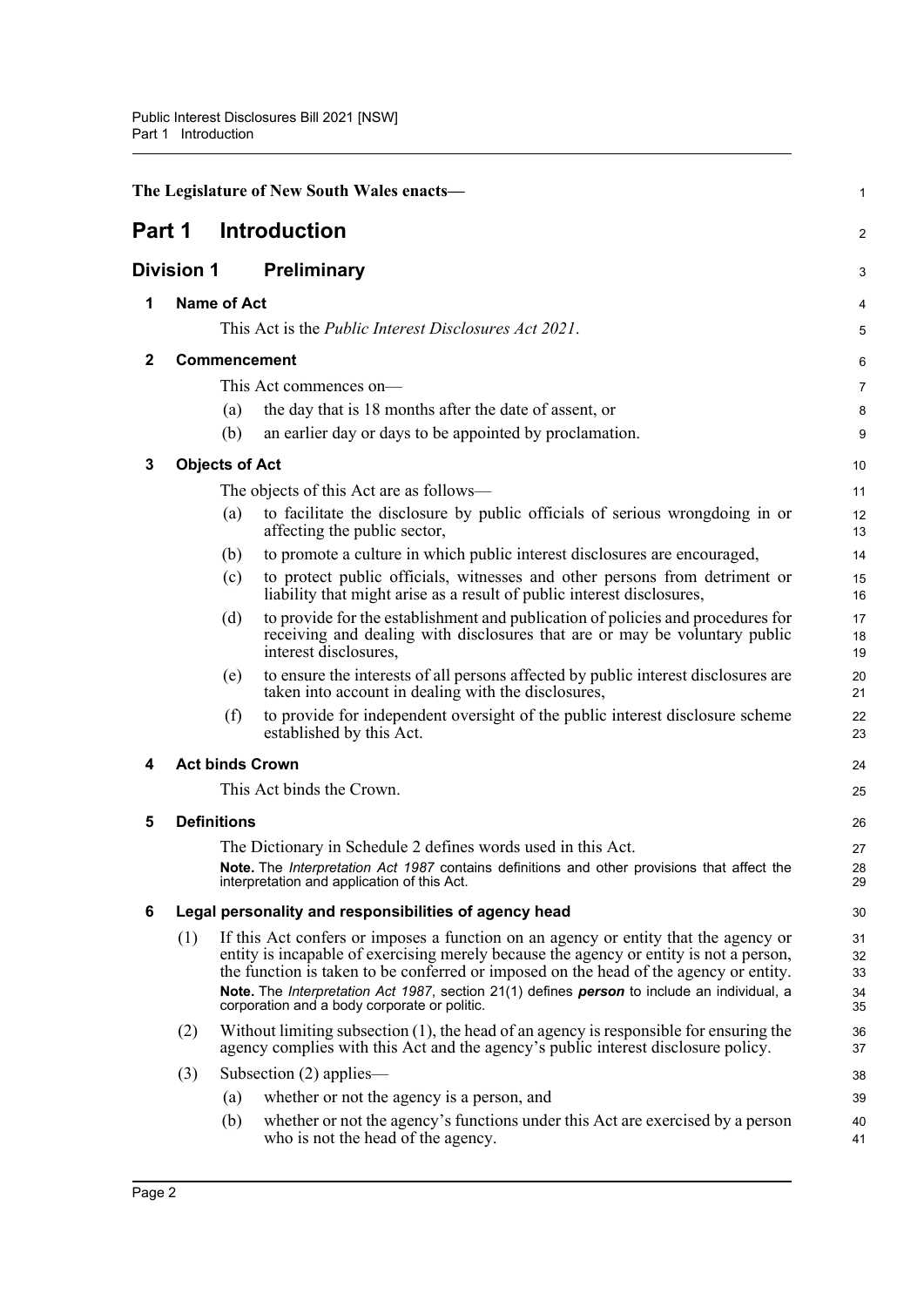<span id="page-18-3"></span><span id="page-18-2"></span><span id="page-18-1"></span><span id="page-18-0"></span>

|   |            |       | <b>Note.</b> See also sections 80 and 81.                                                                                                                                                                              | $\mathbf{1}$              |
|---|------------|-------|------------------------------------------------------------------------------------------------------------------------------------------------------------------------------------------------------------------------|---------------------------|
|   | Division 2 |       | <b>Relationship with other Acts and laws</b>                                                                                                                                                                           | $\overline{\mathbf{c}}$   |
| 7 | General    |       |                                                                                                                                                                                                                        | 3                         |
|   | (1)        |       | The obligations, protections and remedies arising under this Act in relation to a<br>matter are additional to the obligations, protections and remedies arising under<br>another Act or law in relation to the matter. | 4<br>5<br>$6\phantom{1}6$ |
|   | (2)        |       | Without limiting subsection $(1)$ —                                                                                                                                                                                    | $\overline{7}$            |
|   |            | (a)   | this Act does not affect a duty to disclose information imposed by another Act<br>or law, and                                                                                                                          | 8<br>9                    |
|   |            | (b)   | this Act does not protect a person who fails to comply with a duty to disclose<br>information imposed by another Act or law from the consequences of the<br>failure.                                                   | 10<br>11<br>12            |
|   | (3)        |       | Except as provided by section 58, this Act does not confer a power to deal with a<br>public interest disclosure that is not otherwise available under another Act or law.                                              | 13<br>14                  |
|   | (4)        |       | Except as provided by sections $8-11$ , 59(6) and 64(4), this Act prevails to the extent<br>of an inconsistency with another Act or law.                                                                               | 15<br>16                  |
| 8 |            |       | <b>Legally privileged communications</b>                                                                                                                                                                               | 17                        |
|   | (1)        | ways- | A provision of another Act or law prevails over an inconsistent provision of this Act<br>to the extent that the provision of the other Act or law operates in 1 of the following                                       | 18<br>19<br>20            |
|   |            | (a)   | to require a person to disclose information despite the disclosure breaching a<br>privilege arising from a legally privileged communication,                                                                           | 21<br>22                  |
|   |            | (b)   | to protect a person from the consequences of breaching a privilege arising<br>from a legally privileged communication in the circumstances mentioned in<br>paragraph (a),                                              | 23<br>24<br>25            |
|   |            | (c)   | to entitle a person to refuse to disclose information on the grounds the<br>disclosure would breach a privilege arising from a legally privileged<br>communication.                                                    | 26<br>27<br>28            |
|   | (2)        |       | The privilege arising from a legally privileged communication is not waived merely<br>because a public interest disclosure is made in breach of the privilege.                                                         | 29<br>30                  |
| 9 |            |       | Privilege against self-incrimination                                                                                                                                                                                   | 31                        |
|   |            |       | (1) This Act does not affect a person's privilege against self-incrimination, whether the<br>privilege arises at general law or under another Act or law.                                                              | 32<br>33                  |
|   | (2)        |       | However, a provision of another Act or law prevails over an inconsistent provision<br>of this Act to the extent that the provision of the other Act or law operates in 1 of the<br>following ways-                     | 34<br>35<br>36            |
|   |            | (a)   | to require a person to disclose information despite the person's privilege<br>against self-incrimination,                                                                                                              | 37<br>38                  |
|   |            | (b)   | to protect a person from the consequences of self-incrimination in the<br>circumstances mentioned in paragraph (a),                                                                                                    | 39<br>40                  |
|   |            | (c)   | to entitle a person to refuse to disclose information on the grounds of the<br>person's privilege against self-incrimination.                                                                                          | 41<br>42                  |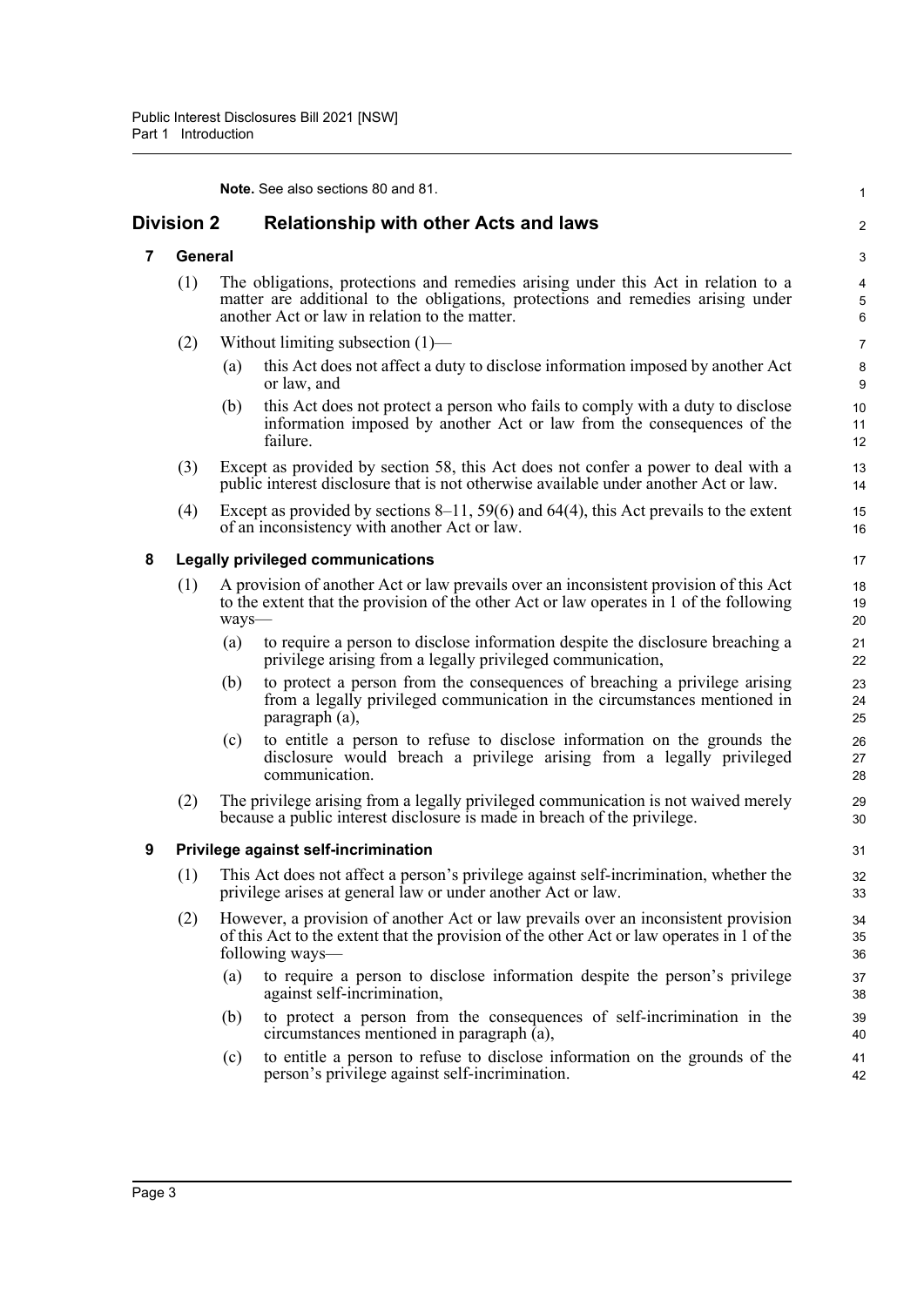#### **10 Public interest immunity**

<span id="page-19-5"></span><span id="page-19-4"></span><span id="page-19-3"></span><span id="page-19-2"></span><span id="page-19-1"></span><span id="page-19-0"></span>

| 10 |                   |     | <b>Public interest immunity</b>                                                                                                                                                                                                                                                                                                                                                                   | $\mathbf{1}$                      |
|----|-------------------|-----|---------------------------------------------------------------------------------------------------------------------------------------------------------------------------------------------------------------------------------------------------------------------------------------------------------------------------------------------------------------------------------------------------|-----------------------------------|
|    | (1)               |     | This Act does not affect the right of a public official or agency to make a claim of<br>public interest immunity.                                                                                                                                                                                                                                                                                 | $\boldsymbol{2}$<br>3             |
|    | (2)               |     | Without limiting subsection (1), a claim of public interest immunity is not prevented<br>in relation to information disclosed while making or referring a public interest<br>disclosure merely because of the making or referral of the disclosure.                                                                                                                                               | $\overline{\mathbf{4}}$<br>5<br>6 |
|    | (3)               |     | However, a provision of another Act or law prevails over an inconsistent provision<br>of this Act to the extent that the provision of the other Act or law affects the right of<br>a public official or agency to make a claim of public interest immunity.                                                                                                                                       | $\overline{7}$<br>$\bf 8$<br>9    |
| 11 |                   |     | Powers of compulsion and entry                                                                                                                                                                                                                                                                                                                                                                    | 10                                |
|    |                   |     | The following provisions prevail over an inconsistent provision of this Act—                                                                                                                                                                                                                                                                                                                      | 11                                |
|    |                   | (a) | the Independent Commission Against Corruption Act 1988, sections 24, 25<br>and 37,                                                                                                                                                                                                                                                                                                                | 12<br>13                          |
|    |                   | (b) | the Law Enforcement Conduct Commission Act 2016, sections 56, 58 and 74,                                                                                                                                                                                                                                                                                                                          | 14                                |
|    |                   | (c) | the Ombudsman Act 1974, sections 21 and 21A,                                                                                                                                                                                                                                                                                                                                                      | 15                                |
|    |                   | (d) | a provision of another Act applying the <i>Ombudsman Act 1974</i> , section 21 or<br>21A.                                                                                                                                                                                                                                                                                                         | 16<br>17                          |
| 12 |                   |     | <b>Corporations legislation</b>                                                                                                                                                                                                                                                                                                                                                                   | 18                                |
|    |                   |     | An agency is declared to be an excluded matter for the purposes of the <i>Corporations</i><br>Act 2001 of the Commonwealth (the Corporations Act), section 5F in relation to the<br>Corporations Act, section 1317AAB.<br>Note. The Corporations Act, section 5F provides that if a State law declares a matter to be an                                                                          | 19<br>20<br>21<br>22              |
|    |                   |     | excluded matter for the purposes of that section in relation to all or part of the Corporations<br>legislation of the Commonwealth, the provisions that are the subject of the declaration will not<br>apply in relation to the matter in the State concerned. This section ensures an agency, as<br>defined in this Act, will not be a regulated entity under the Corporations Act, Part 9.4AAA. | 23<br>24<br>25<br>26              |
|    | <b>Division 3</b> |     | <b>Key terms</b>                                                                                                                                                                                                                                                                                                                                                                                  | 27                                |
|    |                   |     | Note. For the meaning and categories of <i>public interest disclosure</i> , see Part 2.                                                                                                                                                                                                                                                                                                           | 28                                |
| 13 |                   |     | Meaning of "serious wrongdoing"                                                                                                                                                                                                                                                                                                                                                                   | 29                                |
|    |                   |     | In this Act, <i>serious wrongdoing</i> means 1 or more of the following—                                                                                                                                                                                                                                                                                                                          | 30                                |
|    |                   | (a) | corrupt conduct,                                                                                                                                                                                                                                                                                                                                                                                  | 31                                |
|    |                   | (b) | a government information contravention,                                                                                                                                                                                                                                                                                                                                                           | 32                                |
|    |                   | (c) | a local government pecuniary interest contravention,                                                                                                                                                                                                                                                                                                                                              | 33                                |
|    |                   | (d) | serious maladministration,                                                                                                                                                                                                                                                                                                                                                                        | 34                                |
|    |                   | (e) | a privacy contravention,                                                                                                                                                                                                                                                                                                                                                                          | 35                                |
|    |                   | (f) | a serious and substantial waste of public money.                                                                                                                                                                                                                                                                                                                                                  | 36                                |
| 14 |                   |     | Meaning of "public official"                                                                                                                                                                                                                                                                                                                                                                      | 37                                |
|    | (1)               |     | In this Act, <i>public official</i> means 1 or more of the following-                                                                                                                                                                                                                                                                                                                             | 38                                |
|    |                   | (a) | a person employed in or by an agency or otherwise in the service of an agency,                                                                                                                                                                                                                                                                                                                    | 39                                |
|    |                   | (b) | a person having public official functions or acting in a public official capacity<br>whose conduct or activities an integrity agency is authorised by another Act or<br>law to investigate,                                                                                                                                                                                                       | 40<br>41<br>42                    |
|    |                   | (c) | an individual in the service of the Crown,                                                                                                                                                                                                                                                                                                                                                        | 43                                |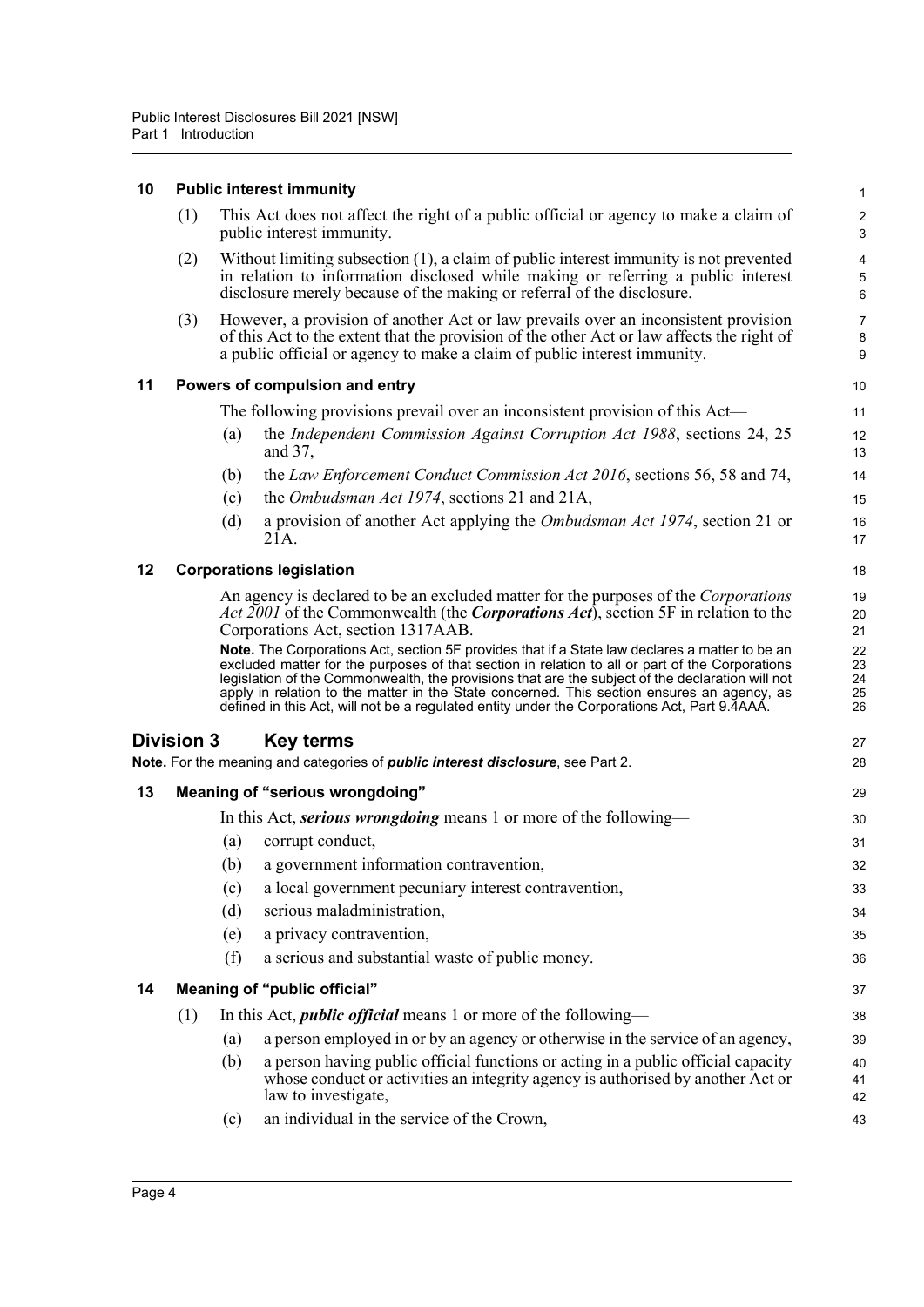<span id="page-20-0"></span>

|    |     | (d)       | a statutory officer,                                                                                                                                                                                                                                                                                                                    | $\mathbf 1$                                |
|----|-----|-----------|-----------------------------------------------------------------------------------------------------------------------------------------------------------------------------------------------------------------------------------------------------------------------------------------------------------------------------------------|--------------------------------------------|
|    |     | (e)       | a person providing services or exercising functions on behalf of an agency,<br>including a contractor, subcontractor or volunteer,                                                                                                                                                                                                      | $\sqrt{2}$<br>$\mathsf 3$                  |
|    |     | (f)       | if an entity, under a contract, subcontract or other arrangement, is to provide<br>services on behalf of an agency or exercise functions of an agency in whole or<br>in part—an employee, partner or officer of the entity who is to be involved in<br>providing the services in whole or in part, or who is to exercise the functions, | 4<br>$\overline{5}$<br>6<br>$\overline{7}$ |
|    |     | (g)       | a judicial officer,                                                                                                                                                                                                                                                                                                                     | 8                                          |
|    |     | (h)       | a member of Parliament, including a Minister,                                                                                                                                                                                                                                                                                           | 9                                          |
|    |     | (i)       | a person employed under the Members of Parliament Staff Act 2013.                                                                                                                                                                                                                                                                       | 10                                         |
|    | (2) |           | The regulations may, for the purposes of this Act, declare a person—                                                                                                                                                                                                                                                                    | 11                                         |
|    |     | (a)       | to be a public official, or                                                                                                                                                                                                                                                                                                             | 12                                         |
|    |     | (b)       | not to be a public official.                                                                                                                                                                                                                                                                                                            | 13                                         |
| 15 |     |           | Meaning of "manager" of a public official                                                                                                                                                                                                                                                                                               | 14                                         |
|    | (1) |           | In this Act, <i>manager</i> of a public official means—                                                                                                                                                                                                                                                                                 | 15                                         |
|    |     | (a)       | for a public official who is a police officer—a police officer who is of the rank<br>of sergeant or above and is more senior in rank than the public official, or                                                                                                                                                                       | 16<br>17                                   |
|    |     | (b)       | for a person employed under the Members of Parliament Staff Act 2013—the<br>chief of staff of the political office holder or member of Parliament by whom<br>the person is employed, or                                                                                                                                                 | 18<br>19<br>20                             |
|    |     | (c)       | for a public official mentioned in section $14(1)(e)$ or $(f)$ —a public official<br>associated with the relevant agency who is responsible for overseeing the<br>provision of the services or the exercise of the functions, or for managing the<br>contract or arrangement, as applicable, or                                         | 21<br>22<br>23<br>24                       |
|    |     | (d)       | for a person declared to be a public official under section $14(2)(a)$ —a person<br>declared by the regulations to be the manager of the public official for the<br>purposes of this Act, or                                                                                                                                            | 25<br>26<br>27                             |
|    |     | (e)       | for another public official—                                                                                                                                                                                                                                                                                                            | 28                                         |
|    |     |           | a public official to whom the public official reports directly or<br>(i)<br>indirectly, or                                                                                                                                                                                                                                              | 29<br>30                                   |
|    |     |           | a public official who directly or indirectly supervises the public official<br>(ii)<br>in the exercise of the public official's functions.                                                                                                                                                                                              | 31<br>32                                   |
|    | (2) |           | However, the following do not have managers for the purposes of this Act—                                                                                                                                                                                                                                                               | 33                                         |
|    |     | (a)       | a Minister,                                                                                                                                                                                                                                                                                                                             | 34                                         |
|    |     | (b)       | a judicial officer,                                                                                                                                                                                                                                                                                                                     | 35                                         |
|    |     | (c)       | a chief of staff of a political office holder or member of Parliament.                                                                                                                                                                                                                                                                  | 36                                         |
|    |     |           | Note. Other public officials may also not have managers for the purposes of this Act.                                                                                                                                                                                                                                                   | 37                                         |
|    | (3) |           | In this section-                                                                                                                                                                                                                                                                                                                        | 38                                         |
|    |     |           | <i>chief of staff</i> , of a political office holder or member of Parliament, means the person<br>with that title employed by the political office holder or member of Parliament or, if<br>no person with that title is employed, the most senior member of staff of the political<br>office holder or member of Parliament.           | 39<br>40<br>41<br>42                       |
|    |     | Act 2013. | <i>political office holder</i> has the same meaning as in the Members of Parliament Staff                                                                                                                                                                                                                                               | 43<br>44                                   |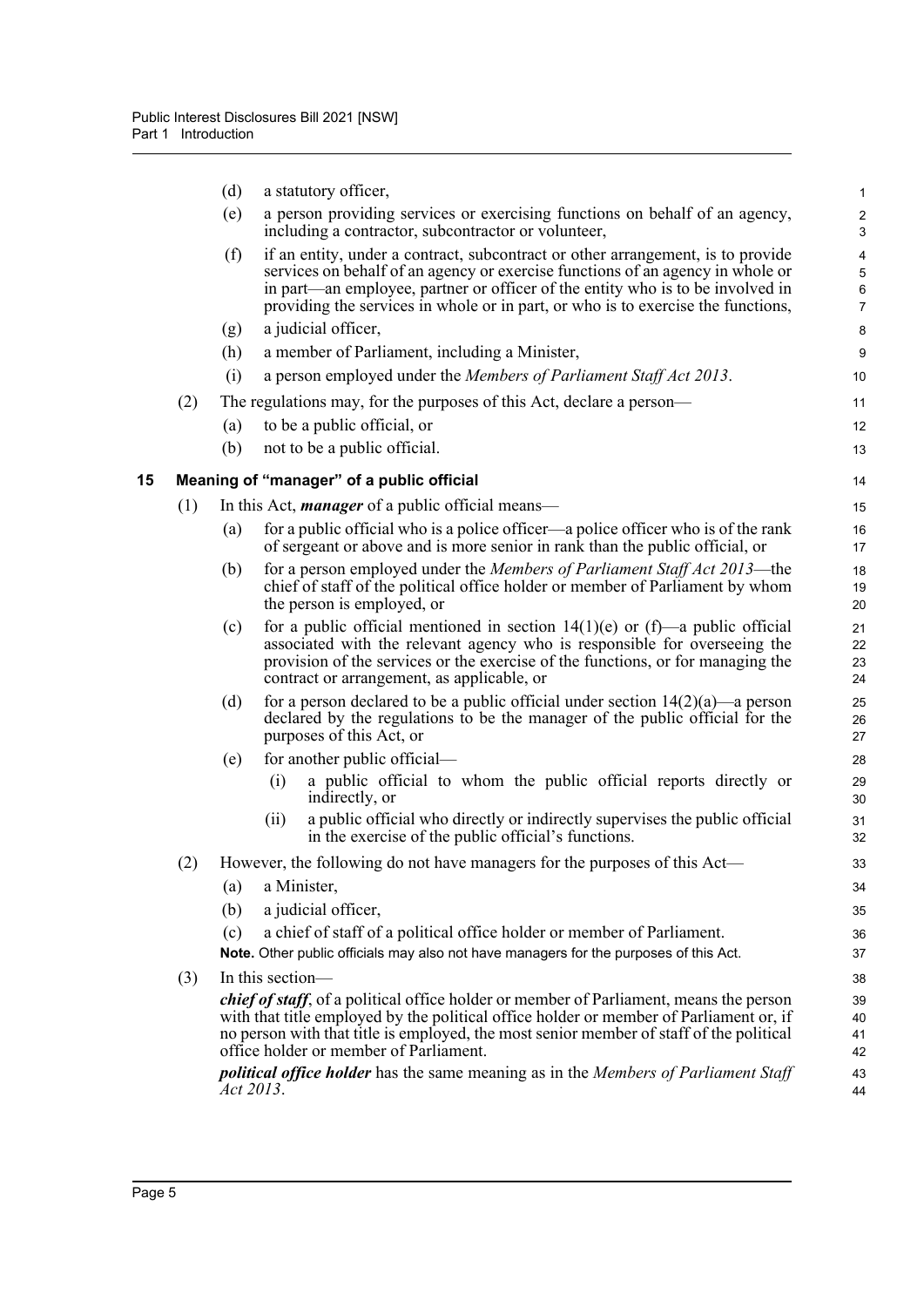<span id="page-21-1"></span><span id="page-21-0"></span>

| 16 |     |                                | Meaning of "agency"                                                                                                                                             | 1                       |  |  |  |  |  |  |
|----|-----|--------------------------------|-----------------------------------------------------------------------------------------------------------------------------------------------------------------|-------------------------|--|--|--|--|--|--|
|    | (1) |                                | In this Act, <i>agency</i> means 1 of the following persons or bodies—                                                                                          | $\overline{\mathbf{c}}$ |  |  |  |  |  |  |
|    |     | (a)                            | a Public Service agency,                                                                                                                                        | 3                       |  |  |  |  |  |  |
|    |     | (b)                            | the group of staff comprising each of the following services, or a separate<br>group of that staff-                                                             | 4<br>5                  |  |  |  |  |  |  |
|    |     |                                | the NSW Police Force,<br>(i)                                                                                                                                    | 6                       |  |  |  |  |  |  |
|    |     |                                | the Teaching Service of New South Wales,<br>(ii)                                                                                                                | 7                       |  |  |  |  |  |  |
|    |     |                                | the NSW Health Service,<br>(iii)                                                                                                                                | 8                       |  |  |  |  |  |  |
|    |     |                                | the Transport Service of New South Wales,<br>(iv)                                                                                                               | 9                       |  |  |  |  |  |  |
|    |     | (c)                            | a statutory body representing the Crown,                                                                                                                        | 10                      |  |  |  |  |  |  |
|    |     | (d)                            | an integrity agency,                                                                                                                                            | 11                      |  |  |  |  |  |  |
|    |     | (e)                            | a public authority whose conduct or activities an integrity agency is authorised<br>by another Act or law to investigate or audit,                              | 12<br>13                |  |  |  |  |  |  |
|    |     | (f)                            | a State owned corporation or subsidiary of a State owned corporation,                                                                                           | 14                      |  |  |  |  |  |  |
|    |     | (g)                            | a local government authority,                                                                                                                                   | 15                      |  |  |  |  |  |  |
|    |     | (h)                            | a Local Aboriginal Land Council constituted under the Aboriginal Land<br>Rights Act 1983,                                                                       | 16<br>17                |  |  |  |  |  |  |
|    |     | (i)                            | the Department of Parliamentary Services, the Department of the Legislative<br>Assembly and the Department of the Legislative Council.                          | 18<br>19                |  |  |  |  |  |  |
|    | (2) |                                | However, a Minister's office is not an agency.                                                                                                                  | 20                      |  |  |  |  |  |  |
|    | (3) |                                | The regulations may, for the purposes of this Act, declare a body—                                                                                              | 21                      |  |  |  |  |  |  |
|    |     | (a)                            | to be an agency, or                                                                                                                                             | 22                      |  |  |  |  |  |  |
|    |     | (b)                            | not to be an agency.                                                                                                                                            | 23                      |  |  |  |  |  |  |
|    | (4) |                                | The regulations may declare a specified agency to be part of and included in another<br>specified agency, and not to be a separate agency, for the purposes of— | 24<br>25                |  |  |  |  |  |  |
|    |     | (a)                            | this Act, or                                                                                                                                                    | 26                      |  |  |  |  |  |  |
|    |     | (b)                            | specified provisions of this Act.                                                                                                                               | 27                      |  |  |  |  |  |  |
|    |     |                                |                                                                                                                                                                 | 28                      |  |  |  |  |  |  |
| 17 |     | Meaning of "head" of an agency |                                                                                                                                                                 |                         |  |  |  |  |  |  |
|    |     |                                | In this Act, <i>head</i> of an agency means—                                                                                                                    | 29                      |  |  |  |  |  |  |
|    |     | (a)                            | for a Public Service agency—the head of the agency under the Government<br>Sector Employment Act 2013, or                                                       | 30<br>31                |  |  |  |  |  |  |
|    |     | (b)                            | for an agency mentioned in section $16(1)(b)$ —the person who exercises<br>employer functions in relation to the relevant group of staff, or                    | 32<br>33                |  |  |  |  |  |  |
|    |     | (c)                            | for a local government authority—the general manager, or                                                                                                        | 34                      |  |  |  |  |  |  |
|    |     | (d)                            | for a Local Aboriginal Land Council constituted under the Aboriginal Land<br>Rights Act 1983—the chief executive officer, or                                    | 35<br>36                |  |  |  |  |  |  |
|    |     | (e)                            | for the Department of the Legislative Assembly—the Speaker of the<br>Legislative Assembly, or                                                                   | 37<br>38                |  |  |  |  |  |  |
|    |     | (f)                            | for the Department of the Legislative Council—the President of the<br>Legislative Council, or                                                                   | 39<br>40                |  |  |  |  |  |  |
|    |     | (g)                            | for the Department of Parliamentary Services—the Speaker of the Legislative<br>Assembly and the President of the Legislative Council, or                        | 41<br>42                |  |  |  |  |  |  |
|    |     | (h)                            | a person declared by the regulations to be the head of the agency for the<br>purposes of this Act, or                                                           | 43<br>44                |  |  |  |  |  |  |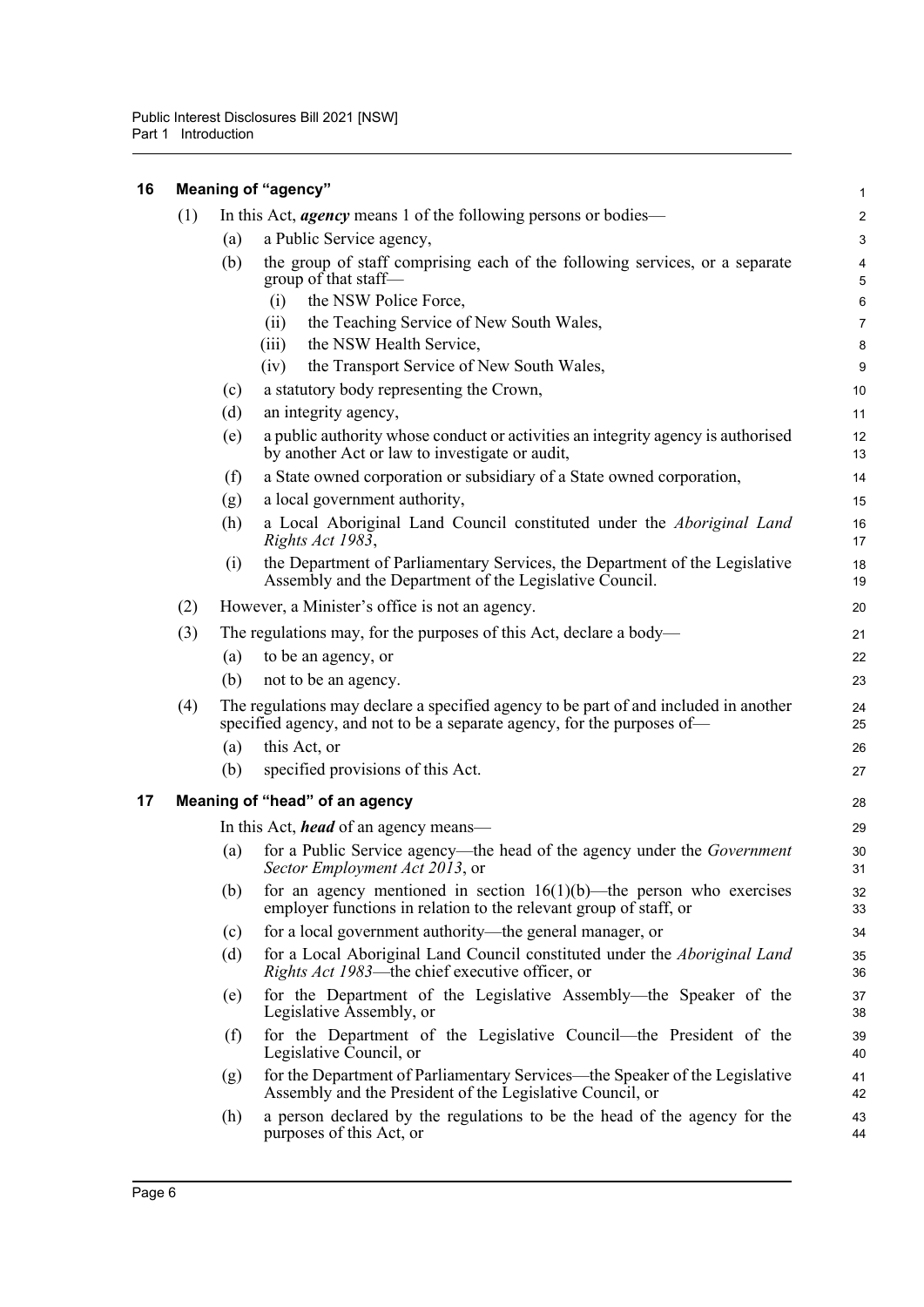(i) for another agency—the individual who constitutes the agency, chief executive officer of the agency, other principal officer of the agency or other person responsible for managing the affairs of the agency.

#### <span id="page-22-0"></span>**18 Meaning of "disclosure officer" for an agency**

- (1) In this Act, *disclosure officer* for an agency means a person responsible for receiving voluntary public interest disclosures on behalf of the agency, including the following—
	- (a) the head of the agency,
	- (b) for each work site that is permanently maintained by the agency and at which more than 1 person is employed—the most senior ongoing employee who ordinarily works at the site,
	- (c) if the agency has an unelected governing body—a member of the governing body,
	- (d) a person specified in the agency's public interest disclosure policy as a person with responsibility for receiving voluntary public interest disclosures on behalf of the agency,
	- (e) a member of a class of persons, or a person employed in a position or role, specified in the agency's public interest disclosure policy as a class, position or role with responsibility for receiving voluntary public interest disclosures on behalf of the agency.
- (2) If, contrary to Part 4, an agency does not have a public interest disclosure policy or does not include sufficient information in its public interest disclosure policy to enable disclosure officers for the agency to be contacted, a person is taken to be a disclosure officer for the agency if the person is—
	- (a) employed in or by the agency, and
	- (b) a manager of a public official associated with the agency.

**Note.** Section 43(4) requires an agency's public interest disclosure policy to prominently include, or be accompanied by material specifying, information enabling disclosure officers for the agency to be contacted.

(3) In this section, a reference to a public interest disclosure policy includes a reference to material accompanying a public interest disclosure policy.

#### <span id="page-22-1"></span>**19 Meaning of "integrity agency"**

In this Act, *integrity agency* means 1 of the following— (a) the Ombudsman, (b) the Auditor-General, (c) the Independent Commission Against Corruption, (d) the Inspector of the Independent Commission Against Corruption, (e) the Law Enforcement Conduct Commission, (f) the Inspector of the Law Enforcement Conduct Commission, (g) the Secretary of the Department of Planning, Industry and Environment when exercising functions under the following provisions of the *Local Government Act 1993*— (i) Chapter 13, Part 5, Division 1, (ii) Chapter 14, Part 1, Division 3, (iii) Chapter 14, Part 3, Division 1, (iv) section 734A, 33 34 35 36 37 38 39 40 41 42 43 44 45 46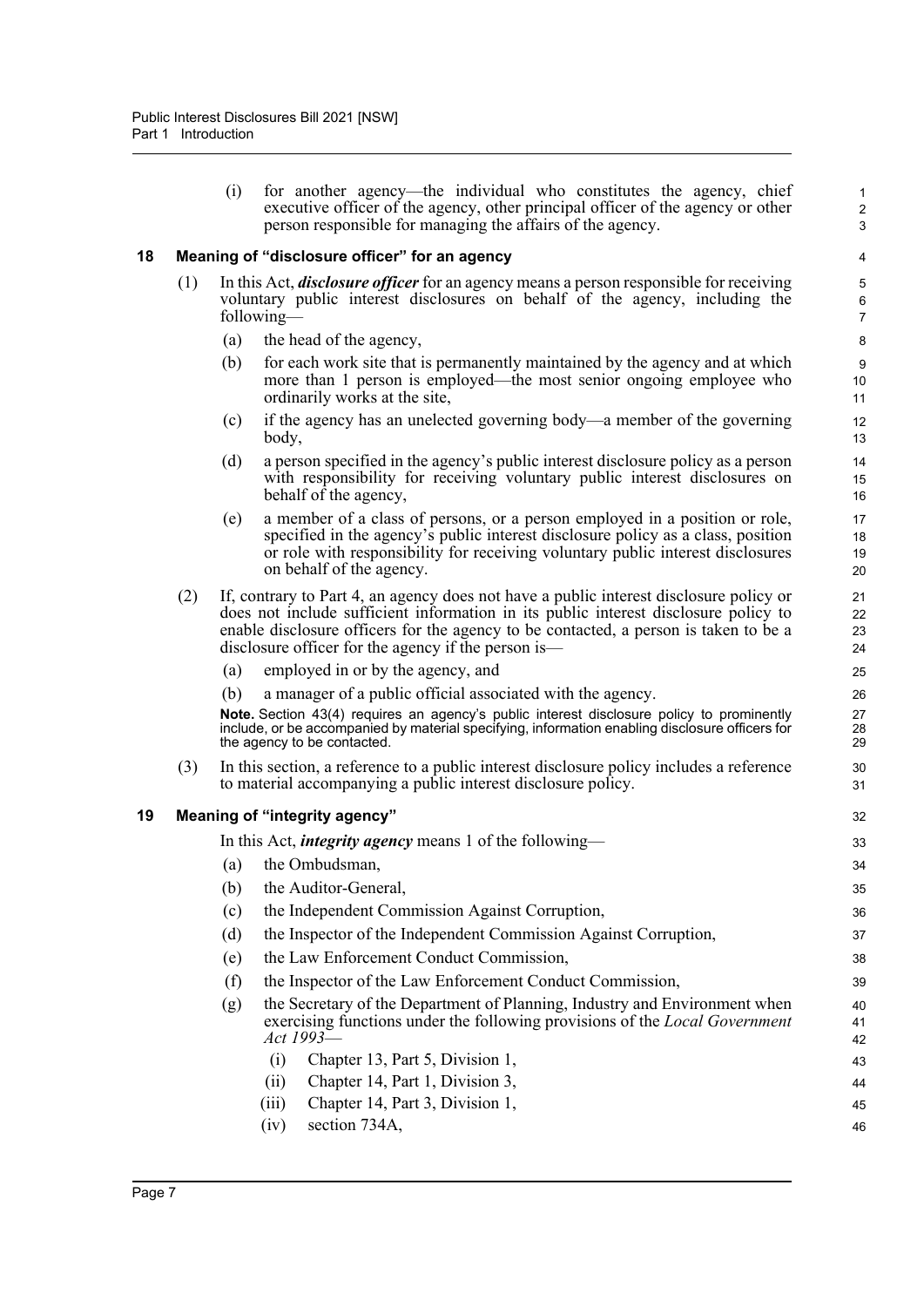<span id="page-23-0"></span>

|    |     | (h) | the Privacy Commissioner,                                                                                                                                                                                                                                                                                                                          | 1                          |
|----|-----|-----|----------------------------------------------------------------------------------------------------------------------------------------------------------------------------------------------------------------------------------------------------------------------------------------------------------------------------------------------------|----------------------------|
|    |     | (i) | the Information Commissioner,                                                                                                                                                                                                                                                                                                                      | $\overline{\mathbf{c}}$    |
|    |     | (i) | a person or body declared by the regulations to be an integrity agency for the<br>purposes of this Act.                                                                                                                                                                                                                                            | 3<br>4                     |
| 20 |     |     | Key terms-relationships                                                                                                                                                                                                                                                                                                                            | 5                          |
|    | (1) |     | In this Act, a disclosure is <b>about</b> serious wrongdoing if the disclosure—                                                                                                                                                                                                                                                                    | 6                          |
|    |     | (a) | includes an allegation of the serious wrongdoing, or                                                                                                                                                                                                                                                                                               | 7                          |
|    |     | (b) | otherwise shows or tends to show the serious wrongdoing.                                                                                                                                                                                                                                                                                           | 8                          |
|    | (2) |     | To avoid doubt, a disclosure may be about serious wrongdoing whether or not the<br>serious wrongdoing occurred.                                                                                                                                                                                                                                    | 9<br>10                    |
|    | (3) |     | In this Act, a disclosure <i>relates to</i> an agency if the disclosure is about serious<br>$wrong doing -$                                                                                                                                                                                                                                        | 11<br>12                   |
|    |     | (a) | by the agency, or                                                                                                                                                                                                                                                                                                                                  | 13                         |
|    |     | (b) | by a public official associated with the agency, or                                                                                                                                                                                                                                                                                                | 14                         |
|    |     | (c) | that otherwise affects, or might affect, the exercise of the functions of the<br>agency.                                                                                                                                                                                                                                                           | 15<br>16                   |
|    | (4) |     | To avoid doubt, a disclosure about serious wrongdoing does not relate to an agency<br>merely because the agency is an integrity agency that is authorised by another Act or<br>law to investigate the serious wrongdoing.                                                                                                                          | 17<br>18<br>19             |
|    | (5) |     | In this Act, a public official is <b>associated with</b> an agency if the public official—                                                                                                                                                                                                                                                         | 20                         |
|    |     | (a) | constitutes the agency, or                                                                                                                                                                                                                                                                                                                         | 21                         |
|    |     | (b) | is employed in or by the agency or is otherwise in the service of the agency, or                                                                                                                                                                                                                                                                   | 22                         |
|    |     | (c) | is a person providing services or exercising functions on behalf of the agency,<br>including a contractor, subcontractor or volunteer, or                                                                                                                                                                                                          | 23<br>24                   |
|    |     | (d) | if an entity, under a contract, subcontract or other arrangement, is to provide<br>services on behalf of the agency or exercise functions of the agency in whole<br>or in part—is an employee, partner or officer of the entity who is to be<br>involved in providing the services in whole or in part, or who is to exercise the<br>functions, or | 25<br>26<br>27<br>28<br>29 |
|    |     | (e) | is declared by the regulations to be associated with the agency for the purposes<br>of this Act.                                                                                                                                                                                                                                                   | 30<br>31                   |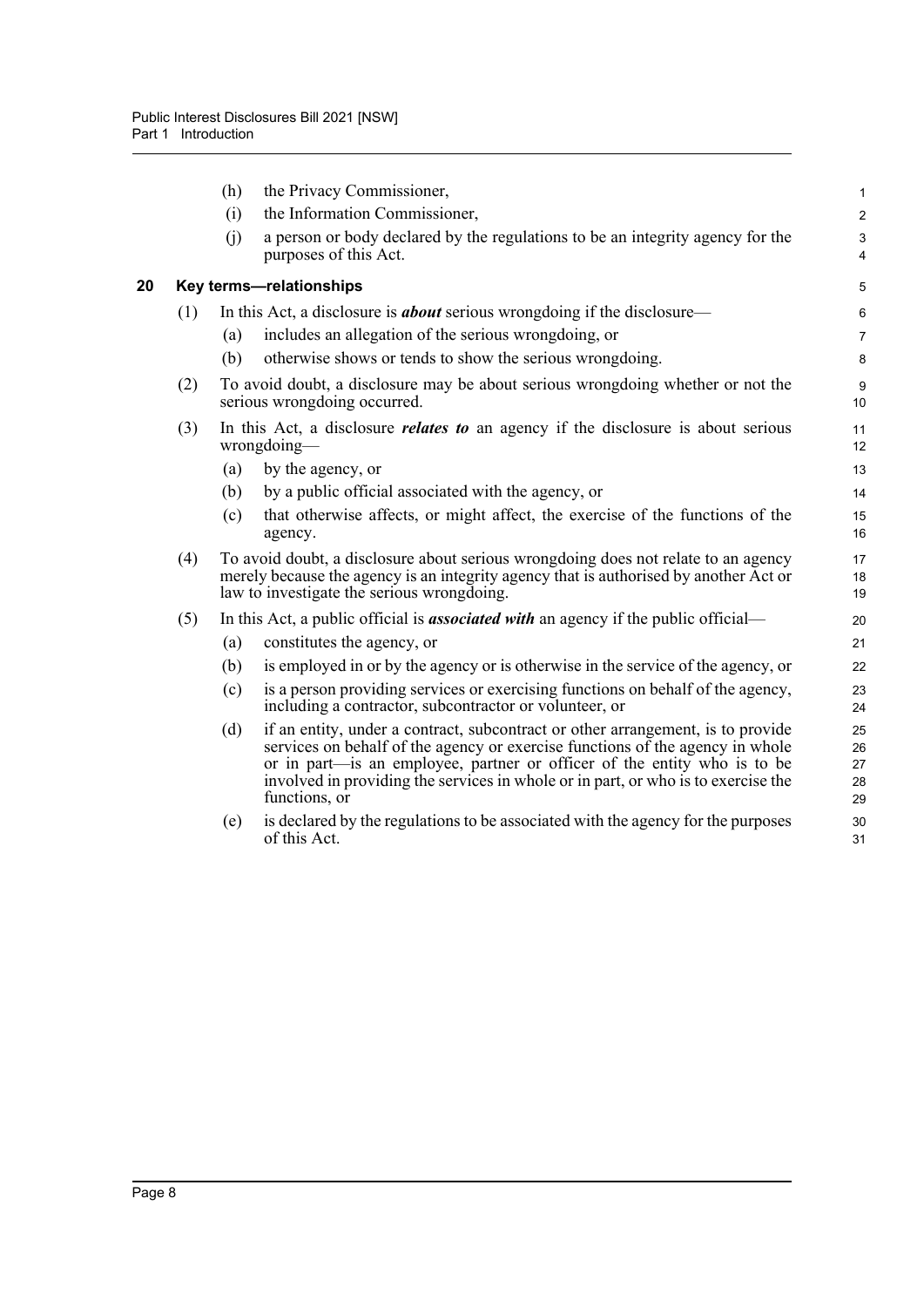<span id="page-24-6"></span><span id="page-24-5"></span><span id="page-24-4"></span><span id="page-24-3"></span><span id="page-24-2"></span><span id="page-24-1"></span><span id="page-24-0"></span>

| Part 2            |                                                                                                                                                                                                                                                                                                      |                | <b>Public interest disclosures</b>                                                                                                                                                                                                                                                                                             | 1                                       |  |  |  |
|-------------------|------------------------------------------------------------------------------------------------------------------------------------------------------------------------------------------------------------------------------------------------------------------------------------------------------|----------------|--------------------------------------------------------------------------------------------------------------------------------------------------------------------------------------------------------------------------------------------------------------------------------------------------------------------------------|-----------------------------------------|--|--|--|
| <b>Division 1</b> |                                                                                                                                                                                                                                                                                                      | <b>General</b> |                                                                                                                                                                                                                                                                                                                                |                                         |  |  |  |
| 21                |                                                                                                                                                                                                                                                                                                      |                | <b>Categories of public interest disclosure</b>                                                                                                                                                                                                                                                                                |                                         |  |  |  |
|                   | (1)                                                                                                                                                                                                                                                                                                  |                | In this Act, <i>public interest disclosure</i> means—                                                                                                                                                                                                                                                                          | 4                                       |  |  |  |
|                   |                                                                                                                                                                                                                                                                                                      | (a)            | a voluntary public interest disclosure, or                                                                                                                                                                                                                                                                                     | 5                                       |  |  |  |
|                   |                                                                                                                                                                                                                                                                                                      | (b)            | a witness public interest disclosure, or                                                                                                                                                                                                                                                                                       | 6                                       |  |  |  |
|                   |                                                                                                                                                                                                                                                                                                      | (c)            | a mandatory public interest disclosure.                                                                                                                                                                                                                                                                                        | $\overline{7}$                          |  |  |  |
|                   | (2)                                                                                                                                                                                                                                                                                                  |                | However, a disclosure is not a public interest disclosure to the extent that the maker<br>of the disclosure, in making or purporting to make the disclosure, wilfully makes a<br>false statement to, or misleads or attempts to mislead, the agency or person to whom<br>the disclosure is made.<br>Note, See also section 84. | 8<br>$\boldsymbol{9}$<br>10<br>11<br>12 |  |  |  |
| 22                |                                                                                                                                                                                                                                                                                                      |                | Meaning of "witness public interest disclosure"                                                                                                                                                                                                                                                                                | 13                                      |  |  |  |
|                   | (1)<br>In this Act, witness <i>public interest disclosure</i> means a disclosure of information, in<br>an investigation of serious wrongdoing, at the request of or in response to a<br>requirement of a person or agency investigating the serious wrongdoing, whether or<br>not the investigation- |                | 14<br>15<br>16<br>17                                                                                                                                                                                                                                                                                                           |                                         |  |  |  |
|                   |                                                                                                                                                                                                                                                                                                      | (a)            | relates to or arises from the making of a voluntary public interest disclosure, or                                                                                                                                                                                                                                             | 18                                      |  |  |  |
|                   |                                                                                                                                                                                                                                                                                                      | (b)            | constitutes dealing with a voluntary public interest disclosure.                                                                                                                                                                                                                                                               | 19                                      |  |  |  |
|                   | (2)                                                                                                                                                                                                                                                                                                  |                | However, a disclosure is not a witness public interest disclosure if the disclosure is a<br>mandatory public interest disclosure.                                                                                                                                                                                              | 20<br>21                                |  |  |  |
| 23                |                                                                                                                                                                                                                                                                                                      |                | Meaning of "mandatory public interest disclosure"                                                                                                                                                                                                                                                                              | 22                                      |  |  |  |
|                   | (1)                                                                                                                                                                                                                                                                                                  |                | In this Act, <i>mandatory public interest disclosure</i> means a disclosure about serious<br>wrongdoing made by a public official—                                                                                                                                                                                             | 23<br>24                                |  |  |  |
|                   |                                                                                                                                                                                                                                                                                                      | (a)            | while meeting the ordinary requirements of the official's particular role or<br>functions, or                                                                                                                                                                                                                                  | 25<br>26                                |  |  |  |
|                   |                                                                                                                                                                                                                                                                                                      | (b)            | under a statutory or other legal obligation, including the obligation imposed by<br>section $51(1)$ on managers of public officials.                                                                                                                                                                                           | 27<br>28                                |  |  |  |
|                   | (2)                                                                                                                                                                                                                                                                                                  |                | For the purposes of subsection $(1)(b)$ , an obligation imposed by a code of conduct is<br>not a statutory or other legal obligation.                                                                                                                                                                                          | 29<br>30                                |  |  |  |
|                   | <b>Division 2</b>                                                                                                                                                                                                                                                                                    |                | <b>Voluntary public interest disclosures</b>                                                                                                                                                                                                                                                                                   | 31                                      |  |  |  |
| 24                |                                                                                                                                                                                                                                                                                                      |                | Meaning of "voluntary public interest disclosure"                                                                                                                                                                                                                                                                              | 32                                      |  |  |  |
|                   | (1)                                                                                                                                                                                                                                                                                                  |                | In this Act, <i>voluntary public interest disclosure</i> means—                                                                                                                                                                                                                                                                | 33                                      |  |  |  |
|                   |                                                                                                                                                                                                                                                                                                      | (a)            | a disclosure that complies with each of the following-                                                                                                                                                                                                                                                                         | 34                                      |  |  |  |
|                   |                                                                                                                                                                                                                                                                                                      |                | section 25—Makers of voluntary public interest disclosures,<br>(i)                                                                                                                                                                                                                                                             | 35                                      |  |  |  |
|                   |                                                                                                                                                                                                                                                                                                      |                | section 26—Content of voluntary public interest disclosures,<br>(ii)                                                                                                                                                                                                                                                           | 36                                      |  |  |  |
|                   |                                                                                                                                                                                                                                                                                                      |                | section 27-Recipients of voluntary public interest disclosures, or<br>(iii)                                                                                                                                                                                                                                                    | 37                                      |  |  |  |
|                   |                                                                                                                                                                                                                                                                                                      | (b)            | a disclosure that is the subject of a determination under section 29—Deemed<br>voluntary public interest disclosures.                                                                                                                                                                                                          | 38<br>39                                |  |  |  |
|                   |                                                                                                                                                                                                                                                                                                      |                | Note. Section 28 imposes further conditions where disclosures are made to members of<br>Parliament or journalists.                                                                                                                                                                                                             | 40<br>41                                |  |  |  |
|                   | (2)                                                                                                                                                                                                                                                                                                  |                | A disclosure may be a voluntary public interest disclosure whether or not-                                                                                                                                                                                                                                                     | 42                                      |  |  |  |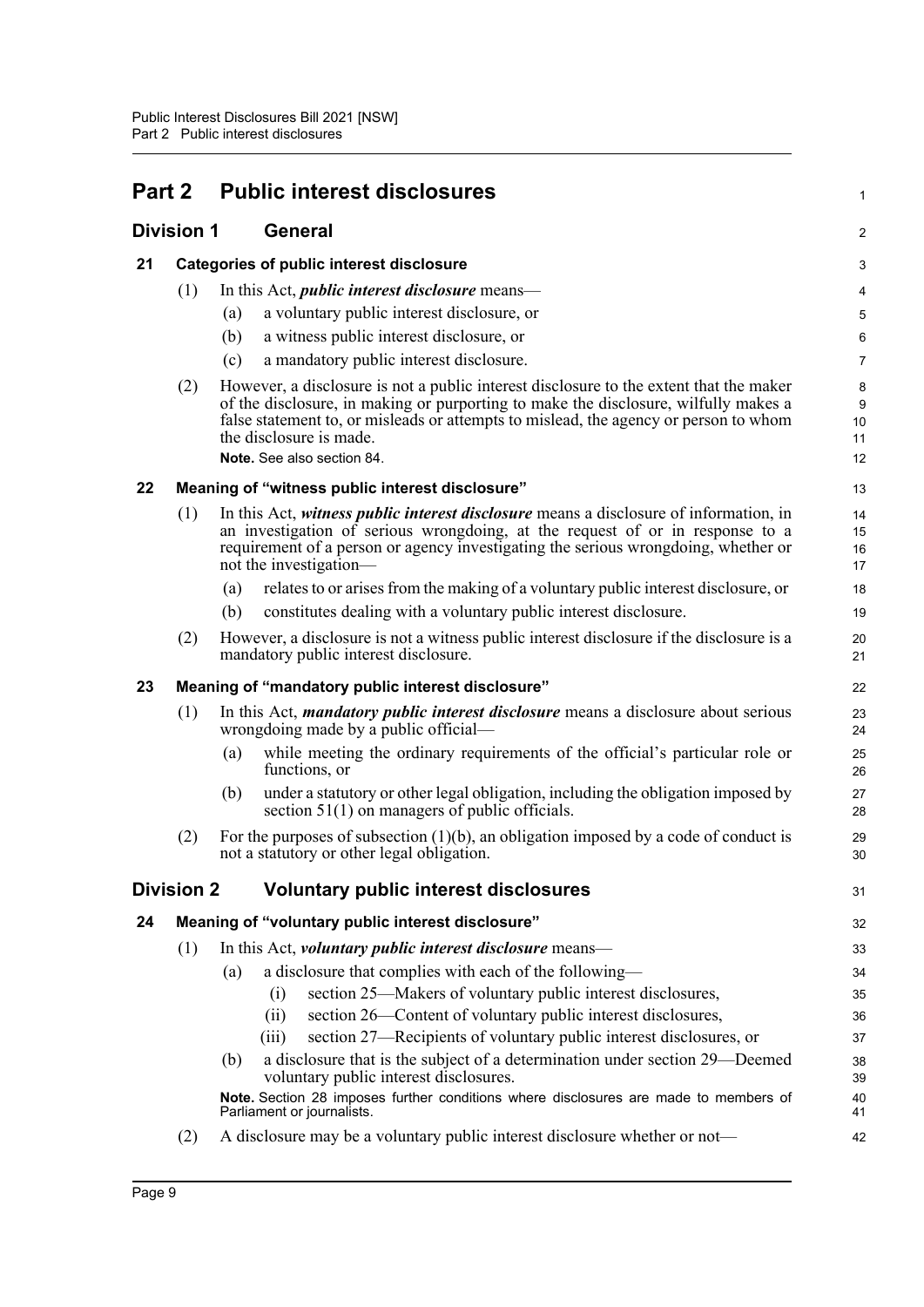<span id="page-25-2"></span><span id="page-25-1"></span><span id="page-25-0"></span>

|    |     | it is made orally or in writing, or<br>(a)                                                                                                                                                                                                                                                                              | 1                       |
|----|-----|-------------------------------------------------------------------------------------------------------------------------------------------------------------------------------------------------------------------------------------------------------------------------------------------------------------------------|-------------------------|
|    |     | (b)<br>it is anonymous, or                                                                                                                                                                                                                                                                                              | $\overline{\mathbf{c}}$ |
|    |     | the maker of the disclosure states the disclosure—<br>(c)                                                                                                                                                                                                                                                               | 3                       |
|    |     | is a public interest disclosure, or<br>(i)                                                                                                                                                                                                                                                                              | 4                       |
|    |     | is made under this Act.<br>(ii)                                                                                                                                                                                                                                                                                         | 5                       |
|    | (3) | However, a disclosure is not a voluntary public interest disclosure if the disclosure<br>$1S$ —                                                                                                                                                                                                                         | 6<br>7                  |
|    |     | a witness public interest disclosure, or<br>(a)                                                                                                                                                                                                                                                                         | 8                       |
|    |     | a mandatory public interest disclosure, or<br>(b)                                                                                                                                                                                                                                                                       | 9                       |
|    |     | (c)<br>made orally to a Minister or a member of a Minister's staff.<br>Note. Section 52(c) describes action to be taken by a Minister or member of a Minister's staff<br>to whom an oral disclosure about serious wrongdoing is made by a public official.                                                              | 10<br>11<br>12          |
| 25 |     | Makers of voluntary public interest disclosures                                                                                                                                                                                                                                                                         | 13                      |
|    |     | A disclosure complies with this section if the disclosure is made by a public official<br>who is not a member of Parliament.                                                                                                                                                                                            | 14<br>15                |
| 26 |     | Content of voluntary public interest disclosures                                                                                                                                                                                                                                                                        | 16                      |
|    | (1) | A disclosure complies with this section if the maker of the disclosure honestly, and<br>on reasonable grounds, believes the disclosure shows or tends to show serious<br>wrongdoing.                                                                                                                                    | 17<br>18<br>19          |
|    | (2) | A disclosure does not comply with this section to the extent that the information<br>disclosed relates to a disagreement with a government policy, including—                                                                                                                                                           | 20<br>21                |
|    |     | a government decision concerning amounts, purposes or priorities of public<br>(a)<br>expenditure, or                                                                                                                                                                                                                    | 22<br>23                |
|    |     | a policy of the governing body of a local government authority.<br>(b)                                                                                                                                                                                                                                                  | 24                      |
|    | (3) | A disclosure does not comply with this section to the extent that the information<br>disclosed-                                                                                                                                                                                                                         | 25<br>26                |
|    |     | concerns a grievance about a matter relating to the employment or former<br>(a)<br>employment of an individual, and                                                                                                                                                                                                     | 27<br>28                |
|    |     | either-<br>(b)                                                                                                                                                                                                                                                                                                          | 29                      |
|    |     | (i)<br>does not have significant implications beyond matters personally<br>affecting or tending to personally affect the individual, or                                                                                                                                                                                 | 30<br>31                |
|    |     | relates to a disagreement with the taking or proposed taking of<br>(ii)<br>reasonable management action.                                                                                                                                                                                                                | 32<br>33                |
|    | (4) | However, subsection (3) does not apply if the grievance arises from—                                                                                                                                                                                                                                                    | 34                      |
|    |     | a decision made by an agency in dealing with a previous voluntary public<br>(a)<br>interest disclosure, or                                                                                                                                                                                                              | 35<br>36                |
|    |     | alleged detrimental action relating to a previous voluntary public interest<br>(b)<br>disclosure.                                                                                                                                                                                                                       | 37<br>38                |
|    | (5) | For the purposes of deciding whether a disclosure complies with this section, an<br>express or implied indication by the person making the disclosure as to what the<br>person believes in relation to the disclosure is, in the absence of evidence to the<br>contrary, evidence the person holds the belief honestly. | 39<br>40<br>41<br>42    |
| 27 |     | Recipients of voluntary public interest disclosures                                                                                                                                                                                                                                                                     | 43                      |
|    | (1) | A disclosure complies with this section if it is made to 1 or more of the following—                                                                                                                                                                                                                                    | 44                      |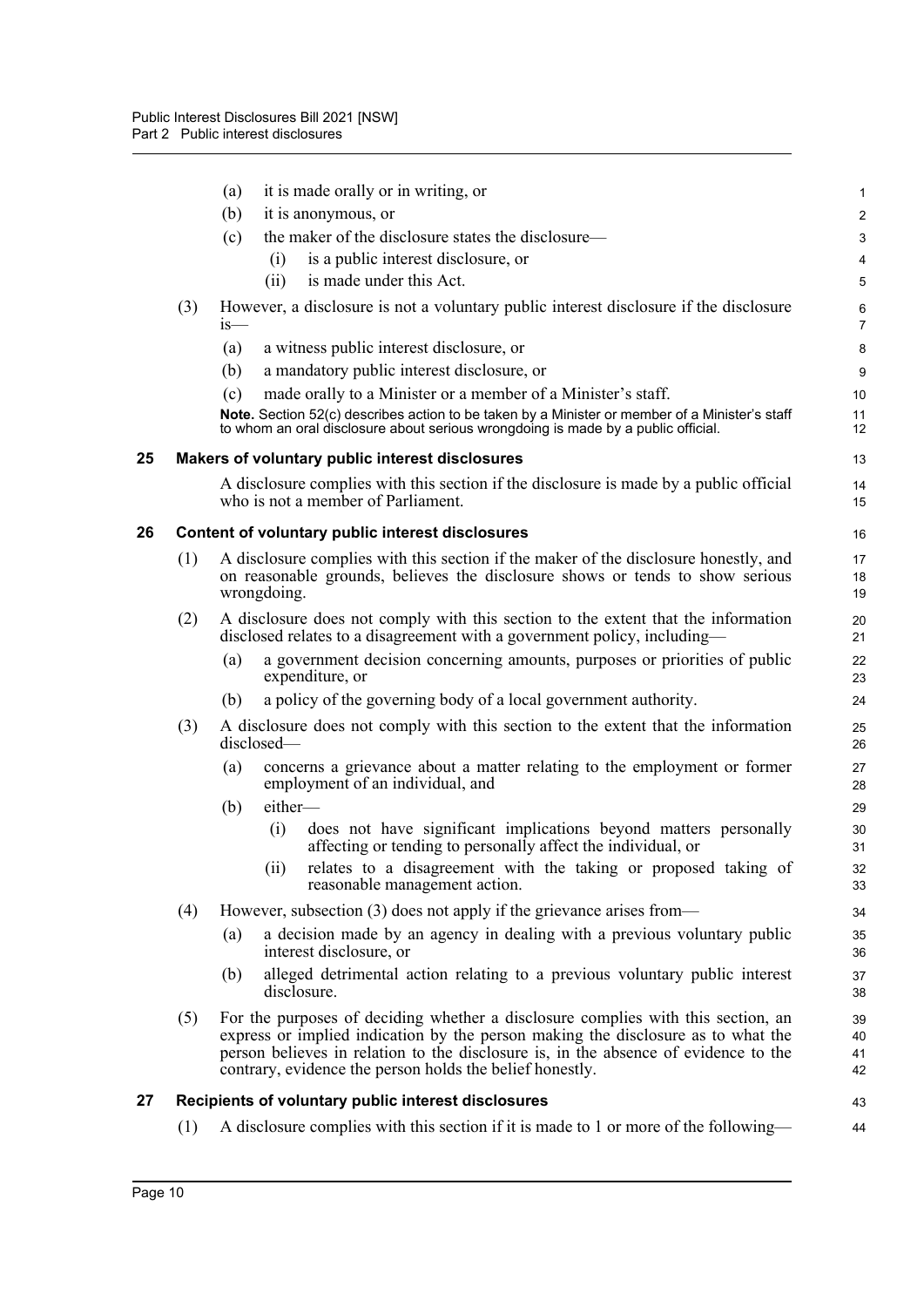<span id="page-26-0"></span>

|    |     | (a)                                                                        |                  | the head of an agency,                                                                                                                                                                                    | 1                   |  |  |
|----|-----|----------------------------------------------------------------------------|------------------|-----------------------------------------------------------------------------------------------------------------------------------------------------------------------------------------------------------|---------------------|--|--|
|    |     | (b)                                                                        |                  | another disclosure officer for an agency,                                                                                                                                                                 | $\overline{2}$      |  |  |
|    |     | (c)                                                                        |                  | a manager of the person making the disclosure,                                                                                                                                                            | 3                   |  |  |
|    |     | (d)                                                                        |                  | subject to section $24(3)(c)$ —a Minister or a member of a Minister's staff,                                                                                                                              | 4                   |  |  |
|    |     | (e)                                                                        |                  | subject to section 28—a member of Parliament or a journalist.                                                                                                                                             | $\mathbf 5$         |  |  |
|    |     |                                                                            |                  | Note 1. Section 16 defines agency to include an integrity agency.                                                                                                                                         | $\,6\,$             |  |  |
|    |     |                                                                            |                  | Note 2. Section 50 specifies when an agency receives a disclosure. Sections 51–53 impose<br>obligations on certain individuals to whom disclosures are made.                                              | $\overline{7}$<br>8 |  |  |
|    | (2) |                                                                            |                  | For the purposes of this section, a disclosure is taken to be made to the head of an<br>agency if the disclosure is made in written correspondence that is—                                               | 9<br>10             |  |  |
|    |     | (a)                                                                        |                  | sent to the agency's registered address, email address or other usual address<br>for the receipt of electronic communications, and                                                                        | 11<br>12            |  |  |
|    |     | (b)                                                                        |                  | not addressed to a specific individual.                                                                                                                                                                   | 13                  |  |  |
| 28 |     |                                                                            |                  | Voluntary public interest disclosures to members of Parliament or journalists                                                                                                                             | 14                  |  |  |
|    | (1) |                                                                            |                  | A disclosure made to a member of Parliament or a journalist is a voluntary public<br>interest disclosure only if, in addition to complying with sections $25-27$ —                                        | 15<br>16            |  |  |
|    |     | (a)                                                                        |                  | the disclosure is substantially true, and                                                                                                                                                                 | 17                  |  |  |
|    |     | (b)                                                                        |                  | the maker of the disclosure has previously made substantially the same<br>voluntary public interest disclosure (the <i>previous disclosure</i> ) to a person<br>mentioned in section $27(1)(a)$ –(d), and | 18<br>19<br>20      |  |  |
|    |     | (c)                                                                        |                  | the previous disclosure was not anonymous, and                                                                                                                                                            | 21                  |  |  |
|    |     | (d)                                                                        |                  | the maker of the previous disclosure did not waive, in writing, the right to<br>receive information under section 59 in relation to the previous disclosure, and                                          | 22<br>23            |  |  |
|    |     | (e)                                                                        | either-          |                                                                                                                                                                                                           | 24                  |  |  |
|    |     |                                                                            | (i)              | the maker of the previous disclosure has not, at the end of the<br>investigation period, received from an agency the required information<br>in relation to the previous disclosure, or                   | 25<br>26<br>27      |  |  |
|    |     |                                                                            | (ii)             | the maker of the previous disclosure has been notified by an agency, at<br>any time, that the agency has made a decision mentioned in section<br>$55(3)$ in relation to the previous disclosure.          | 28<br>29<br>30      |  |  |
|    | (2) |                                                                            | In this section- |                                                                                                                                                                                                           | 31                  |  |  |
|    |     | <i>investigation period</i> , in relation to a previous disclosure, means— |                  |                                                                                                                                                                                                           |                     |  |  |
|    |     | (a)                                                                        |                  | the period of 6 months from the making of the previous disclosure, or                                                                                                                                     | 33                  |  |  |
|    |     | (b)                                                                        |                  | if the maker of the previous disclosure applies within 6 months of making the                                                                                                                             | 34                  |  |  |
|    |     |                                                                            |                  | previous disclosure for internal review of an agency decision relating to the<br>previous disclosure—the period of 12 months from the making of the previous                                              | 35<br>36            |  |  |
|    |     |                                                                            |                  | disclosure.                                                                                                                                                                                               | 37                  |  |  |
|    |     | <i>member of Parliament</i> does not include a Minister.                   |                  |                                                                                                                                                                                                           |                     |  |  |
|    |     | <i>required information</i> , in relation to a previous disclosure, means— |                  |                                                                                                                                                                                                           |                     |  |  |
|    |     | (a)                                                                        |                  | notice of the agency's decision to investigate the relevant serious wrongdoing<br>in accordance with Part 5, Division 2, and                                                                              | 40<br>41            |  |  |
|    |     | (b)                                                                        |                  | a description of the results of the investigation of the relevant serious<br>wrongdoing, and                                                                                                              | 42<br>43            |  |  |
|    |     | (c)                                                                        |                  | details of the corrective action taken, proposed or recommended as a result of<br>the previous disclosure or the investigation.                                                                           | 44<br>45            |  |  |
|    |     |                                                                            |                  |                                                                                                                                                                                                           |                     |  |  |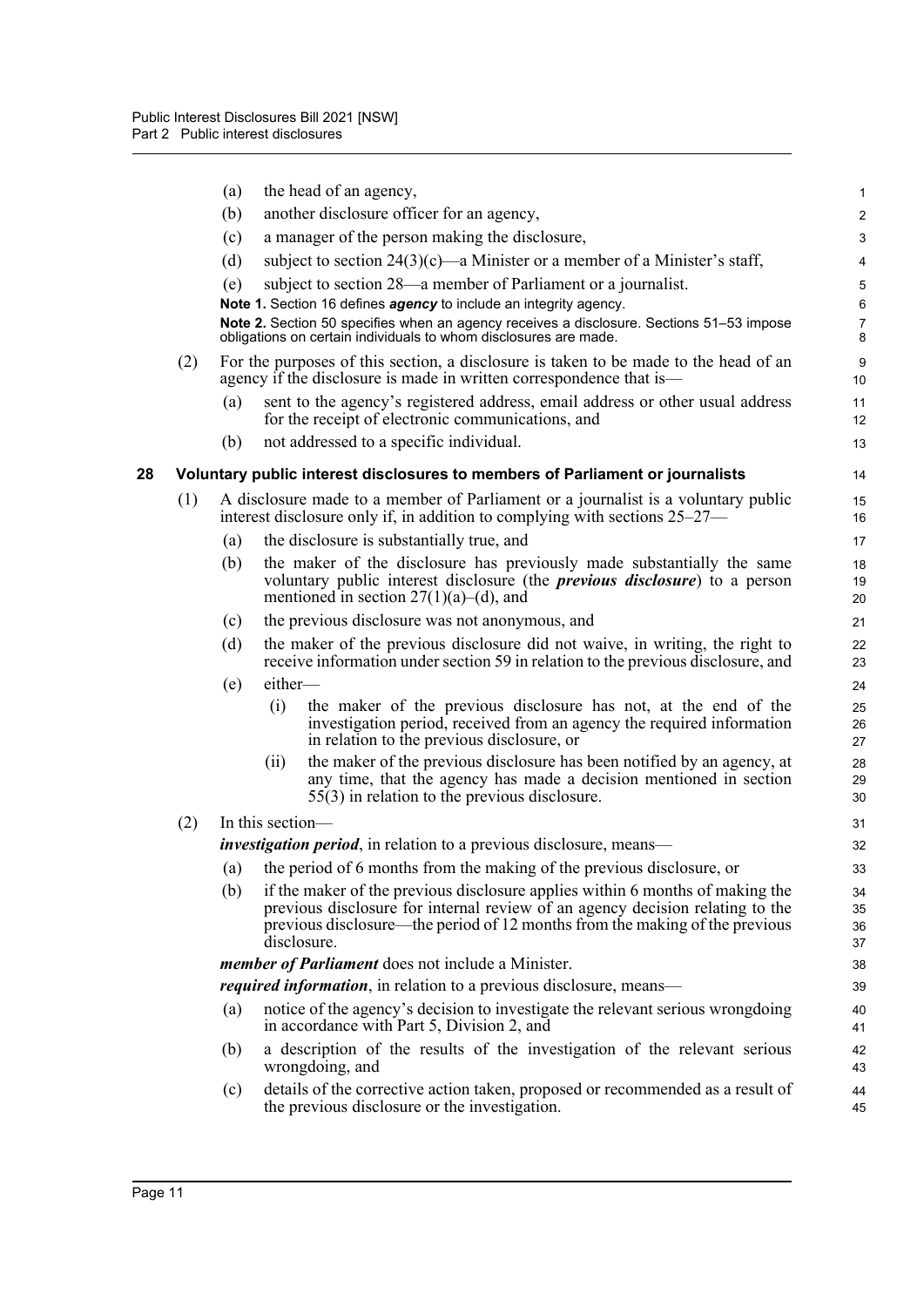**Note.** Section 59 specifies information agencies must provide to the makers of voluntary public interest disclosures. Section 60 provides for the internal review of certain agency decisions.

#### <span id="page-27-0"></span>**29 Deemed voluntary public interest disclosures**

- (1) The head of an agency may determine a disclosure made by another person is a voluntary public interest disclosure even if the disclosure would not otherwise be a voluntary public interest disclosure.
- (2) The determination—
	- (a) may be made at the head of the agency's own initiative or at the request of the maker of the disclosure, and
	- (b) must be given in writing to the maker of the disclosure, and
	- (c) must not be made unless the head of the agency believes the disclosure shows or tends to show serious wrongdoing.
- (3) The head of the agency's belief must be held honestly and on reasonable grounds.
- (4) However, the fact the head of the agency's belief is not held honestly or on reasonable grounds does not affect the validity of the determination.
- (5) The written determination is admissible in criminal or civil proceedings and is evidence the disclosure is a voluntary public interest disclosure.
- (6) The determination has effect from the time it is made.
- (7) If a person who has made a disclosure requests a head of an agency make a determination in relation to the disclosure, the head of the agency must, after considering the request—
	- (a) make the determination and inform the person of the determination, or
	- (b) refuse to make the determination and inform the person of the refusal and the reasons for the refusal.

**Note.** Members of the public who make disclosures about serious wrongdoing to integrity agencies may be entitled to protections under other Acts. See also the following—

- (a) the *Independent Commission Against Corruption Act 1988*, Part 8A,
- (b) the *Ombudsman Act 1974*, Part 4B,
- (c) the *Law Enforcement Conduct Commission Act 2016*, Part 6A.
- (8) If the head of the agency, after making a determination, forms the view the maker of the disclosure, in making the disclosure, wilfully made a false statement to, or misled or attempted to mislead, the agency or person to whom the disclosure was made, the head of the agency may revoke the determination.
- (9) The revocation has effect from the time the determination was made.
- (10) If an agency refers a disclosure that is the subject of a determination to another agency under this Act or another Act or law, the referring agency is to inform the other agency of the making of the determination.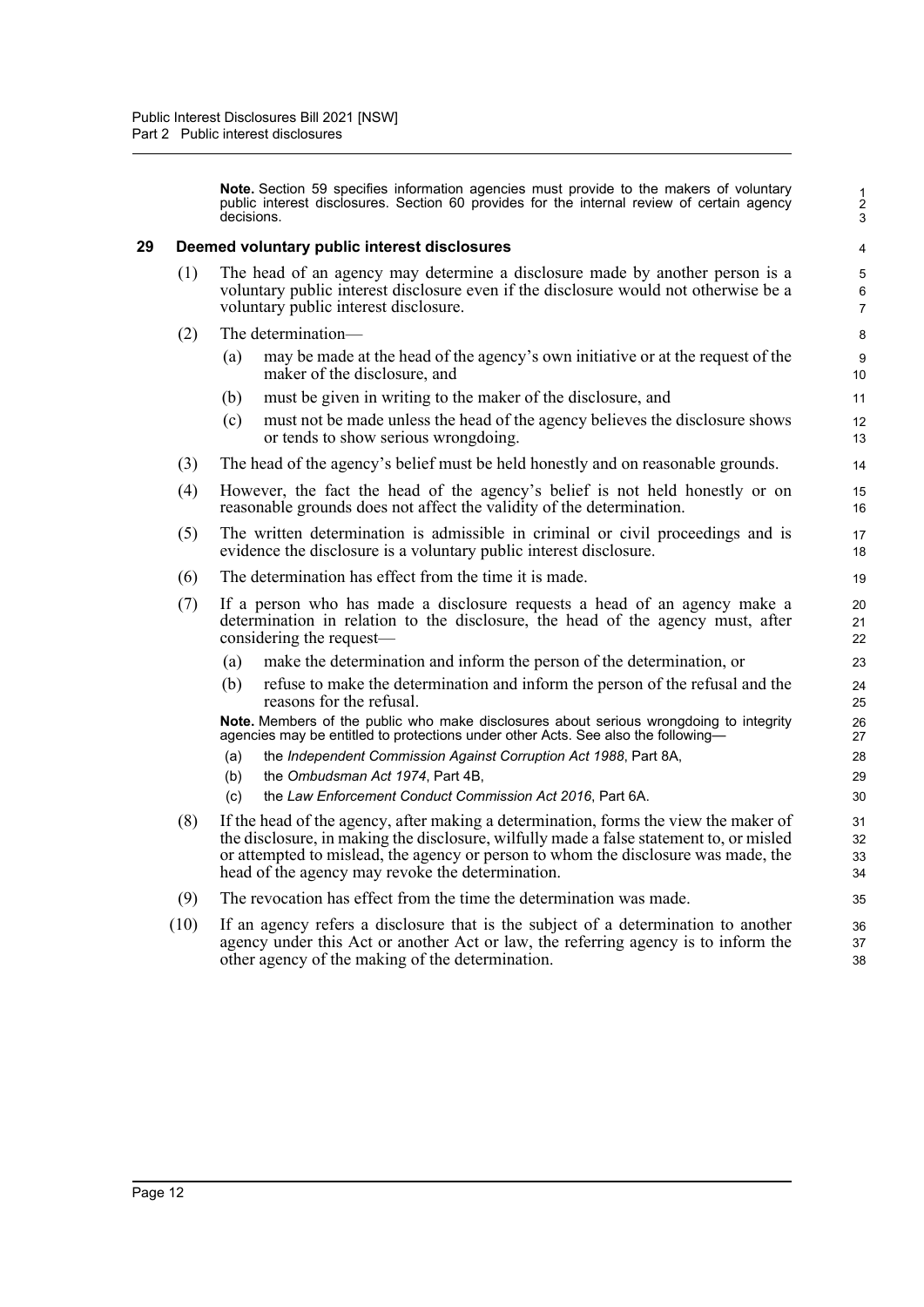<span id="page-28-3"></span><span id="page-28-2"></span><span id="page-28-1"></span><span id="page-28-0"></span>

| <b>Part 3</b>     |                  |                                     | <b>Protections</b>         |                                                                                                                                                                                                                              | 1              |  |  |  |
|-------------------|------------------|-------------------------------------|----------------------------|------------------------------------------------------------------------------------------------------------------------------------------------------------------------------------------------------------------------------|----------------|--|--|--|
| <b>Division 1</b> |                  | <b>General</b>                      |                            |                                                                                                                                                                                                                              |                |  |  |  |
| 30                |                  |                                     | <b>Application of Part</b> |                                                                                                                                                                                                                              | 3              |  |  |  |
|                   |                  | made.                               |                            | This Part applies to a public interest disclosure from the time the disclosure is first                                                                                                                                      | 4<br>5         |  |  |  |
| 31                |                  |                                     |                            | Reasonable management action not prevented                                                                                                                                                                                   | 6              |  |  |  |
|                   | (1)              |                                     |                            | This Part does not prevent reasonable management action from being taken in<br>relation to a public official.                                                                                                                | 7<br>8         |  |  |  |
|                   | (2)              | Without limiting subsection $(1)$ — |                            |                                                                                                                                                                                                                              |                |  |  |  |
|                   |                  | (a)                                 |                            | a person, by taking reasonable management action in relation to a public<br>official, does not-                                                                                                                              | 10<br>11       |  |  |  |
|                   |                  |                                     | (i)                        | commit a detrimental action offence or incur other liability under this<br>Part, or                                                                                                                                          | 12<br>13       |  |  |  |
|                   |                  |                                     | (i)                        | commit an offence against the <i>Police Act 1990</i> , section 206, and                                                                                                                                                      | 14             |  |  |  |
|                   |                  | (b)                                 | action-                    | action taken in relation to a public official may be reasonable management                                                                                                                                                   | 15<br>16       |  |  |  |
|                   |                  |                                     | (i)                        | if the public official is alleged to have committed a detrimental action<br>offence—whether or not the official has been charged with the offence,<br>and                                                                    | 17<br>18<br>19 |  |  |  |
|                   |                  |                                     | (ii)                       | if the public official has been convicted of a detrimental action<br>offence—on the ground of the conduct to which the conviction relates<br>and without further investigation of whether the conduct occurred, and          | 20<br>21<br>22 |  |  |  |
|                   |                  |                                     | (iii)                      | whether or not the action is taken by a manager of the public official.                                                                                                                                                      | 23             |  |  |  |
|                   | (3)<br>includes- |                                     |                            | In this Act, reasonable management action taken in relation to a public official                                                                                                                                             | 24<br>25       |  |  |  |
|                   |                  | (a)                                 |                            | a reasonable appraisal of the public official's work performance, and                                                                                                                                                        | 26             |  |  |  |
|                   |                  | (b)                                 |                            | a reasonable counselling action, whether formal or informal, taken in relation<br>to the public official's employment, and                                                                                                   | 27<br>28       |  |  |  |
|                   |                  | (c)                                 |                            | a reasonable suspension of the public official from the public official's<br>workplace, and                                                                                                                                  | 29<br>30       |  |  |  |
|                   |                  | (d)                                 |                            | a reasonable decision to investigate serious wrongdoing or other misconduct<br>alleged or suspected to have been committed by the public official, and                                                                       | 31<br>32       |  |  |  |
|                   |                  | (e)                                 |                            | a reasonable disciplinary action, whether formal or informal, taken in relation<br>to the public official's employment, and                                                                                                  | 33<br>34       |  |  |  |
|                   |                  | (f)                                 |                            | a reasonable action to transfer, deploy or redeploy the public official, and                                                                                                                                                 | 35             |  |  |  |
|                   |                  | (g)                                 |                            | a reasonable action to terminate the public official's employment by<br>redundancy or retrenchment, and                                                                                                                      | 36<br>37       |  |  |  |
|                   |                  | (h)                                 |                            | a reasonable action to suspend, terminate or review a contract under which the<br>public official provides services, and                                                                                                     | 38<br>39       |  |  |  |
|                   |                  | (i)                                 |                            | a reasonable action resulting in or relating to the public official's failure to<br>obtain a promotion, reclassification, transfer or benefit, or to keep a benefit, in<br>relation to the public official's employment, and | 40<br>41<br>42 |  |  |  |
|                   |                  | (j)                                 |                            | a reasonable action relating to an action mentioned in paragraphs $(a)$ -(i).                                                                                                                                                | 43             |  |  |  |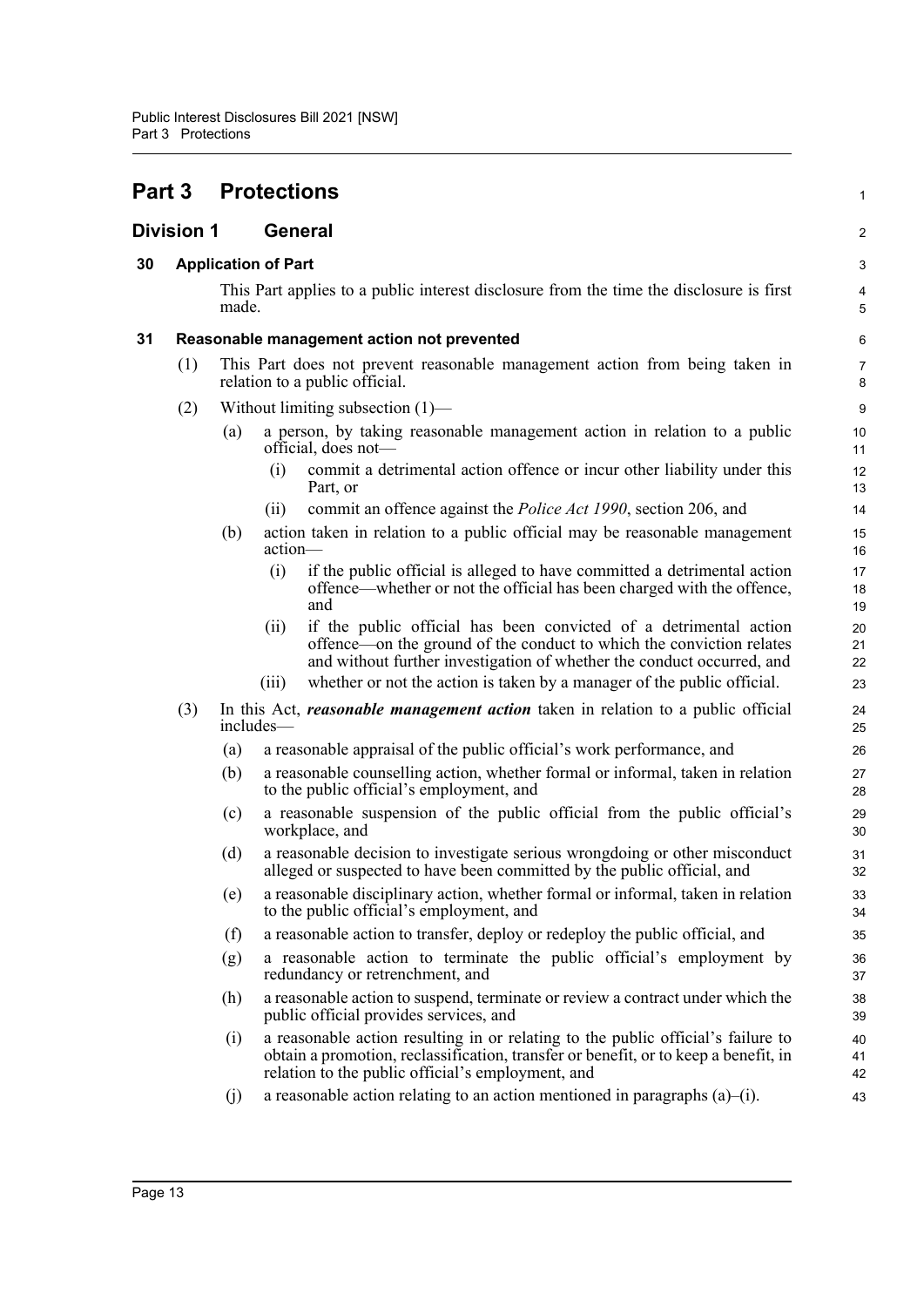**Example.** The actions specified in the *Government Sector Employment Act 2013*, section 69(4) and the *Police Act 1990*, section 173(2) are examples of disciplinary action mentioned in paragraph (e).

19

- (4) However, action taken in relation to a public official is not reasonable management action if—
	- (a) the way of taking the action is not reasonable, or
	- (b) the action is taken corruptly or fraudulently, or
	- (c) the action is taken to conceal, or avoid the consequences of, serious wrongdoing, or
	- (d) each of the following applies to the action—
		- (i) the person taking the action, when taking the action, has a suspicion, belief or awareness, whether correct or mistaken, that a public interest disclosure has been made, may have been made, may be made or is proposed to be made,
		- (ii) the suspicion, belief or awareness is a contributing factor to the taking of the action,
		- (iii) the action is not taken for the purpose of reducing the risk of detrimental action being taken against the public official or another person.

#### <span id="page-29-0"></span>**Division 2 Detrimental action**

<span id="page-29-2"></span><span id="page-29-1"></span>

| 32 | Meaning of "detriment" and "detrimental action" |                                                                                                                                    |                                                                                                                                                                                                            |                |  |  |
|----|-------------------------------------------------|------------------------------------------------------------------------------------------------------------------------------------|------------------------------------------------------------------------------------------------------------------------------------------------------------------------------------------------------------|----------------|--|--|
|    | (1)                                             |                                                                                                                                    | In this Act, <i>detriment</i> to a person means disadvantage to the person, including the<br>following—                                                                                                    | 21<br>22       |  |  |
|    |                                                 | (a)                                                                                                                                | injury, damage or loss caused to the person,                                                                                                                                                               | 23             |  |  |
|    |                                                 | (b)                                                                                                                                | damage caused to the person's property,                                                                                                                                                                    | 24             |  |  |
|    |                                                 | (c)                                                                                                                                | damage caused to the person's reputation,                                                                                                                                                                  | 25             |  |  |
|    |                                                 | (d)                                                                                                                                | intimidation, bullying or harassment,                                                                                                                                                                      | 26             |  |  |
|    |                                                 | (e)                                                                                                                                | unfavourable treatment in relation to the person's career, profession,<br>employment or trade,                                                                                                             | 27<br>28       |  |  |
|    |                                                 | (f)                                                                                                                                | discrimination, prejudice or adverse treatment, whether in relation to<br>employment or otherwise,                                                                                                         | 29<br>30       |  |  |
|    |                                                 | (g)                                                                                                                                | disciplinary proceedings or disciplinary action.                                                                                                                                                           | 31             |  |  |
|    | (2)                                             | In this Act, <i>detrimental action</i> against a person means an act or omission causing,<br>comprising, involving or encouraging— |                                                                                                                                                                                                            |                |  |  |
|    |                                                 | (a)                                                                                                                                | detriment to the person, or                                                                                                                                                                                | 34             |  |  |
|    |                                                 | (b)                                                                                                                                | the threat of detriment to the person, whether express or implied.                                                                                                                                         | 35             |  |  |
|    | (3)                                             | To avoid doubt, the following actions are not detrimental action for the purposes of<br>this Act—                                  |                                                                                                                                                                                                            |                |  |  |
|    |                                                 | (a)                                                                                                                                | lawful action taken by a person or body to investigate serious wrongdoing or<br>other misconduct,                                                                                                          | 38<br>39       |  |  |
|    |                                                 | (b)                                                                                                                                | the lawful reporting or publication of a finding of serious wrongdoing or other<br>misconduct, or the lawful making of adverse comment, resulting from<br>investigative action mentioned in paragraph (a), | 40<br>41<br>42 |  |  |
|    |                                                 | (c)                                                                                                                                | the prosecution of a person for a criminal offence.                                                                                                                                                        | 43             |  |  |
| 33 |                                                 |                                                                                                                                    | <b>Detrimental action offence</b>                                                                                                                                                                          | 44             |  |  |
|    | (1)                                             |                                                                                                                                    | A person must not take detrimental action against another person if—                                                                                                                                       | 45             |  |  |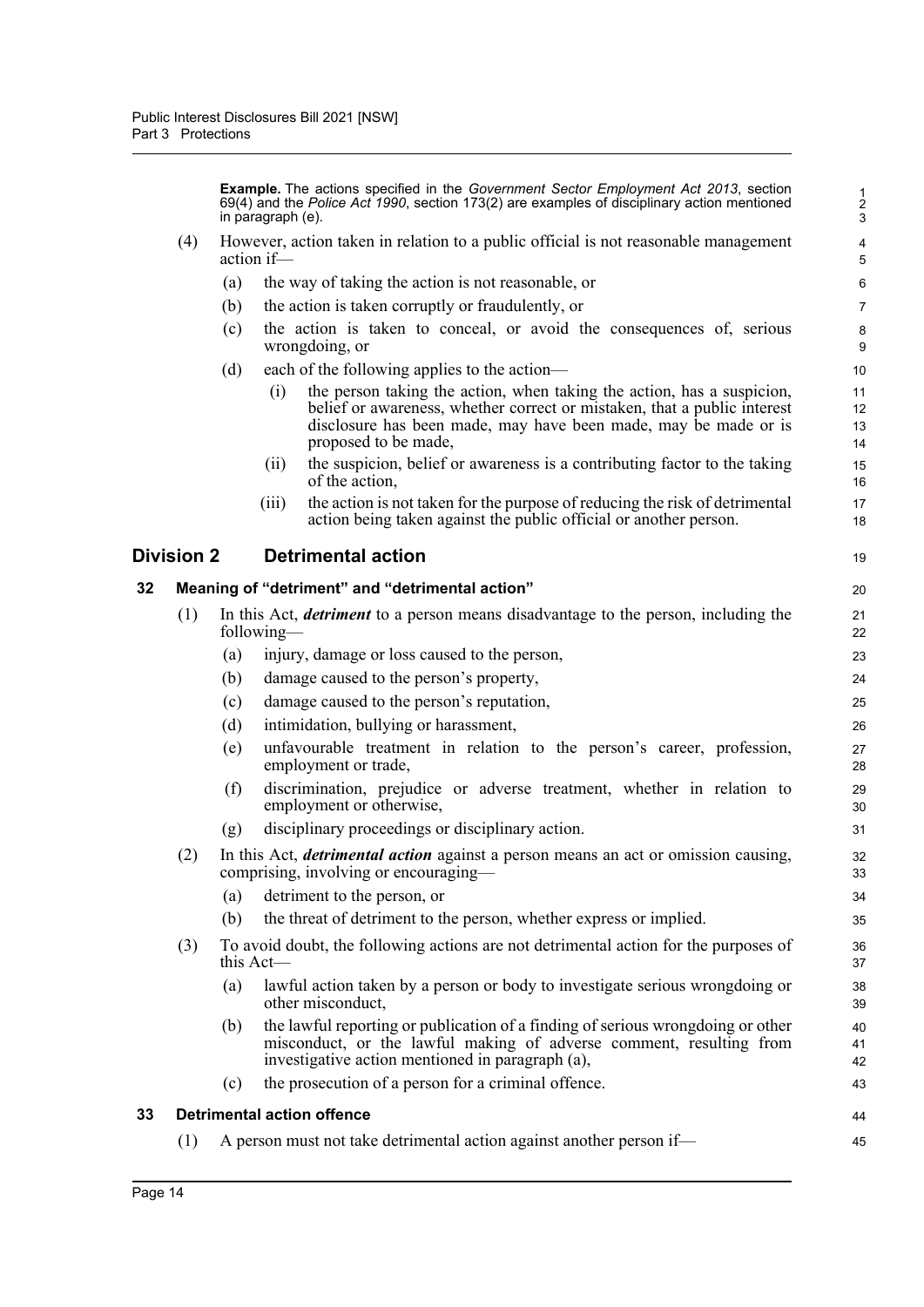<span id="page-30-0"></span>

|    |                                                                          | (a)                                                                                                                                                                                                 |                 | the person suspects, believes or is aware, when taking the detrimental action,<br>that the other person or a third person—                                                                                                                                                                                                                                                                                                   | $\mathbf{1}$<br>$\overline{2}$      |  |  |
|----|--------------------------------------------------------------------------|-----------------------------------------------------------------------------------------------------------------------------------------------------------------------------------------------------|-----------------|------------------------------------------------------------------------------------------------------------------------------------------------------------------------------------------------------------------------------------------------------------------------------------------------------------------------------------------------------------------------------------------------------------------------------|-------------------------------------|--|--|
|    |                                                                          |                                                                                                                                                                                                     | (i)             | has made, may have made, may make or proposes to make a public<br>interest disclosure, or                                                                                                                                                                                                                                                                                                                                    | $\ensuremath{\mathsf{3}}$<br>4      |  |  |
|    |                                                                          |                                                                                                                                                                                                     | (ii)            | is, has been or may be investigating, or proposes to investigate, serious<br>wrongdoing, whether or not the investigation relates to or arises from<br>the making of a voluntary public interest disclosure or constitutes<br>dealing with a voluntary public interest disclosure, and                                                                                                                                       | 5<br>$\,6\,$<br>$\overline{7}$<br>8 |  |  |
|    |                                                                          | (b)                                                                                                                                                                                                 |                 | the suspicion, belief or awareness is a contributing factor to the taking of the<br>detrimental action.                                                                                                                                                                                                                                                                                                                      | $9\,$<br>10                         |  |  |
|    |                                                                          |                                                                                                                                                                                                     |                 | Maximum penalty—200 penalty units or imprisonment for 5 years, or both.<br>Note. It is not a detrimental action offence to take reasonable management action in relation<br>to a public official. See section 31(2).                                                                                                                                                                                                         | 11<br>12<br>13                      |  |  |
|    | (2)                                                                      |                                                                                                                                                                                                     |                 | The fact the suspicion or belief was mistaken is not a defence to a prosecution for a<br>detrimental action offence.                                                                                                                                                                                                                                                                                                         | 14<br>15                            |  |  |
|    | (3)                                                                      |                                                                                                                                                                                                     |                 | A detrimental action offence is an indictable offence.                                                                                                                                                                                                                                                                                                                                                                       | 16                                  |  |  |
|    | (4)                                                                      | In a prosecution for a detrimental action offence, the accused bears the onus of<br>proving, in relation to detrimental action established by the prosecution to have been<br>taken by the accused— |                 |                                                                                                                                                                                                                                                                                                                                                                                                                              | 17<br>18<br>19                      |  |  |
|    |                                                                          | (a)                                                                                                                                                                                                 |                 | the accused did not have the suspicion, belief or awareness mentioned in<br>subsection $(1)(a)$ , or                                                                                                                                                                                                                                                                                                                         | 20<br>21                            |  |  |
|    |                                                                          | (b)                                                                                                                                                                                                 |                 | if the accused had the suspicion, belief or awareness—the suspicion, belief or<br>awareness was not a contributing factor to the taking of the detrimental action.                                                                                                                                                                                                                                                           | 22<br>23                            |  |  |
|    | (5)                                                                      |                                                                                                                                                                                                     |                 | It is a defence to a prosecution for a detrimental action offence that the detrimental<br>action constituted appropriate corrective action in accordance with section 66.                                                                                                                                                                                                                                                    | 24<br>25                            |  |  |
|    | (6)                                                                      | Proceedings for a detrimental action offence may be instituted at any time within 3<br>years after the offence is alleged to have been committed.                                                   |                 |                                                                                                                                                                                                                                                                                                                                                                                                                              |                                     |  |  |
|    | (7)                                                                      |                                                                                                                                                                                                     | action offence- | A person who has been convicted or acquitted of a detrimental action offence is not<br>liable to be convicted of an offence against the following provisions on the same, or<br>substantially the same, facts relied on as evidence of commission of the detrimental                                                                                                                                                         | 28<br>29<br>30<br>31                |  |  |
|    |                                                                          | (a)                                                                                                                                                                                                 |                 | the Independent Commission Against Corruption Act 1988, section 79I,                                                                                                                                                                                                                                                                                                                                                         | 32                                  |  |  |
|    |                                                                          | (b)                                                                                                                                                                                                 |                 | the <i>Ombudsman Act 1974</i> , section 31R,                                                                                                                                                                                                                                                                                                                                                                                 | 33                                  |  |  |
|    |                                                                          | (c)                                                                                                                                                                                                 |                 | the Law Enforcement Conduct Commission Act 2016, section 97H,                                                                                                                                                                                                                                                                                                                                                                | 34                                  |  |  |
|    |                                                                          | (d)                                                                                                                                                                                                 |                 | the <i>Police Act 1990</i> , section 206.                                                                                                                                                                                                                                                                                                                                                                                    | 35                                  |  |  |
|    | (8)                                                                      |                                                                                                                                                                                                     | misconduct.     | A person who has been convicted or acquitted of an offence against a provision<br>mentioned in subsection (7) is not liable to be convicted of a detrimental action<br>offence on the same, or substantially the same, facts relied on as evidence of<br>commission of the offence of which the person was convicted or acquitted.<br>Note. See also the Government Sector Employment Act 2013, section 69(1), definition of | 36<br>37<br>38<br>39<br>40<br>41    |  |  |
| 34 |                                                                          |                                                                                                                                                                                                     |                 | Detrimental action offence—referrals of information                                                                                                                                                                                                                                                                                                                                                                          | 42                                  |  |  |
|    | An agency must refer evidence of a detrimental action offence to-<br>(1) |                                                                                                                                                                                                     |                 |                                                                                                                                                                                                                                                                                                                                                                                                                              |                                     |  |  |
|    |                                                                          | (a)                                                                                                                                                                                                 |                 | the Commissioner of Police, and                                                                                                                                                                                                                                                                                                                                                                                              | 44                                  |  |  |
|    |                                                                          | (b)                                                                                                                                                                                                 | either-         |                                                                                                                                                                                                                                                                                                                                                                                                                              | 45                                  |  |  |
|    |                                                                          |                                                                                                                                                                                                     | (i)             | the Independent Commission Against Corruption, or                                                                                                                                                                                                                                                                                                                                                                            | 46                                  |  |  |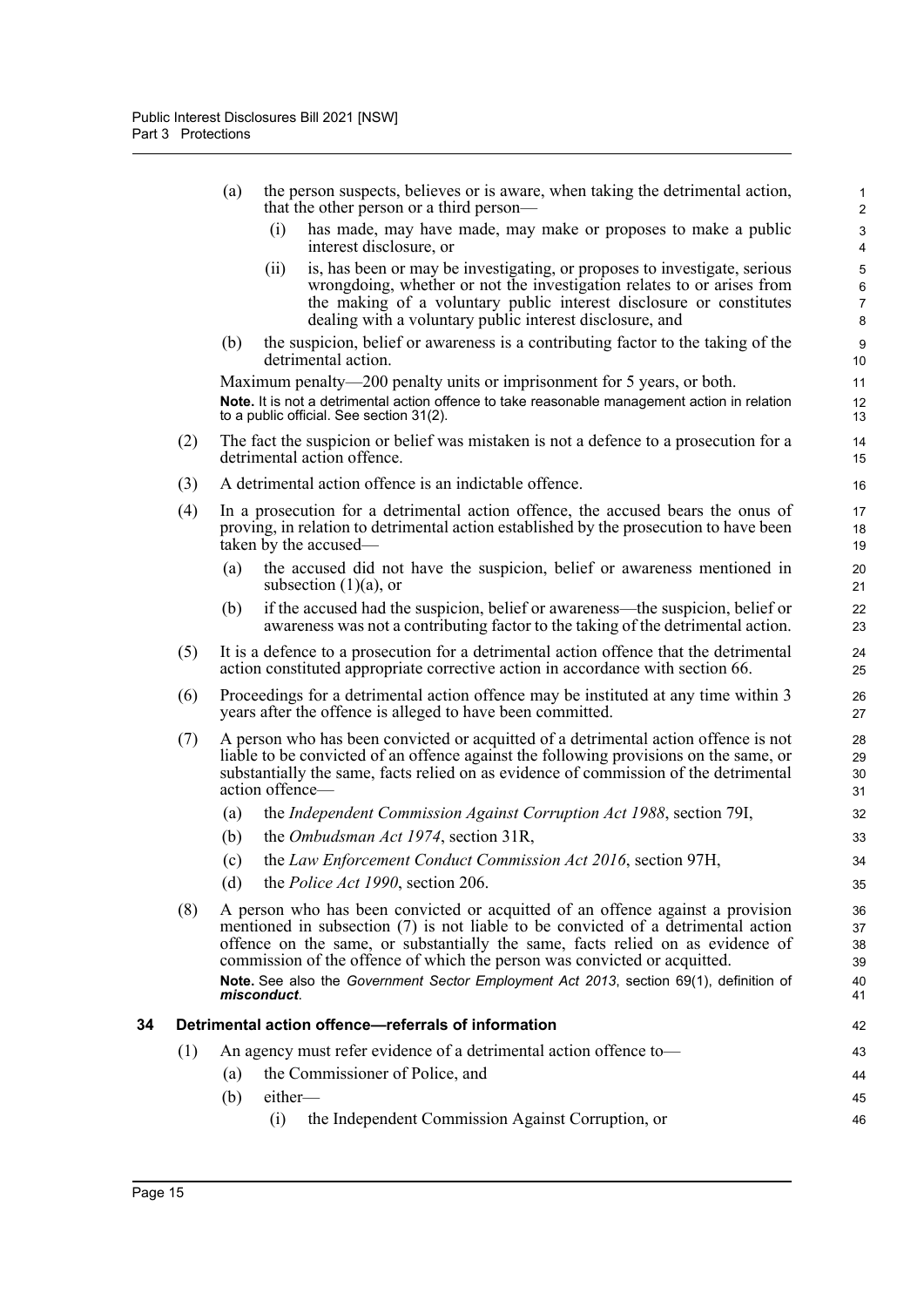<span id="page-31-0"></span>

| If a person or agency mentioned in subsection $(1)(a)$ or $(b)$ forms the opinion a<br>(2)<br>detrimental action offence has been committed, the person or agency must, by<br>providing a brief of evidence relating to the alleged offence, refer the alleged offence<br>to<br>(a)<br>the Director of Public Prosecutions, or<br>(b)<br>if the alleged offence relates to the Director of Public Prosecutions—the<br>Attorney General.<br>(3)<br>To avoid doubt, subsection (2) does not limit the circumstances in which the alleged<br>offence may be referred.<br>An agency must notify the Ombudsman as soon as reasonably practicable after—<br>(4)<br>becoming aware of an allegation a detrimental action offence has been<br>(a)<br>committed by a public official associated with the agency, or<br>referring evidence under subsection (1), or<br>(b) | if the evidence relates to a member of the NSW Police Force or the New<br>1<br>South Wales Crime Commission—the Law Enforcement Conduct<br>$\overline{2}$<br>3 |  |  |  |  |  |  |  |  |
|------------------------------------------------------------------------------------------------------------------------------------------------------------------------------------------------------------------------------------------------------------------------------------------------------------------------------------------------------------------------------------------------------------------------------------------------------------------------------------------------------------------------------------------------------------------------------------------------------------------------------------------------------------------------------------------------------------------------------------------------------------------------------------------------------------------------------------------------------------------|----------------------------------------------------------------------------------------------------------------------------------------------------------------|--|--|--|--|--|--|--|--|
|                                                                                                                                                                                                                                                                                                                                                                                                                                                                                                                                                                                                                                                                                                                                                                                                                                                                  | 4<br>$\mathbf 5$<br>$\,6\,$<br>$\overline{7}$                                                                                                                  |  |  |  |  |  |  |  |  |
|                                                                                                                                                                                                                                                                                                                                                                                                                                                                                                                                                                                                                                                                                                                                                                                                                                                                  | $\bf 8$                                                                                                                                                        |  |  |  |  |  |  |  |  |
|                                                                                                                                                                                                                                                                                                                                                                                                                                                                                                                                                                                                                                                                                                                                                                                                                                                                  | 9<br>10                                                                                                                                                        |  |  |  |  |  |  |  |  |
|                                                                                                                                                                                                                                                                                                                                                                                                                                                                                                                                                                                                                                                                                                                                                                                                                                                                  | 11<br>12                                                                                                                                                       |  |  |  |  |  |  |  |  |
|                                                                                                                                                                                                                                                                                                                                                                                                                                                                                                                                                                                                                                                                                                                                                                                                                                                                  | 13                                                                                                                                                             |  |  |  |  |  |  |  |  |
|                                                                                                                                                                                                                                                                                                                                                                                                                                                                                                                                                                                                                                                                                                                                                                                                                                                                  | 14<br>15                                                                                                                                                       |  |  |  |  |  |  |  |  |
|                                                                                                                                                                                                                                                                                                                                                                                                                                                                                                                                                                                                                                                                                                                                                                                                                                                                  | 16                                                                                                                                                             |  |  |  |  |  |  |  |  |
| becoming aware of the outcome of a prosecution against a public official<br>(c)<br>associated with the agency for the commission of a detrimental action offence,<br>or                                                                                                                                                                                                                                                                                                                                                                                                                                                                                                                                                                                                                                                                                          | 17<br>18<br>19                                                                                                                                                 |  |  |  |  |  |  |  |  |
| otherwise becoming aware of a detrimental action offence that has been<br>(d)<br>committed or alleged and arises from a public interest disclosure relating to the<br>agency.                                                                                                                                                                                                                                                                                                                                                                                                                                                                                                                                                                                                                                                                                    | 20<br>21<br>22                                                                                                                                                 |  |  |  |  |  |  |  |  |
| (5)<br>This section does not apply to the extent that it would require information to be<br>provided to a person who is alleged or suspected to have committed the offence to<br>which the information relates.                                                                                                                                                                                                                                                                                                                                                                                                                                                                                                                                                                                                                                                  | 23<br>24<br>25                                                                                                                                                 |  |  |  |  |  |  |  |  |
| In subsection (4), an agency is <i>aware</i> of a matter if a disclosure officer for the agency<br>(6)<br>is aware, or ought reasonably to be aware, of the matter.                                                                                                                                                                                                                                                                                                                                                                                                                                                                                                                                                                                                                                                                                              | 26<br>27                                                                                                                                                       |  |  |  |  |  |  |  |  |
| Detrimental action-recovery of damages<br>28                                                                                                                                                                                                                                                                                                                                                                                                                                                                                                                                                                                                                                                                                                                                                                                                                     |                                                                                                                                                                |  |  |  |  |  |  |  |  |
| (1)<br>A person who takes detrimental action against another person is liable in damages<br>under this section for injury, damage or loss suffered as a result by the other person<br>or a third person if-                                                                                                                                                                                                                                                                                                                                                                                                                                                                                                                                                                                                                                                      | 29<br>30<br>31                                                                                                                                                 |  |  |  |  |  |  |  |  |
| the person suspects, believes or is aware, when taking the detrimental action,<br>(a)<br>that any person-                                                                                                                                                                                                                                                                                                                                                                                                                                                                                                                                                                                                                                                                                                                                                        | 32<br>33                                                                                                                                                       |  |  |  |  |  |  |  |  |
| (i) has made, may have made, may make or proposes to make a public<br>interest disclosure, or                                                                                                                                                                                                                                                                                                                                                                                                                                                                                                                                                                                                                                                                                                                                                                    | 34<br>35                                                                                                                                                       |  |  |  |  |  |  |  |  |
| is, has been or may be investigating, or proposes to investigate, serious<br>(ii)<br>wrongdoing, whether or not the investigation relates to or arises from<br>the making of a voluntary public interest disclosure or constitutes<br>dealing with a voluntary public interest disclosure, and                                                                                                                                                                                                                                                                                                                                                                                                                                                                                                                                                                   | 36<br>37<br>38<br>39                                                                                                                                           |  |  |  |  |  |  |  |  |
| the suspicion, belief or awareness is a contributing factor to the taking of the<br>(b)<br>detrimental action.                                                                                                                                                                                                                                                                                                                                                                                                                                                                                                                                                                                                                                                                                                                                                   | 40<br>41                                                                                                                                                       |  |  |  |  |  |  |  |  |
| The damages may be recovered in a court of competent jurisdiction.<br>(2)                                                                                                                                                                                                                                                                                                                                                                                                                                                                                                                                                                                                                                                                                                                                                                                        | 42                                                                                                                                                             |  |  |  |  |  |  |  |  |
| The person's liability is not affected by the fact the suspicion or belief was mistaken.<br>(3)                                                                                                                                                                                                                                                                                                                                                                                                                                                                                                                                                                                                                                                                                                                                                                  | 43                                                                                                                                                             |  |  |  |  |  |  |  |  |
| (4)<br>In proceedings under this section, the defendant bears the onus of proving, in relation<br>to detrimental action established by the plaintiff to have been taken by the<br>defendant-                                                                                                                                                                                                                                                                                                                                                                                                                                                                                                                                                                                                                                                                     | 44<br>45<br>46                                                                                                                                                 |  |  |  |  |  |  |  |  |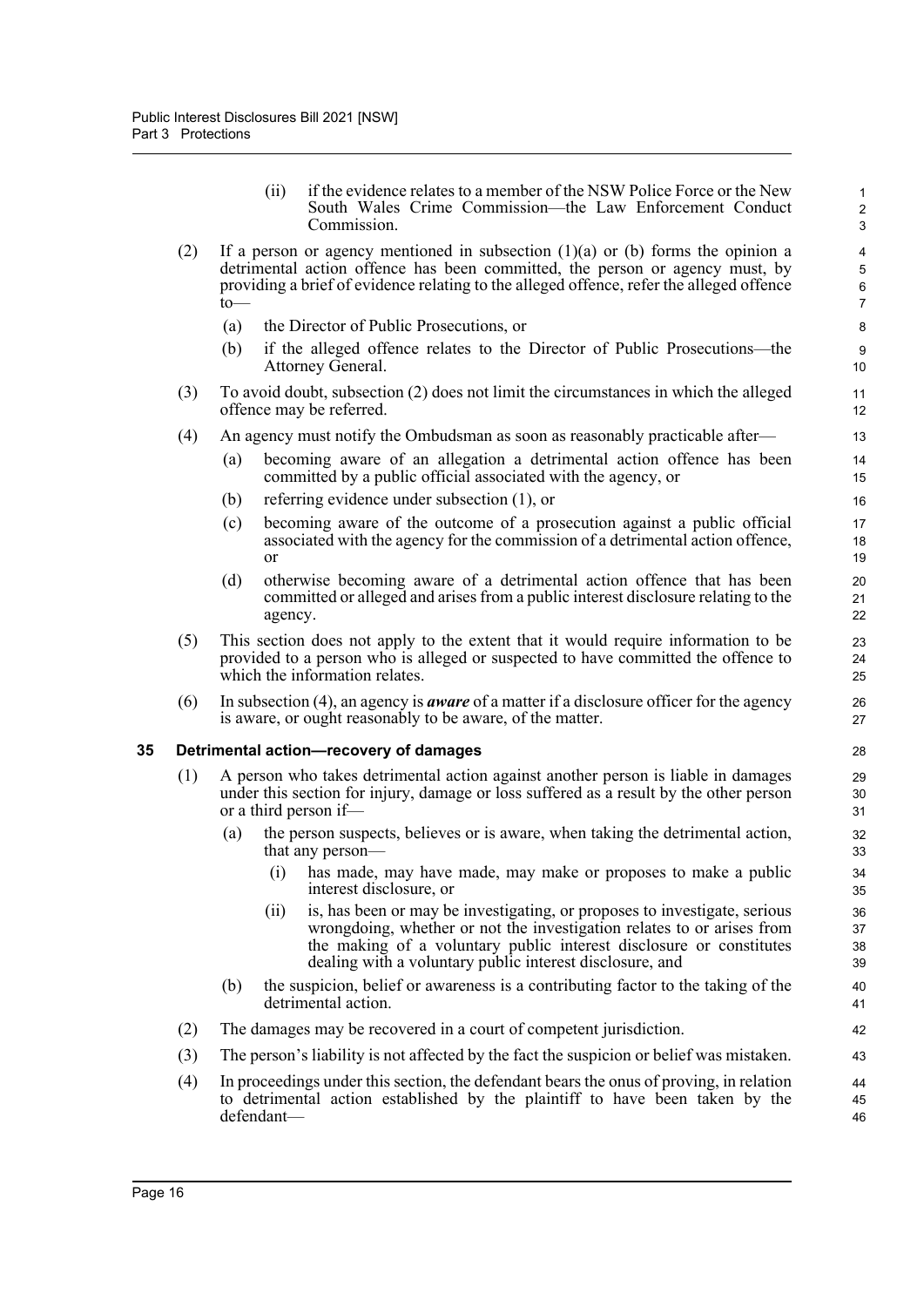|    |      | (a) | the defendant did not have the suspicion, belief or awareness mentioned in<br>subsection $(1)(a)$ , or                                                                                                                                                                              | 1<br>$\overline{2}$                 |
|----|------|-----|-------------------------------------------------------------------------------------------------------------------------------------------------------------------------------------------------------------------------------------------------------------------------------------|-------------------------------------|
|    |      | (b) | if the defendant had the suspicion, belief or awareness—the suspicion, belief<br>or awareness was not a contributing factor to the taking of the detrimental<br>action.                                                                                                             | $\ensuremath{\mathsf{3}}$<br>4<br>5 |
|    | (5)  |     | It is a defence in proceedings under this section that the detrimental action<br>constituted appropriate corrective action in accordance with section 66.                                                                                                                           | 6<br>$\overline{7}$                 |
|    | (6)  |     | Damages recovered under this section may include damages in the nature of<br>exemplary damages.                                                                                                                                                                                     | 8<br>9                              |
|    | (7)  |     | A person is not entitled to recover damages in relation to the same detrimental action<br>under both this section and any of the following provisions—                                                                                                                              | 10<br>11                            |
|    |      | (a) | the Independent Commission Against Corruption Act 1988, section 79J,                                                                                                                                                                                                                | 12                                  |
|    |      | (b) | the <i>Ombudsman Act 1974</i> , section 31S,                                                                                                                                                                                                                                        | 13                                  |
|    |      | (c) | the Law Enforcement Conduct Commission Act 2016, section 971.                                                                                                                                                                                                                       | 14                                  |
|    | (8)  |     | In awarding damages under this section, a court must take into account the extent to<br>which the plaintiff has previously received compensation for the injury, damage or<br>loss under section 62.                                                                                | 15<br>16<br>17                      |
|    | (9)  |     | Subject to subsections $(7)$ and $(8)$ , a person's entitlement to recover damages under<br>this section-                                                                                                                                                                           | 18<br>19                            |
|    |      | (a) | does not affect another right or remedy available to the person as a result of the<br>relevant detrimental action, and                                                                                                                                                              | 20<br>21                            |
|    |      | (b) | does not constitute redress in relation to dismissal from employment for the<br>purposes of the <i>Industrial Relations Act 1996</i> , section 90 or another law.                                                                                                                   | 22<br>23                            |
|    | (10) |     | To avoid doubt, liability under this section is not liability in tort.<br>Note. See also section 62.                                                                                                                                                                                | 24<br>25                            |
| 36 |      |     | <b>Employer liability for detrimental action by employee</b>                                                                                                                                                                                                                        | 26                                  |
|    |      |     | A court may make the following additional orders if the court is satisfied damages<br>are recoverable under section $3\overline{5}$ in circumstances where the person who took the<br>detrimental action did so in connection with the person's position or role as an<br>employee— | 27<br>28<br>29<br>30                |
|    |      | (a) | an order that the person's employer is liable to pay the damages in whole or in<br>part,                                                                                                                                                                                            | 31<br>32                            |
|    |      |     | (b) an order that the person and the person's employer are jointly or severally<br>liable to pay the damages.                                                                                                                                                                       | 33<br>34                            |
|    |      |     | Note. Agencies are additionally subject to risk management obligations in the circumstances<br>set out in section 61 and may be liable under section 62 for injury, damage or loss suffered as<br>a result of a failure to comply with the obligations.                             | 35<br>36<br>37                      |
| 37 |      |     | Injunctions relating to detrimental action                                                                                                                                                                                                                                          | 38                                  |
|    | (1)  |     | The Supreme Court may, on the application of 1 of the following, grant an injunction<br>relating to the commission or possible commission of a detrimental action offence—                                                                                                          | 39<br>40                            |
|    |      | (a) | an integrity agency,                                                                                                                                                                                                                                                                | 41                                  |
|    |      | (b) | with the written approval of the Attorney General—another agency,                                                                                                                                                                                                                   | 42                                  |
|    |      | (c) | the maker of a public interest disclosure,                                                                                                                                                                                                                                          | 43                                  |
|    |      | (d) | another person against whom detrimental action has been or may be taken.                                                                                                                                                                                                            | 44                                  |

45

<span id="page-32-1"></span><span id="page-32-0"></span>(2) The terms of the injunction may—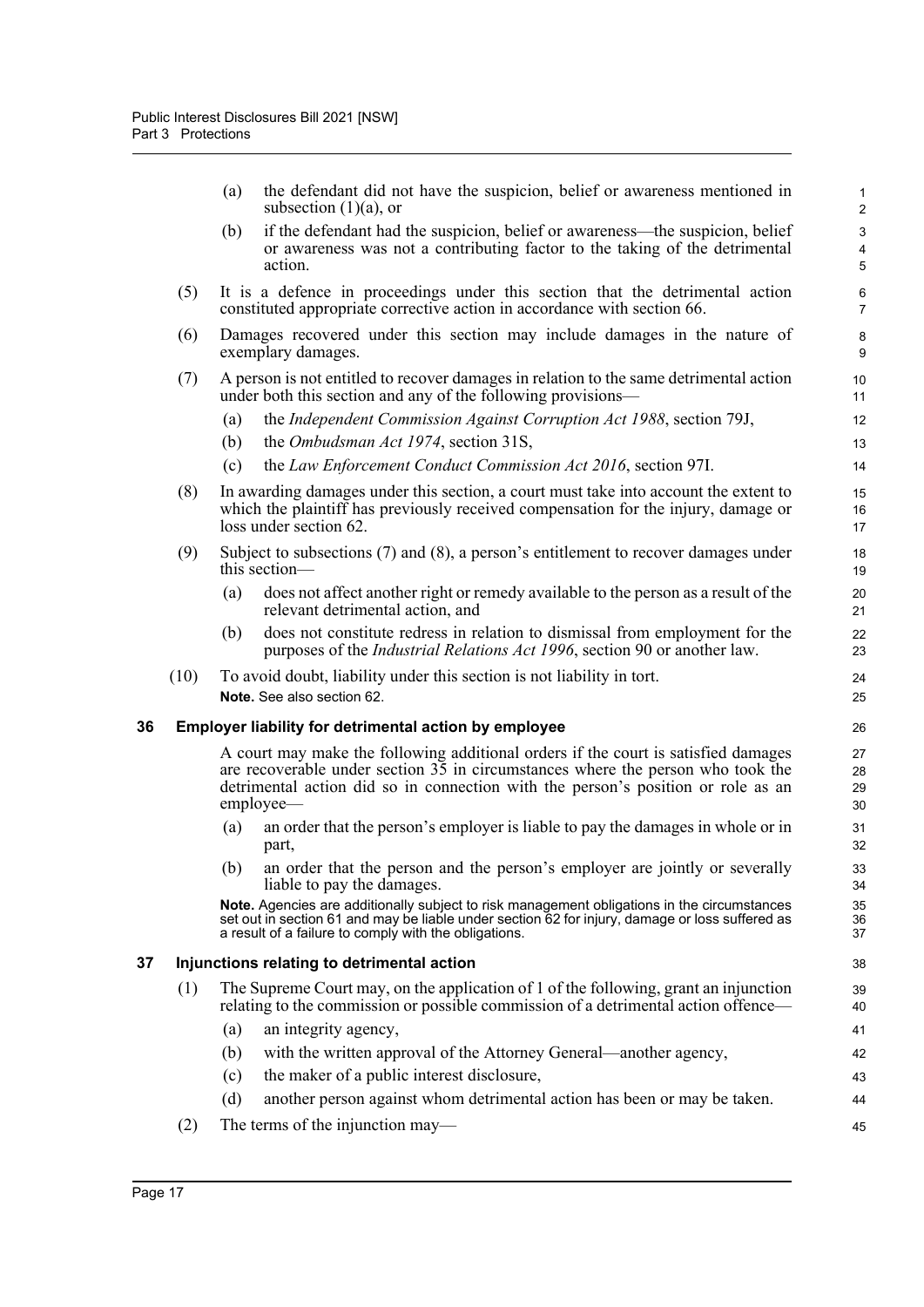<span id="page-33-0"></span>

|    |      | (a)                                                                                                                  | restrain a person from engaging in conduct that would constitute a detrimental<br>action offence, or                                                                                                                                                  | 1<br>2          |  |  |  |  |
|----|------|----------------------------------------------------------------------------------------------------------------------|-------------------------------------------------------------------------------------------------------------------------------------------------------------------------------------------------------------------------------------------------------|-----------------|--|--|--|--|
|    |      | (b)                                                                                                                  | require a person to do an act or thing to remedy conduct that constitutes a<br>detrimental action offence.                                                                                                                                            | $\sqrt{3}$<br>4 |  |  |  |  |
|    | (3)  |                                                                                                                      | An injunction restraining a person from engaging in conduct that would constitute a<br>detrimental action offence may be granted—                                                                                                                     | 5<br>6          |  |  |  |  |
|    |      | (a)                                                                                                                  | whether or not the person has previously engaged in conduct of that kind, and                                                                                                                                                                         | $\overline{7}$  |  |  |  |  |
|    |      | (b)                                                                                                                  | whether or not it appears to the Supreme Court the person intends to continue<br>to engage in conduct of that kind, and                                                                                                                               | 8<br>9          |  |  |  |  |
|    |      | (c)                                                                                                                  | whether or not there is an imminent danger of substantial damage to another<br>person if the person engages in conduct of that kind.                                                                                                                  | 10<br>11        |  |  |  |  |
|    | (4)  |                                                                                                                      | To avoid doubt, an injunction granted under this section may—                                                                                                                                                                                         | 12              |  |  |  |  |
|    |      | (a)                                                                                                                  | require a formal apology to be made to a person against whom detrimental<br>action has been taken, or                                                                                                                                                 | 13<br>14        |  |  |  |  |
|    |      | (b)                                                                                                                  | restrain detrimental action comprising an attempt to terminate a person's<br>employment in a particular position or role, or                                                                                                                          | 15<br>16        |  |  |  |  |
|    |      | (c)                                                                                                                  | require the reinstatement in the same or a substantially similar position or role<br>of a person against whom detrimental action comprising termination of<br>employment in a particular position or role has been taken.                             | 17<br>18<br>19  |  |  |  |  |
|    | (5)  |                                                                                                                      | An injunction granted in the terms specified in subsection $(4)(c)$ is to be complied<br>with despite an inconsistent provision in another Act or law.                                                                                                | 20<br>21        |  |  |  |  |
|    | (6)  |                                                                                                                      | An injunction may not be granted under this section to restrain or remedy—                                                                                                                                                                            | 22              |  |  |  |  |
|    |      | (a)                                                                                                                  | appropriate corrective action in accordance with section 66, or                                                                                                                                                                                       | 23              |  |  |  |  |
|    |      | (b)                                                                                                                  | reasonable management action in relation to a public official.                                                                                                                                                                                        | 24              |  |  |  |  |
|    | (7)  |                                                                                                                      | In an application under this section, a person who takes or proposes to take<br>reasonable management action in relation to a public official bears the onus of<br>satisfying the Supreme Court of the reasons for taking, or purpose of, the action. | 25<br>26<br>27  |  |  |  |  |
|    | (8)  | The Supreme Court may grant an interim injunction pending determination of an<br>application under this section.     |                                                                                                                                                                                                                                                       |                 |  |  |  |  |
|    | (9)  | The Supreme Court may not require an undertaking as to damages as a condition of<br>granting the interim injunction. |                                                                                                                                                                                                                                                       |                 |  |  |  |  |
|    | (10) | The Supreme Court may discharge or vary an injunction or interim injunction<br>granted under this section.           |                                                                                                                                                                                                                                                       |                 |  |  |  |  |
|    | (11) |                                                                                                                      | A person is not entitled to make an application in relation to the same matter under<br>both this section and any of the following provisions-                                                                                                        | 34<br>35        |  |  |  |  |
|    |      | (a)                                                                                                                  | the Independent Commission Against Corruption Act 1988, section 79L,                                                                                                                                                                                  | 36              |  |  |  |  |
|    |      | (b)                                                                                                                  | the Ombudsman Act 1974, section 31U,                                                                                                                                                                                                                  | 37              |  |  |  |  |
|    |      | (c)                                                                                                                  | the Law Enforcement Conduct Commission Act 2016, section 97K.                                                                                                                                                                                         | 38              |  |  |  |  |
| 38 |      | <b>Immunity from costs orders</b>                                                                                    |                                                                                                                                                                                                                                                       |                 |  |  |  |  |
|    | (1)  |                                                                                                                      | A person who institutes proceedings under section 35 or 37 is not liable to pay costs<br>incurred by another party to the proceedings unless—                                                                                                         | 40<br>41        |  |  |  |  |
|    |      | (a)                                                                                                                  | the person instituted the proceedings vexatiously or without reasonable cause,<br>or                                                                                                                                                                  | 42<br>43        |  |  |  |  |
|    |      | (b)                                                                                                                  | the person's unreasonable act or omission caused the other party to incur the<br>costs.                                                                                                                                                               | 44<br>45        |  |  |  |  |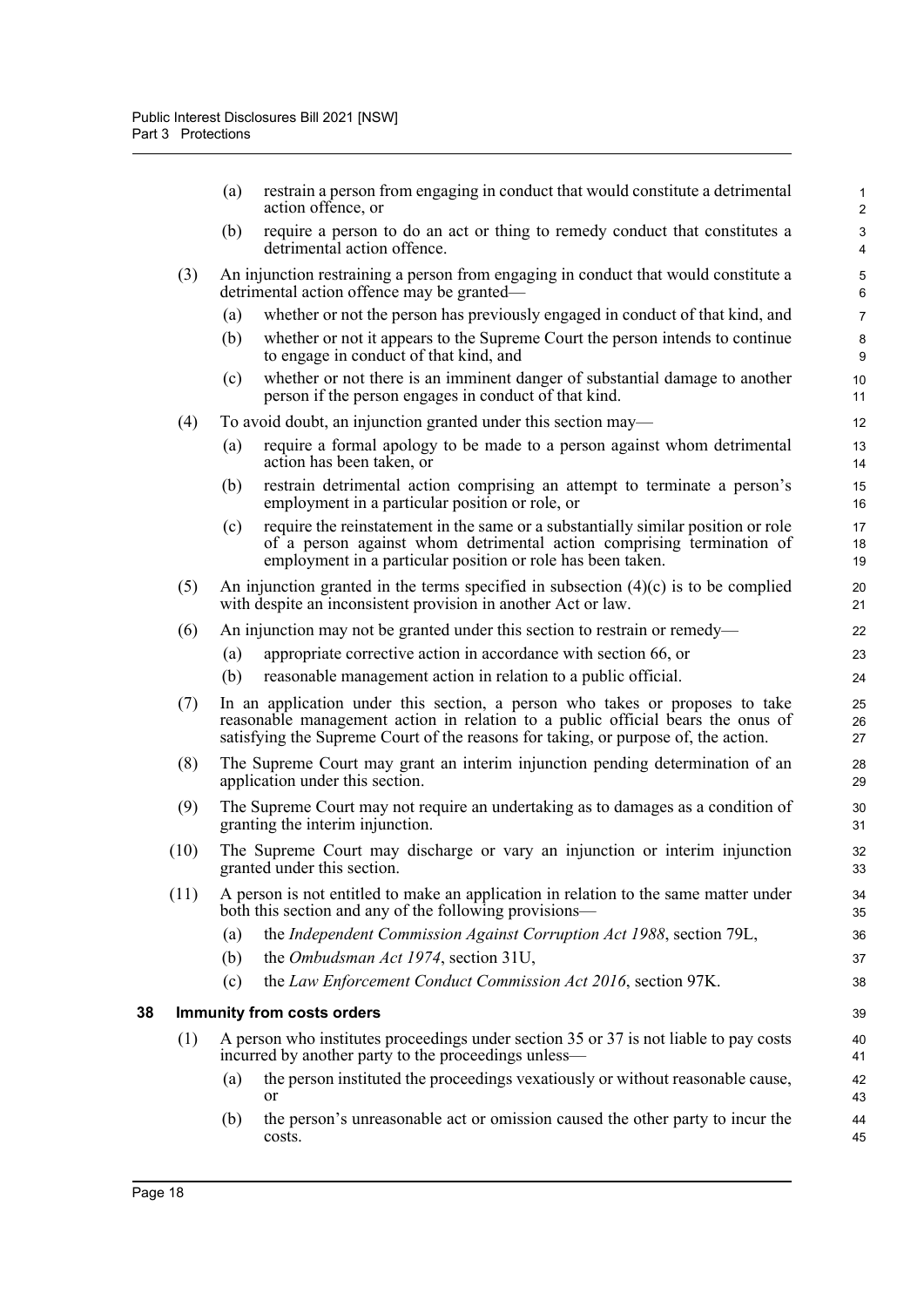<span id="page-34-3"></span><span id="page-34-2"></span><span id="page-34-1"></span><span id="page-34-0"></span>(2) The other party bears the onus of satisfying the court of the matters specified in subsection (1). **39 Detrimental action—relationship between criminal and civil proceedings** A person may institute proceedings under section 35 or 37 even if— (a) no prosecution has been brought in relation to the relevant detrimental action, or (b) the person against whom the proceedings are instituted has been acquitted of a detrimental action offence on the same, or substantially the same, facts relied on in the proceedings. **Division 3 Civil and criminal liability 40 Protections from liability for makers of public interest disclosures** (1) Except as provided by this section and section 41, the maker of a public interest disclosure, in relation to the making of the disclosure— (a) does not incur civil liability, including liability for breaching a duty of secrecy or confidentiality or another restriction on disclosure applicable to the person, whether or not imposed by an Act, and (b) does not incur criminal liability, including liability for breaching a law or code of conduct imposing a duty of confidentiality or other restriction in relation to the disclosure of information, and (c) is not liable to disciplinary action. **Note 1.** The maker of the disclosure may also have, in relation to the making of the disclosure, a defence of absolute privilege under the *Defamation Act 2005* in proceedings for defamation. See the *Defamation Act 2005*, Schedule 1, clause 26. **Note 2.** This section does not protect a person who fails to comply with a duty to disclose information imposed by another Act or law from the consequences of the failure. See section 7. (2) This section applies to a witness public interest disclosure only to the extent that the information disclosed— (a) is relevant to the investigation, or (b) constitutes an independent disclosure showing or tending to show serious wrongdoing. **Note.** Section 65 requires public officials to use their best endeavours to assist in investigations of serious wrongdoing. **41 Disclosures of own past conduct** (1) Section 40 does not protect a person against liability for past conduct of the person that is disclosed by the person while making a public interest disclosure. (2) However, the Attorney General may, if in the Attorney General's opinion it is appropriate, give to a person who makes, or proposes to make, a disclosure of the person's past conduct while making a public interest disclosure an undertaking that the disclosure or the fact of the disclosure will not be used in evidence against the person, other than in proceedings relating to the falsity of the disclosure. (3) An integrity agency may recommend to the Attorney General a person be given an undertaking. (4) If the Attorney General gives an undertaking, the disclosure or the fact of the disclosure, as applicable, is not admissible in evidence against the person in civil or criminal proceedings, other than proceedings relating to the falsity of the disclosure. (5) An undertaking may be given conditionally or unconditionally. 1 2 3 4 5 6 7 8 9 10 11 12 13 14 15 16 17 18 19 20 21 22 23 24 25 26 27 28 29 30 31 32 33 34 35 36 37 38 39 40 41 42 43 44 45 46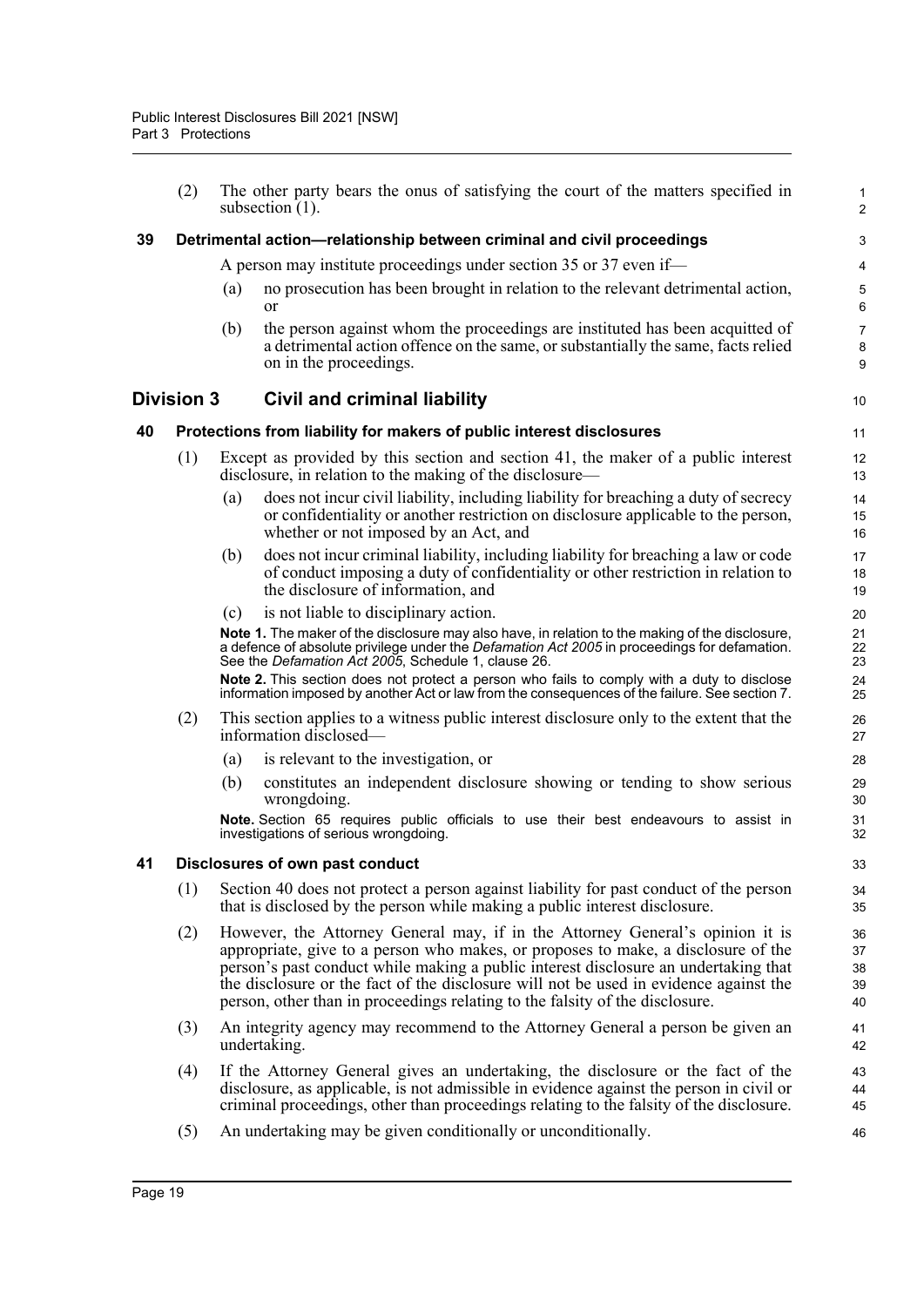**Note.** Section 9 contains further provisions about the privilege against self-incrimination.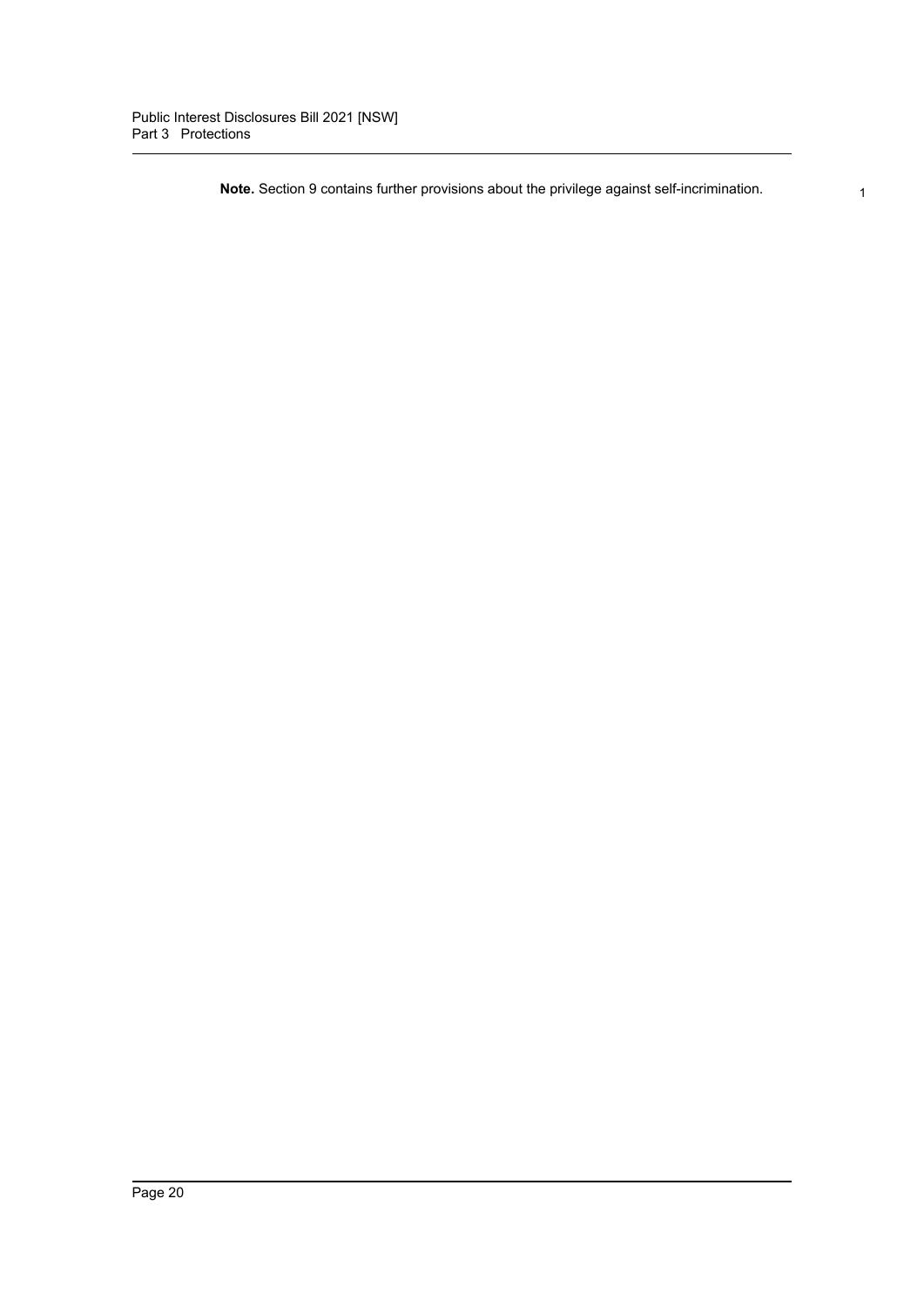| Part 4 |     | <b>Public interest disclosure policies</b>                                                                                                                                                                              | 1                       |  |  |
|--------|-----|-------------------------------------------------------------------------------------------------------------------------------------------------------------------------------------------------------------------------|-------------------------|--|--|
| 42     |     | Policy mandatory for agencies                                                                                                                                                                                           | $\overline{\mathbf{c}}$ |  |  |
|        |     | An agency must have a public interest disclosure policy.                                                                                                                                                                | 3                       |  |  |
| 43     |     | <b>Content of policy</b>                                                                                                                                                                                                |                         |  |  |
|        | (1) | An agency's public interest disclosure policy must specify the agency's procedures<br>for the following—                                                                                                                | 5<br>6                  |  |  |
|        |     | dealing with disclosures that are or may be voluntary public interest<br>(a)<br>disclosures,                                                                                                                            | 7<br>8                  |  |  |
|        |     | acknowledging receipt of voluntary public interest disclosures and providing<br>(b)<br>information to the makers of voluntary public interest disclosures,                                                              | 9<br>10                 |  |  |
|        |     | taking steps to assess and minimise the risk of detrimental action, other than<br>(c)<br>reasonable management action, being taken against a person as a result of<br>voluntary public interest disclosures being made, | 11<br>12<br>13          |  |  |
|        |     | dealing with allegations a detrimental action offence has been committed by<br>(d)<br>or against a public official associated with the agency,                                                                          | 14<br>15                |  |  |
|        |     | maintaining confidentiality in relation to voluntary public interest disclosures<br>(e)<br>and protecting the identity of the makers of voluntary public interest<br>disclosures,                                       | 16<br>17<br>18          |  |  |
|        |     | taking appropriate corrective action in response to findings of serious<br>(f)<br>wrongdoing or other misconduct that arise from voluntary public interest<br>disclosures relating to the agency,                       | 19<br>20<br>21          |  |  |
|        |     | record-keeping and reporting in relation to voluntary public interest<br>(g)<br>disclosures, including the preparation of annual returns,                                                                               | 22<br>23                |  |  |
|        |     | establishing internal oversight of the agency's compliance with this Act,<br>(h)                                                                                                                                        | 24                      |  |  |
|        |     | otherwise complying with this Act.<br>(i)                                                                                                                                                                               | 25                      |  |  |
|        | (2) | An agency's public interest disclosure policy must specify—                                                                                                                                                             | 26                      |  |  |
|        |     | the responsibilities imposed by this Act on-<br>(a)                                                                                                                                                                     | 27                      |  |  |
|        |     | the head of the agency, and<br>(i)                                                                                                                                                                                      | 28                      |  |  |
|        |     | other disclosure officers for the agency, and<br>(ii)                                                                                                                                                                   | 29                      |  |  |
|        |     | (b)<br>the responsibility imposed by section $51(1)$ on managers of public officials<br>associated with the agency.                                                                                                     | 30<br>31                |  |  |
|        | (3) | An agency's public interest disclosure policy must include information about the<br>protections available under this Act to makers of-                                                                                  | 32<br>33                |  |  |
|        |     | voluntary public interest disclosures, and<br>(a)                                                                                                                                                                       | 34                      |  |  |
|        |     | other categories of public interest disclosure.<br>(b)                                                                                                                                                                  | 35                      |  |  |
|        | (4) | An agency's public interest disclosure policy must prominently include, or be<br>accompanied by, the following—                                                                                                         | 36<br>37                |  |  |
|        |     | a list identifying disclosure officers for the agency by class, position, role or<br>(a)<br>name,                                                                                                                       | 38<br>39                |  |  |
|        |     | information enabling disclosure officers for the agency to be contacted.<br>(b)                                                                                                                                         | 40                      |  |  |
| 44     |     | Relationship between policy and Ombudsman's guidelines                                                                                                                                                                  | 41                      |  |  |
|        |     | If the Ombudsman publishes guidelines under section 73, an agency must have<br>regard to the guidelines in preparing its public interest disclosure policy.                                                             | 42<br>43                |  |  |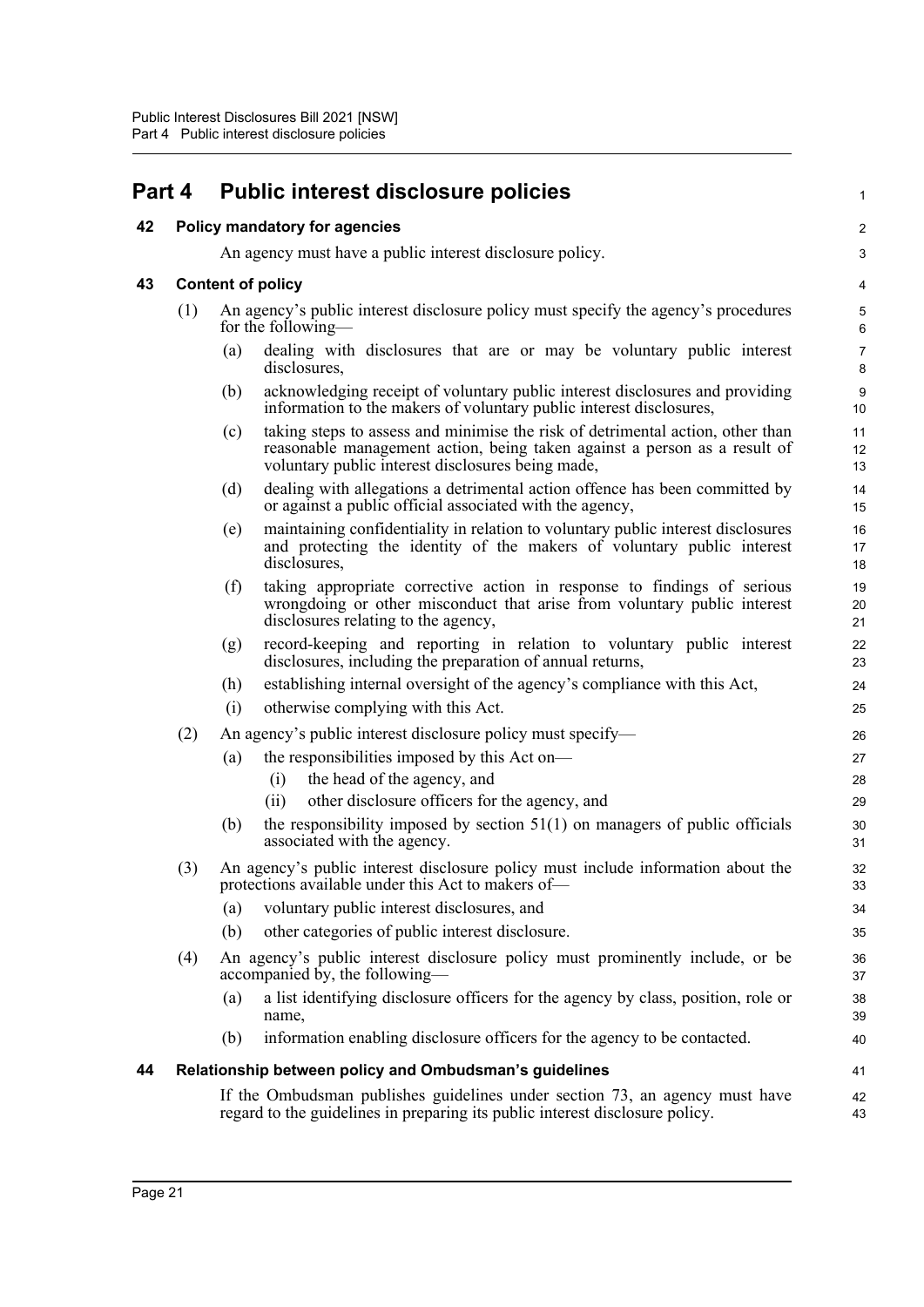| 45 |                                                                 | <b>Adoption of model policy</b>                                                                                                                                                                                                         | 1                            |  |  |  |  |
|----|-----------------------------------------------------------------|-----------------------------------------------------------------------------------------------------------------------------------------------------------------------------------------------------------------------------------------|------------------------------|--|--|--|--|
|    |                                                                 | If the Ombudsman publishes a model public interest disclosure policy under section<br>$73(a)$ , an agency may adopt the model policy.                                                                                                   | $\overline{\mathbf{c}}$<br>3 |  |  |  |  |
| 46 |                                                                 | Review and update of policy                                                                                                                                                                                                             | 4                            |  |  |  |  |
|    | (1)                                                             | This section applies to an agency (a <b><i>relevant agency</i></b> ) that is created by—                                                                                                                                                | 5                            |  |  |  |  |
|    |                                                                 | the amalgamation of 2 or more existing agencies, or<br>(a)                                                                                                                                                                              | 6                            |  |  |  |  |
|    |                                                                 | the division of an existing agency.<br>(b)                                                                                                                                                                                              | 7                            |  |  |  |  |
|    | (2)                                                             | A relevant agency must review and, if necessary, update its public interest disclosure<br>policy within 90 days of the amalgamation or division.                                                                                        | 8<br>9                       |  |  |  |  |
| 47 |                                                                 | <b>Publication requirements</b>                                                                                                                                                                                                         | 10                           |  |  |  |  |
|    | (1)                                                             | An agency's public interest disclosure policy must be prominently published on—                                                                                                                                                         | 11                           |  |  |  |  |
|    |                                                                 | the agency's public website, and<br>(a)                                                                                                                                                                                                 | 12                           |  |  |  |  |
|    |                                                                 | (b)<br>the agency's intranet.                                                                                                                                                                                                           | 13                           |  |  |  |  |
|    | (2)                                                             | An agency with no public website or intranet must ensure the agency's public interest<br>disclosure policy is readily accessible to all public officials associated with the<br>agency.                                                 | 14<br>15<br>16               |  |  |  |  |
| 48 | Agency to ensure awareness of employees and other persons<br>17 |                                                                                                                                                                                                                                         |                              |  |  |  |  |
|    | (1)                                                             | An agency must ensure all public officials associated with the agency are made aware<br>of                                                                                                                                              | 18<br>19                     |  |  |  |  |
|    |                                                                 | how to make a voluntary public interest disclosure, and<br>(a)                                                                                                                                                                          | 20                           |  |  |  |  |
|    |                                                                 | the agency's public interest disclosure policy, and<br>(b)                                                                                                                                                                              | 21                           |  |  |  |  |
|    |                                                                 | the fact a person who is dissatisfied with the way in which a voluntary public<br>(c)<br>interest disclosure has been dealt with may be entitled to take further action<br>under this Act or another Act or law.                        | 22<br>23<br>24               |  |  |  |  |
|    |                                                                 | Note. Section 28 describes conditions under which a disclosure made to a member of<br>Parliament or a journalist is a voluntary public interest disclosure. Section 60 provides for the<br>internal review of certain agency decisions. | 25<br>26<br>27               |  |  |  |  |
|    | (2)                                                             | An agency must ensure each of the following persons receives training in relation to<br>the person's responsibilities under this Act and the agency's public interest<br>disclosure policy—                                             | 28<br>29<br>30               |  |  |  |  |
|    |                                                                 | the head of the agency,<br>(a)                                                                                                                                                                                                          | 31                           |  |  |  |  |
|    |                                                                 | (b) another disclosure officer for the agency,                                                                                                                                                                                          | 32                           |  |  |  |  |
|    |                                                                 | a manager of a public official associated with the agency.<br>(c)                                                                                                                                                                       | 33                           |  |  |  |  |
|    |                                                                 | Note. Under the Ombudsman Act 1974, section 38A, the Ombudsman may charge the agency<br>reasonable fees for training provided by the Ombudsman under this subsection.                                                                   | 34<br>35                     |  |  |  |  |
|    | (3)                                                             | The regulations may make further provision about—                                                                                                                                                                                       | 36                           |  |  |  |  |
|    |                                                                 | how agencies are to comply with subsection (1), and<br>(a)                                                                                                                                                                              | 37                           |  |  |  |  |
|    |                                                                 | (b)<br>the provision of training under subsection (2).                                                                                                                                                                                  | 38                           |  |  |  |  |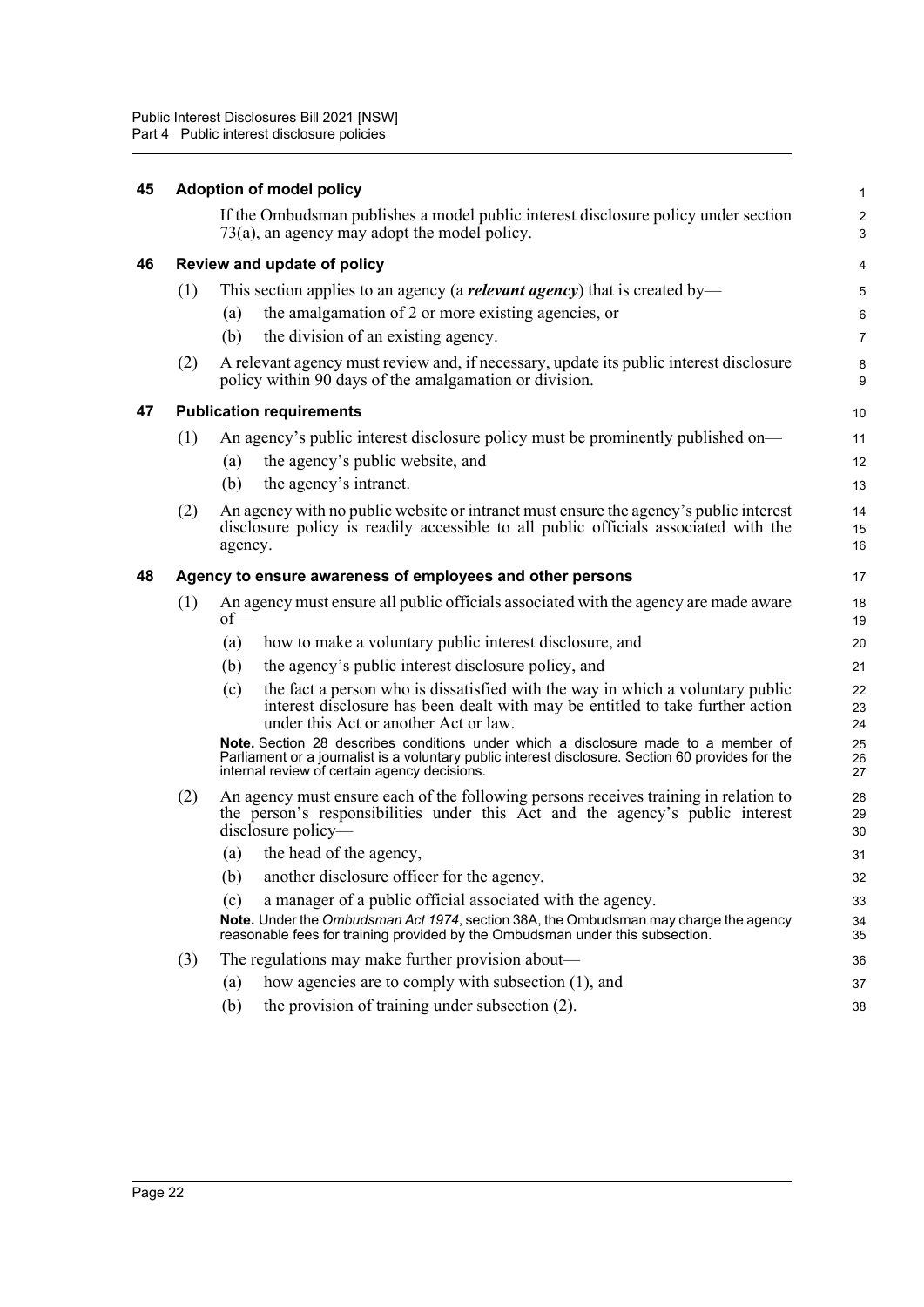| Part 5 |                   | Receiving and dealing with voluntary public interest<br>disclosures |                                                                                                                                                                                                                                                                                                                                                                | $\mathbf{1}$<br>$\overline{2}$ |
|--------|-------------------|---------------------------------------------------------------------|----------------------------------------------------------------------------------------------------------------------------------------------------------------------------------------------------------------------------------------------------------------------------------------------------------------------------------------------------------------|--------------------------------|
|        | <b>Division 1</b> |                                                                     | <b>Receipt of disclosures</b>                                                                                                                                                                                                                                                                                                                                  | 3                              |
| 49     |                   |                                                                     | Agency obligation on receipt of disclosures that are or may be voluntary public<br>interest disclosures                                                                                                                                                                                                                                                        | 4<br>5                         |
|        | (1)               |                                                                     | An agency that receives a disclosure must deal with the disclosure as a voluntary<br>public interest disclosure in accordance with Division 2 if—                                                                                                                                                                                                              | 6<br>$\overline{7}$            |
|        |                   | (a)                                                                 | the disclosure is a voluntary public interest disclosure, or                                                                                                                                                                                                                                                                                                   | 8                              |
|        |                   | (b)                                                                 | the disclosure is about serious wrongdoing and is made by a person who is or<br>appears to be a public official, but is not a mandatory public interest disclosure<br>or a witness public interest disclosure.                                                                                                                                                 | 9<br>10<br>11                  |
|        | (2)               |                                                                     | However, the agency may cease to deal with the disclosure as a voluntary public<br>interest disclosure if—                                                                                                                                                                                                                                                     | 12<br>13                       |
|        |                   | (a)                                                                 | the agency decides the disclosure is not a voluntary public interest disclosure,<br>and                                                                                                                                                                                                                                                                        | 14<br>15                       |
|        |                   | (b)                                                                 | the disclosure is not in fact a voluntary public interest disclosure.                                                                                                                                                                                                                                                                                          | 16                             |
|        |                   |                                                                     | Note. Section 59(4) requires the agency to inform the maker of the disclosure of a cessation<br>under this subsection if the maker of the disclosure states the disclosure is a public interest<br>disclosure. The maker may apply for internal review under section 60.                                                                                       | 17<br>18<br>19                 |
| 50     |                   |                                                                     | <b>Agency receipt of disclosures</b>                                                                                                                                                                                                                                                                                                                           | 20                             |
|        |                   |                                                                     | In this Act, an agency <i>receives</i> a disclosure when the disclosure is—                                                                                                                                                                                                                                                                                    | 21                             |
|        |                   | (a)                                                                 | made to a disclosure officer for the agency, including the head of the agency,<br><b>or</b>                                                                                                                                                                                                                                                                    | 22<br>23                       |
|        |                   | (b)                                                                 | communicated to a disclosure officer for the agency—                                                                                                                                                                                                                                                                                                           | 24                             |
|        |                   |                                                                     | under section 51 or 52, or<br>(i)                                                                                                                                                                                                                                                                                                                              | 25                             |
|        |                   |                                                                     | while being referred to the agency, or<br>(ii)                                                                                                                                                                                                                                                                                                                 | 26                             |
|        |                   | (c)                                                                 | otherwise communicated to the agency in accordance with an applicable law,<br>policy, procedure or arrangement.                                                                                                                                                                                                                                                | 27<br>28                       |
|        |                   |                                                                     | <b>Example.</b> An applicable arrangement may include an arrangement with an external entity-<br>see section $81(3)(a)$ .                                                                                                                                                                                                                                      | 29<br>30                       |
| 51     |                   |                                                                     | <b>Obligation of managers of public officials</b>                                                                                                                                                                                                                                                                                                              | 31                             |
|        |                   |                                                                     | (1) A manager to whom a voluntary public interest disclosure is made, and who is not a<br>head of an agency or a disclosure officer for an agency, must, as soon as reasonably<br>practicable, communicate the disclosure to a disclosure officer for an agency with<br>which either the manager or the public official who made the disclosure is associated. | 32<br>33<br>34<br>35           |
|        | (2)               |                                                                     | However, the manager is not required to make the communication if the manager is<br>or becomes aware the public official has made substantially the same disclosure to<br>the head of, or another disclosure officer for, an agency with which either the<br>manager or the public official is associated.                                                     | 36<br>37<br>38<br>39           |
| 52     |                   |                                                                     | <b>Obligation of Ministers and staff members</b>                                                                                                                                                                                                                                                                                                               | 40                             |
|        |                   |                                                                     | A Minister or member of a Minister's staff to whom a disclosure mentioned in<br>section $49(1)(a)$ or (b) is made must, as soon as reasonably practicable—                                                                                                                                                                                                     | 41<br>42                       |
|        |                   | (a)                                                                 | communicate the disclosure to a disclosure officer for an agency that is<br>responsible to the Minister, or                                                                                                                                                                                                                                                    | 43<br>44                       |
|        |                   | (b)                                                                 | communicate the disclosure to an integrity agency, or                                                                                                                                                                                                                                                                                                          | 45                             |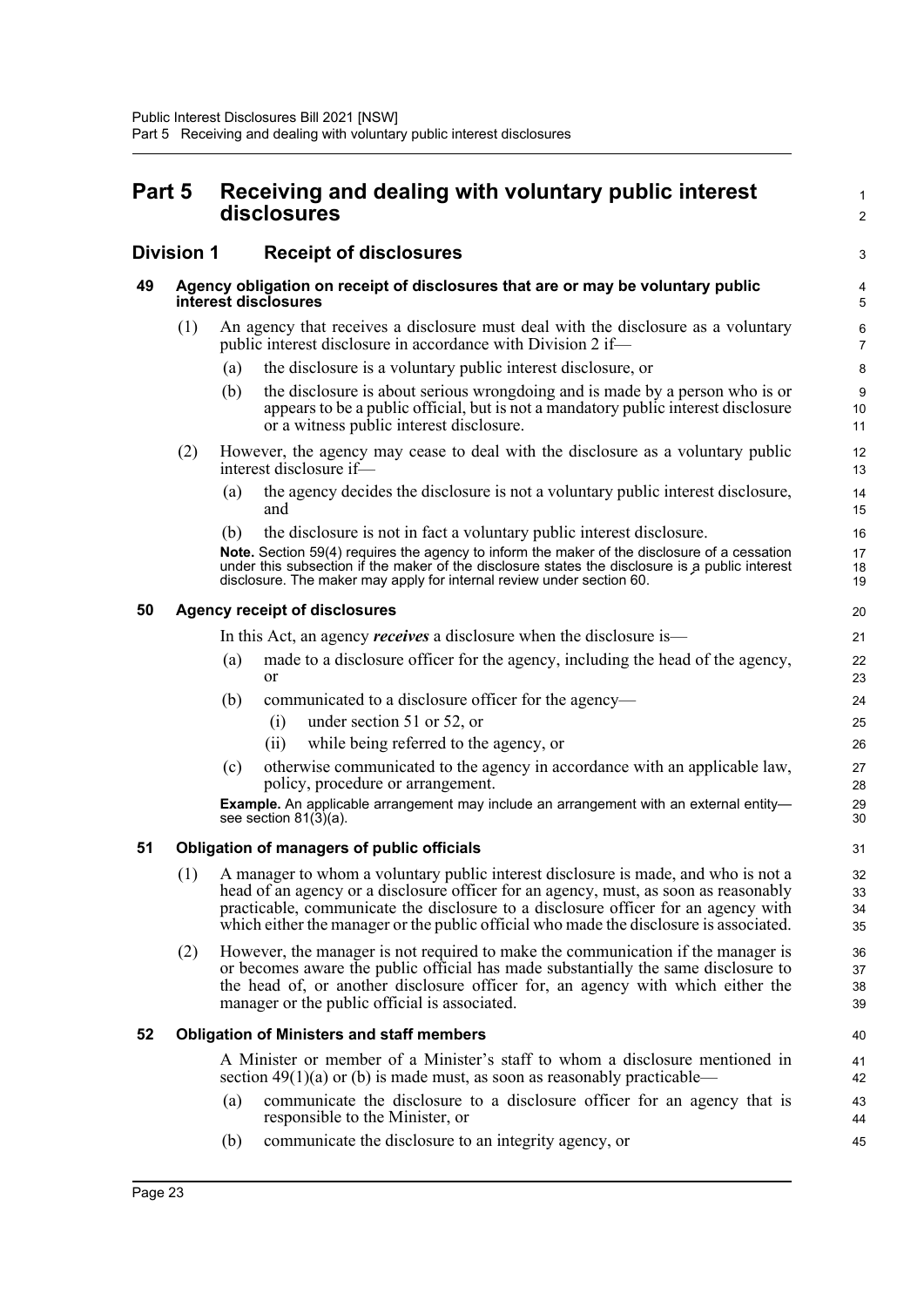|    |            | if the disclosure was made orally—direct the maker of the disclosure, for the<br>(c)<br>purposes of remaking the disclosure, to a disclosure officer for an agency that<br>is responsible to the Minister or to an integrity agency.<br>Note. A disclosure is not a voluntary public interest disclosure if it is made orally to a Minister | $\mathbf{1}$<br>$\sqrt{2}$<br>$\sqrt{3}$<br>4 |
|----|------------|---------------------------------------------------------------------------------------------------------------------------------------------------------------------------------------------------------------------------------------------------------------------------------------------------------------------------------------------|-----------------------------------------------|
|    |            | or a member of a Minister's staff-see section 24(3)(c).                                                                                                                                                                                                                                                                                     | 5                                             |
| 53 |            | Written record of oral disclosures                                                                                                                                                                                                                                                                                                          | 6                                             |
|    | (1)        | If a disclosure mentioned in section $49(1)(a)$ or (b) is made orally to a person to<br>whom a disclosure may be made in compliance with section 27, the person must<br>make a written record of the disclosure.                                                                                                                            | $\overline{7}$<br>8<br>9                      |
|    | (2)        | Subsection (1) does not apply to Ministers or members of Ministers' staff.                                                                                                                                                                                                                                                                  | 10                                            |
|    | Division 2 | Dealing with voluntary public interest disclosures                                                                                                                                                                                                                                                                                          | 11                                            |
| 54 |            | <b>Agency action under Division</b>                                                                                                                                                                                                                                                                                                         | 12                                            |
|    | (1)        | If the Ombudsman publishes guidelines under section 73, an agency must have<br>regard to the guidelines in relation to action or proposed action to deal with a<br>voluntary public interest disclosure.                                                                                                                                    | 13<br>14<br>15                                |
|    | (2)        | An agency may consult the Ombudsman or another integrity agency in relation to<br>action or proposed action to deal with a voluntary public interest disclosure.                                                                                                                                                                            | 16<br>17                                      |
|    |            | Note. Section 83 permits an agency to provide information relating to a public interest<br>disclosure to another agency if doing so is reasonably necessary to exercise functions under<br>this Act.                                                                                                                                        | 18<br>19<br>20                                |
|    | (3)        | Except as provided by section 58, this Division does not authorise an agency to deal<br>with a voluntary public interest disclosure in a way that is not otherwise authorised<br>by another Act or law.                                                                                                                                     | 21<br>22<br>23                                |
|    |            | Note. Section 16 defines <i>agency</i> to include an integrity agency. See also section 7.                                                                                                                                                                                                                                                  | 24                                            |
|    | (4)        | To avoid doubt, this Division does not prevent-                                                                                                                                                                                                                                                                                             | 25                                            |
|    |            | a voluntary public interest disclosure being dealt with by more than 1 agency,<br>(a)<br>whether independently or jointly and whether or not the disclosure relates to<br>more than 1 agency, or                                                                                                                                            | 26<br>27<br>28                                |
|    |            | different parts or aspects of a voluntary public interest disclosure being dealt<br>(b)<br>with separately or in different ways.                                                                                                                                                                                                            | 29<br>30                                      |
| 55 |            | Voluntary public interest disclosures relating to agency                                                                                                                                                                                                                                                                                    | 31                                            |
|    | (1)        | An agency that receives a voluntary public interest disclosure relating to the agency<br>must decide how to deal with the disclosure.                                                                                                                                                                                                       | 32<br>33                                      |
|    | (2)        | Without limiting subsection (1), an agency may decide to deal with the disclosure in<br>1 or more of the following ways—                                                                                                                                                                                                                    | 34<br>35                                      |
|    |            | by investigating the relevant serious wrongdoing—<br>(a)                                                                                                                                                                                                                                                                                    | 36                                            |
|    |            | in accordance with an applicable Act, law, procedure or policy, or<br>(i)                                                                                                                                                                                                                                                                   | 37                                            |
|    |            | by conducting an audit, inquiry or assessment or by taking other action<br>(ii)<br>of an investigative nature, whether on a preliminary or formal basis,                                                                                                                                                                                    | 38<br>39                                      |
|    |            | by referring the disclosure to an integrity agency,<br>(b)                                                                                                                                                                                                                                                                                  | 40                                            |
|    |            | by referring the disclosure to a person or body that is authorised by another Act<br>(c)<br>or law to investigate the relevant serious wrongdoing,                                                                                                                                                                                          | 41<br>42                                      |
|    |            | (d)<br>if the agency has made an applicable arrangement with another agency under<br>section $81(2)$ —by referring the disclosure to the other agency,                                                                                                                                                                                      | 43<br>44                                      |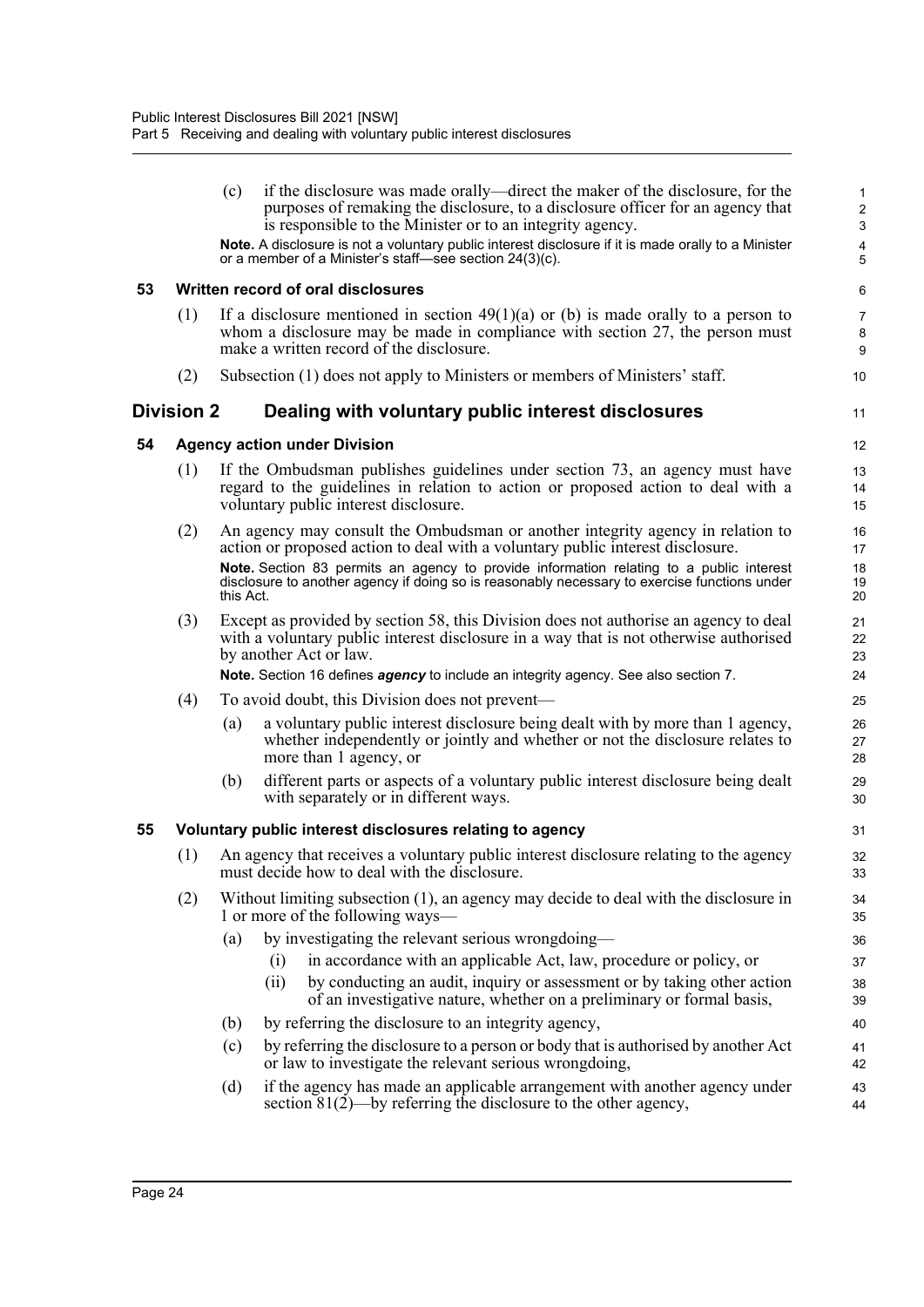(e) if the disclosure relates to more than 1 agency—by referring the disclosure to another agency to which the disclosure relates. **Note.** An agency may also be required to refer or report the disclosure to an integrity agency under another Act. See for example the *Independent Commission Against Corruption Act 1988*, section 11. (3) If the agency makes 1 of the following decisions in relation to the disclosure, the agency must, as soon as reasonably practicable, provide the Ombudsman with written reasons explaining the decision— (a) a decision neither to investigate the relevant serious wrongdoing nor to refer the disclosure, (b) a decision to cease investigating the relevant serious wrongdoing without either completing the investigation or referring the disclosure. **Note.** The agency must also provide reasons to the maker of the disclosure under section 59. The maker may apply for internal review under section 60. (4) To avoid doubt, an investigation is not incomplete merely because the investigation does not result in a conclusion as to whether or to what extent serious wrongdoing occurred. **56 Voluntary public interest disclosures not relating to agency** (1) Unless subsection (2) applies, an agency that receives a voluntary public interest disclosure not relating to the agency must deal with the disclosure in 1 or more of the following ways— (a) if the agency is not an integrity agency but is authorised by another Act or law to investigate the relevant serious wrongdoing—by dealing with the disclosure in accordance with the Act or law, (b) by referring the disclosure to an agency to which the disclosure relates, (c) by referring the disclosure to an integrity agency, (d) by referring the disclosure to a person or body that is authorised by another Act or law to investigate the relevant serious wrongdoing, (e) if the disclosure was referred by another agency to which the disclosure relates and whose functions the agency may exercise by an arrangement under section 81(2)—by dealing with the disclosure in accordance with the arrangement. (2) An integrity agency that receives a voluntary public interest disclosure not relating to the integrity agency may, if the integrity agency is authorised by section 58 or by another Act or law to investigate the relevant serious wrongdoing, deal with the disclosure in accordance with section 58 or the other Act or law. **57 Referrals** (1) Without limiting other provisions of this Division, a referral of a voluntary public interest disclosure may constitute a referral for the purposes of another Act or law. (2) Unless the referral is mandatory under another Act or law, an agency is not to refer a voluntary public interest disclosure without considering the following— (a) whether the disclosure would more appropriately be dealt with by the person to whom, or body to which, the disclosure is to be referred, (b) the risk of detrimental action being taken against the maker of the disclosure as a result of the referral of, or failure to refer, the disclosure. (3) Unless the referral is mandatory under another Act or law, an integrity agency is not to refer a voluntary public interest disclosure to another integrity agency without considering the views of the other integrity agency. 1 2 3 4 5 6 7 8 9 10 11 12 13 14 15 16 17 18 19 20 21 22 23 24 25 26 27 28 29 30 31 32 33 34 35 36 37 38 39 40 41 42 43 44 45 46 47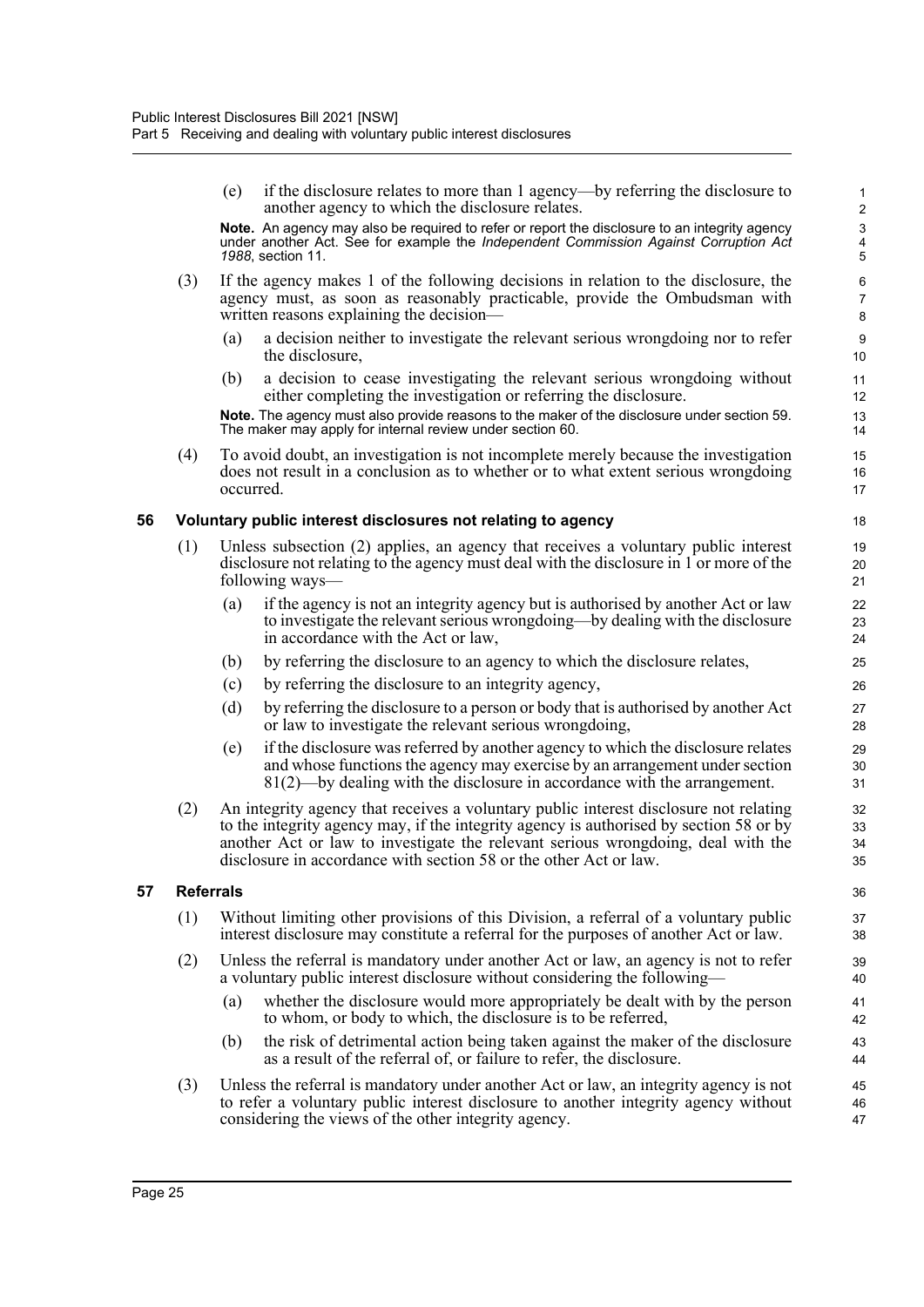|    | (4) |       | To avoid doubt, an agency may refer a voluntary public interest disclosure—                                                                                                                                                                                                                                                                                                                                                                                                                                                                                                                                                     | $\mathbf{1}$                                  |
|----|-----|-------|---------------------------------------------------------------------------------------------------------------------------------------------------------------------------------------------------------------------------------------------------------------------------------------------------------------------------------------------------------------------------------------------------------------------------------------------------------------------------------------------------------------------------------------------------------------------------------------------------------------------------------|-----------------------------------------------|
|    |     | (a)   | whether or not the agency has commenced investigating, is investigating or<br>proposes to investigate the relevant serious wrongdoing, and                                                                                                                                                                                                                                                                                                                                                                                                                                                                                      | $\overline{2}$<br>3                           |
|    |     | (b)   | whether or not the disclosure has previously been referred, and                                                                                                                                                                                                                                                                                                                                                                                                                                                                                                                                                                 | 4                                             |
|    |     | (c)   | to more than 1 other person or body.                                                                                                                                                                                                                                                                                                                                                                                                                                                                                                                                                                                            | 5                                             |
| 58 |     |       | <b>Additional investigative powers</b>                                                                                                                                                                                                                                                                                                                                                                                                                                                                                                                                                                                          | 6                                             |
|    | (1) |       | If the Ombudsman receives 1 of the following voluntary public interest disclosures,<br>the Ombudsman may investigate and report on a matter arising from the disclosure<br>in accordance with the <i>Ombudsman Act</i> 1974—                                                                                                                                                                                                                                                                                                                                                                                                    | $\overline{7}$<br>$\bf 8$<br>$\boldsymbol{9}$ |
|    |     | (a)   | a disclosure showing or tending to show serious wrongdoing by-                                                                                                                                                                                                                                                                                                                                                                                                                                                                                                                                                                  | 10                                            |
|    |     |       | the Inspector of the Law Enforcement Conduct Commission, or<br>(i)                                                                                                                                                                                                                                                                                                                                                                                                                                                                                                                                                              | 11                                            |
|    |     |       | an officer of the Inspector of the Law Enforcement Conduct<br>(ii)<br>Commission, or                                                                                                                                                                                                                                                                                                                                                                                                                                                                                                                                            | 12<br>13                                      |
|    |     |       | the Inspector of the Independent Commission Against Corruption, or<br>(iii)<br>an officer of the Inspector of the Independent Commission Against<br>(iv)<br>Corruption,                                                                                                                                                                                                                                                                                                                                                                                                                                                         | 14<br>15<br>16                                |
|    |     | (b)   | a disclosure showing or tending to show a serious and substantial waste of<br>public money by-                                                                                                                                                                                                                                                                                                                                                                                                                                                                                                                                  | 17<br>18                                      |
|    |     |       | the Auditor-General, or<br>(i)                                                                                                                                                                                                                                                                                                                                                                                                                                                                                                                                                                                                  | 19                                            |
|    |     |       | a member of staff of the Auditor-General,<br>(i)                                                                                                                                                                                                                                                                                                                                                                                                                                                                                                                                                                                | 20                                            |
|    |     | (c)   | a disclosure showing or tending to show a privacy contravention by-                                                                                                                                                                                                                                                                                                                                                                                                                                                                                                                                                             | 21                                            |
|    |     |       | the Privacy Commissioner, or<br>(i)                                                                                                                                                                                                                                                                                                                                                                                                                                                                                                                                                                                             | 22                                            |
|    |     |       | a person employed in the Information and Privacy Commission,<br>(ii)                                                                                                                                                                                                                                                                                                                                                                                                                                                                                                                                                            | 23                                            |
|    |     | (d)   | a disclosure showing or tending to show a government information<br>contravention by-                                                                                                                                                                                                                                                                                                                                                                                                                                                                                                                                           | 24<br>25                                      |
|    |     |       | the Information Commissioner, or<br>(i)                                                                                                                                                                                                                                                                                                                                                                                                                                                                                                                                                                                         | 26                                            |
|    |     |       | a person employed in the Information and Privacy Commission.<br>(ii)                                                                                                                                                                                                                                                                                                                                                                                                                                                                                                                                                            | 27                                            |
|    | (2) |       | If the Independent Commission Against Corruption receives a voluntary public<br>interest disclosure showing or tending to show serious maladministration by the<br>Ombudsman or an officer of the Ombudsman, the Independent Commission Against<br>Corruption may investigate and report on a matter arising from the disclosure in<br>accordance with the Independent Commission Against Corruption Act 1988.<br>Note. Except as provided by this section, this Act does not confer a power to deal with a<br>voluntary public interest disclosure that is not otherwise available under another Act or law.<br>See section 7. | 28<br>29<br>30<br>31<br>32<br>33<br>34<br>35  |
| 59 |     |       | Information to be provided to disclosers                                                                                                                                                                                                                                                                                                                                                                                                                                                                                                                                                                                        | 36                                            |
|    | (1) | $by-$ | An agency that is dealing with a voluntary public interest disclosure must ensure the<br>maker of the disclosure has access to the agency's public interest disclosure policy                                                                                                                                                                                                                                                                                                                                                                                                                                                   | 37<br>38<br>39                                |
|    |     | (a)   | giving the maker a copy of the policy, or                                                                                                                                                                                                                                                                                                                                                                                                                                                                                                                                                                                       | 40                                            |
|    |     | (b)   | directing the maker to the page of the agency's public website or intranet, as<br>applicable, on which the policy is published, or                                                                                                                                                                                                                                                                                                                                                                                                                                                                                              | 41<br>42                                      |
|    |     | (c)   | otherwise giving the maker directions for accessing a copy of the policy.                                                                                                                                                                                                                                                                                                                                                                                                                                                                                                                                                       | 43                                            |
|    | (2) |       | An agency that is dealing with a voluntary public interest disclosure must inform the<br>maker of the disclosure of each of the following matters as soon as reasonably<br>practicable after the matter becomes applicable—                                                                                                                                                                                                                                                                                                                                                                                                     | 44<br>45<br>46                                |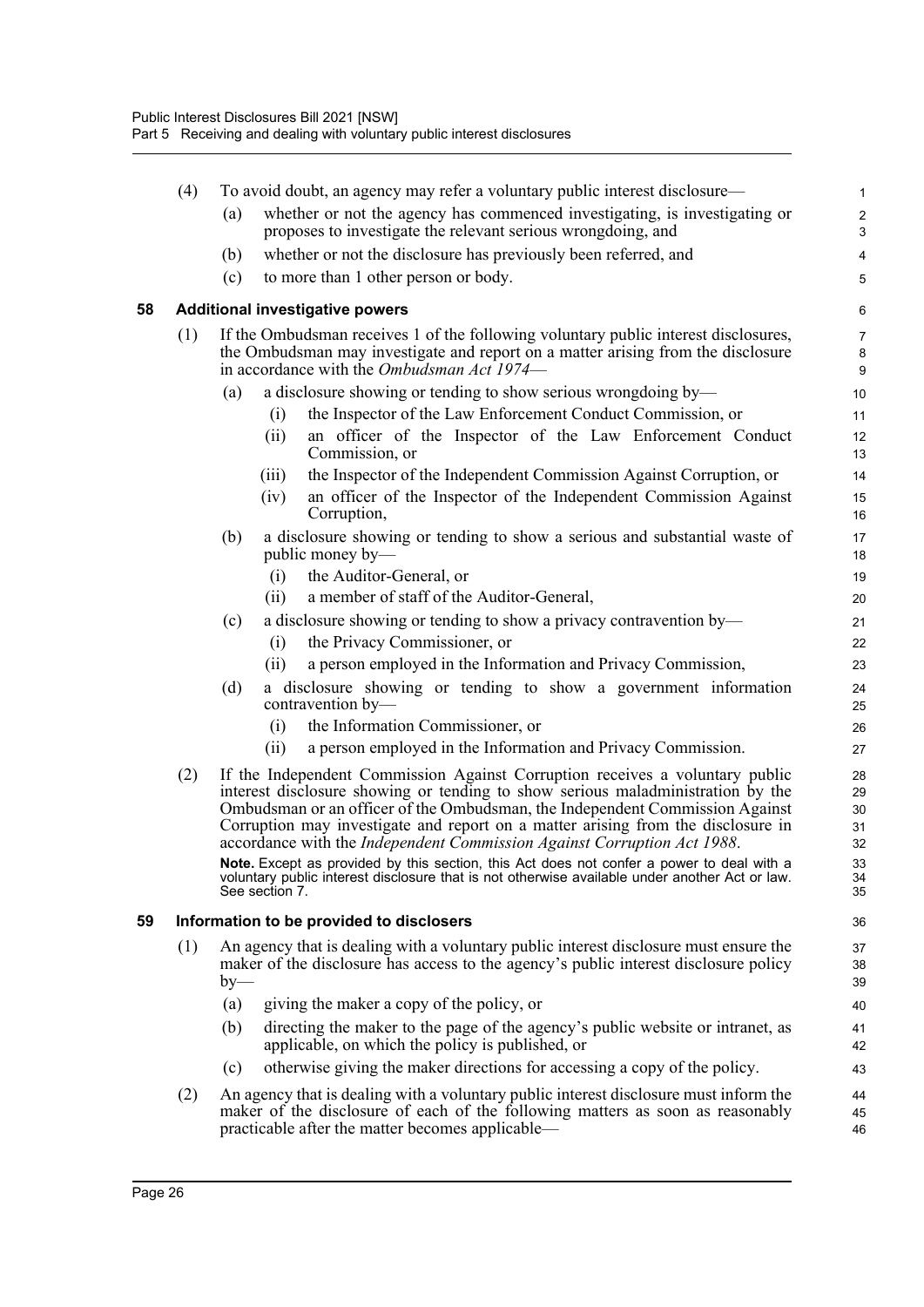|    |     | (a)                                                                                                                    | the fact this Division applies to the agency's action in dealing with the<br>disclosure,                                                                                                                                                                    | $\mathbf{1}$<br>$\overline{2}$ |  |  |
|----|-----|------------------------------------------------------------------------------------------------------------------------|-------------------------------------------------------------------------------------------------------------------------------------------------------------------------------------------------------------------------------------------------------------|--------------------------------|--|--|
|    |     | (b)                                                                                                                    | how the agency is dealing with, or proposes to deal with, the disclosure,                                                                                                                                                                                   | 3                              |  |  |
|    |     | (c)                                                                                                                    | if the agency makes a decision mentioned in section $55(3)$ in relation to the<br>disclosure—the agency's reasons for the decision,                                                                                                                         | $\overline{\mathbf{4}}$<br>5   |  |  |
|    |     | (d)                                                                                                                    | if the agency refers the disclosure—details of the referral,                                                                                                                                                                                                | 6                              |  |  |
|    |     | (e)                                                                                                                    | if the agency investigates the relevant serious wrongdoing—updates on the<br>progress of the investigation,                                                                                                                                                 | $\overline{7}$<br>8            |  |  |
|    |     | (f)                                                                                                                    | if the agency completes an investigation of the relevant serious wrongdoing—                                                                                                                                                                                | $\boldsymbol{9}$               |  |  |
|    |     |                                                                                                                        | a description of the results of the investigation, and<br>(i)                                                                                                                                                                                               | 10                             |  |  |
|    |     |                                                                                                                        | details of corrective action taken, proposed or recommended,<br>(ii)                                                                                                                                                                                        | 11                             |  |  |
|    |     | (g)                                                                                                                    | other matters required to be communicated to the maker of the disclosure<br>under this Act or the agency's public interest disclosure policy.                                                                                                               | 12<br>13                       |  |  |
|    | (3) |                                                                                                                        | An agency is to provide updates on the progress of an investigation at intervals of not<br>more than 3 months throughout the duration of the investigation.                                                                                                 | 14<br>15                       |  |  |
|    | (4) | decision.                                                                                                              | An agency that ceases to deal with a disclosure as a voluntary public interest<br>disclosure under section $49(2)$ must, if the disclosure is a purported public interest<br>disclosure, inform the maker of the disclosure of the agency's reasons for the | 16<br>17<br>18<br>19           |  |  |
|    | (5) |                                                                                                                        | Subsections $(1)$ – $(4)$ do not apply—                                                                                                                                                                                                                     | 20                             |  |  |
|    |     | (a)                                                                                                                    | to an anonymous disclosure, or                                                                                                                                                                                                                              | 21                             |  |  |
|    |     | (b)                                                                                                                    | to the extent that the maker of a disclosure waives, in writing, the right to<br>receive information under this section.                                                                                                                                    | 22<br>23                       |  |  |
|    | (6) |                                                                                                                        | The following prevail over subsection $(2)$ to the extent of an inconsistency—                                                                                                                                                                              | 24                             |  |  |
|    |     | (a)                                                                                                                    | the Government Sector Audit Act 1983, section 38,                                                                                                                                                                                                           | 25                             |  |  |
|    |     | (b)                                                                                                                    | the Local Government Act 1993, section 425.                                                                                                                                                                                                                 | 26                             |  |  |
| 60 |     |                                                                                                                        | Internal review of certain agency decisions                                                                                                                                                                                                                 | 27                             |  |  |
|    | (1) | The maker of a disclosure may apply to an agency for internal review of the<br>following decisions made by the agency— |                                                                                                                                                                                                                                                             |                                |  |  |
|    |     | (a)                                                                                                                    | a decision the agency is not required by section $49(1)$ to deal with the<br>disclosure as a voluntary public interest disclosure under this Division,                                                                                                      | 30<br>31                       |  |  |
|    |     | (b)                                                                                                                    | a decision under section $49(2)$ to cease to deal with the disclosure as a<br>voluntary public interest disclosure,                                                                                                                                         | 32<br>33                       |  |  |
|    |     | (c)                                                                                                                    | a decision mentioned in section $55(3)$ in relation to the disclosure.                                                                                                                                                                                      | 34                             |  |  |
|    | (2) |                                                                                                                        | An application for internal review must—                                                                                                                                                                                                                    | 35                             |  |  |
|    |     | (a)                                                                                                                    | be made within 28 days after the day on which the applicant is informed of the<br>agency's decision, and                                                                                                                                                    | 36<br>37                       |  |  |
|    |     | (b)                                                                                                                    | be in writing and state the reasons the applicant considers the decision should<br>not have been made, and                                                                                                                                                  | 38<br>39                       |  |  |
|    |     | (c)                                                                                                                    | be dealt with by a person (the <i>reviewer</i> ) who was not substantially involved in<br>making the decision or dealing with the disclosure.                                                                                                               | 40<br>41                       |  |  |
|    | (3) |                                                                                                                        | The reviewer must consider relevant material submitted by the applicant.                                                                                                                                                                                    | 42                             |  |  |
|    | (4) |                                                                                                                        | The reviewer may decide—                                                                                                                                                                                                                                    | 43                             |  |  |
|    |     | (a)                                                                                                                    | to confirm the agency's decision, or                                                                                                                                                                                                                        | 44                             |  |  |
|    |     |                                                                                                                        |                                                                                                                                                                                                                                                             |                                |  |  |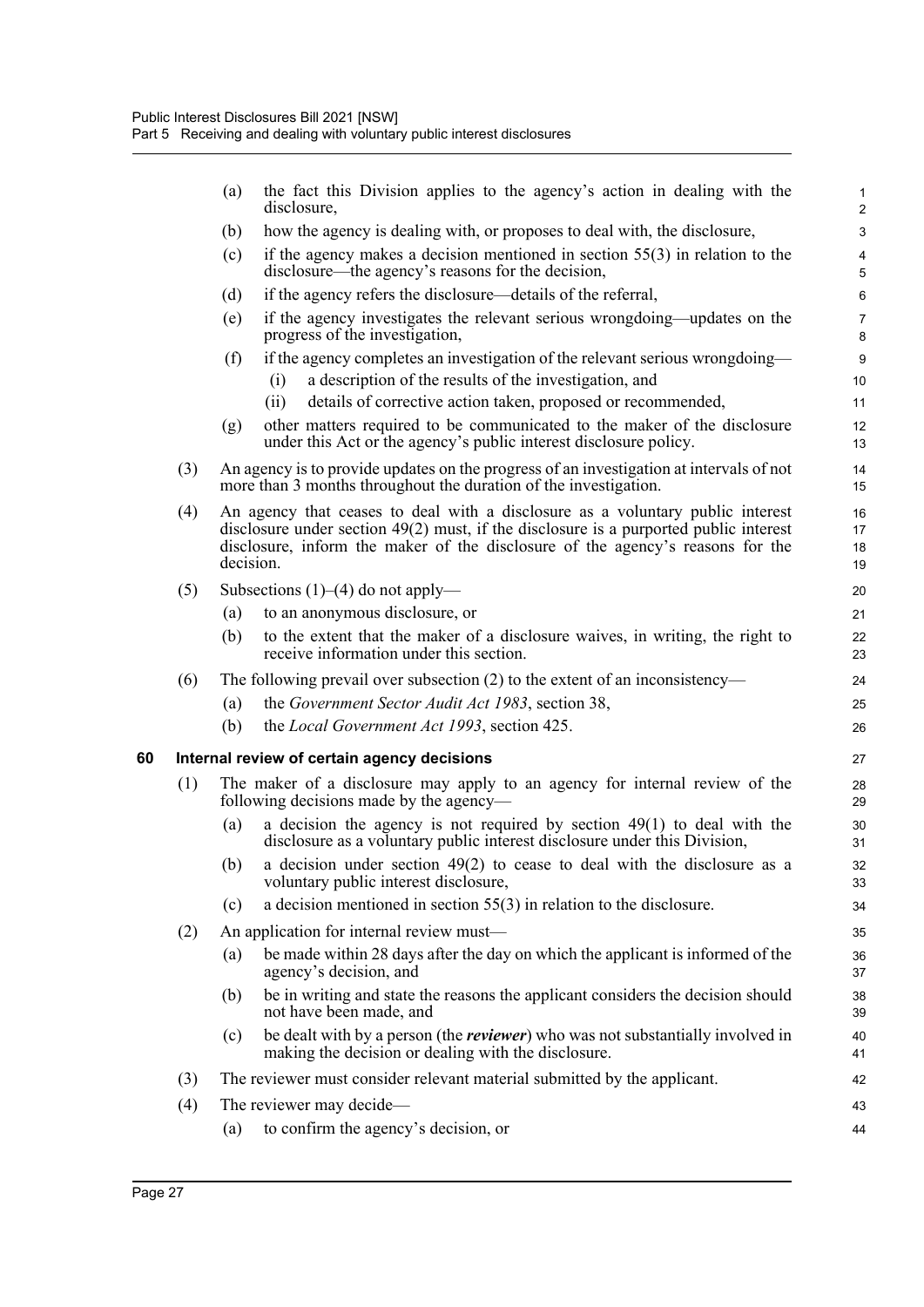|    |     | (b)                                                                                                                                                                 | the disclosure is to be dealt with, or to continue to be dealt with, as a voluntary<br>public interest disclosure by the agency under this Division.                                                                                                                | 1<br>$\overline{2}$   |  |  |
|----|-----|---------------------------------------------------------------------------------------------------------------------------------------------------------------------|---------------------------------------------------------------------------------------------------------------------------------------------------------------------------------------------------------------------------------------------------------------------|-----------------------|--|--|
|    | (5) |                                                                                                                                                                     | The reviewer is to notify the applicant of the reviewer's decision.                                                                                                                                                                                                 | 3                     |  |  |
|    | (6) |                                                                                                                                                                     | If the reviewer decides the disclosure is to be dealt with, or to continue to be dealt<br>with, as a voluntary public interest disclosure by the agency, the agency is to give<br>effect to the decision.                                                           | 4<br>$\mathbf 5$<br>6 |  |  |
| 61 |     |                                                                                                                                                                     | <b>Risk management</b>                                                                                                                                                                                                                                              | $\overline{7}$        |  |  |
|    | (1) | This section applies to an agency (a <b><i>responsible agency</i></b> ) that meets the following<br>criteria in relation to a voluntary public interest disclosure— |                                                                                                                                                                                                                                                                     |                       |  |  |
|    |     | (a)                                                                                                                                                                 | the agency is aware the disclosure has been made,                                                                                                                                                                                                                   | 10                    |  |  |
|    |     | (b)                                                                                                                                                                 | either-                                                                                                                                                                                                                                                             | 11                    |  |  |
|    |     |                                                                                                                                                                     | (i)<br>the disclosure relates to the agency, or                                                                                                                                                                                                                     | 12                    |  |  |
|    |     |                                                                                                                                                                     | the maker of the disclosure is known to be a public official associated<br>(ii)<br>with the agency.                                                                                                                                                                 | 13<br>14              |  |  |
|    | (2) |                                                                                                                                                                     | A responsible agency must take steps to assess and minimise the risk of detrimental<br>action, other than reasonable management action, being taken against a person as a<br>result of the disclosure being made, including—                                        | 15<br>16<br>17        |  |  |
|    |     | (a)                                                                                                                                                                 | the maker of the disclosure, and                                                                                                                                                                                                                                    | 18                    |  |  |
|    |     | (b)                                                                                                                                                                 | a public official whose serious wrongdoing the disclosure is about.                                                                                                                                                                                                 | 19                    |  |  |
|    | (3) |                                                                                                                                                                     | In subsection $(1)$ , an agency is <i>aware</i> a disclosure has been made if a disclosure<br>officer for the agency is aware, or ought reasonably to be aware, the disclosure has<br>been made.                                                                    | 20<br>21<br>22        |  |  |
|    |     |                                                                                                                                                                     | Note. Section 43 provides for an agency's public interest disclosure policy to include<br>procedures to ensure the agency's compliance with this section.                                                                                                           | 23<br>24              |  |  |
| 62 |     |                                                                                                                                                                     | Risk management-agency liability                                                                                                                                                                                                                                    | 25                    |  |  |
|    | (1) |                                                                                                                                                                     | A person who suffers injury, damage or loss as a result of the failure of an agency to<br>comply with the agency's obligations under section $61(2)$ may recover damages<br>under this section for the injury, damage or loss in a court of competent jurisdiction. | 26<br>27<br>28        |  |  |
|    | (2) |                                                                                                                                                                     | The damages may be recovered—                                                                                                                                                                                                                                       | 29                    |  |  |
|    |     | $\left( a\right)$                                                                                                                                                   | if the agency is a person—from the agency, or                                                                                                                                                                                                                       | 30                    |  |  |
|    |     | (b)                                                                                                                                                                 | if the agency is not a person—from the State.                                                                                                                                                                                                                       | 31                    |  |  |
|    |     |                                                                                                                                                                     | (3) In proceedings under this section, the defendant bears the onus of proving-                                                                                                                                                                                     | 32                    |  |  |
|    |     | $\left( a\right)$                                                                                                                                                   | the agency did not fail to comply with its obligations under section $61(2)$ , or                                                                                                                                                                                   | 33                    |  |  |
|    |     | (b)                                                                                                                                                                 | if the agency failed to comply with its obligations—the injury, damage or loss<br>was not suffered as a result of the failure.                                                                                                                                      | 34<br>35              |  |  |
|    | (4) | Damages recovered under this section may include damages in the nature of<br>exemplary damages.                                                                     |                                                                                                                                                                                                                                                                     |                       |  |  |
|    | (5) |                                                                                                                                                                     | A person is not entitled to recover damages in relation to the same detrimental action<br>under both this section and any of the following provisions—                                                                                                              | 38<br>39              |  |  |
|    |     | (a)                                                                                                                                                                 | the Independent Commission Against Corruption Act 1988, section 79J,                                                                                                                                                                                                | 40                    |  |  |
|    |     | (b)                                                                                                                                                                 | the Ombudsman Act 1974, section 31S,                                                                                                                                                                                                                                | 41                    |  |  |
|    |     | (c)                                                                                                                                                                 | the Law Enforcement Conduct Commission Act 2016, section 97I.                                                                                                                                                                                                       | 42                    |  |  |

(c) the *Law Enforcement Conduct Commission Act 2016*, section 97I.

**61 Risk management**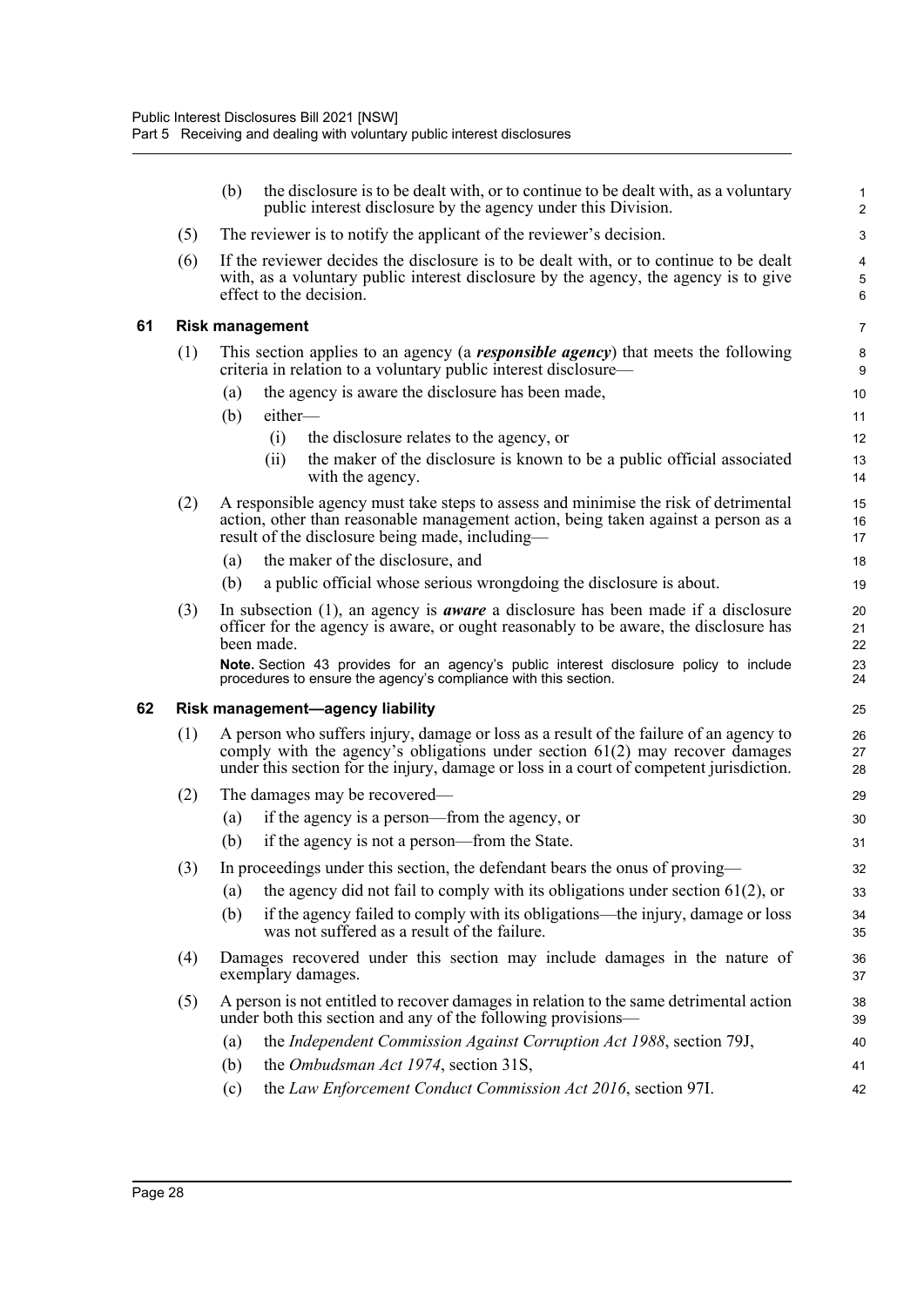|    | (6)               |                    | In awarding damages under this section, a court must take into account the extent to<br>which the plaintiff has previously received compensation for the injury, damage or<br>loss under section 35.                                                              | $\mathbf{1}$<br>$\overline{c}$<br>$\mathbf{3}$ |
|----|-------------------|--------------------|-------------------------------------------------------------------------------------------------------------------------------------------------------------------------------------------------------------------------------------------------------------------|------------------------------------------------|
|    | (7)               |                    | Subject to subsections $(5)$ and $(6)$ , a person's entitlement to recover damages under<br>this section—                                                                                                                                                         | $\overline{\mathbf{4}}$<br>5                   |
|    |                   | (a)                | does not affect another right or remedy available to the person as a result of the<br>relevant detrimental action, and                                                                                                                                            | 6<br>$\overline{7}$                            |
|    |                   | (b)                | does not constitute redress in relation to dismissal from employment for the<br>purposes of the <i>Industrial Relations Act 1996</i> , section 90 or another law.                                                                                                 | $\bf 8$<br>9                                   |
|    | (8)               |                    | To avoid doubt, liability under this section is not liability in tort.<br>Note. See also sections 35 and 36.                                                                                                                                                      | 10<br>11                                       |
| 63 |                   | <b>Regulations</b> |                                                                                                                                                                                                                                                                   | 12                                             |
|    |                   |                    | The regulations may make further provision about how agencies may deal with<br>voluntary public interest disclosures.                                                                                                                                             | 13<br>14                                       |
|    | <b>Division 3</b> |                    | <b>Miscellaneous</b>                                                                                                                                                                                                                                              | 15                                             |
| 64 |                   |                    | Identifying information not to be disclosed                                                                                                                                                                                                                       | 16                                             |
|    | (1)               | agency.            | Information tending to identify a person as the maker of a voluntary public interest<br>disclosure <i>(identifying information)</i> is not to be disclosed by a public official or an                                                                             | 17<br>18<br>19                                 |
|    | (2)               |                    | However, subsection (1) does not prevent the disclosure of the identifying<br>information if-                                                                                                                                                                     | 20<br>21                                       |
|    |                   | (a)                | the person consents in writing to the disclosure of the identifying information,<br><b>or</b>                                                                                                                                                                     | 22<br>23                                       |
|    |                   | (b)                | it is generally known the person is the maker of the voluntary public interest<br>disclosure as a result of the person's voluntary self-identification as the maker,<br>or                                                                                        | 24<br>25<br>26                                 |
|    |                   | (c)                | after consulting the person, the public official or agency reasonably considers<br>it necessary to disclose the identifying information to protect a person from<br>detriment, or                                                                                 | 27<br>28<br>29                                 |
|    |                   | (d)                | it is necessary the identifying information be disclosed to a person whose<br>interests are affected by the disclosure, or                                                                                                                                        | 30<br>31                                       |
|    |                   | (e)                | the identifying information has previously been lawfully published, or                                                                                                                                                                                            | 32                                             |
|    |                   | (f)                | the identifying information is disclosed to a medical practitioner or<br>psychologist for the purposes of the practitioner or psychologist providing<br>medical or psychiatric care, treatment or counselling to the individual<br>disclosing the information, or | 33<br>34<br>35<br>36                           |
|    |                   | (g)                | the identifying information is disclosed for the purposes of proceedings before<br>a court or tribunal, or                                                                                                                                                        | 37<br>38                                       |
|    |                   | (h)                | the disclosure of the identifying information is necessary to deal with the<br>disclosure effectively, or                                                                                                                                                         | 39<br>40                                       |
|    |                   | (i)                | it is otherwise in the public interest to disclose the identifying information.                                                                                                                                                                                   | 41                                             |
|    |                   |                    | Note. Section 43 provides for an agency's public interest disclosure policy to include<br>procedures to ensure the agency's compliance with this section.                                                                                                         | 42<br>43                                       |
|    | (3)               |                    | To avoid doubt, a person does not voluntarily self-identify as the maker of a<br>voluntary public interest disclosure merely by making the disclosure in confidence.                                                                                              | 44<br>45                                       |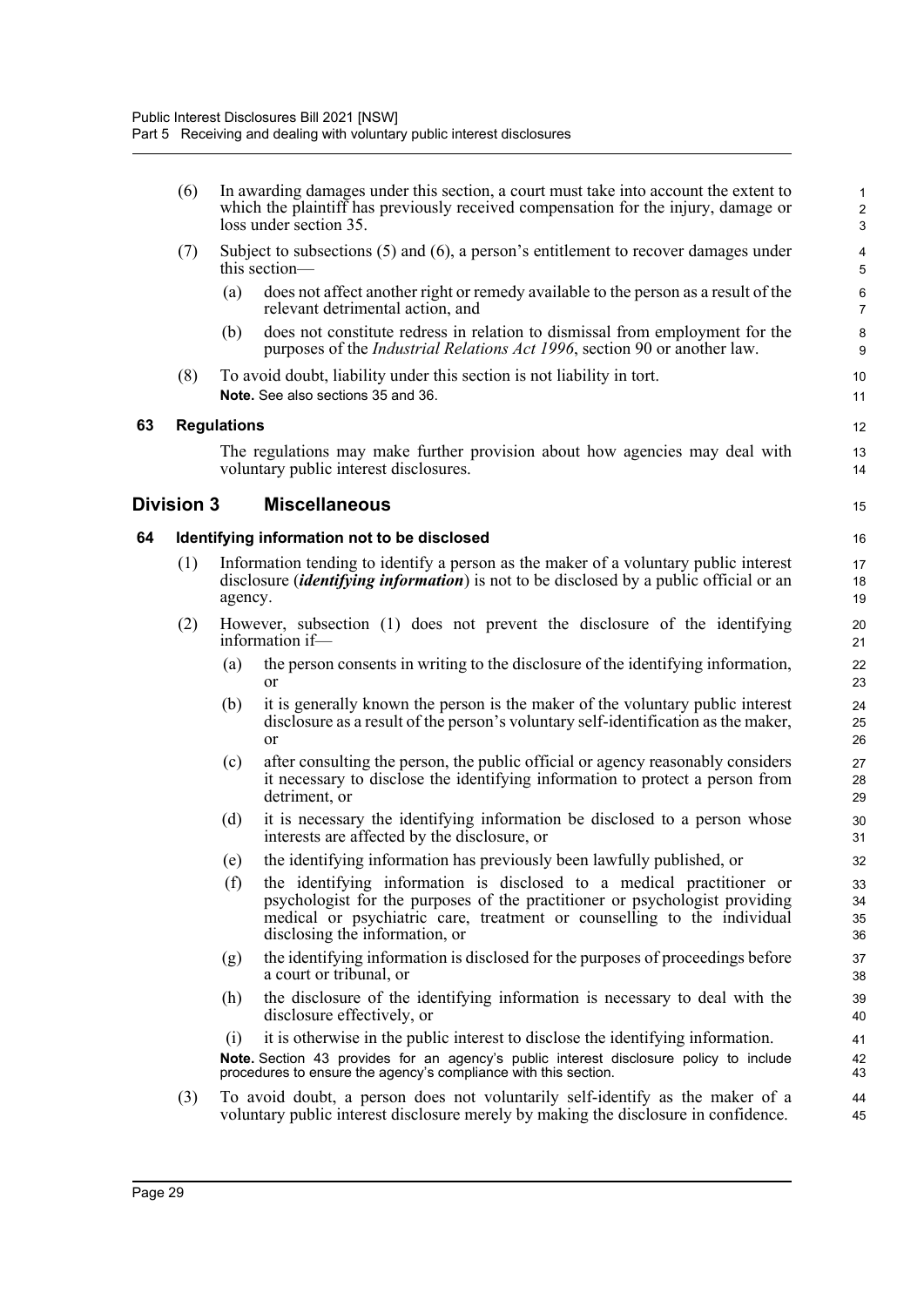|    | (4) | A provision of 1 of the following Acts prevails over this section to the extent of an<br>inconsistency-                                                                                                                                                                                                                    | $\mathbf{1}$<br>$\overline{2}$ |
|----|-----|----------------------------------------------------------------------------------------------------------------------------------------------------------------------------------------------------------------------------------------------------------------------------------------------------------------------------|--------------------------------|
|    |     | the Independent Commission Against Corruption Act 1988,<br>(a)                                                                                                                                                                                                                                                             | 3                              |
|    |     | (b)<br>the Ombudsman Act 1974,                                                                                                                                                                                                                                                                                             | 4                              |
|    |     | the Law Enforcement Conduct Commission Act 2016.<br>(c)                                                                                                                                                                                                                                                                    | 5                              |
|    | (5) | This section applies in addition to, and does not derogate from, a restriction or<br>prohibition on the disclosure of information imposed by—                                                                                                                                                                              | 6<br>$\overline{7}$            |
|    |     | another Act or law, or<br>(a)                                                                                                                                                                                                                                                                                              | 8                              |
|    |     | (b)<br>an order of a court or tribunal.                                                                                                                                                                                                                                                                                    | 9                              |
|    |     | Note. However, section 83 authorises an agency to provide information relating to a public<br>interest disclosure to another agency if doing so is reasonably necessary for the exercise of<br>either agency's functions under this Act. Section 83 prevails to the extent of an inconsistency<br>with another Act or law. | 10<br>11<br>12<br>13           |
|    | (6) | In this section-                                                                                                                                                                                                                                                                                                           | 14                             |
|    |     | counselling includes psychological counselling.                                                                                                                                                                                                                                                                            | 15                             |
|    |     | <i>medical practitioner</i> has the same meaning as in the <i>Health Practitioner Regulation</i><br>National Law (NSW).                                                                                                                                                                                                    | 16<br>17                       |
|    |     | <i>psychologist</i> has the same meaning as in the <i>Health Practitioner Regulation National</i><br>Law $(NSW)$ .                                                                                                                                                                                                         | 18<br>19                       |
| 65 |     | Obligation to assist in investigation                                                                                                                                                                                                                                                                                      | 20                             |
|    |     | A public official must use the public official's best endeavours to assist in an<br>investigation of serious wrongdoing if asked to do so by a person dealing with a<br>voluntary public interest disclosure on behalf of an agency.                                                                                       | 21<br>22<br>23                 |
|    |     | Note. A public official is entitled to protections under Part 3 if the public official makes a<br>witness public interest disclosure or a mandatory public interest disclosure.                                                                                                                                            | 24<br>25                       |
| 66 |     | <b>Corrective action</b>                                                                                                                                                                                                                                                                                                   | 26                             |
|    | (1) | If an agency investigating a voluntary public interest disclosure finds serious<br>wrongdoing or other misconduct occurred, each agency to which the disclosure<br>relates must take appropriate corrective action in response to the finding.                                                                             | 27<br>28<br>29                 |
|    | (2) | Without limiting subsection $(1)$ , an agency may take appropriate corrective action on<br>the ground of the conduct to which the following convictions or findings relate and<br>without further investigation of whether the conduct occurred—                                                                           | 30<br>31<br>32                 |
|    |     | a conviction of a public official associated with the agency for a detrimental<br>(a)<br>action offence,                                                                                                                                                                                                                   | 33<br>34                       |
|    |     | a finding by an agency investigating a voluntary public interest disclosure that<br>(b)<br>a detrimental action offence was committed by a public official associated<br>with the agency, whether or not the official has been charged with the offence.                                                                   | 35<br>36<br>37                 |
|    | (3) | However, an agency is not required to take corrective action if no serious<br>wrongdoing or other misconduct is found to have occurred within the agency.                                                                                                                                                                  | 38<br>39                       |
|    | (4) | In this Act, <i>corrective action</i> includes the following—                                                                                                                                                                                                                                                              | 40                             |
|    |     | an action specified in the Government Sector Employment Act 2013, section<br>(a)<br>$69(4)$ ,                                                                                                                                                                                                                              | 41<br>42                       |
|    |     | an action authorised by an Act, law, procedure or policy in accordance with<br>(b)<br>which serious wrongdoing is investigated,                                                                                                                                                                                            | 43<br>44                       |
|    |     | a formal apology by an agency,<br>(c)                                                                                                                                                                                                                                                                                      | 45                             |
|    |     | (d)<br>reform within an agency, including—                                                                                                                                                                                                                                                                                 | 46                             |

**66 Corrective action**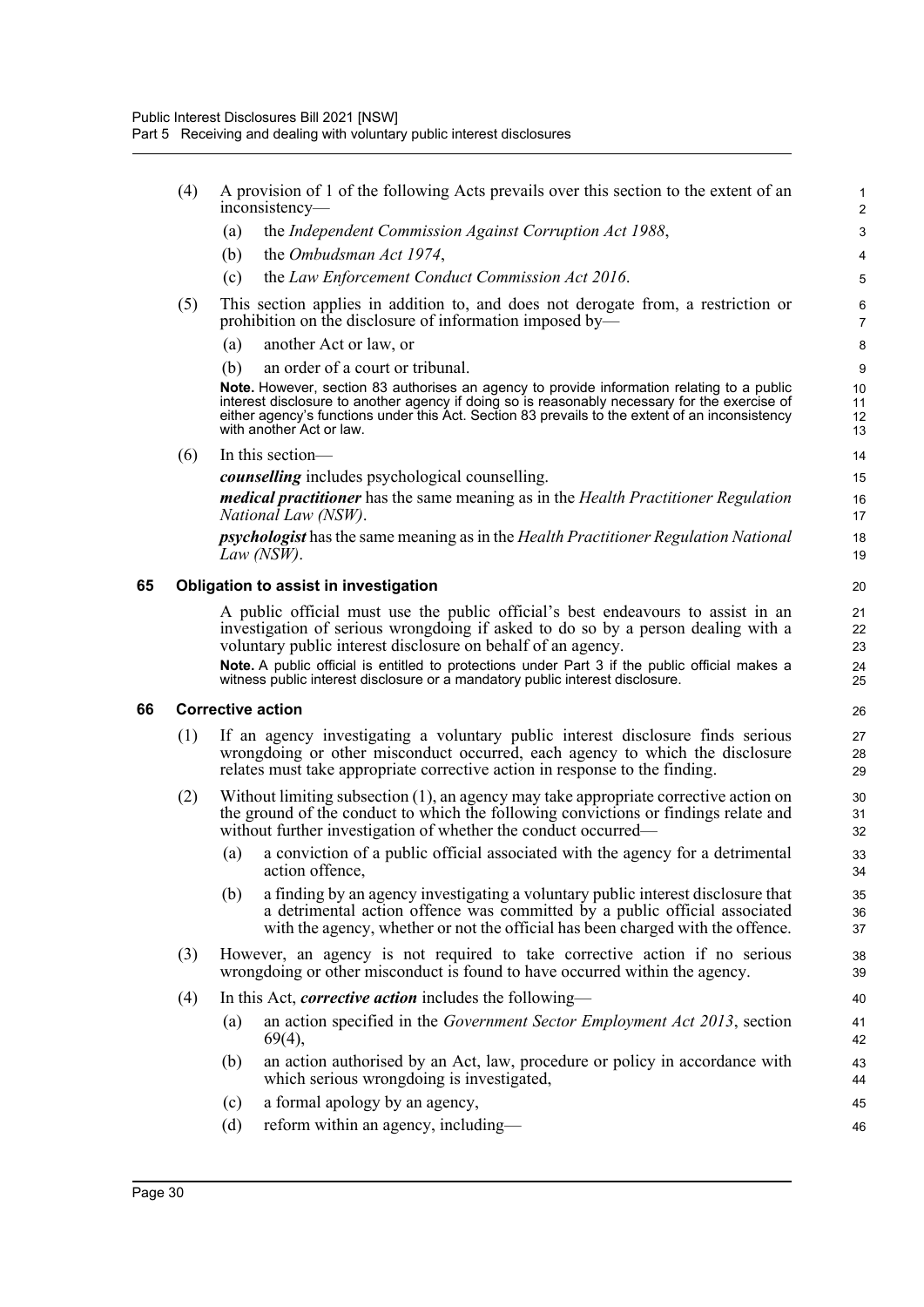|     |     | $\left( 1\right)$ | improvements to relevant policies or procedures, or                                                                    |               |
|-----|-----|-------------------|------------------------------------------------------------------------------------------------------------------------|---------------|
|     |     | (11)              | structural change, or                                                                                                  | $\mathcal{P}$ |
|     |     | (111)             | the reallocation of resources, or                                                                                      | 3             |
|     |     | (1V)              | additional training or educational measures,                                                                           | 4             |
|     | (e) |                   | the publication of a finding of serious wrongdoing or other misconduct and a<br>report in support of the finding,      | 5<br>6        |
|     | (f) |                   | the payment of compensation to persons affected by serious wrongdoing or<br>other misconduct.                          | 7<br>8        |
| (5) |     |                   | This section does not authorise an agency to take corrective action the agency is not<br>otherwise authorised to take. | 9<br>10       |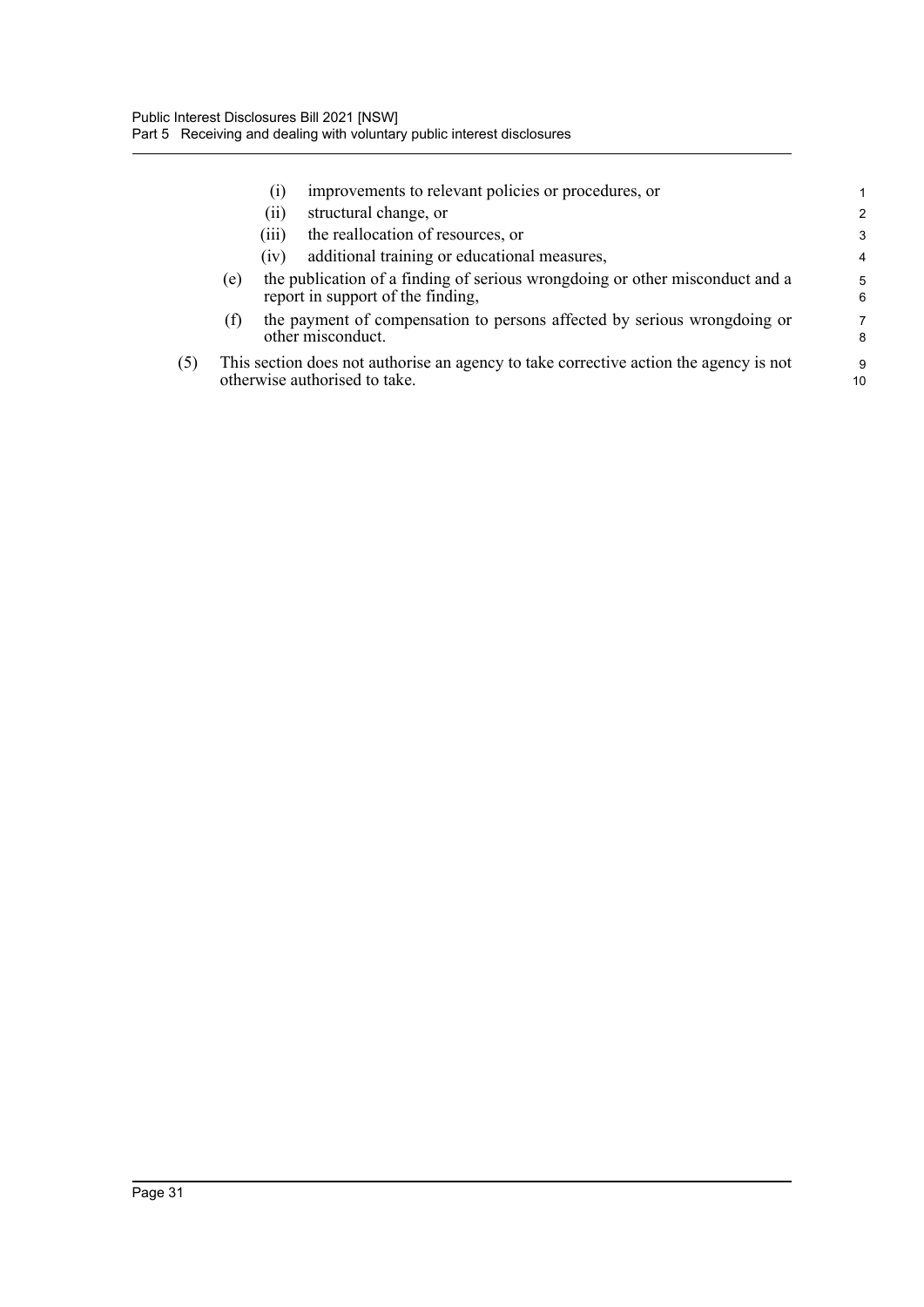|    |                   |     | Part 6 Oversight of Act                                                                                                                                                              | 1              |
|----|-------------------|-----|--------------------------------------------------------------------------------------------------------------------------------------------------------------------------------------|----------------|
|    | <b>Division 1</b> |     | <b>Steering Committee</b>                                                                                                                                                            | $\overline{c}$ |
| 67 |                   |     | <b>Constitution of Steering Committee</b>                                                                                                                                            | 3              |
|    | (1)               |     | The Public Interest Disclosures Steering Committee is established by this Act.                                                                                                       | 4              |
|    | (2)               |     | The Steering Committee consists of the following members—                                                                                                                            | 5              |
|    |                   | (a) | the Ombudsman,                                                                                                                                                                       | 6              |
|    |                   | (b) | the Secretary of the Department of Premier and Cabinet,                                                                                                                              | 7              |
|    |                   | (c) | the Auditor-General,                                                                                                                                                                 | 8              |
|    |                   | (d) | the Chief Commissioner of the Independent Commission Against Corruption,                                                                                                             | 9              |
|    |                   | (e) | the Chief Commissioner of the Law Enforcement Conduct Commission,                                                                                                                    | 10             |
|    |                   | (f) | the Secretary of the Department of Planning, Industry and Environment,                                                                                                               | 11             |
|    |                   | (g) | the Commissioner of Police,                                                                                                                                                          | 12             |
|    |                   | (h) | the Information Commissioner,                                                                                                                                                        | 13             |
|    |                   | (i) | the Public Service Commissioner,                                                                                                                                                     | 14             |
|    |                   | (j) | the Privacy Commissioner,                                                                                                                                                            | 15             |
|    |                   | (k) | another person declared by the regulations to be a member of the Steering<br>Committee.                                                                                              | 16<br>17       |
|    | (3)               |     | The Ombudsman is to be the chairperson of the Steering Committee.                                                                                                                    | 18             |
| 68 |                   |     | <b>Functions of Steering Committee</b>                                                                                                                                               | 19             |
|    |                   |     | The functions of the Steering Committee are—                                                                                                                                         | 20             |
|    |                   | (a) | to provide advice to the Minister on the operation of this Act and<br>recommendations for reform, and                                                                                | 21<br>22       |
|    |                   | (b) | to provide advice to the Minister on regulations proposed to be made under<br>this Act, and                                                                                          | 23<br>24       |
|    |                   | (c) | to receive, consider and provide advice to the Minister on reports provided by<br>the Ombudsman in the exercise of the Ombudsman's functions under this Act.                         | 25<br>26       |
| 69 |                   |     | <b>Appointment of nominees</b>                                                                                                                                                       | 27             |
|    | (1)               |     | A member of the Steering Committee may appoint a nominee to act in place of the<br>member, either generally or for a particular purpose.                                             | 28<br>29       |
|    | (2)               |     | A nominee is taken to be a member of the Steering Committee and may exercise the<br>functions of the member who appointed the nominee, including the functions of<br>chairperson.    | 30<br>31<br>32 |
|    | (3)               |     | A member may revoke an appointment of a nominee at any time.                                                                                                                         | 33             |
| 70 |                   |     | <b>Quorum for Steering Committee</b>                                                                                                                                                 | 34             |
|    |                   |     | The quorum for a meeting of the Steering Committee is 4 members, of whom 2 must<br>be the Ombudsman and the Secretary of the Department of Premier and Cabinet or<br>their nominees. | 35<br>36<br>37 |
| 71 |                   |     | <b>Procedures of Steering Committee</b>                                                                                                                                              | 38             |
|    |                   |     | The Steering Committee is to determine its own procedures.                                                                                                                           | 39             |
|    |                   |     |                                                                                                                                                                                      |                |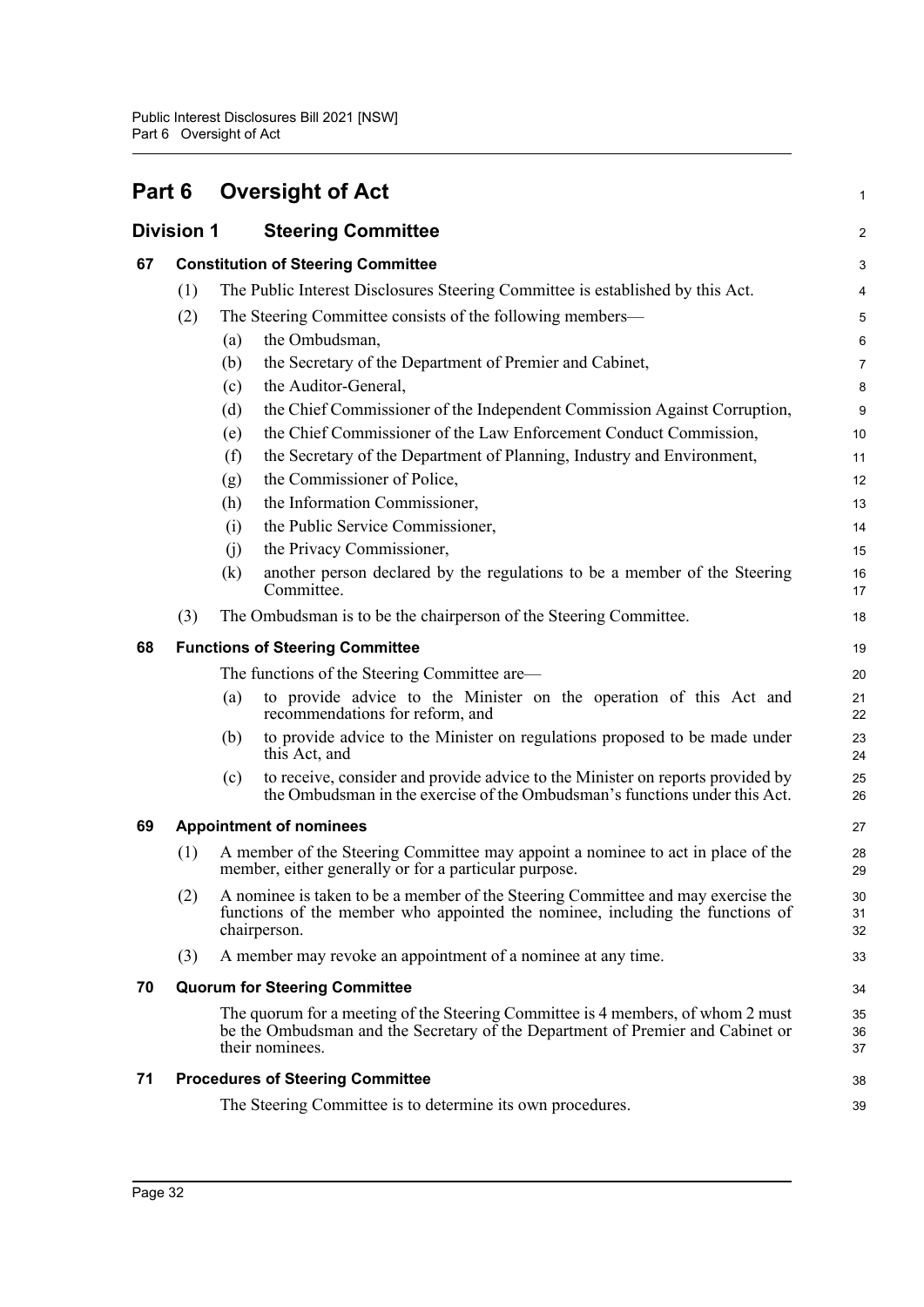# **Division 2 Functions of Ombudsman and reporting requirements**

|    | Division 2 |     | <b>Functions of Ombudsman and reporting requirements</b> |                                                                                                                                                                                                                                                                         |                      |  |
|----|------------|-----|----------------------------------------------------------|-------------------------------------------------------------------------------------------------------------------------------------------------------------------------------------------------------------------------------------------------------------------------|----------------------|--|
| 72 |            |     |                                                          | <b>Functions of Ombudsman-general</b>                                                                                                                                                                                                                                   | 2                    |  |
|    | (1)        |     |                                                          | The Ombudsman has the following functions under this Act—                                                                                                                                                                                                               | 3                    |  |
|    |            | (a) |                                                          | to promote public awareness and understanding of this Act and to promote the<br>objects of this Act,                                                                                                                                                                    | 4<br>5               |  |
|    |            | (b) |                                                          | to provide information, advice, assistance and training to agencies and public<br>officials on matters relevant to this Act,                                                                                                                                            | 6<br>$\overline{7}$  |  |
|    |            | (c) |                                                          | to publish guidelines and other materials for the assistance of—                                                                                                                                                                                                        | 8                    |  |
|    |            |     | (i)                                                      | agencies in connection with their functions under this Act, and                                                                                                                                                                                                         | 9                    |  |
|    |            |     | (ii)                                                     | public officials and other persons in connection with the operation of<br>this Act and the protections available to them under this Act,                                                                                                                                | 10<br>11             |  |
|    |            | (d) |                                                          | to audit and monitor the exercise by agencies of their functions under this Act,<br>other than functions exercised by an integrity agency in relation to disclosures<br>that do not relate to the integrity agency,                                                     | 12<br>13<br>14       |  |
|    |            | (e) |                                                          | to provide reports and recommendations to the Minister about proposals for<br>legislative and administrative change to further the objects of this Act,                                                                                                                 | 15<br>16             |  |
|    |            | (f) |                                                          | other functions conferred on the Ombudsman by or under this Act.                                                                                                                                                                                                        | 17                   |  |
|    | (2)        |     |                                                          | The conferral of functions on the Ombudsman by or under this Act does not limit the<br>conferral of functions on the Ombudsman by or under the <i>Ombudsman Act 1974</i> or<br>another Act or law.                                                                      | 18<br>19<br>20       |  |
|    |            |     |                                                          | <b>Example.</b> Conduct that constitutes a detrimental action offence may also constitute conduct<br>mentioned in the Ombudsman Act 1974, section 26(1).                                                                                                                | 21<br>22             |  |
| 73 |            |     |                                                          | <b>Ombudsman's guidelines</b>                                                                                                                                                                                                                                           | 23                   |  |
|    |            |     | assist agencies-                                         | Without limiting section $72(1)(c)(i)$ , guidelines published by the Ombudsman to                                                                                                                                                                                       | 24<br>25             |  |
|    |            | (a) |                                                          | may be published in the form of a model public interest disclosure policy, and                                                                                                                                                                                          | 26                   |  |
|    |            | (b) | (i)                                                      | may relate to all aspects of agencies' functions under this Act, including—<br>establishing procedures to comply with the requirements of this Act,<br>and                                                                                                              | 27<br>28<br>29       |  |
|    |            |     | (ii)                                                     | assessing whether disclosures are public interest disclosures, and                                                                                                                                                                                                      | 30                   |  |
|    |            |     | (iii)                                                    | supporting persons who make voluntary public interest disclosures.                                                                                                                                                                                                      | 31                   |  |
| 74 |            |     |                                                          | <b>Voluntary dispute resolution</b>                                                                                                                                                                                                                                     | 32                   |  |
|    | (1)        |     | under this section.                                      | If a dispute arises under this Act or a public interest disclosure policy in connection<br>with a disclosure that is or may be a voluntary public interest disclosure, an agency<br>that is dealing with the disclosure may request the Ombudsman deal with the dispute | 33<br>34<br>35<br>36 |  |
|    | (2)        |     |                                                          | The Ombudsman may deal with the dispute by conciliation and may arrange for a<br>mediator to assist in the conciliation.                                                                                                                                                | 37<br>38             |  |
|    |            |     |                                                          | Note. Under the Ombudsman Act 1974, section 38A, the Ombudsman may charge the agency<br>reasonable fees for conciliation services provided by the Ombudsman under this section.                                                                                         | 39<br>40             |  |
|    | (3)        |     |                                                          | The Ombudsman may arrange for a member of staff of the Ombudsman's Office or<br>another person to conduct the conciliation on the Ombudsman's behalf.                                                                                                                   | 41<br>42             |  |
|    | (4)        |     |                                                          | Participation in the conciliation is voluntary and a party may withdraw at any time.                                                                                                                                                                                    | 43                   |  |
|    | (5)        |     |                                                          | Evidence of a statement or admission made during the conciliation, or a document<br>prepared for the purposes of the conciliation, is not admissible—                                                                                                                   | 44<br>45             |  |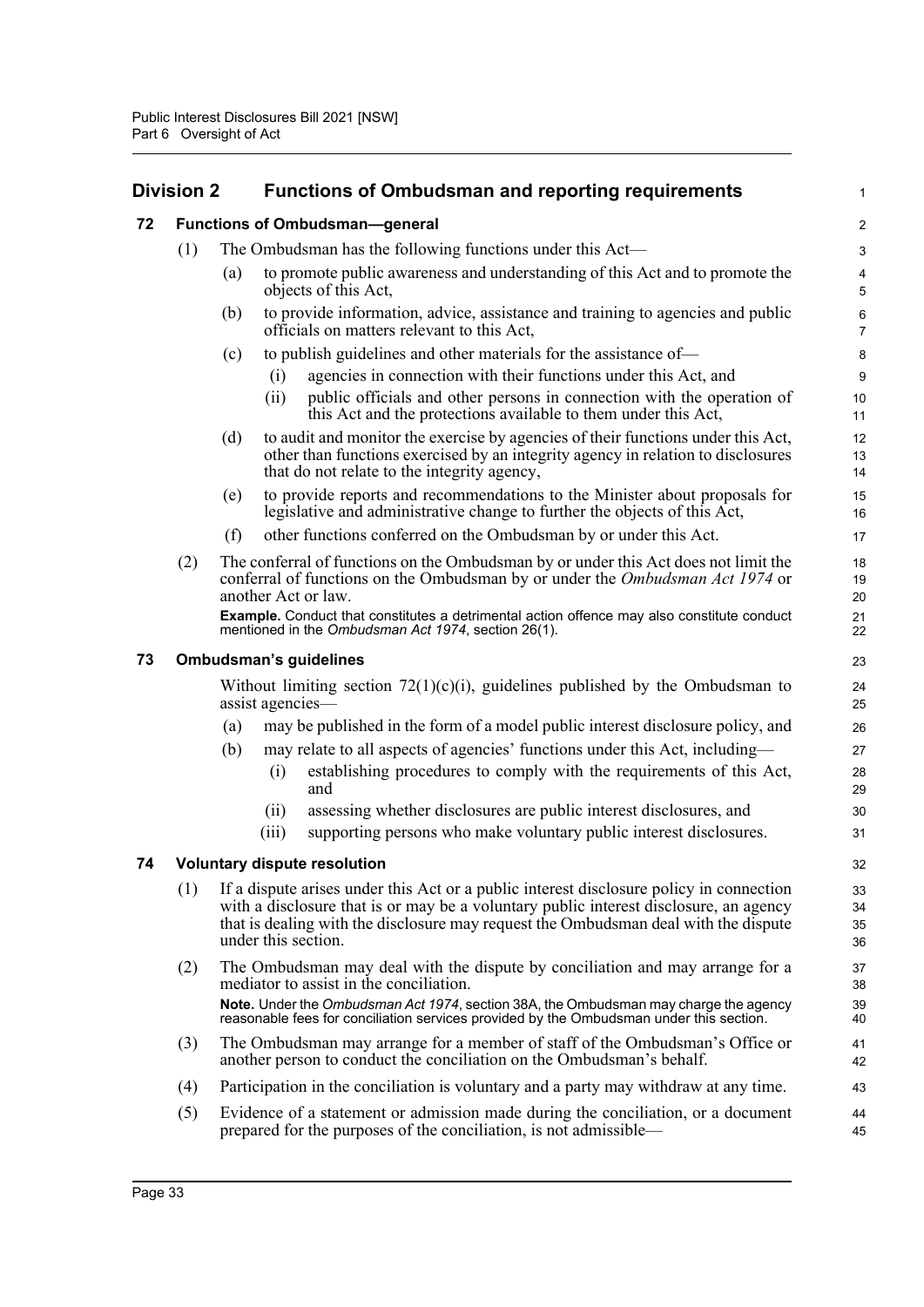|    |     | (a)      | in a subsequent investigation arising from the disclosure, unless the person<br>who made the statement or admission, or to whom the document relates,<br>consents to the admission of the evidence in the investigation, or | $\mathbf{1}$<br>$\overline{2}$<br>3 |
|----|-----|----------|-----------------------------------------------------------------------------------------------------------------------------------------------------------------------------------------------------------------------------|-------------------------------------|
|    |     | (b)      | in proceedings in a court or before a person or body authorised to hear and<br>receive evidence.                                                                                                                            | 4<br>5                              |
|    | (6) |          | The Ombudsman or person acting on the Ombudsman's behalf may terminate the<br>conciliation at any time.                                                                                                                     | 6<br>$\overline{7}$                 |
|    | (7) |          | This section does not prevent the dispute from being dealt with otherwise than under<br>this section.                                                                                                                       | 8<br>9                              |
|    | (8) |          | The regulations may make further provision about the Ombudsman's functions under<br>this section.                                                                                                                           | 10<br>11                            |
|    | (9) |          | In this section-                                                                                                                                                                                                            | 12                                  |
|    |     |          | <i>dispute</i> , in connection with a disclosure, includes a dispute about—                                                                                                                                                 | 13                                  |
|    |     | (a)      | whether the disclosure is in fact a voluntary public interest disclosure, or                                                                                                                                                | 14                                  |
|    |     | (b)      | conduct or proposed conduct that constitutes or may constitute a detrimental<br>action offence relating to the disclosure.                                                                                                  | 15<br>16                            |
| 75 |     |          | Provision of information to Ombudsman for audit and monitoring purposes                                                                                                                                                     | 17                                  |
|    | (1) |          | For the purposes of exercising the Ombudsman's auditing and monitoring functions<br>under this Act, the Ombudsman may, by written notice, require an agency to—                                                             | 18<br>19                            |
|    |     | (a)      | give the Ombudsman a statement of information, or                                                                                                                                                                           | 20                                  |
|    |     | (b)      | produce to the Ombudsman a document or thing—                                                                                                                                                                               | 21                                  |
|    |     |          | under the agency's control, or<br>(i)                                                                                                                                                                                       | 22                                  |
|    |     |          | the production of which the agency may, in an official capacity,<br>(ii)<br>reasonably require, or                                                                                                                          | 23<br>24                            |
|    |     | (c)      | give the Ombudsman a copy of a document mentioned in paragraph (b).                                                                                                                                                         | 25                                  |
|    | (2) |          | The notice must-                                                                                                                                                                                                            | 26                                  |
|    |     | (a)      | specify or describe the information, document or thing required, and                                                                                                                                                        | 27                                  |
|    |     | (b)      | specify a time and place for compliance with the notice.                                                                                                                                                                    | 28                                  |
|    | (3) |          | The agency is required to comply with the notice.                                                                                                                                                                           | 29                                  |
|    | (4) |          | A provision of another Act or law that prevents or restricts access to records or<br>disclosure of information does not prevent the agency from complying, or affect the<br>agency's obligation to comply, with the notice. | 30<br>31<br>32                      |
|    | (5) |          | Action taken in compliance with the notice does not incur liability for defamation or<br>other civil liability.                                                                                                             | 33<br>34                            |
|    | (6) | Council. | This section does not apply to the Department of Parliamentary Services, the<br>Department of the Legislative Assembly or the Department of the Legislative                                                                 | 35<br>36<br>37                      |
| 76 |     |          | <b>Annual report by Ombudsman</b>                                                                                                                                                                                           | 38                                  |
|    | (1) |          | The Ombudsman is to report to Parliament on the following matters in relation to<br>each period of 12 months ending on 30 June (the <i>reporting period</i> )—                                                              | 39<br>40                            |
|    |     | (a)      | the Ombudsman's activities under this Act during the reporting period,                                                                                                                                                      | 41                                  |
|    |     | (b)      | the Steering Committee's activities, including recommendations made to the<br>Minister, during the reporting period,                                                                                                        | 42<br>43                            |
|    |     | (c)      | compliance by agencies with this Act during the reporting period,                                                                                                                                                           | 44                                  |
|    |     |          |                                                                                                                                                                                                                             |                                     |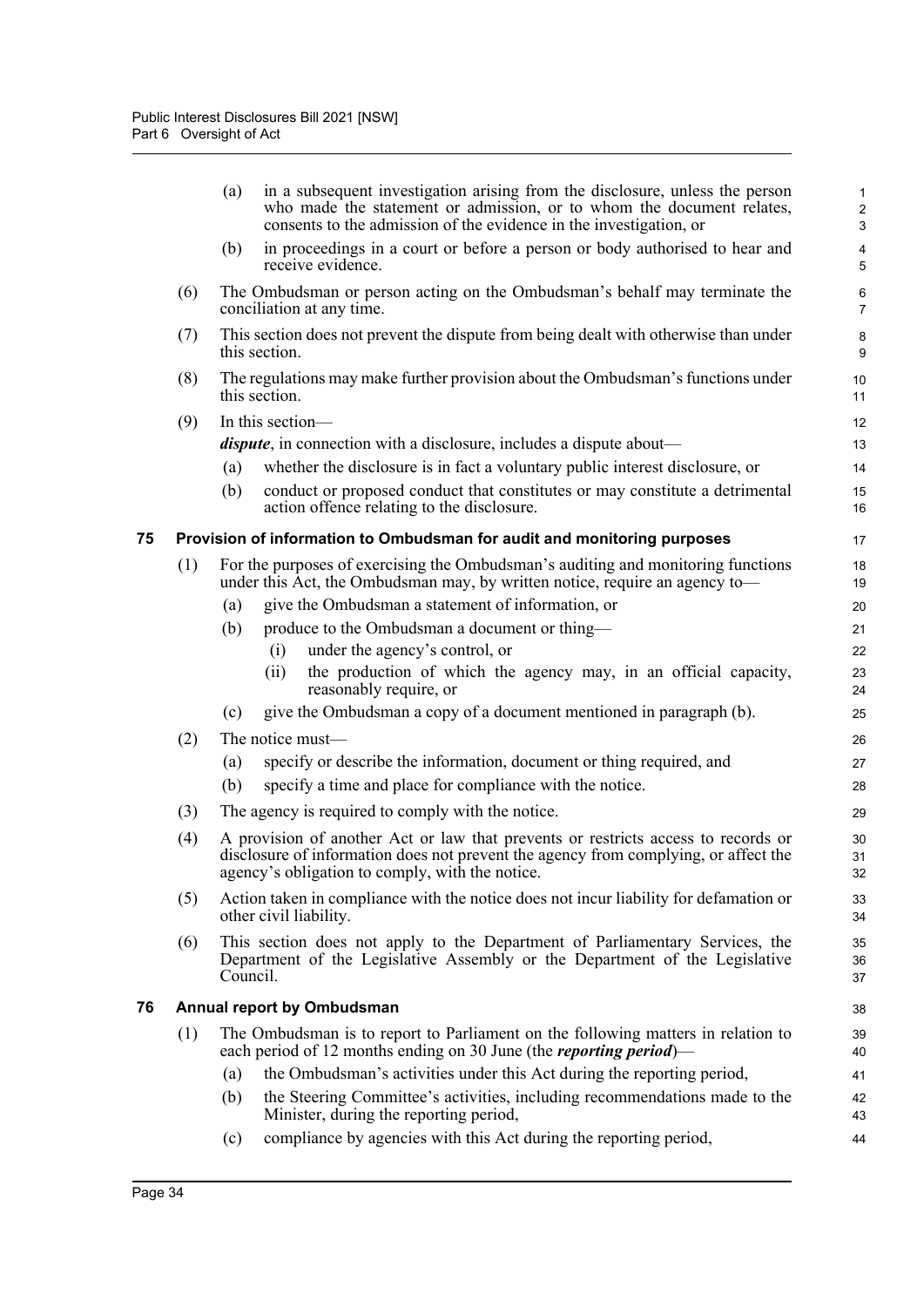|    |     | (d)                                | information relating to voluntary public interest disclosures made during the<br>reporting period,                                                                                                                                                                   | $\mathbf{1}$<br>$\mathbf 2$            |
|----|-----|------------------------------------|----------------------------------------------------------------------------------------------------------------------------------------------------------------------------------------------------------------------------------------------------------------------|----------------------------------------|
|    |     | (e)                                | agencies that have failed to provide the Ombudsman with an annual return<br>within the period specified in section $78(2)$ .                                                                                                                                         | $\mathsf 3$<br>$\overline{\mathbf{4}}$ |
|    | (2) |                                    | The Ombudsman's report is to be provided as soon as reasonably practicable after<br>the end of the reporting period and no later than 6 months after the end of the period.                                                                                          | 5<br>$6\phantom{1}$                    |
|    | (3) | period.                            | The Ombudsman's report on the matters mentioned in subsection $(1)(c)$ and $(d)$ is to<br>be based on information provided by agencies in relation to the reporting period,<br>including annual returns provided by agencies in relation to the corresponding return | $\overline{7}$<br>8<br>9<br>10         |
|    | (4) |                                    | The Ombudsman may, if the Ombudsman considers it desirable to do so, make an<br>additional report at any time to Parliament on the Ombudsman's auditing and<br>monitoring activities under this Act.                                                                 | 11<br>12<br>13                         |
|    | (5) |                                    | The Ombudsman may provide a report under this section—                                                                                                                                                                                                               | 14                                     |
|    |     | (a)                                | by including the report in the Ombudsman's annual report under the<br>Ombudsman Act 1974, section 30, or                                                                                                                                                             | 15<br>16                               |
|    |     | (b)                                | directly to the Presiding Officer of each House of Parliament.                                                                                                                                                                                                       | 17                                     |
|    | (6) |                                    | The Ombudsman must provide the Minister with a copy of a report under this section.                                                                                                                                                                                  | 18                                     |
|    | (7) |                                    | The <i>Ombudsman Act 1974</i> , section 31AA applies to a report under this section as if<br>the report were a report made under that Act, Part 4.                                                                                                                   | 19<br>20                               |
| 77 |     | <b>Special report by Ombudsman</b> |                                                                                                                                                                                                                                                                      | 21                                     |
|    | (1) |                                    | The Ombudsman's power to make a special report to Parliament under the<br>Ombudsman Act 1974, section 31 extends to a report on a matter arising in<br>connection with the exercise of the Ombudsman's functions under this Act.                                     | 22<br>23<br>24                         |
|    | (2) |                                    | A special report may include proposals for legislative change.                                                                                                                                                                                                       | 25                                     |
|    | (3) |                                    | If a special report is made, the Minister's response to the report must—                                                                                                                                                                                             | 26                                     |
|    |     | (a)                                | address each proposal for legislative change included in the report, and                                                                                                                                                                                             | 27                                     |
|    |     | (b)                                | be tabled in each House of Parliament.                                                                                                                                                                                                                               | 28                                     |
|    |     |                                    | Note. The requirements of the Ombudsman Act 1974 apply to a special report under that Act,<br>section 31 on matters arising under this Act.                                                                                                                          | 29<br>30                               |
| 78 |     |                                    | Agencies to provide annual return to Ombudsman                                                                                                                                                                                                                       | 31                                     |
|    |     |                                    | (1) An agency must provide an annual return to the Ombudsman in relation to each<br>period of 12 months ending on 30 June (the <i>return period</i> ).                                                                                                               | 32<br>33                               |
|    | (2) |                                    | Unless the Ombudsman approves a later time, the annual return must be provided<br>within 30 days after the end of the return period to which it relates.                                                                                                             | 34<br>35                               |
|    | (3) |                                    | The annual return is to include information about—                                                                                                                                                                                                                   | 36                                     |
|    |     | (a)<br>period, and                 | voluntary public interest disclosures received by the agency during the return                                                                                                                                                                                       | 37<br>38                               |
|    |     | (b)                                | action taken by the agency to deal with voluntary public interest disclosures<br>during the return period, and                                                                                                                                                       | 39<br>40                               |
|    |     | (c)                                | measures taken by the agency during the return period to promote a culture in<br>which public interest disclosures are encouraged.                                                                                                                                   | 41<br>42                               |
|    | (4) |                                    | The regulations may make further provision about—                                                                                                                                                                                                                    | 43                                     |
|    |     | (a)                                | the information to be included in an annual return, and                                                                                                                                                                                                              | 44                                     |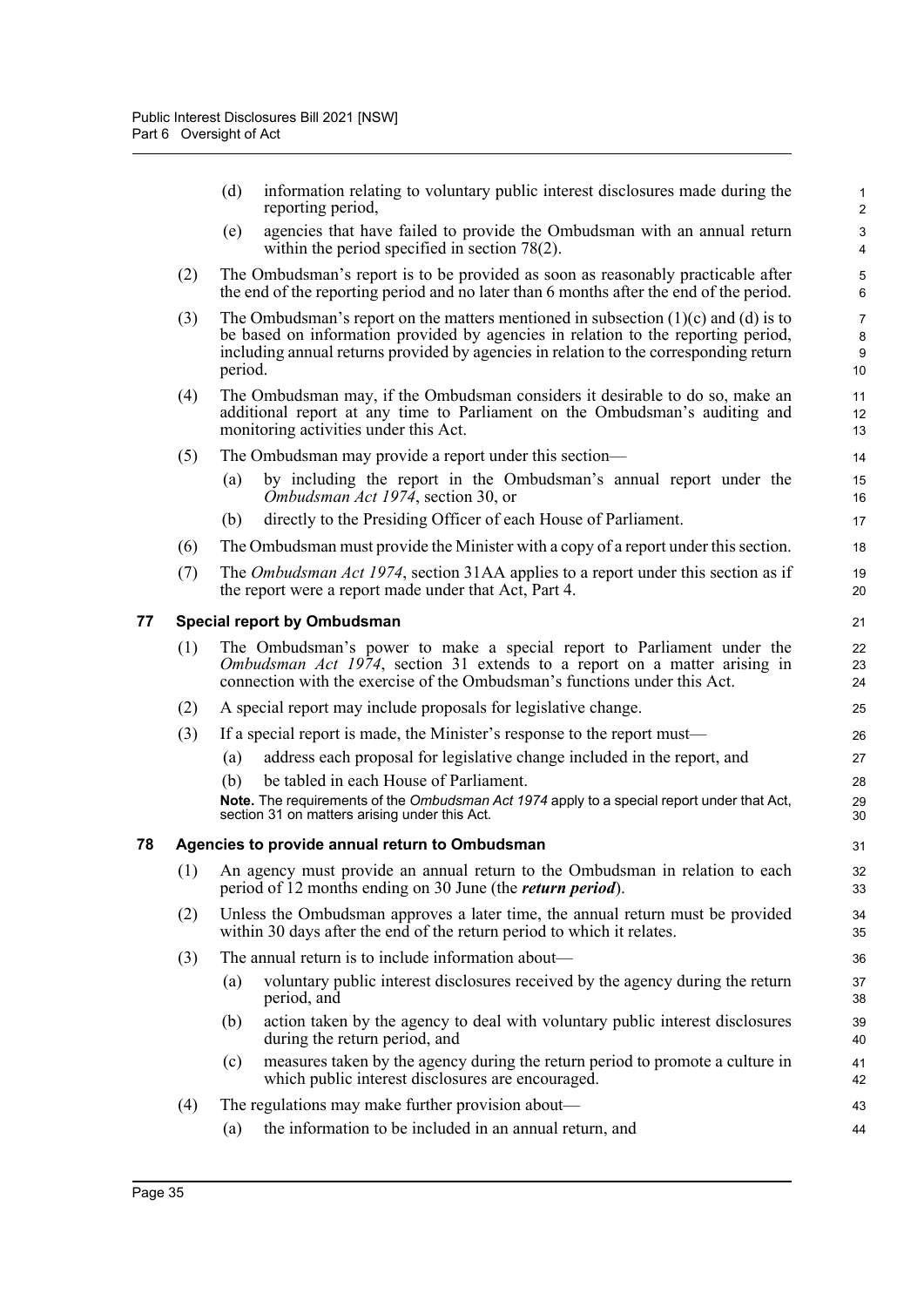(b) the form in which the information is to be provided. 1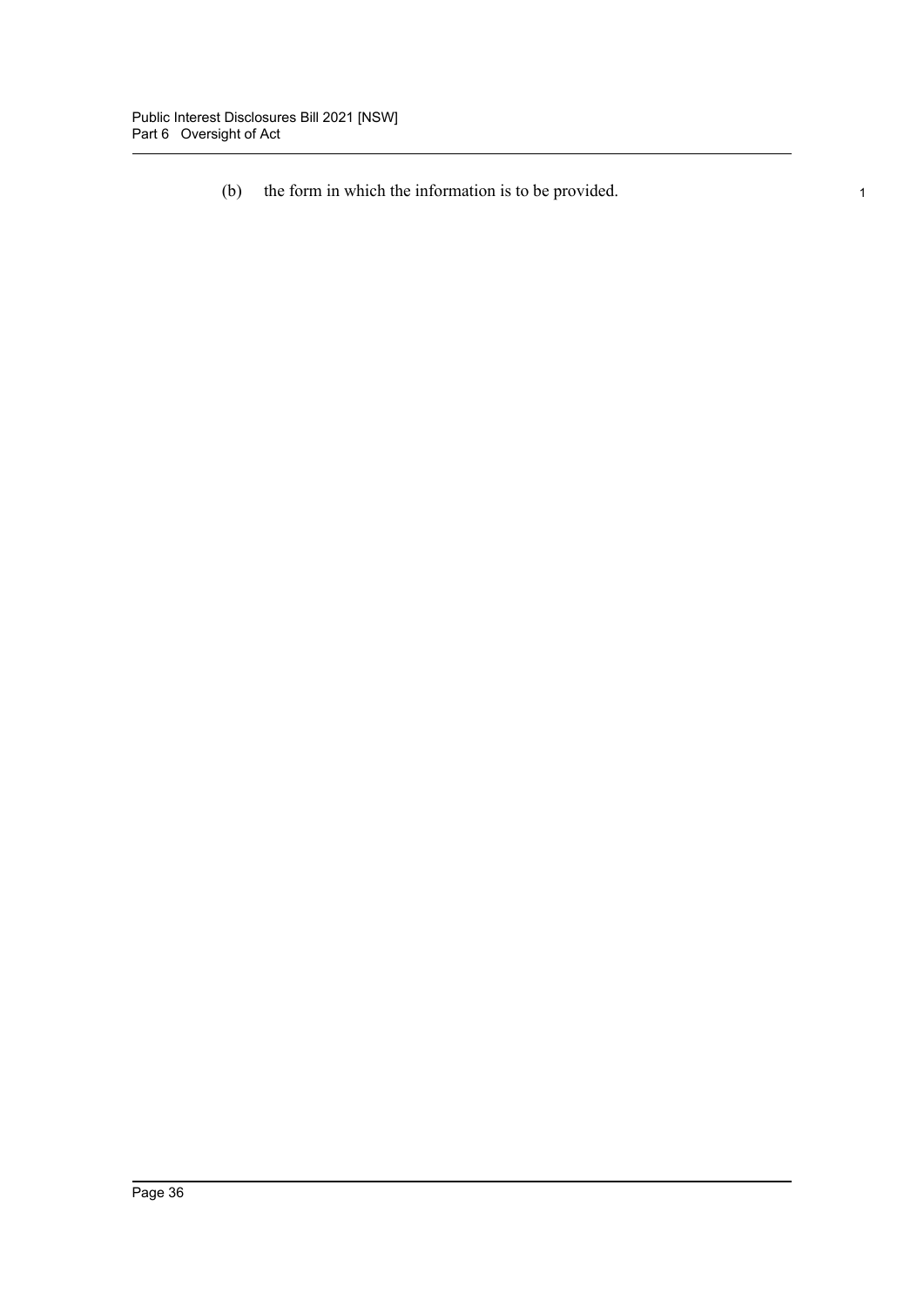| Part 7 |     |                                                                                                                                                                                                                                                                                                   | <b>Miscellaneous</b>                                                                                                                                                                                                | 1                   |  |  |  |
|--------|-----|---------------------------------------------------------------------------------------------------------------------------------------------------------------------------------------------------------------------------------------------------------------------------------------------------|---------------------------------------------------------------------------------------------------------------------------------------------------------------------------------------------------------------------|---------------------|--|--|--|
| 79     |     | Application of Act unaffected by certain matters                                                                                                                                                                                                                                                  |                                                                                                                                                                                                                     |                     |  |  |  |
|        |     |                                                                                                                                                                                                                                                                                                   | This Act applies to a public interest disclosure whether or not—                                                                                                                                                    | 3                   |  |  |  |
|        |     | (a)                                                                                                                                                                                                                                                                                               | the disclosure is about conduct engaged in, or matters arising, before the<br>commencement of this section, or                                                                                                      | 4<br>5              |  |  |  |
|        |     | (b)                                                                                                                                                                                                                                                                                               | the maker of the disclosure ceases to be a public official after making the<br>disclosure, or                                                                                                                       | 6<br>$\overline{7}$ |  |  |  |
|        |     | (c)                                                                                                                                                                                                                                                                                               | the disclosure is about conduct by a person who has ceased to be a public<br>official since the commission of the conduct, or                                                                                       | 8<br>9              |  |  |  |
|        |     | (d)                                                                                                                                                                                                                                                                                               | an agency to which the disclosure relates has ceased to be an agency since the<br>commission of the conduct the disclosure is about, or                                                                             | 10<br>11            |  |  |  |
|        |     | (e)                                                                                                                                                                                                                                                                                               | an agency identifies or assesses the disclosure as a public interest disclosure.                                                                                                                                    | 12                  |  |  |  |
| 80     |     |                                                                                                                                                                                                                                                                                                   | Delegation of functions of agency head                                                                                                                                                                              | 13                  |  |  |  |
|        | (1) |                                                                                                                                                                                                                                                                                                   | The head of an agency may—                                                                                                                                                                                          | 14                  |  |  |  |
|        |     | (a)                                                                                                                                                                                                                                                                                               | delegate the exercise of a function of the head of the agency under this Act,<br>other than this power of delegation, to a person employed in or by the agency,<br>and                                              | 15<br>16<br>17      |  |  |  |
|        |     | (b)                                                                                                                                                                                                                                                                                               | by agreement, delegate the exercise of a function of the head of the agency<br>under this Act to the head of another agency.                                                                                        | 18<br>19            |  |  |  |
|        | (2) |                                                                                                                                                                                                                                                                                                   | Despite subsection $(1)$ , the following functions of the head of an agency may not be<br>delegated—                                                                                                                | 20<br>21            |  |  |  |
|        |     | (a)                                                                                                                                                                                                                                                                                               | the head of the agency's functions as a disclosure officer for the agency,                                                                                                                                          | 22                  |  |  |  |
|        |     | (b)                                                                                                                                                                                                                                                                                               | the head of the agency's responsibility for ensuring the agency complies with<br>sections 34 and $\overline{61}$ .                                                                                                  | 23<br>24            |  |  |  |
| 81     |     |                                                                                                                                                                                                                                                                                                   | Exercise of functions on behalf of agency                                                                                                                                                                           | 25                  |  |  |  |
|        | (1) | A function of an agency under this Act, including a function taken to be conferred or<br>imposed on the head of the agency by operation of section $6(1)$ , may be exercised by<br>a person employed in or by the agency who is designated by the head of the agency<br>to exercise the function. |                                                                                                                                                                                                                     |                     |  |  |  |
|        | (2) | An agency may arrange for another agency to exercise the agency's functions under<br>this Act on behalf of the agency.                                                                                                                                                                            |                                                                                                                                                                                                                     |                     |  |  |  |
|        | (3) |                                                                                                                                                                                                                                                                                                   | An agency may, in accordance with its public interest disclosure policy, arrange for<br>an entity that is not an agency to exercise 1 or more of the following functions under<br>this Act on behalf of the agency— | 32<br>33<br>34      |  |  |  |
|        |     | (a)                                                                                                                                                                                                                                                                                               | the function of receiving voluntary public interest disclosures,                                                                                                                                                    | 35                  |  |  |  |
|        |     | (b)                                                                                                                                                                                                                                                                                               | the function of dealing with voluntary public interest disclosures by<br>investigating relevant serious wrongdoing,                                                                                                 | 36<br>37            |  |  |  |
|        |     | (c)                                                                                                                                                                                                                                                                                               | the provision of training under section 48.                                                                                                                                                                         | 38                  |  |  |  |
|        | (4) |                                                                                                                                                                                                                                                                                                   | An agency that enters into an arrangement under subsection $(2)$ or $(3)$ must—                                                                                                                                     | 39                  |  |  |  |
|        |     | (a)                                                                                                                                                                                                                                                                                               | publish the details of the arrangement prominently on—                                                                                                                                                              | 40                  |  |  |  |
|        |     |                                                                                                                                                                                                                                                                                                   | the agency's public website, and<br>(i)                                                                                                                                                                             | 41                  |  |  |  |
|        |     |                                                                                                                                                                                                                                                                                                   | the agency's intranet, and<br>(ii)                                                                                                                                                                                  | 42                  |  |  |  |
|        |     | (b)                                                                                                                                                                                                                                                                                               | notify the Ombudsman of the arrangement.                                                                                                                                                                            | 43                  |  |  |  |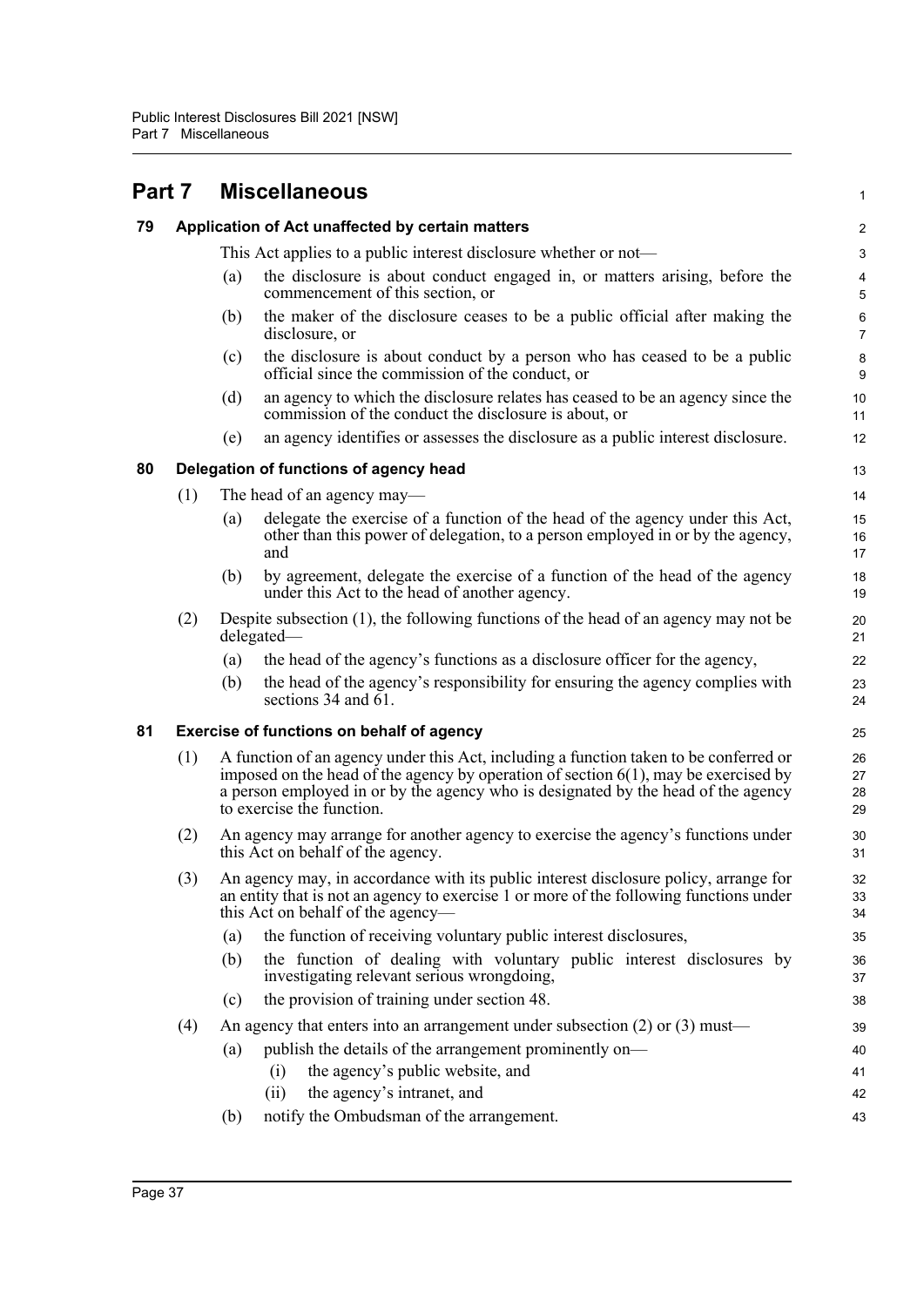(5) An agency with no public website or intranet must ensure the details of the arrangement are readily accessible to all public officials associated with the agency.

1 2

### **82 Agency service contracts**

- (1) This section applies to a contract or subcontract (an *agency service contract*) under which a person or body is engaged to provide services on behalf of an agency (the *contracting agency*), including an engagement to exercise a function mentioned in section  $81(3)$ .
- (2) A contracting agency, person exercising the functions of a contracting agency or head contractor, as applicable, must not enter into an agency service contract on or after the day on which this section commences unless the terms of the contract require the engaged person or body to—
	- (a) ensure all individuals involved in providing services under the agency service contract are made aware of—
		- (i) the fact they are public officials for the purposes of this Act, and
		- (ii) the matters mentioned in section  $48(1)(a)$ –(c), and
	- (b) notify the contracting agency of a voluntary public interest disclosure of which the person or body becomes aware that complies with section  $61(1)(b)$  in relation to the contracting agency, and
	- (c) notify the contracting agency of serious wrongdoing committed, or alleged to be committed, by an individual providing services under the agency service contract, and
	- (d) use the person or body's best endeavours to assist in an investigation of serious wrongdoing if requested to do so by a person dealing with a voluntary public interest disclosure on behalf of an agency, and
	- (e) acknowledge the following—
		- (i) the contracting agency's obligation to take corrective action under section 66,
		- (ii) the contracting agency's right to terminate the agency services contract in response to a finding of serious wrongdoing or other misconduct involving the person or body or an individual providing services under the agency service contract, and
	- (f) if the person or body subcontracts the agency service contract in whole or in part—ensure the subcontract contains terms binding the person or body engaged under the subcontract that are equivalent to the terms required by this section.
- (3) However, an agency service contract is not void or unenforceable merely because the terms of the contract do not comply with subsection (2).
- (4) The regulations may make further provision about terms that must, or must not, be included in an agency service contract or a class of agency service contracts.

#### **83 Provision of information relating to public interest disclosures**

- (1) An agency may provide information relating to a public interest disclosure to another agency if doing so is reasonably necessary for the exercise of either agency's functions under this Act.
- (2) An agency may provide information relating to a public interest disclosure to a person or body investigating misconduct or wrongdoing under a law of another State, the Commonwealth or a Territory of the Commonwealth if doing so is reasonably necessary for the exercise of functions under the law by the person or body.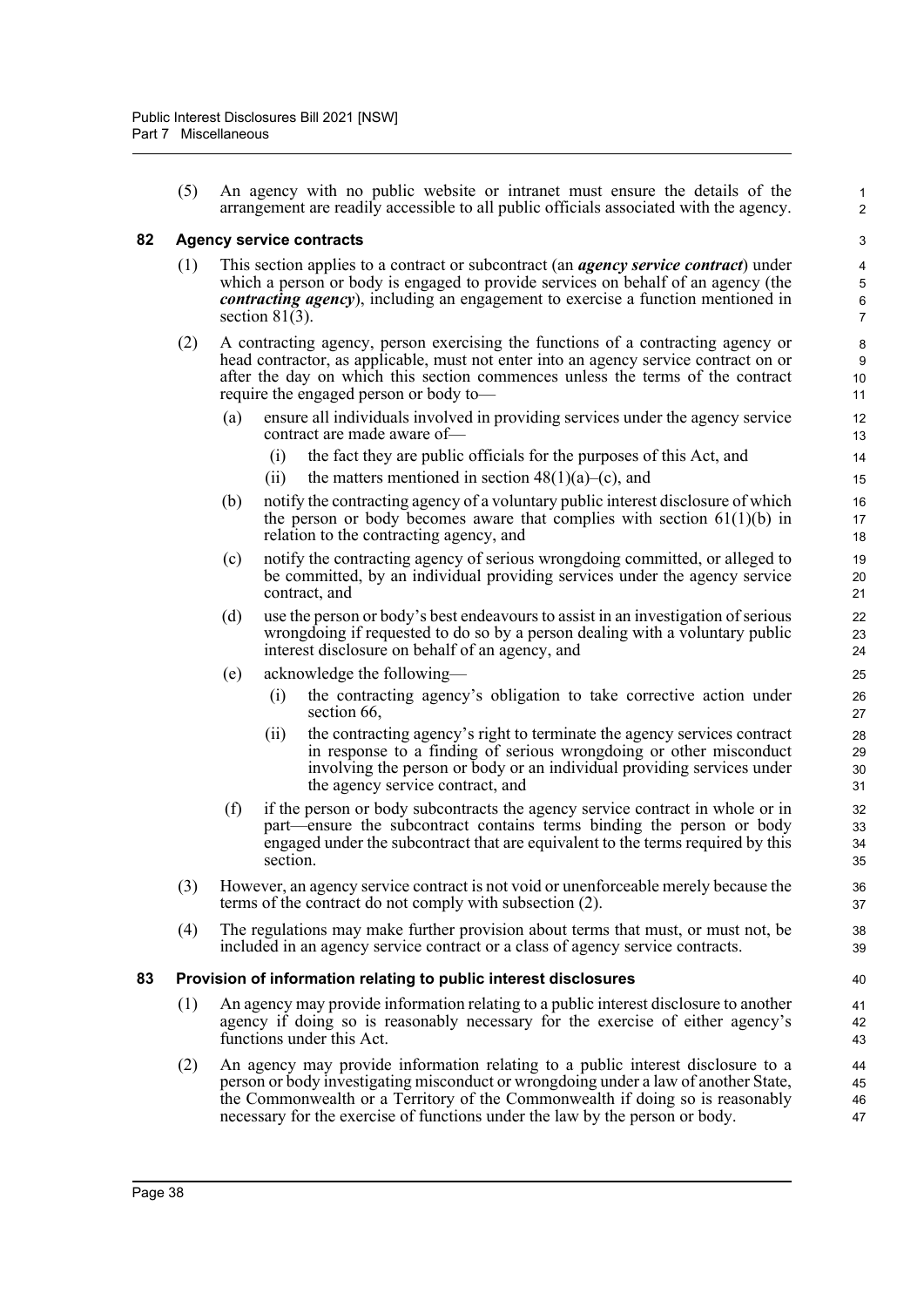|    | (3) | Subsections $(1)$ and $(2)$ apply in addition to an authorisation the agency may have to<br>provide information under this Act or another Act or law.                                                                                                                                                                                                                                                                                                                                    | 1<br>2                              |
|----|-----|------------------------------------------------------------------------------------------------------------------------------------------------------------------------------------------------------------------------------------------------------------------------------------------------------------------------------------------------------------------------------------------------------------------------------------------------------------------------------------------|-------------------------------------|
| 84 |     | <b>False or misleading statements</b>                                                                                                                                                                                                                                                                                                                                                                                                                                                    | 3                                   |
|    |     | A person must not, in making or purporting to make a public interest disclosure or in<br>providing information relating to a public interest disclosure, wilfully make a false<br>statement to, or mislead or attempt to mislead, the agency or person to whom the<br>disclosure or purported disclosure is made or the information is provided.                                                                                                                                         | 4<br>5<br>$\,6\,$<br>$\overline{7}$ |
|    |     | Maximum penalty—100 penalty units or imprisonment for 2 years, or both.                                                                                                                                                                                                                                                                                                                                                                                                                  | 8                                   |
| 85 |     | Offences relating to influencing or impeding other persons                                                                                                                                                                                                                                                                                                                                                                                                                               | 9                                   |
|    | (1) | A person must not provide or offer to provide beneficial treatment to another person<br>for the purposes of influencing the other person to refrain from making a public<br>interest disclosure or to withdraw a public interest disclosure.                                                                                                                                                                                                                                             | 10<br>11<br>12                      |
|    | (2) | A person must not prevent or attempt to prevent a person, or a group or class of<br>persons, from making public interest disclosures.<br>Maximum penalty—100 penalty units.                                                                                                                                                                                                                                                                                                              | 13<br>14<br>15                      |
| 86 |     | <b>Proceedings for offences</b>                                                                                                                                                                                                                                                                                                                                                                                                                                                          | 16                                  |
|    |     | Proceedings for an offence against this Act, other than a detrimental action offence,<br>are to be dealt with summarily before the Local Court.<br>Note. The Criminal Procedure Act 1986, Chapter 5, which relates to the summary disposal of<br>certain indictable offences unless an election is made to proceed on indictment, applies to and<br>in respect of a detrimental action offence. See the Criminal Procedure Act 1986, Schedule 1,<br>Table 1 and this Act, section 33(3). | 17<br>18<br>19<br>20<br>21<br>22    |
| 87 |     | <b>Rights and privileges of Parliament</b>                                                                                                                                                                                                                                                                                                                                                                                                                                               | 23                                  |
|    |     | This Act does not affect the rights and privileges of Parliament in relation to freedom<br>of speech and Parliamentary debates and proceedings.                                                                                                                                                                                                                                                                                                                                          | 24<br>25                            |
| 88 |     | <b>Regulations</b>                                                                                                                                                                                                                                                                                                                                                                                                                                                                       | 26                                  |
|    | (1) | The Governor may make regulations, not inconsistent with this Act, about any matter<br>that by this Act is required or permitted to be prescribed or that is necessary or<br>convenient to be prescribed for carrying out or giving effect to this Act.                                                                                                                                                                                                                                  | 27<br>28<br>29                      |
|    | (2) | The Minister must not recommend the making of a regulation under this Act unless<br>the Minister certifies the Minister has consulted with the Steering Committee<br>concerning the making of the regulation.                                                                                                                                                                                                                                                                            | 30<br>31<br>32                      |
|    | (3) | The regulations may exempt specified agencies or classes of agencies from specified<br>provisions of this Act.                                                                                                                                                                                                                                                                                                                                                                           | 33<br>34                            |
|    | (4) | A regulation for a definition may apply generally or be limited to specified<br>provisions of this Act in which the defined word or expression is used.                                                                                                                                                                                                                                                                                                                                  | 35<br>36                            |
| 89 |     | <b>Review of Act</b>                                                                                                                                                                                                                                                                                                                                                                                                                                                                     | 37                                  |
|    | (1) | A joint committee of members of Parliament is to review this Act to determine<br>whether the policy objectives of the Act remain valid and whether the terms of the<br>Act remain appropriate for securing the objectives.                                                                                                                                                                                                                                                               | 38<br>39<br>40                      |
|    | (2) | Without limiting subsection $(1)$ , the review is to consider—                                                                                                                                                                                                                                                                                                                                                                                                                           | 41                                  |
|    |     | the effectiveness of the changes made by this Act to the public interest<br>(a)<br>disclosure scheme in force under the <i>Public Interest Disclosures Act 1994</i><br>immediately before the repeal of that Act, and                                                                                                                                                                                                                                                                    | 42<br>43<br>44                      |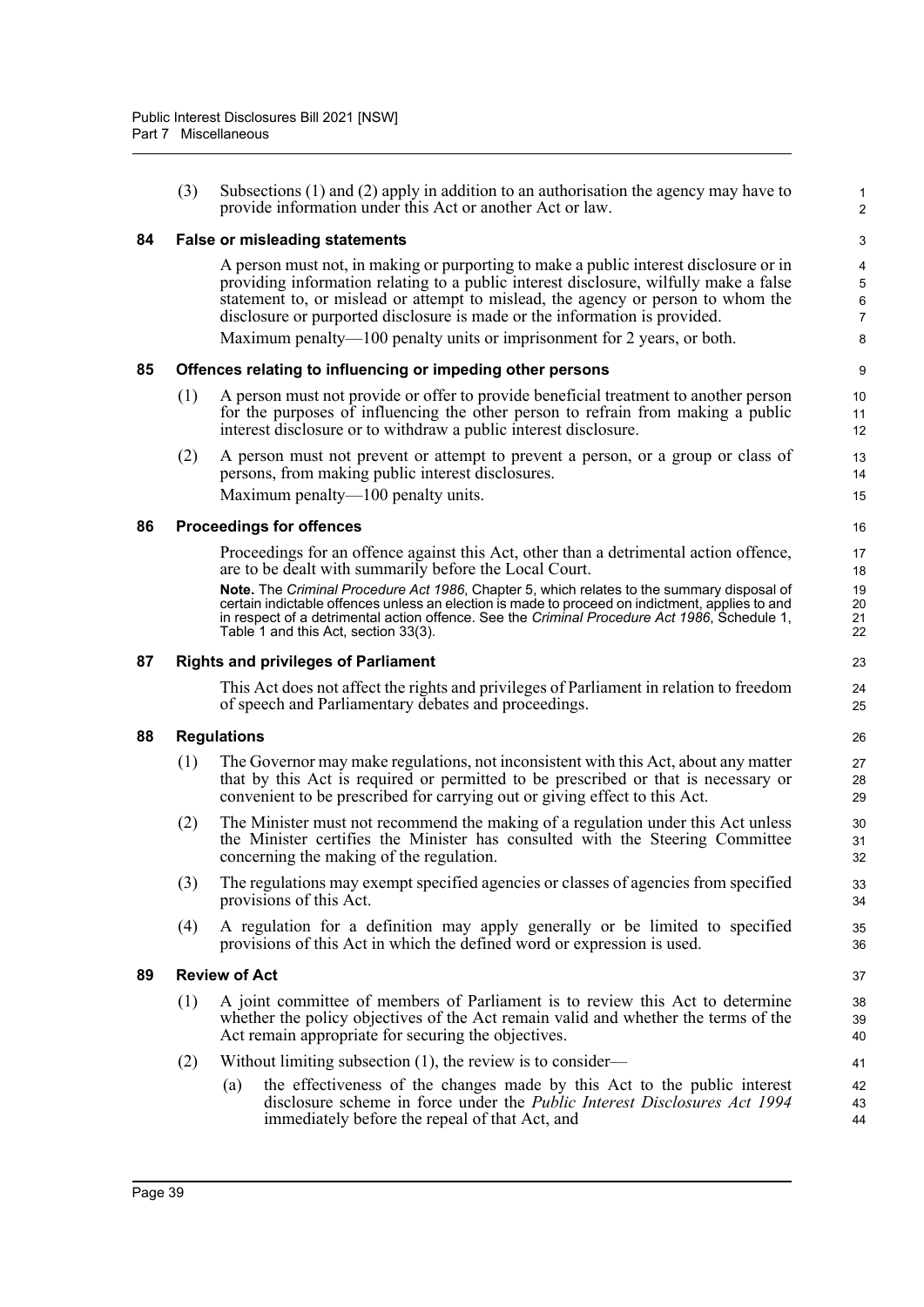|     | (b)                                                                                                                    | whether the structures in place to support the operation of the public interest<br>disclosure scheme remain appropriate, and                              | $\overline{2}$      |  |  |
|-----|------------------------------------------------------------------------------------------------------------------------|-----------------------------------------------------------------------------------------------------------------------------------------------------------|---------------------|--|--|
|     | (c)                                                                                                                    | the need for further review of this Act after the review under this section.                                                                              | 3                   |  |  |
| (3) |                                                                                                                        | The joint committee is to consult with, and may obtain assistance or advice from,<br>each member of the Steering Committee in connection with the review. | $\overline{4}$<br>5 |  |  |
| (4) | The review is to be undertaken as soon as possible after the period of 5 years from<br>the date of assent to this Act. |                                                                                                                                                           |                     |  |  |
| (5) |                                                                                                                        | The joint committee is to report on the outcome of the review to both Houses of<br>Parliament as soon as practicable after the completion of the review.  | 8<br>9              |  |  |
| (6) |                                                                                                                        | The Minister is to provide a response to the report to both Houses of Parliament<br>within 6 months of the report being tabled.                           | 10<br>11            |  |  |
|     | <b>Repeals</b>                                                                                                         |                                                                                                                                                           | 12                  |  |  |
|     |                                                                                                                        | The following are repealed—                                                                                                                               | 13                  |  |  |
|     | (a)                                                                                                                    | the <i>Public Interest Disclosures Act 1994</i> No 92,                                                                                                    | 14                  |  |  |
|     | (b)                                                                                                                    | the Public Interest Disclosures Regulation 2011.                                                                                                          | 15                  |  |  |
|     |                                                                                                                        |                                                                                                                                                           |                     |  |  |

**90 Repeals**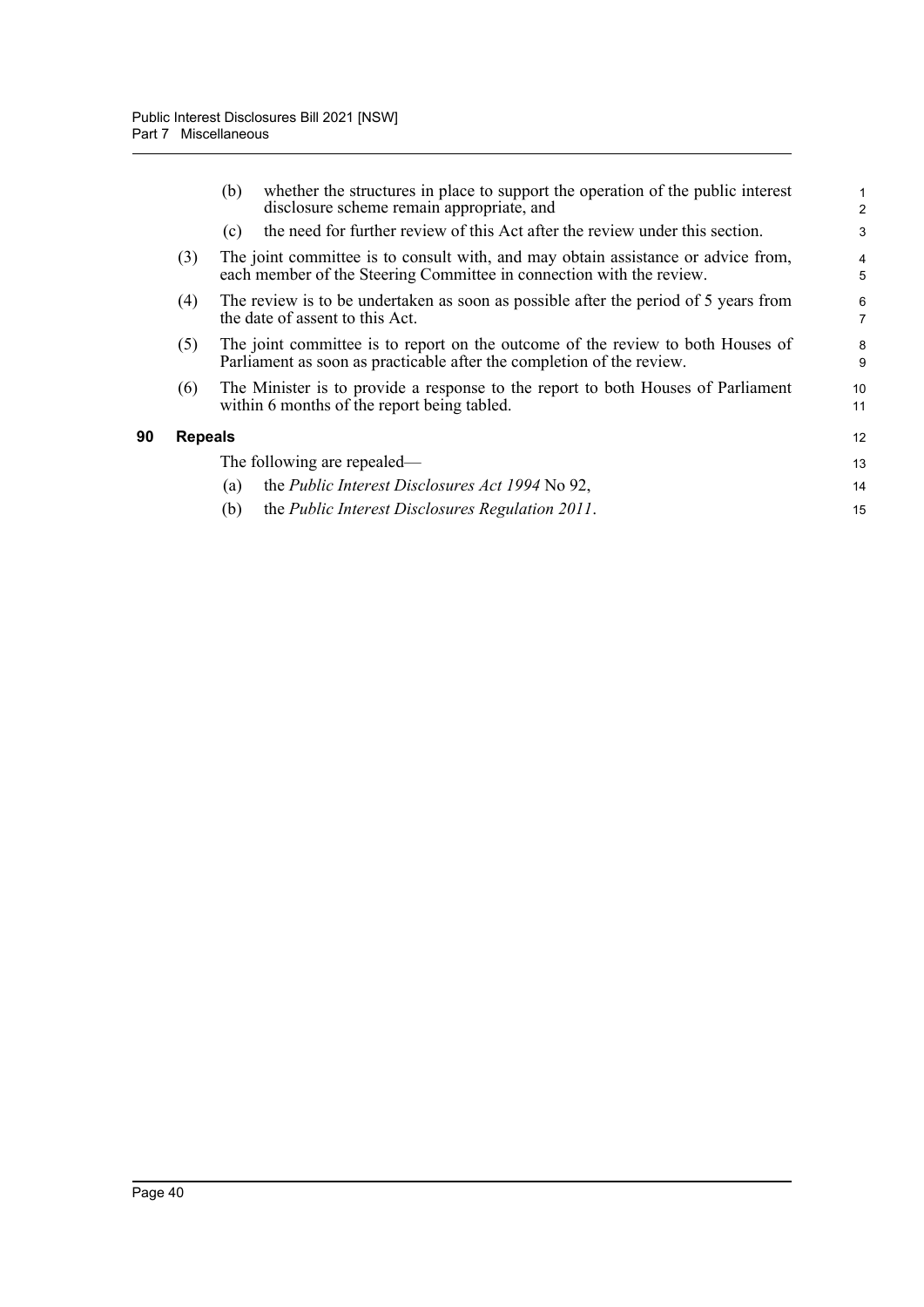|                   | <b>Schedule 1</b><br>Savings, transitional and other provisions                                                                                          |                    |                                                                                                                                                        |                     |  |
|-------------------|----------------------------------------------------------------------------------------------------------------------------------------------------------|--------------------|--------------------------------------------------------------------------------------------------------------------------------------------------------|---------------------|--|
| Part 1            |                                                                                                                                                          |                    | General                                                                                                                                                | 2                   |  |
| 1                 |                                                                                                                                                          | <b>Regulations</b> |                                                                                                                                                        |                     |  |
|                   | (1)                                                                                                                                                      |                    | The regulations may contain provisions of a savings or transitional nature consequent<br>on the commencement of-                                       | $\overline{4}$<br>5 |  |
|                   |                                                                                                                                                          | (a)                | a provision of this Act, or                                                                                                                            | $6\phantom{1}$      |  |
|                   |                                                                                                                                                          | (b)                | a provision amending this Act.                                                                                                                         | $\overline{7}$      |  |
|                   | (2)                                                                                                                                                      |                    | A savings or transitional provision consequent on the commencement of a provision<br>must not be made more than 2 years after the commencement.        | 8<br>9              |  |
|                   | (3)                                                                                                                                                      |                    | A savings or transitional provision made consequent on the commencement of a<br>provision is repealed 2 years after the commencement.                  | 10<br>11            |  |
|                   | A savings or transitional provision made consequent on the commencement of a<br>(4)<br>provision may take effect before the commencement but not before— |                    |                                                                                                                                                        |                     |  |
|                   |                                                                                                                                                          | (a)                | for a provision of this Act—the date of assent to this Act, or                                                                                         | 14                  |  |
|                   |                                                                                                                                                          | (b)                | for a provision amending this Act—the date of assent to the amending Act.                                                                              | 15                  |  |
|                   | (5)                                                                                                                                                      |                    | A savings or transitional provision taking effect before its publication on the NSW<br>legislation website does not-                                   | 16<br>17            |  |
|                   |                                                                                                                                                          | (a)                | affect the rights of a person existing before the publication in a way prejudicial<br>to the person, or                                                | 18<br>19            |  |
|                   |                                                                                                                                                          | (b)                | impose liabilities on a person for anything done or omitted to be done before<br>the publication.                                                      | 20<br>21            |  |
|                   | (6)                                                                                                                                                      |                    | In this section-                                                                                                                                       | 22                  |  |
|                   |                                                                                                                                                          |                    | <b>person</b> does not include the State or an authority of the State.                                                                                 | 23                  |  |
| Part 2            |                                                                                                                                                          |                    | Provisions arising from enactment of this Act                                                                                                          | 24                  |  |
| <b>Division 1</b> |                                                                                                                                                          |                    | <b>General provisions</b>                                                                                                                              | 25                  |  |
| $\mathbf 2$       |                                                                                                                                                          | <b>Definitions</b> |                                                                                                                                                        | 26                  |  |
|                   |                                                                                                                                                          |                    | In this Division—                                                                                                                                      | 27                  |  |
|                   |                                                                                                                                                          |                    | former legislation means 1 or more of the following as in force from time to time<br>before the repeal day—                                            | 28<br>29            |  |
|                   |                                                                                                                                                          | (a)                | the Public Interest Disclosures Act 1994,                                                                                                              | 30                  |  |
|                   |                                                                                                                                                          | (b)                | the Public Interest Disclosures Regulation 2011,                                                                                                       | 31                  |  |
|                   |                                                                                                                                                          | (c)                | an Act or law amended by this Act.                                                                                                                     | 32                  |  |
|                   |                                                                                                                                                          |                    | former scheme disclosure means a disclosure of information to which the former<br>legislation applies or may apply that is made before the repeal day. | 33<br>34            |  |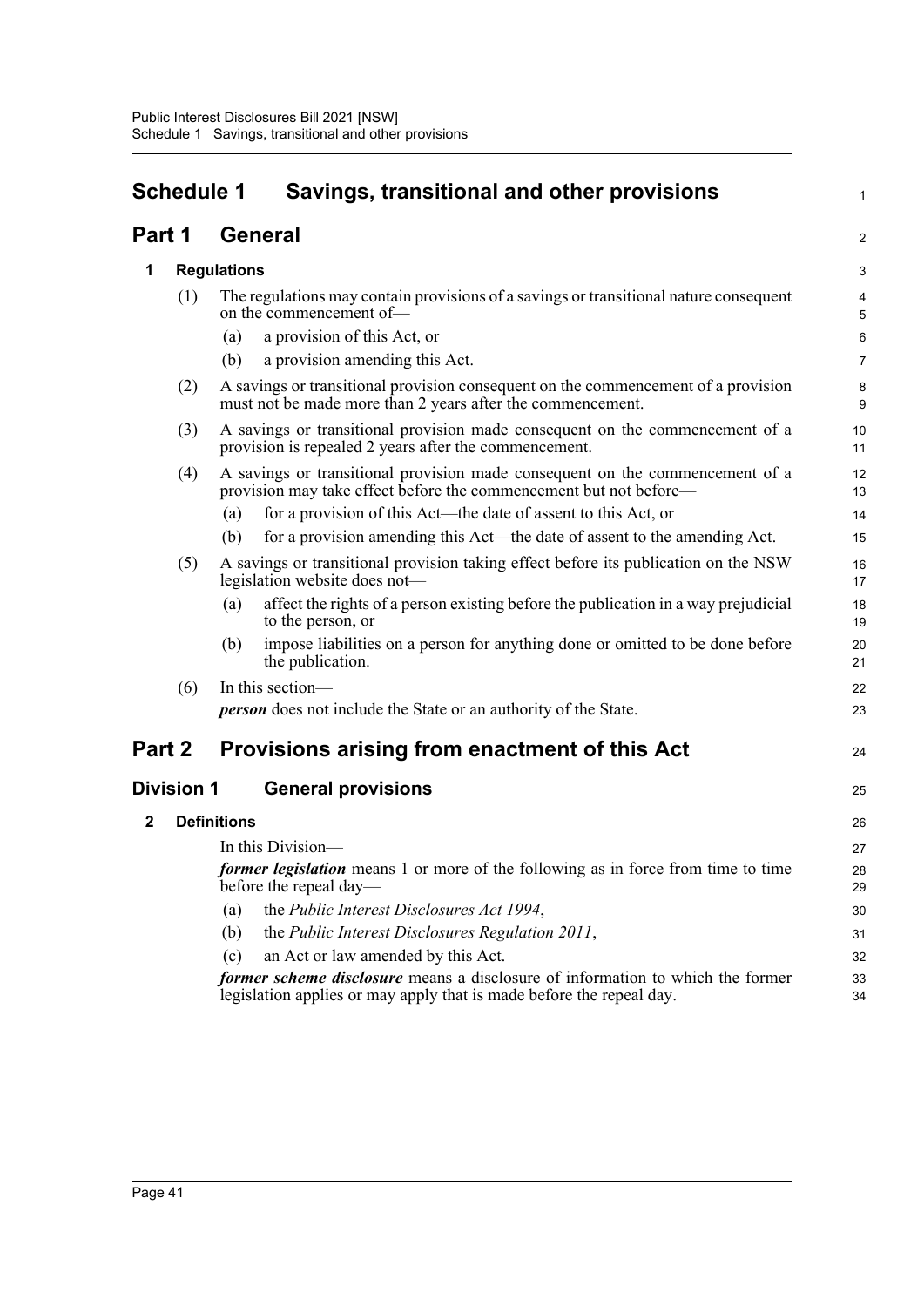*new legislation* means 1 or more of the following as in force from time to time on and from the repeal day— (a) this Act, (b) the *Public Interest Disclosures Regulation 2021*, (c) an Act or law amended by this Act. *remade disclosure* means a disclosure made on or after the repeal day— (a) to which the new legislation applies or may apply, and (b) that is substantially the same, and made by the same person, as a former scheme disclosure. *repeal day* means the day on which the *Public Interest Disclosures Act 1994* is repealed. **3 Former scheme disclosures** (1) On and from the repeal day, the former legislation continues to apply to a former scheme disclosure as if the former legislation had not been repealed or amended by this Act. (2) Without limiting subsection (1)— (a) the protections conferred by the former legislation in relation to the former scheme disclosure continue to apply in relation to the disclosure, and (b) the reporting obligations imposed by the former legislation in relation to the former scheme disclosure continue to apply in relation to the disclosure. **4 Remade disclosures—general** (1) This section applies if— (a) functions are conferred or imposed by the new legislation on a person or agency in relation to a disclosure, and (b) the person or agency becomes aware the disclosure is a remade disclosure. (2) The person or agency may, within 28 days of becoming aware the disclosure is a remade disclosure, decide not to continue to exercise the functions in relation to the remade disclosure. **Note.** Functions in the nature of risk management conferred or imposed by this Act continue to apply regardless of a decision under this subsection. See subsection (8), definition of *function*. (3) The decision may be made whether or not the person or agency exercises or continues to exercise the functions during the 28 day period. (4) The decision has effect only if the person or agency gives the maker of the remade disclosure written notice of the decision as soon as reasonably practicable after making the decision. (5) If the person or agency continues to exercise the functions in relation to the remade disclosure, the following provisions apply to the extent that they are relevant— (a) conduct committed by a person or body in relation to the associated former scheme disclosure, and that would have exercised a function of the person or body in relation to the remade disclosure in whole or in part if it had been committed in relation to the remade disclosure, is taken to have exercised the function of the person or body in relation to the remade disclosure, (b) action of an investigative nature taken in relation to the associated former scheme disclosure is taken to be action taken in relation to the remade disclosure, 1 2 3 4 5 6 7 8 9 10 11 12 13 14 15 16 17 18 19 20 21 22  $23$ 24 25 26 27 28 29  $30$ 31 32 33  $34$ 35 36 37 38 39  $40$ 41 42 43 44 45 46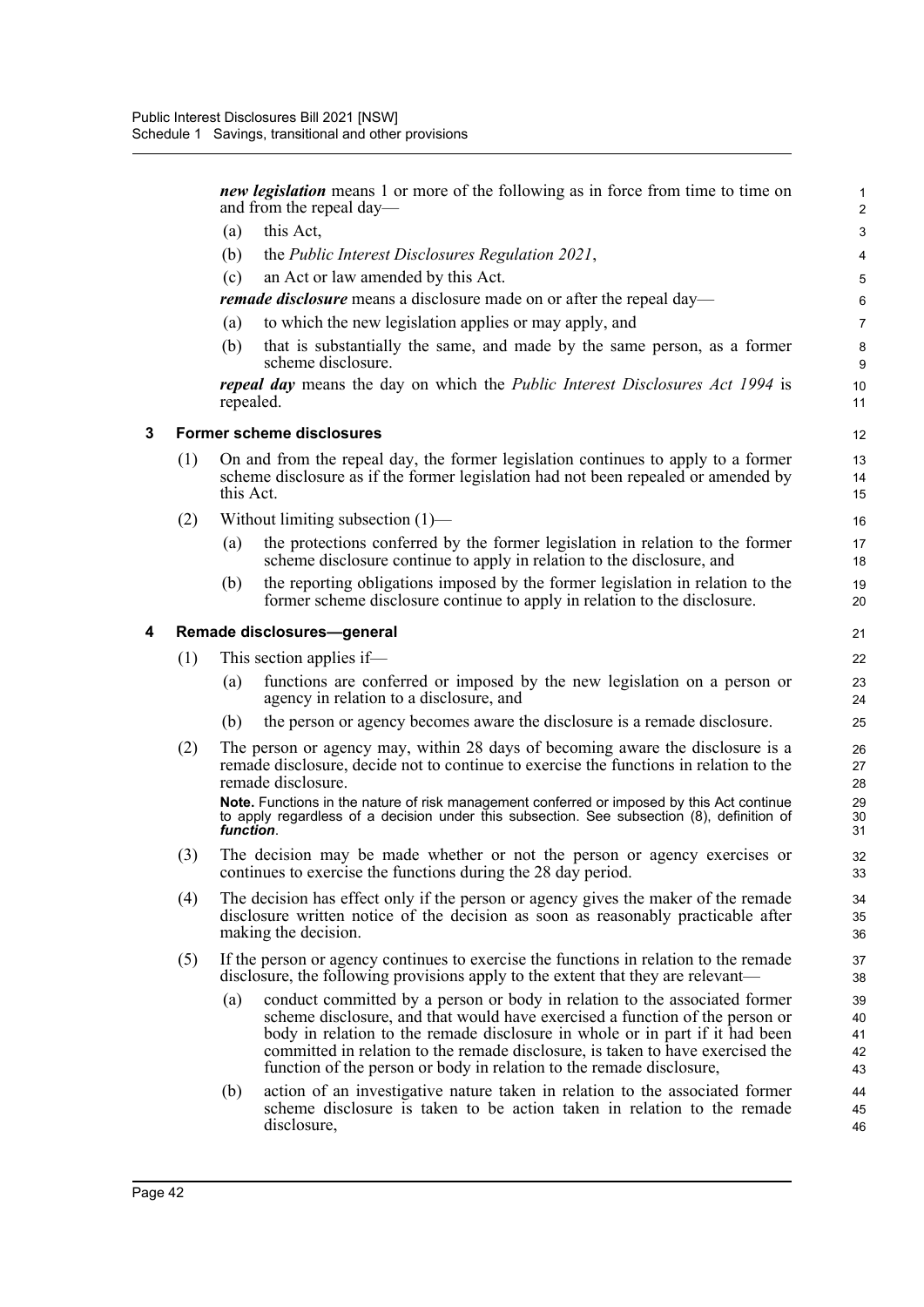|   |                   | (c)       | the person or agency may decide not to continue to exercise the functions<br>conferred or imposed by the former legislation on the person or agency in<br>relation to the associated former scheme disclosure.                                                             | $\mathbf{1}$<br>$\sqrt{2}$<br>$\mathbf{3}$          |
|---|-------------------|-----------|----------------------------------------------------------------------------------------------------------------------------------------------------------------------------------------------------------------------------------------------------------------------------|-----------------------------------------------------|
|   | (6)               |           | To avoid doubt, this section does not affect protections conferred by—                                                                                                                                                                                                     | 4                                                   |
|   |                   | (a)       | the new legislation, in relation to the remade disclosure, or                                                                                                                                                                                                              | 5                                                   |
|   |                   | (b)       | the former legislation, in relation to the associated former scheme disclosure.                                                                                                                                                                                            | 6                                                   |
|   | (7)               | matter.   | In this section, an agency is <b><i>aware</i></b> of a matter in relation to a disclosure if a<br>disclosure officer for the agency, or a person responsible for dealing with the<br>disclosure on behalf of the agency, is aware, or ought reasonably to be aware, of the | $\overline{7}$<br>$\bf 8$<br>$\boldsymbol{9}$<br>10 |
|   | (8)               |           | In this section-                                                                                                                                                                                                                                                           | 11                                                  |
|   |                   |           | <i>associated former scheme disclosure</i> , in relation to a remade disclosure, means the<br>former scheme disclosure that is substantially the same as the remade disclosure.                                                                                            | 12<br>13                                            |
|   |                   |           | <i>function</i> includes the functions of dealing with a disclosure and reporting about a<br>disclosure, but does not include—                                                                                                                                             | 14<br>15                                            |
|   |                   | (a)       | a function in the nature of risk management conferred or imposed by this Act,<br><b>or</b>                                                                                                                                                                                 | 16<br>17                                            |
|   |                   | (b)       | a function conferred or imposed by this section.                                                                                                                                                                                                                           | 18                                                  |
| 5 |                   |           | Remade disclosures-members of Parliament and journalists                                                                                                                                                                                                                   | 19                                                  |
|   | (1)               |           | This section applies to a remade disclosure that is made to a member of Parliament<br>or a journalist.                                                                                                                                                                     | 20<br>21                                            |
|   | (2)               |           | The remade disclosure is taken to meet the conditions specified in this Act, section<br>$28(1)$ if the following apply at the time the remade disclosure is made—                                                                                                          | 22<br>23                                            |
|   |                   | (a)       | the remade disclosure would have been protected by operation of the <i>Public</i><br><i>Interest Disclosures Act 1994</i> , section 19 if that Act had not been repealed by<br>this Act,                                                                                   | 24<br>25<br>26                                      |
|   |                   | (b)       | substantially the same remade disclosure has not been made, by the same<br>person, to a person mentioned in this Act, section $27(1)(a)$ –(d).                                                                                                                             | 27<br>28                                            |
|   | <b>Division 2</b> |           | <b>Public Interest Disclosures Regulation 2021</b>                                                                                                                                                                                                                         | 29                                                  |
| 6 |                   |           | Relationship between Regulation and Subordinate Legislation Act 1989                                                                                                                                                                                                       | 30                                                  |
|   | (1)               | this Act. | Schedule 3 is taken to be and has effect as a regulation made by the Governor under                                                                                                                                                                                        | 31<br>32                                            |
|   | (2)               |           | The Subordinate Legislation Act 1989, Part 2 does not apply to the regulation, but<br>applies to an amendment or repeal of the regulation.                                                                                                                                 | 33<br>34                                            |
|   | (3)               |           | For the purposes of the <i>Subordinate Legislation Act 1989</i> , section 10, the regulation<br>is taken to be published on the day on which this Act, Schedule 3 commences.                                                                                               | 35<br>36                                            |
|   | (4)               |           | The <i>Interpretation Act 1987</i> , sections 39–41 do not apply to the regulation, but apply<br>to an amendment or repeal of the regulation.                                                                                                                              | 37<br>38                                            |
|   | (5)               |           | Schedule 3 is repealed on the day after it commences.<br>Note. The continued effect of the regulation is unaffected by the repeal of the Schedule. See<br>the <i>Interpretation Act 1987</i> , section 30.                                                                 | 39<br>40<br>41                                      |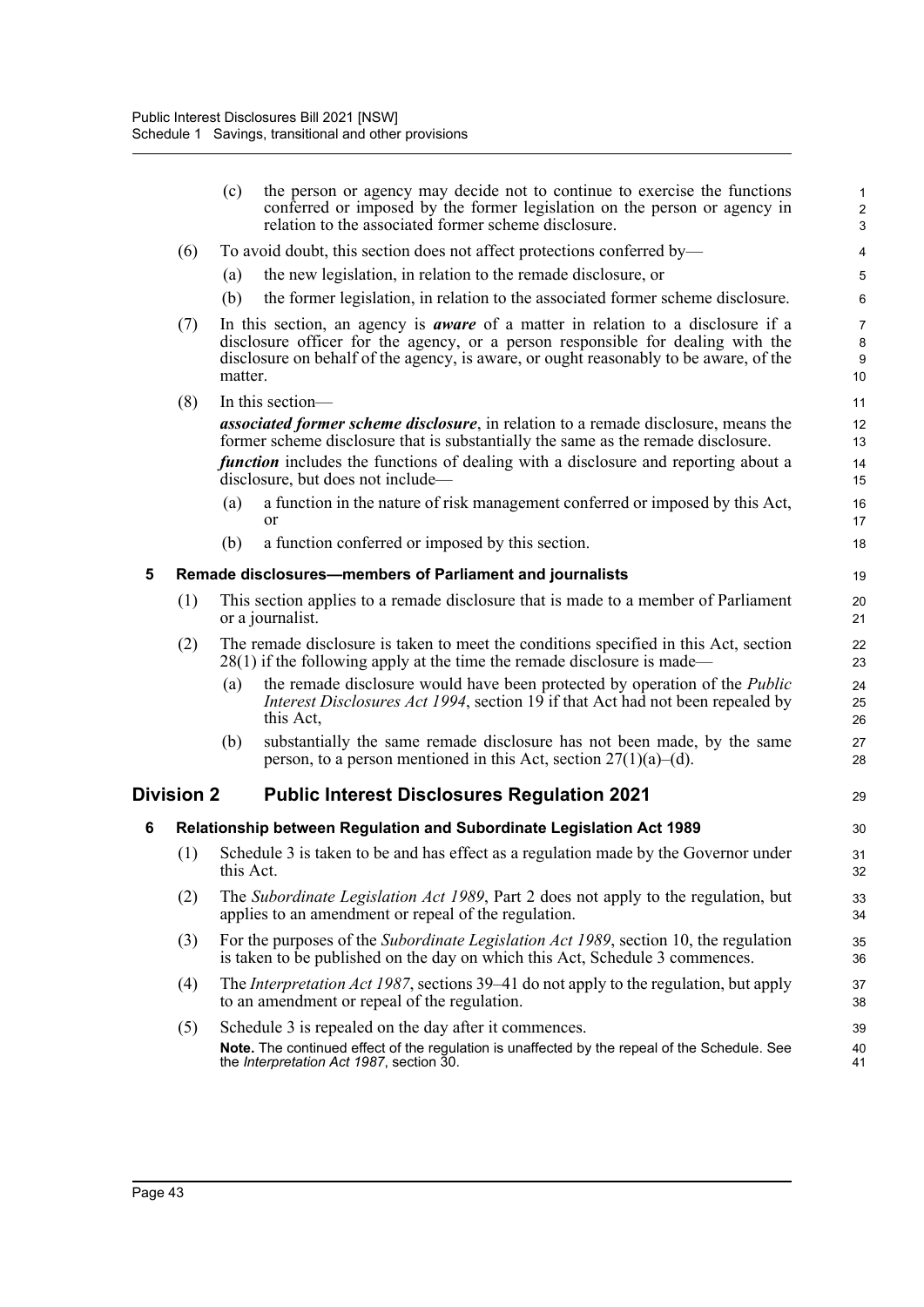# **Schedule 2 Dictionary**

|                   | section 5                                                                                                                                                                                                                                                                                                                             | $\overline{2}$                |
|-------------------|---------------------------------------------------------------------------------------------------------------------------------------------------------------------------------------------------------------------------------------------------------------------------------------------------------------------------------------|-------------------------------|
|                   | In this Act-                                                                                                                                                                                                                                                                                                                          | 3                             |
|                   | <i>about</i> , in relation to serious wrongdoing—see section $20(1)$ .                                                                                                                                                                                                                                                                | 4                             |
|                   | <i>agency</i> —see section 16.                                                                                                                                                                                                                                                                                                        | 5                             |
|                   | <i>anonymous</i> , in relation to a disclosure, means that, taking into account the circumstances of the<br>disclosure and the material accompanying the disclosure, there is no reasonably practicable means<br>of communicating with the maker of the disclosure about the disclosure, whether or not the<br>maker's name is known. | 6<br>$\overline{7}$<br>8<br>9 |
|                   | <i>associated with</i> , in relation to an agency—see section $20(5)$ .                                                                                                                                                                                                                                                               | 10                            |
|                   | <i>conduct</i> includes an act or omission.                                                                                                                                                                                                                                                                                           | 11                            |
|                   | <i>corrective action</i> —see section $66(4)$ .                                                                                                                                                                                                                                                                                       | 12                            |
| 1988.             | <b>corrupt conduct</b> has the same meaning as in the Independent Commission Against Corruption Act                                                                                                                                                                                                                                   | 13<br>14                      |
|                   | <i>detriment</i> —see section $32(1)$ .                                                                                                                                                                                                                                                                                               | 15                            |
|                   | <i>detrimental action</i> —see section $32(2)$ .                                                                                                                                                                                                                                                                                      | 16                            |
|                   | <i>detrimental action offence</i> means an offence against section 33.                                                                                                                                                                                                                                                                | 17                            |
|                   | <i>disclose information</i> includes provide a document or answer a question.                                                                                                                                                                                                                                                         | 18                            |
|                   | <i>disclosure officer</i> , for an agency—see section 18.                                                                                                                                                                                                                                                                             | 19                            |
|                   | entity has the same meaning as in the Government Sector Finance Act 2018.                                                                                                                                                                                                                                                             | 20                            |
|                   | <i>function</i> includes a power, authority or duty, and <i>exercise</i> a function includes perform a duty.                                                                                                                                                                                                                          | 21                            |
|                   | <i>general law</i> means the common law and equity.                                                                                                                                                                                                                                                                                   | 22                            |
|                   | <i>government information contravention</i> means a failure, other than a trivial failure, by an agency<br>or public official to exercise functions in accordance with-                                                                                                                                                               | 23<br>24                      |
| (a)               | the Government Information (Information Commissioner) Act 2009, or                                                                                                                                                                                                                                                                    | 25                            |
| (b)               | the Government Information (Public Access) Act 2009, or                                                                                                                                                                                                                                                                               | 26                            |
| (c)               | the State Records Act 1998.                                                                                                                                                                                                                                                                                                           | 27                            |
|                   | <i>head</i> , of an agency—see section 17.                                                                                                                                                                                                                                                                                            | 28                            |
|                   | <i>integrity agency</i> —see section 19.                                                                                                                                                                                                                                                                                              | 29                            |
|                   | journalist has the same meaning as in the Evidence Act 1995, Part 3.10, Division 1C.                                                                                                                                                                                                                                                  | 30                            |
|                   | judicial officer has the same meaning as in the Judicial Officers Act 1986.                                                                                                                                                                                                                                                           | 31                            |
|                   | legally privileged communication means a privileged communication passing between an<br>Australian legal practitioner, in the practitioner's capacity as an Australian legal practitioner, and<br>a person for the purposes of providing or receiving legal professional services, including—                                         | 32<br>33<br>34                |
| $\left( a\right)$ | a communication subject to legal professional privilege at general law, and                                                                                                                                                                                                                                                           | 35                            |
| (b)               | a communication subject to client legal privilege under the <i>Evidence Act 1995</i> , Part 3.10,<br>Division 1.                                                                                                                                                                                                                      | 36<br>37                      |
|                   | <b><i>local government authority</i></b> means a council, county council or joint organisation within the<br>meaning of the <i>Local Government Act 1993</i> .                                                                                                                                                                        | 38<br>39                      |
|                   | <i>local government pecuniary interest contravention</i> means the contravention of an obligation<br>imposed in connection with a pecuniary interest by—                                                                                                                                                                              | 40<br>41                      |
| (a)               | the Local Government Act 1993, or                                                                                                                                                                                                                                                                                                     | 42                            |
| (b)               | a code of conduct adopted by a council under the <i>Local Government Act 1993</i> , section<br>$440(3)$ .                                                                                                                                                                                                                             | 43<br>44                      |
|                   | <i>manager</i> , of a public official—see section 15.                                                                                                                                                                                                                                                                                 | 45                            |

1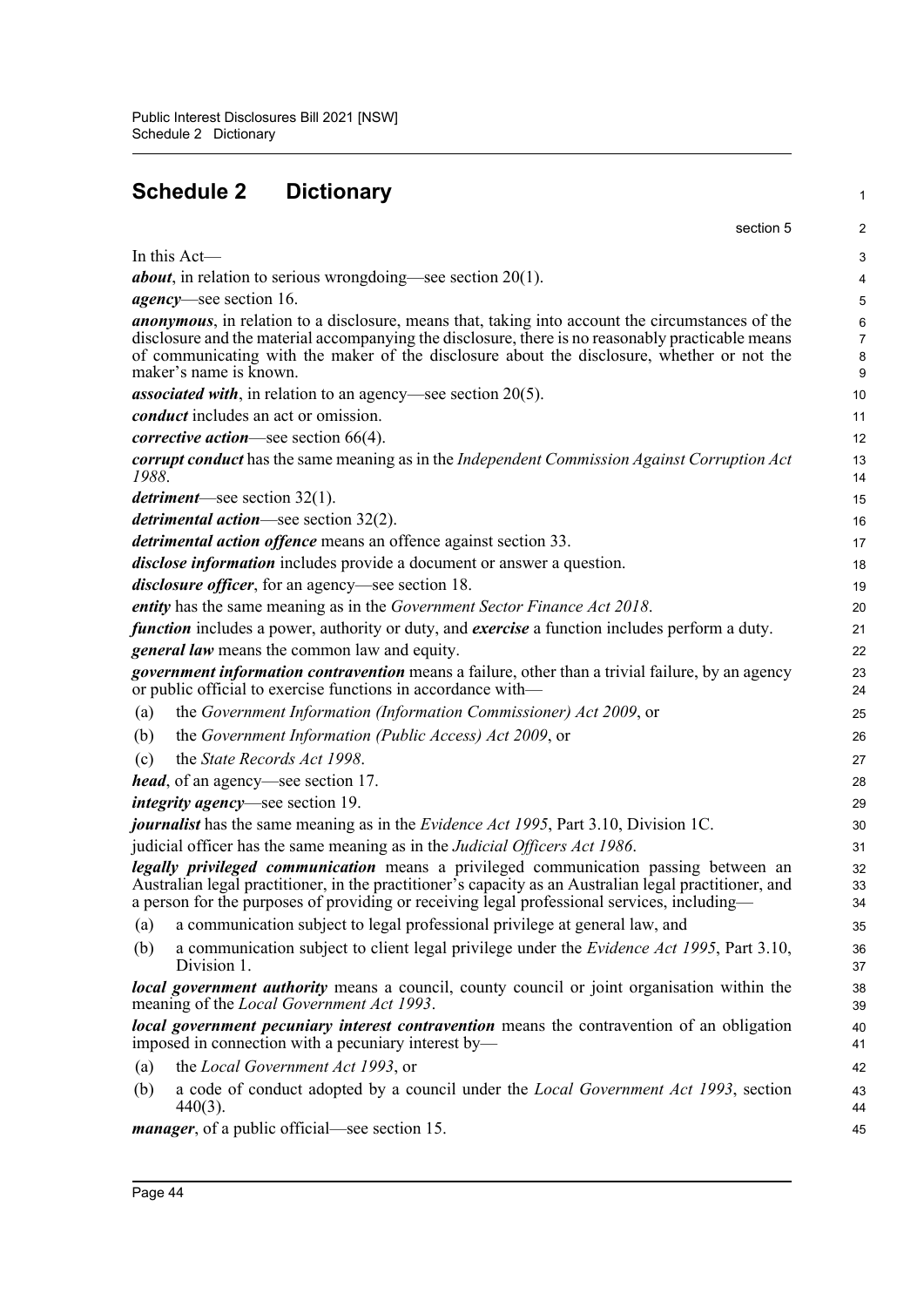|     | <i>mandatory public interest disclosure</i> —see section 23.                                                                                                          | 1                            |
|-----|-----------------------------------------------------------------------------------------------------------------------------------------------------------------------|------------------------------|
|     | <i>position</i> , of an employee, includes a band or classification of work determined under the<br>Government Sector Employment Act 2013.                            | $\overline{\mathbf{c}}$<br>3 |
|     | <i>privacy contravention</i> means a failure, other than a trivial failure, by an agency or public official<br>to exercise functions in accordance with-              | 4<br>5                       |
| (a) | the Privacy and Personal Information Protection Act 1998, or                                                                                                          | 6                            |
| (b) | the Health Records and Information Privacy Act 2002.                                                                                                                  | 7                            |
|     | <i>public interest disclosure</i> —see section 21.                                                                                                                    | 8                            |
|     | <i>public official</i> —see section 14.                                                                                                                               | 9                            |
|     | <b>Public Service agency</b> has the same meaning as in the Government Sector Employment Act 2013.                                                                    | 10                           |
|     | <i>purported public interest disclosure</i> means a disclosure that is-                                                                                               | 11                           |
| (a) | made in compliance with section 27, and                                                                                                                               | 12                           |
| (b) | not a mandatory public interest disclosure or a witness public interest disclosure, and                                                                               | 13                           |
| (c) | stated by the maker of the disclosure to be a public interest disclosure, whether or not it is<br>in fact a public interest disclosure.                               | 14<br>15                     |
|     | <i>reasonable management action</i> —see section $31(3)$ .                                                                                                            | 16                           |
|     | <i>receives</i> , in relation to a disclosure—see section 50.                                                                                                         | 17                           |
|     | <i>relates to</i> , in relation to an agency—see section $20(3)$ .                                                                                                    | 18                           |
|     | <i>return period</i> —see section $78(1)$ .                                                                                                                           | 19                           |
|     | role, of an employee, includes the duties and responsibilities of the employee.                                                                                       | 20                           |
|     | serious maladministration means conduct, other than conduct of a trivial nature, of an agency or<br>a public official relating to a matter of administration that is— | 21<br>22                     |
| (a) | unlawful, or                                                                                                                                                          | 23                           |
| (b) | unreasonable, unjust, oppressive or improperly discriminatory, or                                                                                                     | 24                           |
| (c) | based wholly or partly on improper motives.                                                                                                                           | 25                           |
|     | serious wrongdoing—see section 13.                                                                                                                                    | 26                           |
|     | <b>Steering Committee</b> means the Public Interest Disclosures Steering Committee established by<br>section 67.                                                      | 27<br>28                     |
|     | <i>voluntary public interest disclosure</i> —see section 24.                                                                                                          | 29                           |
|     | witness public interest disclosure—see section 22.                                                                                                                    | 30                           |
|     |                                                                                                                                                                       |                              |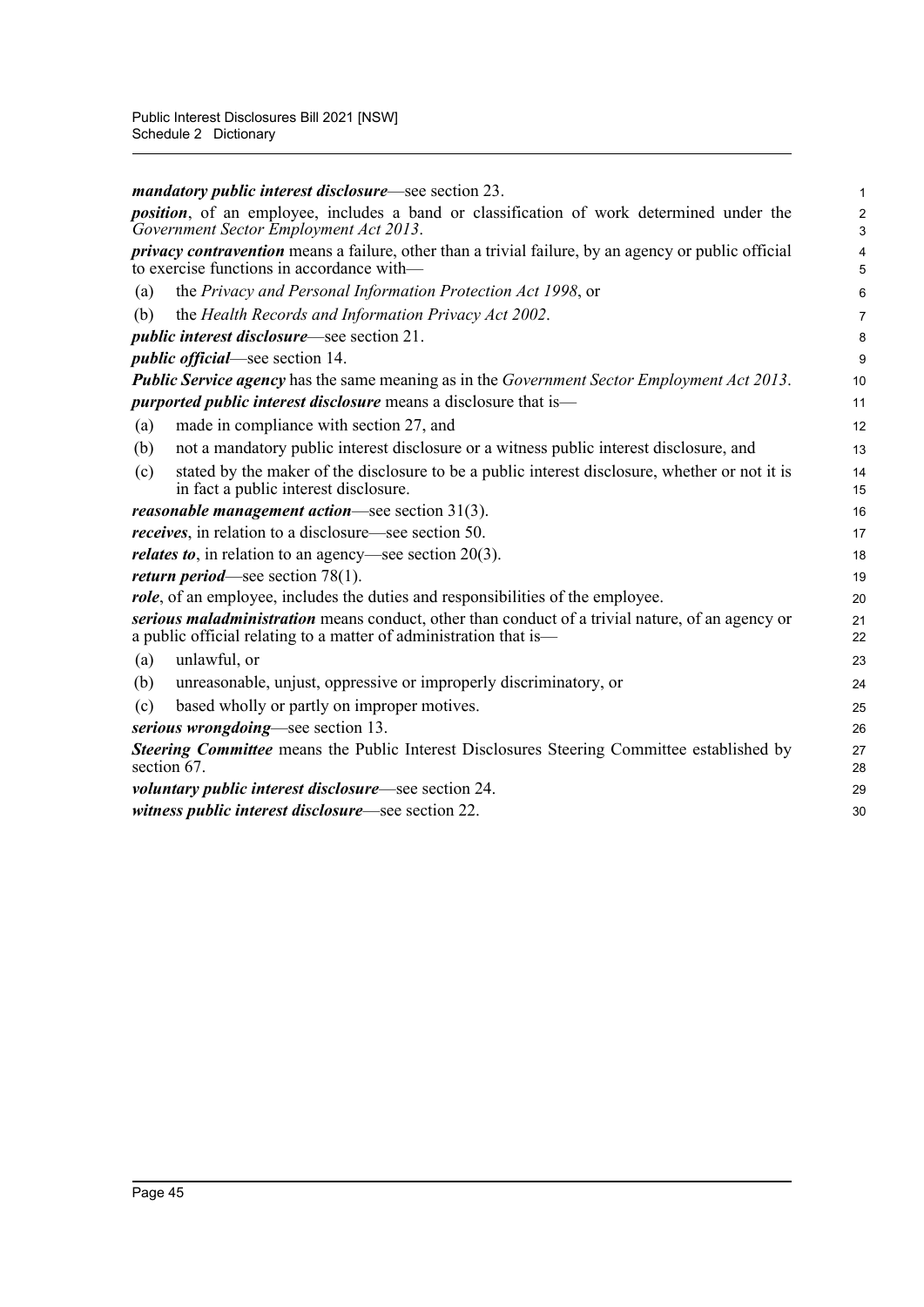|              | <b>Schedule 3</b> |                    |                           | <b>Public Interest Disclosures Regulation 2021</b>                                                                                                                                                                                                                                                                              | 1                        |
|--------------|-------------------|--------------------|---------------------------|---------------------------------------------------------------------------------------------------------------------------------------------------------------------------------------------------------------------------------------------------------------------------------------------------------------------------------|--------------------------|
|              |                   |                    |                           | Schedule 1, section 6                                                                                                                                                                                                                                                                                                           | $\overline{2}$           |
| 1            |                   |                    | <b>Name of Regulation</b> |                                                                                                                                                                                                                                                                                                                                 | 3                        |
|              |                   |                    |                           | This Regulation is the <i>Public Interest Disclosures Regulation 2021</i> .                                                                                                                                                                                                                                                     | 4                        |
| $\mathbf{2}$ |                   |                    | Commencement              |                                                                                                                                                                                                                                                                                                                                 | 5                        |
|              |                   |                    |                           | This Regulation commences on the day on which the <i>Public Interest Disclosures Act</i><br>2021, Schedule 3 commences.<br>Note. See the Act, Schedule 1, section 6.                                                                                                                                                            | 6<br>$\overline{7}$<br>8 |
| 3            |                   | <b>Definitions</b> |                           |                                                                                                                                                                                                                                                                                                                                 | 9                        |
|              |                   |                    |                           | In this Regulation—                                                                                                                                                                                                                                                                                                             | 10                       |
|              |                   |                    |                           | <i>public interest disclosure policy</i> means a policy described in the Act, Part 4.<br><b>the Act</b> means the <i>Public Interest Disclosures Act 2021</i> .<br>Note. The Act and the Interpretation Act 1987 contain definitions and other provisions that<br>affect the interpretation and application of this Regulation. | 11<br>12<br>13<br>14     |
| 4            |                   |                    |                           | Awareness and training-the Act, s 48(3)                                                                                                                                                                                                                                                                                         | 15                       |
|              | (1)               | agency-            |                           | For the purposes of the Act, section $48(1)(b)$ , an agency is to do 1 of the following as<br>soon as reasonably practicable after a public official becomes associated with the                                                                                                                                                | 16<br>17<br>18           |
|              |                   | (a)                |                           | give the public official a copy of the agency's public interest disclosure policy,                                                                                                                                                                                                                                              | 19                       |
|              |                   | (b)                |                           | direct the public official to the page of the agency's public website or intranet,<br>as applicable, on which the agency's public interest disclosure policy is<br>published,                                                                                                                                                   | 20<br>21<br>22           |
|              |                   | (c)                |                           | otherwise give the public official directions for accessing a copy of the<br>agency's public interest disclosure policy.                                                                                                                                                                                                        | 23<br>24                 |
|              | (2)               |                    |                           | An agency is to ensure a person whom the agency is responsible for training under<br>the Act, section $48(2)$ is given the training—                                                                                                                                                                                            | 25<br>26                 |
|              |                   | (a)                | and                       | within a reasonable time after the person becomes associated with the agency,                                                                                                                                                                                                                                                   | 27<br>28                 |
|              |                   | (b)                |                           | no later than the day that is the later of the following—                                                                                                                                                                                                                                                                       | 29                       |
|              |                   |                    | (i)                       | the day that is 6 months after the commencement of the Act, section 48,                                                                                                                                                                                                                                                         | 30                       |
|              |                   |                    | (ii)                      | the day that is 3 months after the person commences in a role mentioned<br>in the Act, section $48(2)(a)-(c)$ .                                                                                                                                                                                                                 | 31<br>32                 |
|              | (3)               |                    |                           | An agency is to ensure refresher training under the Act, section $48(2)$ takes place at<br>intervals of not more than 3 years.                                                                                                                                                                                                  | 33<br>34                 |
| 5            |                   |                    |                           | Information to be provided in agency annual returns—the Act, s 78(4)                                                                                                                                                                                                                                                            | 35                       |
|              | (1)               |                    |                           | An agency is to include the following information in an annual return in relation to<br>each voluntary public interest disclosure received or dealt with by the agency during<br>the return period—                                                                                                                             | 36<br>37<br>38           |
|              |                   | (a)                |                           | how the agency received the disclosure, including the date on which the<br>agency received the disclosure,                                                                                                                                                                                                                      | 39<br>40                 |
|              |                   | (b)                |                           | whether the disclosure was a purported public interest disclosure,                                                                                                                                                                                                                                                              | 41                       |
|              |                   | (c)                |                           | the nature of the serious wrongdoing the disclosure was about,                                                                                                                                                                                                                                                                  | 42                       |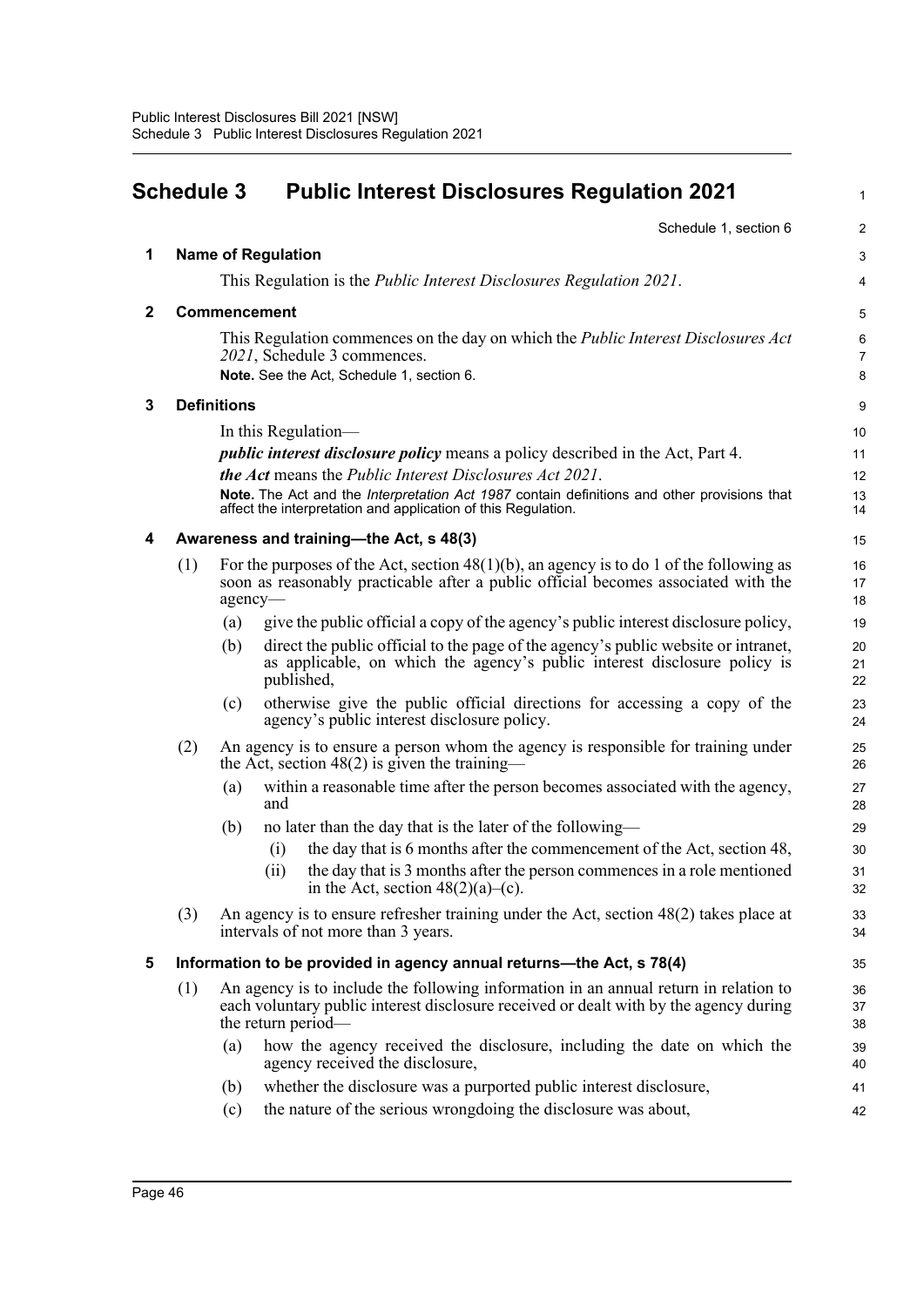(d) if applicable—the relationship between the maker of the disclosure and the public official whose serious wrongdoing the disclosure was about,

- (e) whether the serious wrongdoing involved 1 public official or more than 1 public official,
- (f) action taken by the agency to deal with the disclosure, including the date on which the agency ceased to deal with the disclosure,
- $(g)$  if the agency investigated the serious wrongdoing—a description of the results of the investigation,
- (h) if applicable—the corrective action taken, proposed to be taken or recommended to be taken by the agency.
- (2) An agency is to include the following further information in an annual return in relation to purported public interest disclosures that were not in fact public interest disclosures-
	- (a) the number of the disclosures received by the agency during the return period,
	- (b) the number of the disclosures that were made by public officials,
	- (c) the reasons the agency did not deal with, or ceased dealing with, each of the disclosures as a public interest disclosure.
	- **Note.** The Act defines *purported public interest disclosure* to mean a disclosure that is—
	- (a) made in compliance with the Act, section 27, and
	- (b) not a mandatory public interest disclosure or a witness public interest disclosure, and
	- (c) stated by the maker of the disclosure to be a public interest disclosure, whether or not it is in fact a public interest disclosure.

### **6 Form of agency annual returns—the Act, s 78(4)**

- (1) An annual return provided by an agency is to divide voluntary public interest disclosures into the following categories and report separately on each category—
	- (a) category 1—voluntary public interest disclosures relating to the agency,
	- (b) category 2—other voluntary public interest disclosures.
- (2) If an agency has arranged to provide an annual return on behalf of another agency or a group of agencies, the agency is to provide a separate annual return for each agency to which the arrangement relates.

**Note.** Under the Act, section 81(2), an agency may arrange for another agency to exercise the agency's functions under the Act on behalf of the agency.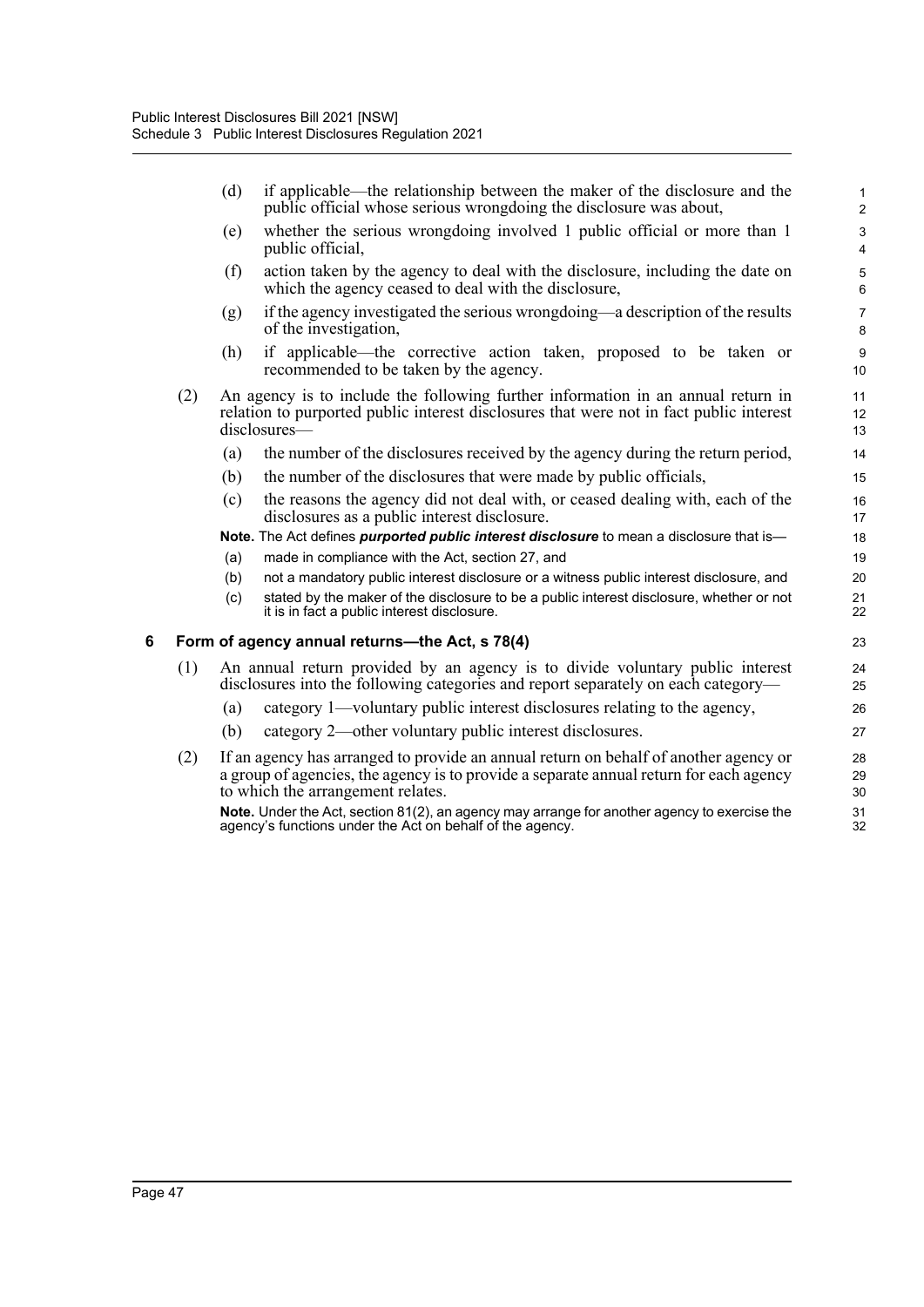|       | <b>Schedule 4</b>            |                        | <b>Amendment of Independent Commission Against</b><br><b>Corruption Act 1988 No 35</b>                                                                                                                                                                                       | 1<br>$\overline{a}$ |
|-------|------------------------------|------------------------|------------------------------------------------------------------------------------------------------------------------------------------------------------------------------------------------------------------------------------------------------------------------------|---------------------|
| [1]   | <b>Section 3 Definitions</b> |                        |                                                                                                                                                                                                                                                                              | 3                   |
|       |                              |                        | Insert in alphabetical order in section $3(1)$ —                                                                                                                                                                                                                             | 4                   |
|       |                              |                        | <i>medical practitioner</i> has the same meaning as in the <i>Health Practitioner</i><br>Regulation National Law (NSW).                                                                                                                                                      | 5<br>6              |
|       |                              |                        | <i>psychologist</i> has the same meaning as in the <i>Health Practitioner Regulation</i><br>National Law (NSW).                                                                                                                                                              | 7<br>8              |
| $[2]$ |                              |                        | Section 10 Complaints about possible corrupt conduct                                                                                                                                                                                                                         | 9                   |
|       |                              |                        | Insert at the end of section $10(1)$ —                                                                                                                                                                                                                                       | 10                  |
|       |                              |                        | Note 1. Protections may be available under the following provisions to persons who<br>make a complaint under this section-                                                                                                                                                   | 11<br>12            |
|       |                              | (a)                    | the Public Interest Disclosures Act 2021, Part 3-if the complaint is a public<br>interest disclosure,                                                                                                                                                                        | 13<br>14            |
|       |                              | (b)                    | Part 8A—if the making of the complaint is protected action within the meaning<br>of the Part.                                                                                                                                                                                | 15<br>16            |
|       |                              |                        | Note 2. The Public Interest Disclosures Act 2021, section 58 confers additional<br>investigative powers on the Commission in relation to certain public interest<br>disclosures.                                                                                             | 17<br>18<br>19      |
| $[3]$ |                              |                        | Section 50 Protection of witnesses and persons assisting Commission                                                                                                                                                                                                          | 20                  |
|       | Omit the section.            |                        |                                                                                                                                                                                                                                                                              | 21                  |
| [4]   |                              |                        | <b>Section 57B Principal functions of Inspector</b>                                                                                                                                                                                                                          | 22                  |
|       |                              |                        | Insert at the end of section $57B(1)$ —                                                                                                                                                                                                                                      | 23                  |
|       |                              |                        | Note. Protections may be available under the following provisions to persons who<br>make a complaint referred to in this section-                                                                                                                                            | 24<br>25            |
|       |                              | (a)                    | the Public Interest Disclosures Act 2021, Part 3-if the complaint is a public<br>interest disclosure,                                                                                                                                                                        | 26<br>27            |
|       |                              | (b)                    | Part 8A—if the making of the complaint is protected action within the meaning<br>of the Part.                                                                                                                                                                                | 28<br>29            |
| [5]   | Part 8A                      |                        |                                                                                                                                                                                                                                                                              | 30                  |
|       | Insert after Part 8-         |                        |                                                                                                                                                                                                                                                                              | 31                  |
|       |                              |                        | Part 8A Protections for persons assisting Commission or                                                                                                                                                                                                                      | 32                  |
|       |                              |                        | <b>Inspector</b>                                                                                                                                                                                                                                                             | 33                  |
|       | <b>Division 1</b>            |                        | <b>Preliminary</b>                                                                                                                                                                                                                                                           | 34                  |
|       | 79B                          | <b>Objects of Part</b> |                                                                                                                                                                                                                                                                              | 35                  |
|       |                              |                        | The objects of this Part are—                                                                                                                                                                                                                                                | 36                  |
|       |                              | (a)                    | to adopt protections for the makers of complaints or disclosures of<br>misconduct or wrongdoing that are substantially aligned with the<br>protections available to the makers of public interest disclosures under<br>the <i>Public Interest Disclosures Act 2021</i> , and | 37<br>38<br>39      |
|       |                              | (b)                    | to consolidate the protections available under this Act to persons who<br>assist the Commission or the Inspector.                                                                                                                                                            | 40<br>41<br>42      |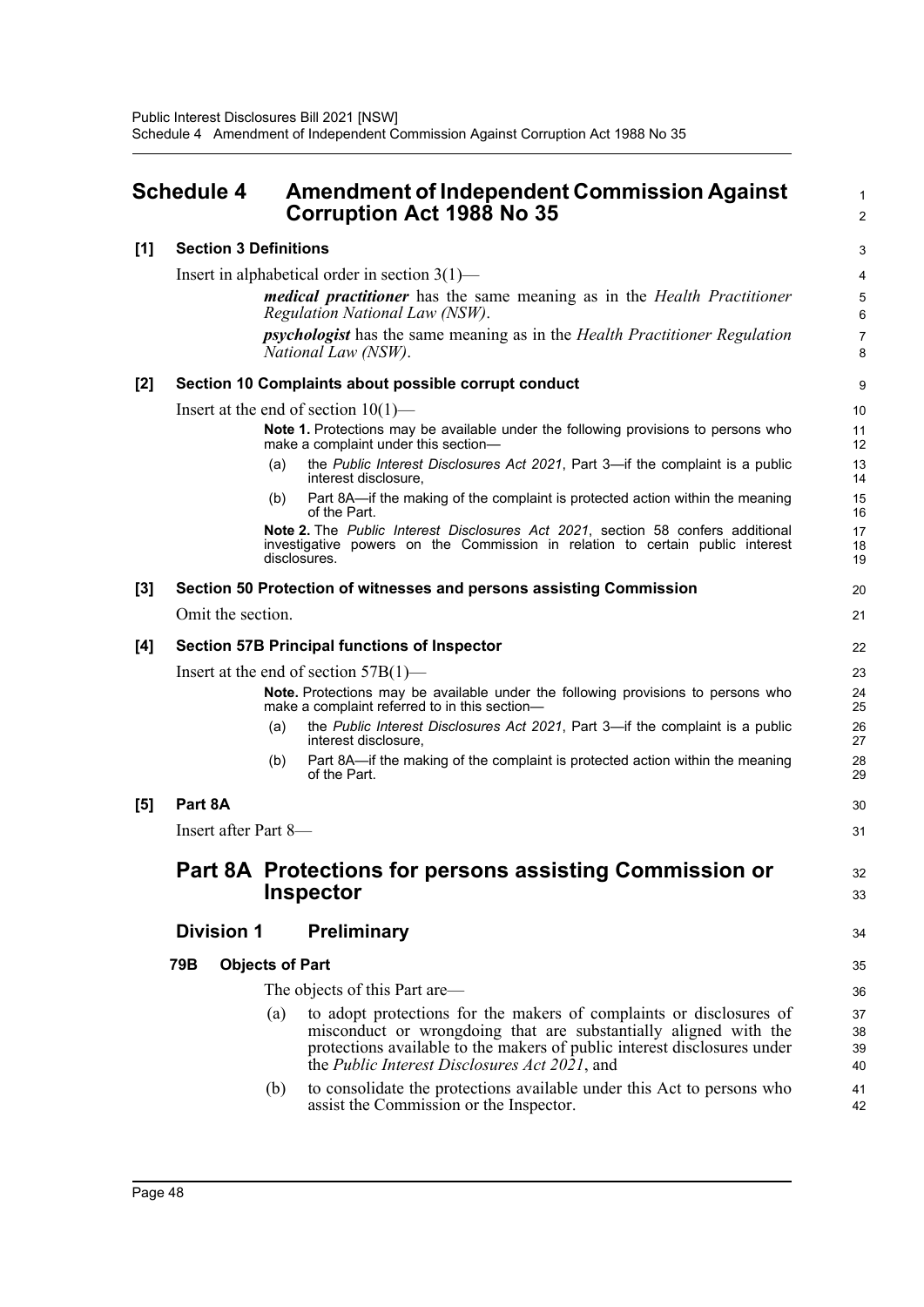| <b>79C</b> | Interpretation |           |                                                                                                                                                                                                                    |                        |  |  |
|------------|----------------|-----------|--------------------------------------------------------------------------------------------------------------------------------------------------------------------------------------------------------------------|------------------------|--|--|
|            | (1)            |           | In this Part-                                                                                                                                                                                                      | $\overline{2}$         |  |  |
|            |                |           | civil proceedings means proceedings instituted under section 79J or 79L.                                                                                                                                           | 3                      |  |  |
|            |                | Act 2021. | corrective action has the same meaning as in the Public Interest Disclosures                                                                                                                                       | $\overline{4}$<br>5    |  |  |
|            |                |           | <i>counselling</i> includes psychological counselling.                                                                                                                                                             | $6\phantom{1}6$        |  |  |
|            |                | 2021.     | detriment has the same meaning as in the Public Interest Disclosures Act                                                                                                                                           | $\overline{7}$<br>8    |  |  |
|            |                | Act 2021. | detrimental action has the same meaning as in the Public Interest Disclosures                                                                                                                                      | $\boldsymbol{9}$<br>10 |  |  |
|            |                |           | <i>detrimental action offence</i> means an offence against section 79I.                                                                                                                                            | 11                     |  |  |
|            |                |           | disclose information has the same meaning as in the Public Interest<br>Disclosures Act 2021.                                                                                                                       | 12<br>13               |  |  |
|            |                |           | legally privileged communication has the same meaning as in the Public<br>Interest Disclosures Act 2021.                                                                                                           | 14<br>15               |  |  |
|            |                |           | <i>limited protected action—see section 79D(3).</i>                                                                                                                                                                | 16                     |  |  |
|            |                |           | <i>position</i> has the same meaning as in the <i>Public Interest Disclosures Act 2021</i> .                                                                                                                       | 17                     |  |  |
|            |                |           | <i>primary agency</i> means—                                                                                                                                                                                       | 18                     |  |  |
|            |                | (a)       | the Commission, or                                                                                                                                                                                                 | 19                     |  |  |
|            |                | (b)       | the Inspector.                                                                                                                                                                                                     | 20                     |  |  |
|            |                |           | <i>protected action</i> —see section $79D(1)$ .                                                                                                                                                                    | 21                     |  |  |
|            |                |           | <i>protected obligation</i> —see section 79E.                                                                                                                                                                      | 22                     |  |  |
|            |                |           | <i>protected person</i> means a person who takes protected action.                                                                                                                                                 | 23                     |  |  |
|            |                |           | <i>public interest disclosure</i> has the same meaning as in the <i>Public Interest</i><br>Disclosures Act 2021.                                                                                                   | 24<br>25               |  |  |
|            |                |           | reasonable management action-see section 79F(3).                                                                                                                                                                   | 26                     |  |  |
|            |                |           | role has the same meaning as in the Public Interest Disclosures Act 2021.                                                                                                                                          | 27                     |  |  |
|            |                |           | serious wrongdoing has the same meaning as in the Public Interest<br>Disclosures Act 2021.                                                                                                                         | 28<br>29               |  |  |
|            | (2)            |           | In this Part, a reference to a person assisting a primary agency includes a<br>reference to a person who has assisted, is assisting or proposes to assist the<br>primary agency.                                   | 30<br>31<br>32         |  |  |
| 79D        |                |           | Meaning of "protected action" and "limited protected action"                                                                                                                                                       | 33                     |  |  |
|            | (1)            |           | In this Part, <i>protected action</i> means—                                                                                                                                                                       | 34                     |  |  |
|            |                | (a)       | complying with or performing a protected obligation, or                                                                                                                                                            | 35                     |  |  |
|            |                | (b)       | making a complaint or disclosure of information to a primary agency<br>about-                                                                                                                                      | 36<br>37               |  |  |
|            |                |           | (i)<br>a matter that concerns or may concern corrupt conduct, or                                                                                                                                                   | 38                     |  |  |
|            |                |           | another matter the primary agency may deal with under this Act,<br>(ii)                                                                                                                                            | 39                     |  |  |
|            |                |           | or                                                                                                                                                                                                                 | 40                     |  |  |
|            |                |           | <b>Example.</b> Under section $57B(1)(b)$ , the Inspector may deal with complaints of<br>abuse of power, impropriety and other forms of misconduct on the part of the<br>Commission or officers of the Commission. | 41<br>42<br>43         |  |  |
|            |                | (c)       | appearing as a witness before a primary agency otherwise than by<br>complying with or performing a protected obligation, or                                                                                        | 44<br>45               |  |  |
|            |                | (d)       | assisting a primary agency in some other way.                                                                                                                                                                      | 46                     |  |  |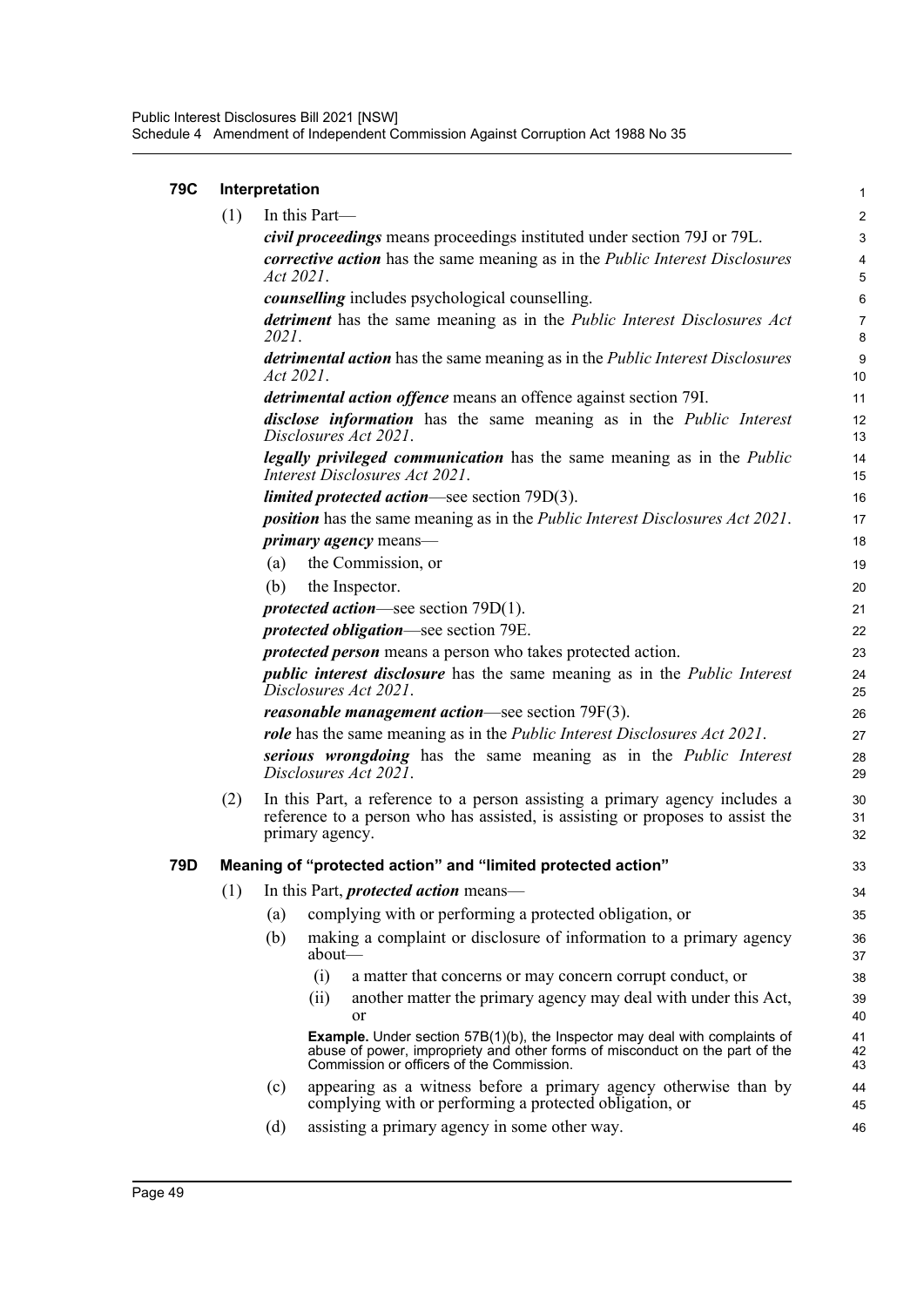|     | (2) | However, the following are not protected action—                                                                       |                                                                                                        |                                                                                                                                                                                                                |                           |  |
|-----|-----|------------------------------------------------------------------------------------------------------------------------|--------------------------------------------------------------------------------------------------------|----------------------------------------------------------------------------------------------------------------------------------------------------------------------------------------------------------------|---------------------------|--|
|     |     | (a)                                                                                                                    |                                                                                                        | making a public interest disclosure,                                                                                                                                                                           | $\boldsymbol{2}$          |  |
|     |     | (b)                                                                                                                    | agency.                                                                                                | wilfully making a false statement to, or misleading or attempting to<br>mislead, a primary agency or person acting on behalf of a primary                                                                      | 3<br>$\overline{4}$<br>5  |  |
|     |     |                                                                                                                        |                                                                                                        | Note. Equivalent protections are available under the Public Interest Disclosures Act<br>2021 to persons who make public interest disclosures.                                                                  | $\,6\,$<br>$\overline{7}$ |  |
|     | (3) | In this Part, <i>limited protected action</i> means protected action consisting only of<br>1 or more of the following— |                                                                                                        |                                                                                                                                                                                                                |                           |  |
|     |     | (a)                                                                                                                    | protected action mentioned in subsection $(1)(b)(i)$ , if the maker of the<br>complaint or disclosure- |                                                                                                                                                                                                                |                           |  |
|     |     |                                                                                                                        | (i)                                                                                                    | is a public official within the meaning of the <i>Public Interest</i><br>Disclosures Act 2021, and                                                                                                             | 12<br>13                  |  |
|     |     |                                                                                                                        | (11)                                                                                                   | does not honestly, and on reasonable grounds, believe the<br>complaint or disclosure shows or tends to show corrupt conduct,                                                                                   | 14<br>15                  |  |
|     |     | (b)                                                                                                                    |                                                                                                        | protected action mentioned in subsection $(1)(b)(ii)$ ,                                                                                                                                                        | 16                        |  |
|     |     | (c)                                                                                                                    |                                                                                                        | protected action mentioned in subsection $(1)(d)$ .                                                                                                                                                            | 17                        |  |
| 79E |     |                                                                                                                        |                                                                                                        | Meaning of "protected obligation"                                                                                                                                                                              | 18                        |  |
|     |     |                                                                                                                        |                                                                                                        | In this Part, <i>protected obligation</i> means 1 or more of the following-                                                                                                                                    | 19                        |  |
|     |     | (a)                                                                                                                    |                                                                                                        | a duty arising under section 11,                                                                                                                                                                               | 20                        |  |
|     |     | (b)                                                                                                                    | or $22$ ,                                                                                              | a requirement arising from a notice served on a person under section 21                                                                                                                                        | 21<br>22                  |  |
|     |     | (c)                                                                                                                    |                                                                                                        | a requirement arising under section 35 or 57D.                                                                                                                                                                 | 23                        |  |
| 79F |     |                                                                                                                        |                                                                                                        |                                                                                                                                                                                                                |                           |  |
|     |     |                                                                                                                        |                                                                                                        | Reasonable management action not prevented                                                                                                                                                                     | 24                        |  |
|     | (1) |                                                                                                                        |                                                                                                        | This Part does not prevent reasonable management action from being taken in<br>relation to a person.                                                                                                           | 25<br>26                  |  |
|     |     |                                                                                                                        |                                                                                                        | Without limiting subsection $(1)$ —                                                                                                                                                                            | 27                        |  |
|     | (2) | (a)                                                                                                                    |                                                                                                        | a person who takes reasonable management action in relation to another<br>person does not commit a detrimental action offence or incur other<br>liability under this Part, and                                 | 28<br>29<br>30            |  |
|     |     | (b)                                                                                                                    | action-                                                                                                | action taken in relation to a person may be reasonable management                                                                                                                                              | 31<br>32                  |  |
|     |     |                                                                                                                        |                                                                                                        | (i) if the person is alleged to have committed a detrimental action<br>offence—whether or not the person has been charged with the<br>offence, and                                                             | 33<br>34<br>35            |  |
|     |     |                                                                                                                        | (ii)                                                                                                   | if the person has been convicted of a detrimental action offence—<br>on the ground of the conduct to which the conviction relates and<br>without further investigation of whether the conduct occurred,<br>and | 36<br>37<br>38<br>39      |  |
|     |     |                                                                                                                        | (iii)                                                                                                  | whether or not the action is taken by a manager of the person.                                                                                                                                                 | 40                        |  |
|     | (3) |                                                                                                                        | includes—                                                                                              | In this Part, <i>reasonable management action</i> taken in relation to a person                                                                                                                                | 41<br>42                  |  |
|     |     | (a)                                                                                                                    |                                                                                                        | a reasonable appraisal of the person's work performance, and                                                                                                                                                   | 43                        |  |
|     |     | (b)                                                                                                                    |                                                                                                        | a reasonable counselling action, whether formal or informal, taken in<br>relation to the person's employment, and                                                                                              | 44<br>45                  |  |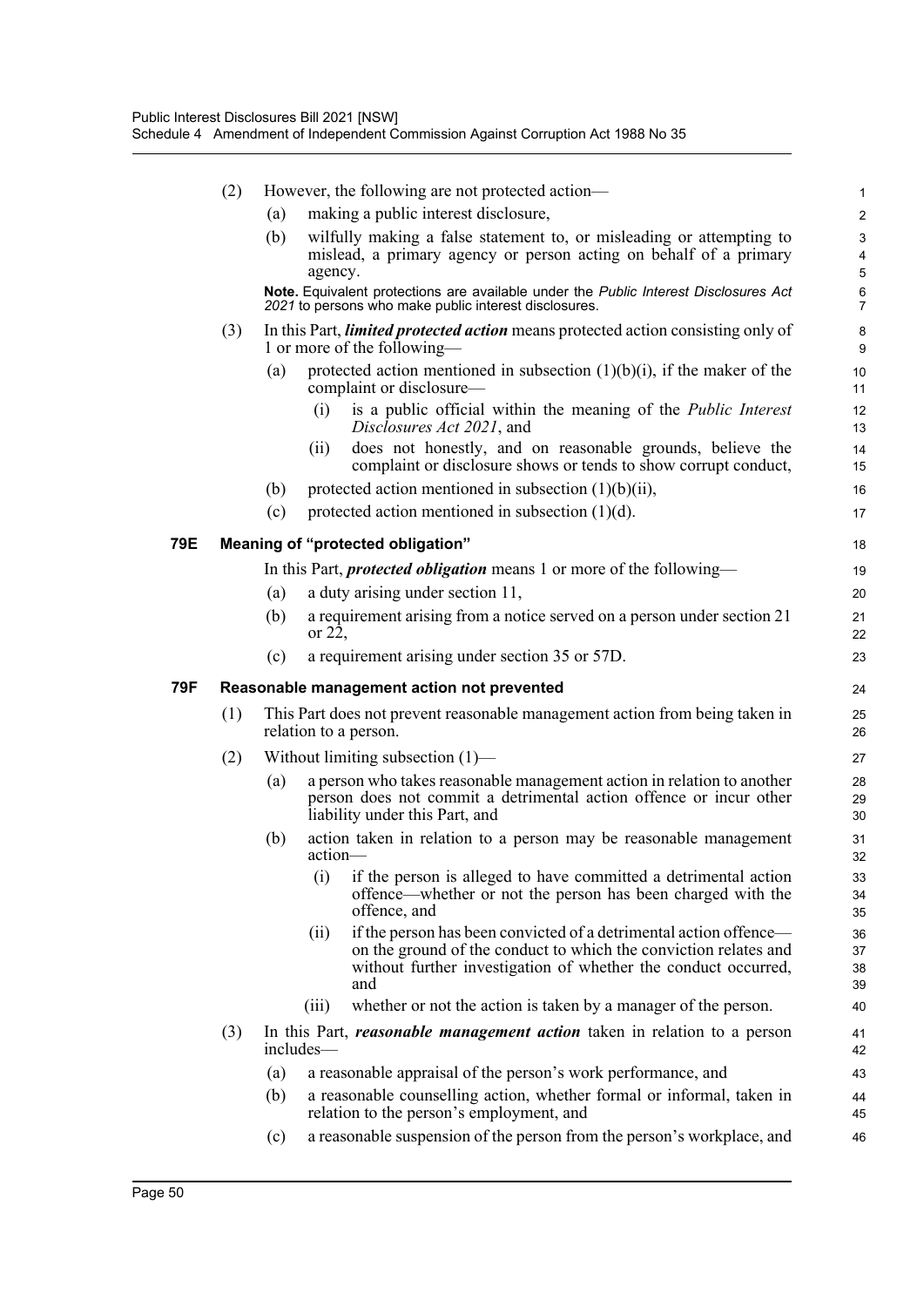|     |                               | (d)                                                                                                                                                                                                             | and               | a reasonable decision to investigate serious wrongdoing or other<br>misconduct alleged or suspected to have been committed by the person,                                                                                          | $\mathbf{1}$<br>$\sqrt{2}$<br>3 |  |  |
|-----|-------------------------------|-----------------------------------------------------------------------------------------------------------------------------------------------------------------------------------------------------------------|-------------------|------------------------------------------------------------------------------------------------------------------------------------------------------------------------------------------------------------------------------------|---------------------------------|--|--|
|     |                               | (e)                                                                                                                                                                                                             |                   | a reasonable disciplinary action, whether formal or informal, taken in<br>relation to the person's employment, and                                                                                                                 | 4<br>5                          |  |  |
|     |                               | (f)                                                                                                                                                                                                             |                   | a reasonable action to transfer, deploy or redeploy the person, and                                                                                                                                                                | 6                               |  |  |
|     |                               | (g)                                                                                                                                                                                                             |                   | a reasonable action to terminate the person's employment by<br>redundancy or retrenchment, and                                                                                                                                     | $\overline{7}$<br>8             |  |  |
|     |                               | (h)                                                                                                                                                                                                             |                   | a reasonable action to suspend, terminate or review a contract under<br>which the person provides services, and                                                                                                                    | $\boldsymbol{9}$<br>10          |  |  |
|     |                               | (i)                                                                                                                                                                                                             |                   | a reasonable action resulting in or relating to the person's failure to<br>obtain a promotion, reclassification, transfer or benefit, or to keep a<br>benefit, in relation to the person's employment, and                         | 11<br>12<br>13                  |  |  |
|     |                               | (i)                                                                                                                                                                                                             | $(a)$ – $(i)$ .   | a reasonable action relating to an action mentioned in paragraphs                                                                                                                                                                  | 14<br>15                        |  |  |
|     |                               | <b>Example.</b> The actions specified in the Government Sector Employment Act 2013,<br>section 69(4) and the Police Act 1990, section 173(2) are examples of disciplinary<br>action mentioned in paragraph (e). |                   |                                                                                                                                                                                                                                    |                                 |  |  |
|     | (4)                           |                                                                                                                                                                                                                 | action if-        | However, action taken in relation to a person is not reasonable management                                                                                                                                                         | 19<br>20                        |  |  |
|     |                               | (a)                                                                                                                                                                                                             |                   | the way of taking the action is not reasonable, or                                                                                                                                                                                 | 21                              |  |  |
|     |                               | (b)                                                                                                                                                                                                             |                   | the action is taken corruptly or fraudulently, or                                                                                                                                                                                  | 22                              |  |  |
|     |                               | (c)                                                                                                                                                                                                             |                   | the action is taken to conceal, or avoid the consequences of, serious<br>wrongdoing, or                                                                                                                                            | 23<br>24                        |  |  |
|     |                               | (d)                                                                                                                                                                                                             |                   | each of the following applies to the action-                                                                                                                                                                                       | 25                              |  |  |
|     |                               |                                                                                                                                                                                                                 | (i)               | the person taking the action, when taking the action, has a<br>suspicion, belief or awareness, whether correct or mistaken, that<br>the person in relation to whom the action is taken or a third person<br>is a protected person, | 26<br>27<br>28<br>29            |  |  |
|     |                               |                                                                                                                                                                                                                 | (i)               | the suspicion, belief or awareness is a contributing factor to the<br>taking of the action,                                                                                                                                        | 30<br>31                        |  |  |
|     |                               |                                                                                                                                                                                                                 | (iii)             | the action is not taken for the purpose of reducing the risk of<br>detrimental action being taken against the person in relation to<br>whom the action is taken or a third person.                                                 | 32<br>33<br>34                  |  |  |
| 79G | Other provisions not affected |                                                                                                                                                                                                                 |                   |                                                                                                                                                                                                                                    |                                 |  |  |
|     |                               | or 114A.                                                                                                                                                                                                        |                   | The provisions of this Part do not affect or limit the operation of section $109(1)$                                                                                                                                               | 36<br>37                        |  |  |
|     | <b>Division 2</b>             |                                                                                                                                                                                                                 |                   | <b>Protections</b>                                                                                                                                                                                                                 | 38                              |  |  |
| 79H |                               |                                                                                                                                                                                                                 |                   | Limitation on protections for limited protected action                                                                                                                                                                             | 39                              |  |  |
|     |                               |                                                                                                                                                                                                                 | protected action. | Except for sections 79I, 79L and 79Q, this Division does not apply in relation<br>to a protected person who takes protected action consisting only of limited                                                                      | 40<br>41<br>42                  |  |  |
| 791 |                               |                                                                                                                                                                                                                 |                   | <b>Detrimental action offence</b>                                                                                                                                                                                                  | 43                              |  |  |
|     | (1)                           | A person must not take detrimental action against another person if—                                                                                                                                            |                   |                                                                                                                                                                                                                                    |                                 |  |  |
|     |                               | (a)                                                                                                                                                                                                             |                   | the person suspects, believes or is aware, when taking the detrimental<br>action, that the other person or a third person is a protected person, and                                                                               | 45<br>46                        |  |  |

**79G**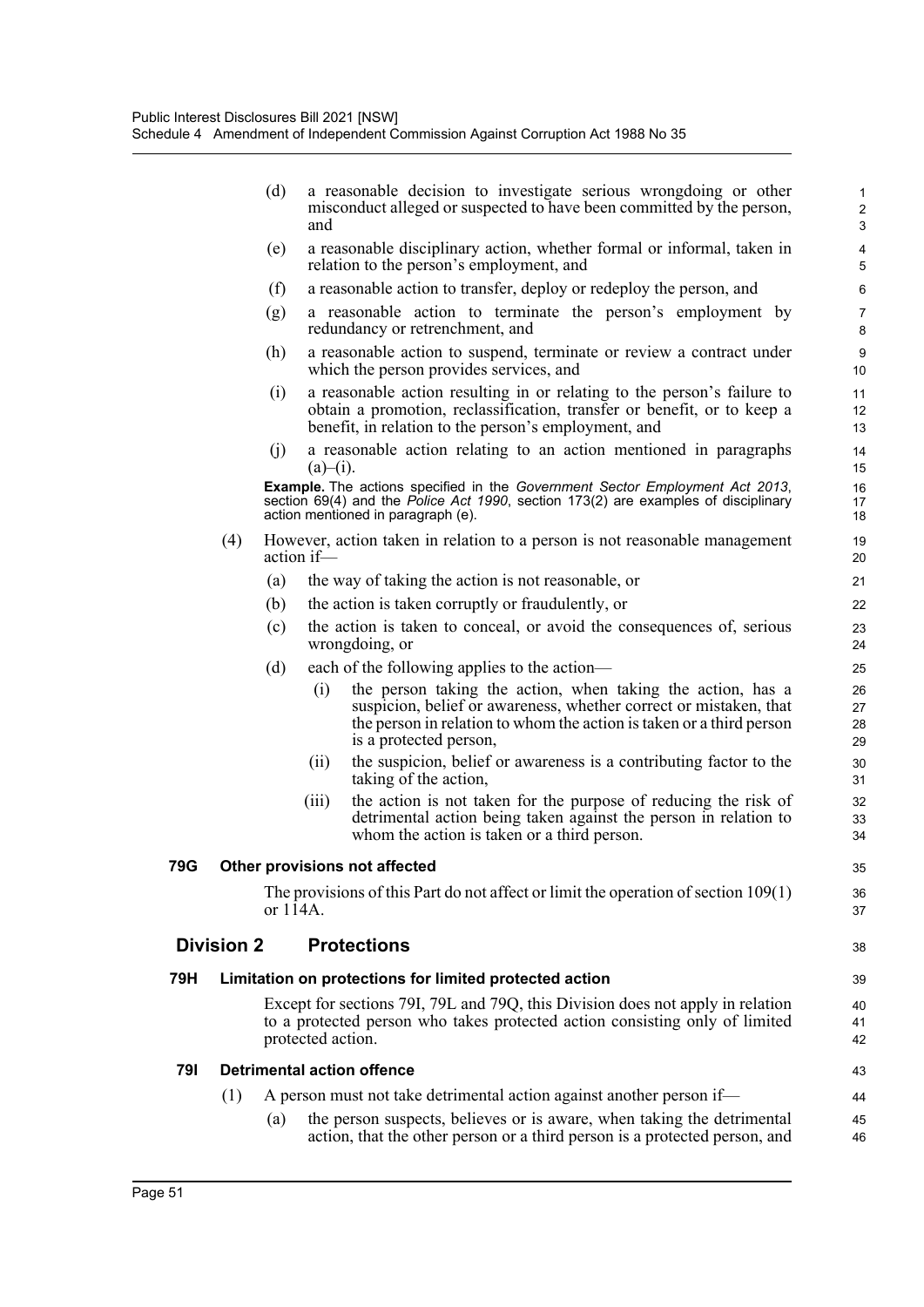|     |     | the suspicion, belief or awareness is a contributing factor to the taking<br>(b)<br>of the detrimental action.                                                                                       | $\mathbf{1}$<br>$\overline{2}$ |
|-----|-----|------------------------------------------------------------------------------------------------------------------------------------------------------------------------------------------------------|--------------------------------|
|     |     | Maximum penalty—200 penalty units or imprisonment for 5 years, or both.                                                                                                                              | $\mathbf{3}$                   |
|     |     | Note. It is not a detrimental action offence to take reasonable management action in<br>relation to a person. See section 79F.                                                                       | $\overline{\mathbf{4}}$<br>5   |
|     | (2) | The fact the suspicion or belief was mistaken is not a defence to a prosecution<br>for a detrimental action offence.                                                                                 | 6<br>$\overline{7}$            |
|     | (3) | A detrimental action offence is an indictable offence.                                                                                                                                               | 8                              |
|     | (4) | In a prosecution for a detrimental action offence, the accused bears the onus of<br>proving, in relation to detrimental action established by the prosecution to<br>have been taken by the accused—  | 9<br>10<br>11                  |
|     |     | the accused did not have the suspicion, belief or awareness mentioned<br>(a)<br>in subsection $(1)(a)$ , or                                                                                          | 12<br>13                       |
|     |     | if the accused had the suspicion, belief or awareness—the suspicion,<br>(b)<br>belief or awareness was not a contributing factor to the taking of the<br>detrimental action.                         | 14<br>15<br>16                 |
|     | (5) | It is a defence to a prosecution for a detrimental action offence that the<br>detrimental action constituted appropriate corrective action.                                                          | 17<br>18                       |
| 79J |     | Detrimental action-recovery of damages                                                                                                                                                               | 19                             |
|     | (1) | A person who takes detrimental action against another person is liable in<br>damages under this section for injury, damage or loss suffered as a result by<br>the other person or a third person if— | 20<br>21<br>22                 |
|     |     | the person suspects, believes or is aware, when taking the detrimental<br>(a)<br>action, that any person is a protected person, and                                                                  | 23<br>24                       |
|     |     | the suspicion, belief or awareness is a contributing factor to the taking<br>(b)<br>of the detrimental action.                                                                                       | 25<br>26                       |
|     | (2) | The damages may be recovered in a court of competent jurisdiction.                                                                                                                                   | 27                             |
|     | (3) | The person's liability is not affected by the fact the suspicion or belief was<br>mistaken.                                                                                                          | 28<br>29                       |
|     | (4) | In proceedings under this section, the defendant bears the onus of proving, in<br>relation to detrimental action established by the plaintiff to have been taken by<br>the defendant-                | 30<br>31<br>32                 |
|     |     | (a) the defendant did not have the suspicion, belief or awareness mentioned<br>in subsection $(1)(a)$ , or                                                                                           | 33<br>34                       |
|     |     | if the defendant had the suspicion, belief or awareness—the suspicion,<br>(b)<br>belief or awareness was not a contributing factor to the taking of the<br>detrimental action.                       | 35<br>36<br>37                 |
|     | (5) | It is a defence in proceedings arising under this section that the detrimental<br>action constituted appropriate corrective action.                                                                  | 38<br>39                       |
|     | (6) | Damages recovered under this section may include damages in the nature of<br>exemplary damages.                                                                                                      | 40<br>41                       |
|     | (7) | A person's entitlement to recover damages under this section—                                                                                                                                        | 42                             |
|     |     | does not affect another right or remedy available to the person as a result<br>(a)<br>of the relevant detrimental action, and                                                                        | 43<br>44                       |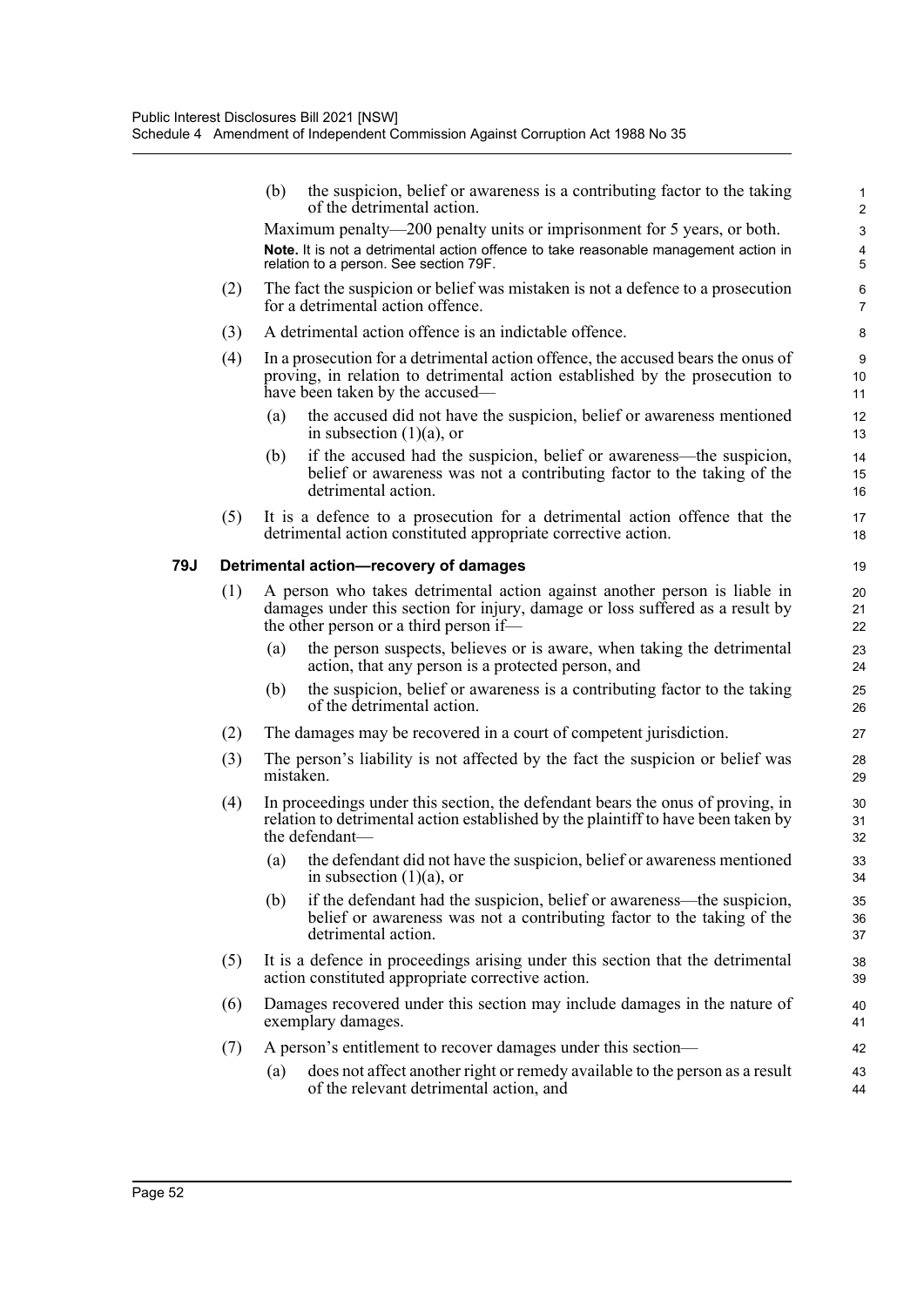|     |                                            | (b)                                                                                                                                                                                                                                                                     | does not constitute redress in relation to dismissal from employment for<br>the purposes of the <i>Industrial Relations Act 1996</i> , section 90 or another<br>law.                                                         | $\mathbf{1}$<br>$\overline{2}$<br>$\sqrt{3}$ |  |  |  |  |
|-----|--------------------------------------------|-------------------------------------------------------------------------------------------------------------------------------------------------------------------------------------------------------------------------------------------------------------------------|------------------------------------------------------------------------------------------------------------------------------------------------------------------------------------------------------------------------------|----------------------------------------------|--|--|--|--|
|     |                                            |                                                                                                                                                                                                                                                                         | Note. However, see the Public Interest Disclosures Act 2021, sections 35(7) and 62(5).                                                                                                                                       | $\pmb{4}$                                    |  |  |  |  |
|     | (8)                                        |                                                                                                                                                                                                                                                                         | To avoid doubt, liability under this section is not liability in tort.                                                                                                                                                       | 5                                            |  |  |  |  |
| 79K |                                            |                                                                                                                                                                                                                                                                         | <b>Employer liability for detrimental action by employee</b>                                                                                                                                                                 | 6                                            |  |  |  |  |
|     |                                            | A court may make the following additional orders if the court is satisfied<br>damages are recoverable under section 79J in circumstances where the person<br>who took the detrimental action did so in connection with the person's position<br>or role as an employee— |                                                                                                                                                                                                                              |                                              |  |  |  |  |
|     |                                            | (a)                                                                                                                                                                                                                                                                     | an order that the person's employer is liable to pay the damages in<br>whole or in part,                                                                                                                                     | 11<br>12                                     |  |  |  |  |
|     |                                            | (b)                                                                                                                                                                                                                                                                     | an order that the person and the person's employer are jointly or<br>severally liable to pay the damages.                                                                                                                    | 13<br>14                                     |  |  |  |  |
| 79L | Injunctions relating to detrimental action |                                                                                                                                                                                                                                                                         |                                                                                                                                                                                                                              |                                              |  |  |  |  |
|     | (1)                                        |                                                                                                                                                                                                                                                                         | The Supreme Court may, on the application of 1 of the following, grant an<br>injunction relating to the commission or possible commission of a detrimental<br>action offence-                                                | 16<br>17<br>18                               |  |  |  |  |
|     |                                            | (a)                                                                                                                                                                                                                                                                     | a primary agency,                                                                                                                                                                                                            | 19                                           |  |  |  |  |
|     |                                            | (b)                                                                                                                                                                                                                                                                     | with the written approval of the Attorney General—another public<br>authority,                                                                                                                                               | 20<br>21                                     |  |  |  |  |
|     |                                            | (c)                                                                                                                                                                                                                                                                     | a protected person,                                                                                                                                                                                                          | 22                                           |  |  |  |  |
|     |                                            | (d)                                                                                                                                                                                                                                                                     | another person against whom detrimental action has been or may be<br>taken.                                                                                                                                                  | 23<br>24                                     |  |  |  |  |
|     | (2)                                        |                                                                                                                                                                                                                                                                         | The terms of the injunction may—                                                                                                                                                                                             | 25                                           |  |  |  |  |
|     |                                            | (a)                                                                                                                                                                                                                                                                     | restrain a person from engaging in conduct that would constitute a<br>detrimental action offence, or                                                                                                                         | 26<br>27                                     |  |  |  |  |
|     |                                            | (b)                                                                                                                                                                                                                                                                     | require a person to do an act or thing to remedy conduct that constitutes<br>a detrimental action offence.                                                                                                                   | 28<br>29                                     |  |  |  |  |
|     | (3)                                        |                                                                                                                                                                                                                                                                         | An injunction restraining a person from engaging in conduct that would<br>constitute a detrimental action offence may be granted—                                                                                            | 30<br>31                                     |  |  |  |  |
|     |                                            | (a)                                                                                                                                                                                                                                                                     | whether or not the person has previously engaged in conduct of that<br>kind, and                                                                                                                                             | 32<br>33                                     |  |  |  |  |
|     |                                            | (b)                                                                                                                                                                                                                                                                     | whether or not it appears to the Supreme Court the person intends to<br>continue to engage in conduct of that kind, and                                                                                                      | 34<br>35                                     |  |  |  |  |
|     |                                            | (c)                                                                                                                                                                                                                                                                     | whether or not there is an imminent danger of substantial damage to<br>another person if the person engages in conduct of that kind.                                                                                         | 36<br>37                                     |  |  |  |  |
|     | (4)                                        |                                                                                                                                                                                                                                                                         | To avoid doubt, an injunction granted under this section may—                                                                                                                                                                | 38                                           |  |  |  |  |
|     |                                            | (a)                                                                                                                                                                                                                                                                     | require a formal apology to be made to a person against whom<br>detrimental action has been taken, or                                                                                                                        | 39<br>40                                     |  |  |  |  |
|     |                                            | (b)                                                                                                                                                                                                                                                                     | restrain detrimental action comprising an attempt to terminate a<br>person's employment in a particular position or role, or                                                                                                 | 41<br>42                                     |  |  |  |  |
|     |                                            | (c)                                                                                                                                                                                                                                                                     | require the reinstatement in the same or a substantially similar position<br>or role of a person against whom detrimental action comprising<br>termination of employment in a particular position or role has been<br>taken. | 43<br>44<br>45<br>46                         |  |  |  |  |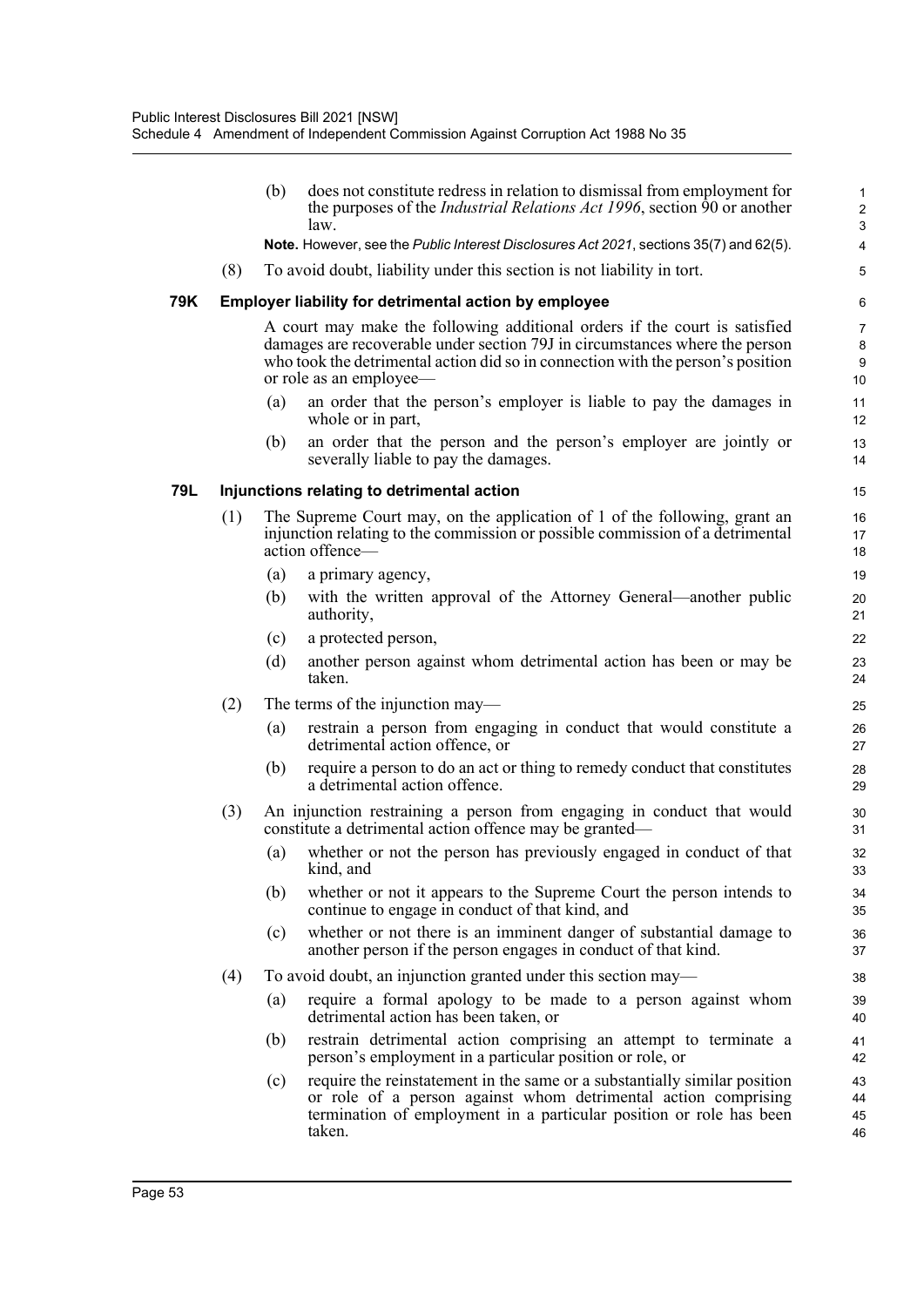|     | (5)  |                                                                                                                      | An injunction granted in the terms specified in subsection $(4)(c)$ is to be<br>complied with despite an inconsistent provision in another Act or law.                                                            | $\mathbf{1}$<br>$\overline{c}$ |  |  |
|-----|------|----------------------------------------------------------------------------------------------------------------------|-------------------------------------------------------------------------------------------------------------------------------------------------------------------------------------------------------------------|--------------------------------|--|--|
|     | (6)  |                                                                                                                      | An injunction may not be granted under this section to restrain or remedy—                                                                                                                                        | 3                              |  |  |
|     |      | (a)                                                                                                                  | appropriate corrective action, or                                                                                                                                                                                 | 4                              |  |  |
|     |      | (b)                                                                                                                  | reasonable management action in relation to a person.                                                                                                                                                             | 5                              |  |  |
|     | (7)  |                                                                                                                      | In an application under this section, a person who takes or proposes to take                                                                                                                                      | $\,6\,$                        |  |  |
|     |      |                                                                                                                      | reasonable management action in relation to a person bears the onus of<br>satisfying the Supreme Court of the reasons for taking, or purpose of, the                                                              | $\overline{7}$<br>8            |  |  |
|     |      | action.                                                                                                              |                                                                                                                                                                                                                   | 9                              |  |  |
|     | (8)  |                                                                                                                      | The Supreme Court may grant an interim injunction pending determination of                                                                                                                                        | 10                             |  |  |
|     |      |                                                                                                                      | an application under this section.                                                                                                                                                                                | 11                             |  |  |
|     | (9)  | The Supreme Court may not require an undertaking as to damages as a<br>condition of granting the interim injunction. |                                                                                                                                                                                                                   |                                |  |  |
|     | (10) | The Supreme Court may discharge or vary an injunction or interim injunction<br>granted under this section.           |                                                                                                                                                                                                                   |                                |  |  |
|     | (11) |                                                                                                                      | This section does not limit the operation of section 27.                                                                                                                                                          | 16                             |  |  |
| 79M |      |                                                                                                                      | <b>Immunity from costs orders</b>                                                                                                                                                                                 | 17                             |  |  |
|     | (1)  |                                                                                                                      | A person who institutes civil proceedings is not liable to pay costs incurred by<br>another party to the proceedings unless—                                                                                      | 18<br>19                       |  |  |
|     |      | (a)                                                                                                                  | the person instituted the proceedings vexatiously or without reasonable<br>cause, or                                                                                                                              | 20<br>21                       |  |  |
|     |      | (b)                                                                                                                  | the person's unreasonable act or omission caused the other party to<br>incur the costs.                                                                                                                           | 22<br>23                       |  |  |
|     | (2)  |                                                                                                                      | The other party bears the onus of satisfying the court of the matters specified<br>in subsection $(1)$ .                                                                                                          | 24<br>25                       |  |  |
| 79N |      |                                                                                                                      | Detrimental action-relationship between criminal and civil proceedings                                                                                                                                            | 26                             |  |  |
|     |      |                                                                                                                      | A person may institute civil proceedings even if—                                                                                                                                                                 | 27                             |  |  |
|     |      | (a)                                                                                                                  | no prosecution has been brought in relation to the relevant detrimental<br>action, or                                                                                                                             | 28<br>29                       |  |  |
|     |      | (b)                                                                                                                  | the person against whom the civil proceedings are instituted has been                                                                                                                                             | 30                             |  |  |
|     |      |                                                                                                                      | acquitted of a detrimental action offence on the same, or substantially<br>the same, facts relied on in the civil proceedings.                                                                                    | 31<br>32                       |  |  |
| 79O |      |                                                                                                                      | <b>Protections from liability</b>                                                                                                                                                                                 | 33                             |  |  |
|     | (1)  |                                                                                                                      | Except as provided by this section, a protected person, in relation to protected<br>action taken by the person that is or involves the disclosure of information—                                                 | 34<br>35                       |  |  |
|     |      | (a)                                                                                                                  | does not incur civil liability, including liability for breaching a duty of<br>secrecy or confidentiality or another restriction on disclosure applicable<br>to the person, whether or not imposed by an Act, and | 36<br>37<br>38                 |  |  |
|     |      | (b)                                                                                                                  | does not incur criminal liability, including liability for breaching a law<br>or code of conduct imposing a duty of confidentiality or other restriction<br>in relation to the disclosure of information, and     | 39<br>40<br>41                 |  |  |
|     |      | (c)                                                                                                                  | is not liable to disciplinary action.                                                                                                                                                                             | 42                             |  |  |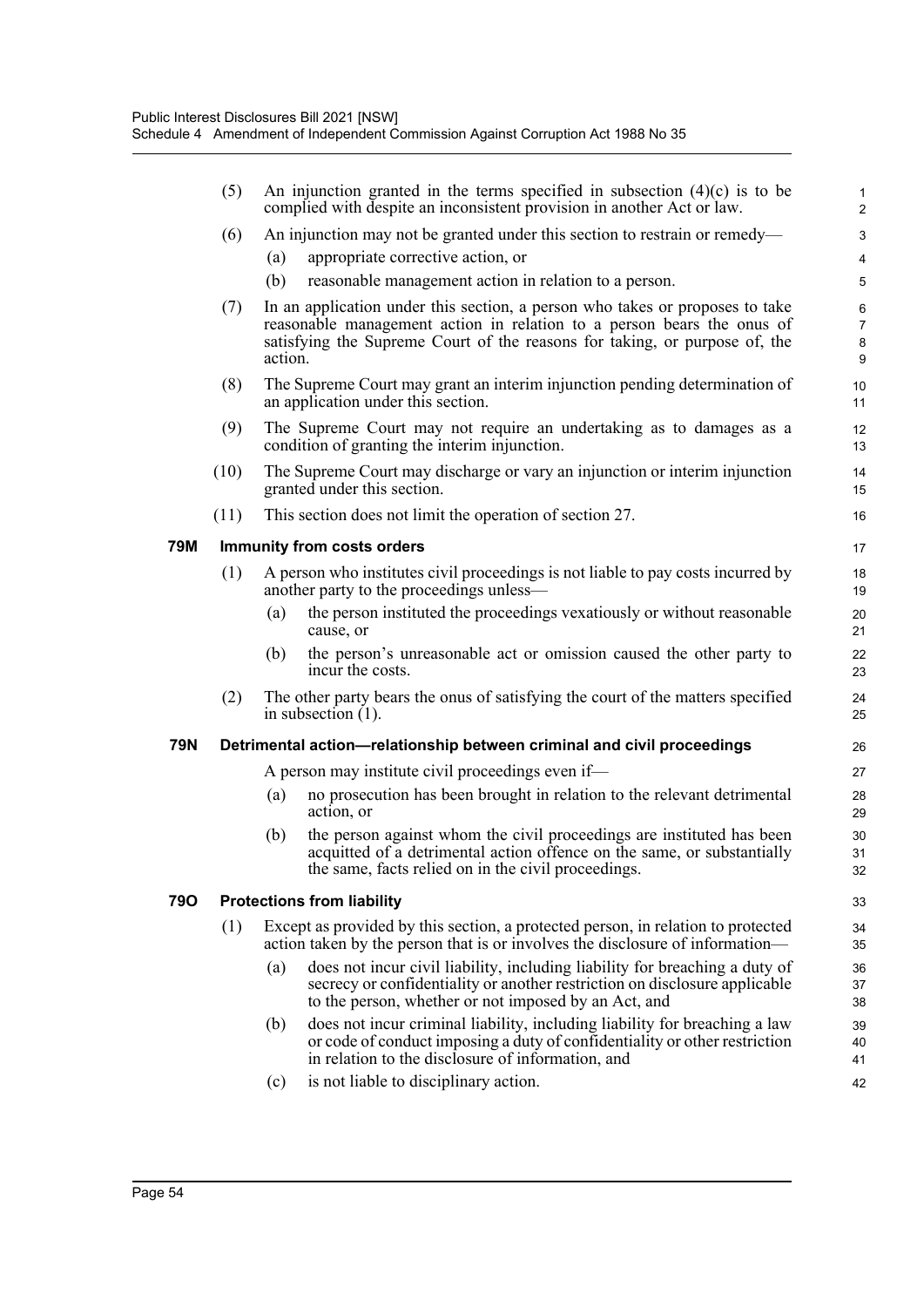(2) This section applies to protected action taken at the request of, or in response to a requirement of, a primary agency only to the extent that the protected action— (a) is relevant to the matter in relation to which the request or requirement is made, or

- (b) constitutes an independent disclosure showing or tending to show serious wrongdoing.
- (3) This section does not protect a protected person against liability for past conduct of the person that is disclosed by the person while taking protected action.

**Note.** Section 79P permits a primary agency to recommend to the Attorney General an undertaking be given in the circumstances described in this subsection.

- (4) If a person who is not a public official takes protected action that breaches a privilege arising from a legally privileged communication, this section protects the person from the consequences of the breach only to the extent that—
	- (a) the protected action was taken to comply with or perform a protected obligation, or
	- (b) another provision of this Act protects the person from the consequences of the breach, or
	- (c) the privilege was waived by a person having authority to do so.
- (5) This section does not limit the operation of section 26, 37(3) or 37(5).
- (6) In this section *public official* has the same meaning as in the *Public Interest Disclosures Act 2021*.

# **79P Undertakings**

- (1) The Attorney General may, if in the Attorney General's opinion it is appropriate, give to a protected person who makes, or proposes to make, a disclosure of the person's past conduct while taking protected action an undertaking that the disclosure or the fact of the disclosure will not be used in evidence against the person, other than in proceedings relating to the falsity of the disclosure.
- (2) A primary agency may recommend to the Attorney General a person be given an undertaking.
- (3) If the Attorney General gives an undertaking, the disclosure or the fact of the disclosure, as applicable, is not admissible in evidence against the person in civil or criminal proceedings, other than proceedings relating to the falsity of the disclosure.
- (4) An undertaking may be given conditionally or unconditionally.
- (5) This section does not affect, and applies in addition to, section 49(2).

# **79Q Identifying information not to be disclosed**

- (1) Information tending to identify a person as a protected person (*identifying information*) is not to be disclosed by a primary agency, a public official or a public authority.
- (2) However, subsection (1) does not prevent the disclosure of the identifying information if—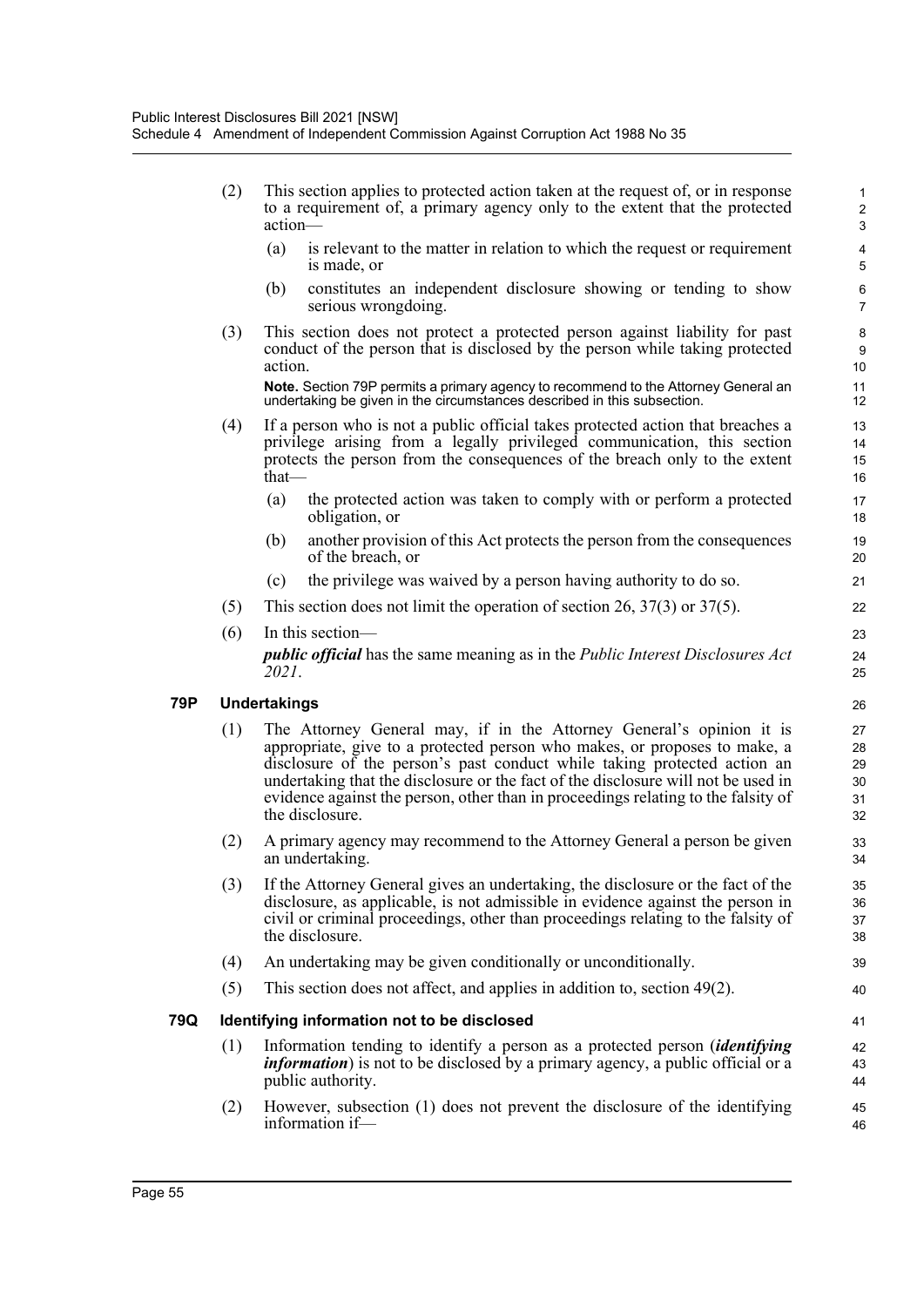|     |                                    | (a) | the person consents in writing to the disclosure of the identifying<br>information, or                                                                                                                                                                                         | 1<br>$\overline{2}$               |  |  |
|-----|------------------------------------|-----|--------------------------------------------------------------------------------------------------------------------------------------------------------------------------------------------------------------------------------------------------------------------------------|-----------------------------------|--|--|
|     |                                    | (b) | it is generally known the person is a protected person as a result of the<br>person's voluntary self-identification as a protected person, or                                                                                                                                  | 3<br>4                            |  |  |
|     |                                    | (c) | after consulting the person, the agency, official or authority reasonably<br>considers it necessary to disclose the identifying information to protect<br>a person from detriment, or                                                                                          | 5<br>6<br>$\overline{7}$          |  |  |
|     |                                    | (d) | it is necessary the identifying information be disclosed to a person<br>whose interests are affected by the relevant protected action, or                                                                                                                                      | 8<br>9                            |  |  |
|     |                                    | (e) | the identifying information has previously been lawfully published, or                                                                                                                                                                                                         | 10                                |  |  |
|     |                                    | (f) | the identifying information is disclosed to a medical practitioner or<br>psychologist for the purposes of the practitioner or psychologist<br>providing medical or psychiatric care, treatment or counselling to the<br>individual disclosing the information, or              | 11<br>12 <sup>2</sup><br>13<br>14 |  |  |
|     |                                    | (g) | the identifying information is disclosed for the purposes of proceedings<br>before a court or tribunal, or                                                                                                                                                                     | 15<br>16                          |  |  |
|     |                                    | (h) | the identifying information is disclosed in accordance with a direction<br>of a primary agency, if the primary agency certifies it is necessary to<br>disclose the information in the public interest, or                                                                      | 17<br>18<br>19                    |  |  |
|     |                                    | (i) | the disclosure of the identifying information is necessary to effectively<br>investigate or deal with a complaint or disclosure of information under<br>this Act, or                                                                                                           | 20<br>21<br>22                    |  |  |
|     |                                    | (j) | the protected person took the relevant protected action to comply with<br>or perform a protected obligation.                                                                                                                                                                   | 23<br>24                          |  |  |
|     | (3)                                |     | To avoid doubt, a person does not voluntarily self-identify as a protected<br>person merely by taking the relevant protected action in confidence.                                                                                                                             | 25<br>26                          |  |  |
|     | (4)                                |     | Other provisions of this Act that require, authorise, restrict or prohibit the<br>disclosure of information prevail over this section to the extent of an<br>inconsistency.                                                                                                    | 27<br>28<br>29                    |  |  |
|     | <b>Division 3</b>                  |     | <b>Additional provisions</b>                                                                                                                                                                                                                                                   | 30                                |  |  |
| 79R |                                    |     | <b>Referrals of evidence</b>                                                                                                                                                                                                                                                   | 31                                |  |  |
|     |                                    |     | If a primary agency forms the opinion a detrimental action offence has been<br>committed, the primary agency must, by providing a brief of evidence relating to the alleged offence, refer the alleged offence to—                                                             | 32<br>33<br>34                    |  |  |
|     |                                    | (a) | the Director of Public Prosecutions, or                                                                                                                                                                                                                                        | 35                                |  |  |
|     |                                    | (b) | if the alleged offence relates to the Director of Public Prosecutions—the<br>Attorney General.                                                                                                                                                                                 | 36<br>37                          |  |  |
| 79S | <b>Arrangements for protection</b> |     |                                                                                                                                                                                                                                                                                |                                   |  |  |
|     | (1)                                |     | If it appears to a primary agency that, because a person is a protected person,<br>the safety of the person or another person may be prejudiced, or the person or<br>another person may be subject to intimidation or harassment, the primary<br>agency may make arrangements- | 39<br>40<br>41<br>42              |  |  |
|     |                                    | (a) | to protect the safety of the person concerned, or                                                                                                                                                                                                                              | 43                                |  |  |
|     |                                    | (b) | to protect the person concerned from intimidation or harassment.                                                                                                                                                                                                               | 44                                |  |  |
|     | (2)                                |     | The arrangements may include—                                                                                                                                                                                                                                                  | 45                                |  |  |

**79R Referrals of evidence**

**79S Arrangements for protection**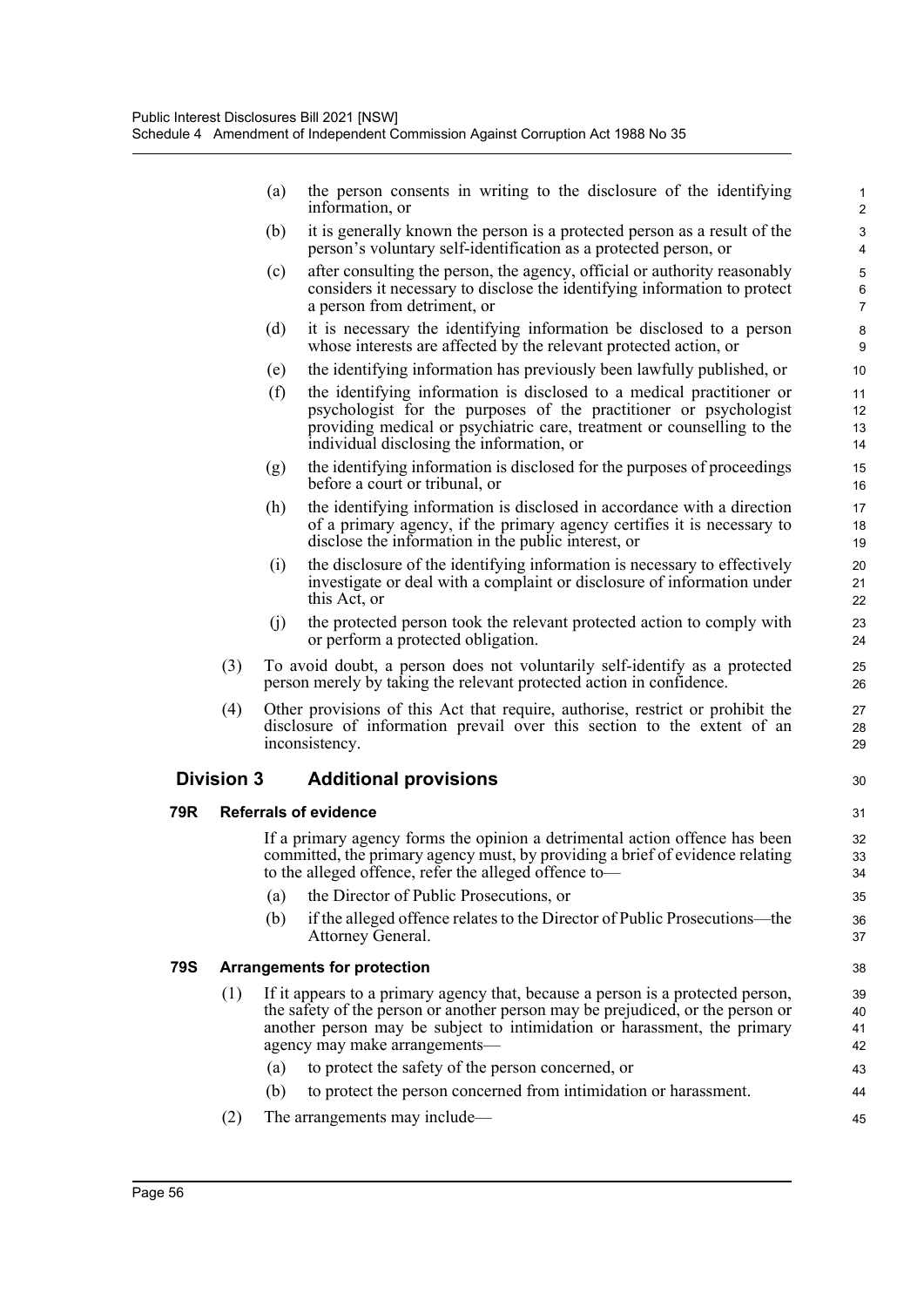|        |                                          | (a)  | a direction to the Commissioner of Police or to a public authority or<br>public official prescribed by the regulations—                                                                                                                            | 1<br>$\overline{2}$          |
|--------|------------------------------------------|------|----------------------------------------------------------------------------------------------------------------------------------------------------------------------------------------------------------------------------------------------------|------------------------------|
|        |                                          |      | to provide protection referred to in subsection $(1)$ , or<br>(i)                                                                                                                                                                                  | $\ensuremath{\mathsf{3}}$    |
|        |                                          |      | to provide personnel or facilities to assist in providing the<br>(ii)<br>protection, or                                                                                                                                                            | $\overline{\mathbf{4}}$<br>5 |
|        |                                          |      | to otherwise assist in providing the protection, or<br>(111)                                                                                                                                                                                       | 6                            |
|        |                                          | (b)  | orders applying to a specified person for the purposes of protecting the<br>safety of another person or protecting another person from intimidation<br>or harassment.                                                                              | $\overline{7}$<br>8<br>9     |
|        | (3)                                      |      | A person or body to whom a direction is given under subsection $(2)(a)$ must<br>comply with the direction as far as is reasonably practicable.                                                                                                     | 10<br>11                     |
|        | (4)                                      |      | A person who contravenes an order applying to the person under subsection<br>$(2)(b)$ without reasonable excuse is guilty of an indictable offence.                                                                                                | 12<br>13                     |
|        |                                          |      | Maximum penalty—200 penalty units or imprisonment for 5 years, or both.                                                                                                                                                                            | 14                           |
|        | (5)                                      |      | This section does not affect the <i>Witness Protection Act 1995</i> .                                                                                                                                                                              | 15                           |
|        | (6)                                      |      | In this section, a reference to a protected person includes a reference to a<br>person who-                                                                                                                                                        | 16<br>17                     |
|        |                                          | (a)  | has appeared, is appearing or is to appear before a primary agency to<br>give evidence or to produce a document or other thing, or                                                                                                                 | 18<br>19                     |
|        |                                          | (b)  | has produced or proposes to produce a document or other thing to a<br>primary agency under this Act, or                                                                                                                                            | 20<br>21                     |
|        |                                          | (c)  | has assisted, is assisting or is to assist a primary agency in some other<br>way.                                                                                                                                                                  | 22<br>23                     |
|        | 79T                                      |      | <b>Additional protections for witnesses</b>                                                                                                                                                                                                        | 24                           |
|        |                                          |      | Subject to this Act, a person summoned to attend or appearing before a<br>primary agency as a witness, or producing a document or other thing to a<br>primary agency, has the same protection as a witness in proceedings in the<br>Supreme Court. | 25<br>26<br>27<br>28         |
| [6]    | Sections 80 and 82                       |      |                                                                                                                                                                                                                                                    | 29                           |
|        |                                          |      | Omit "50 penalty units or imprisonment for 12 months" wherever occurring.                                                                                                                                                                          | 30                           |
|        |                                          |      | Insert instead "100 penalty units or imprisonment for 2 years".                                                                                                                                                                                    | 31                           |
| $[7]$  | Sections 81 and 83                       |      |                                                                                                                                                                                                                                                    | 32                           |
|        |                                          |      | Omit "20 penalty units or imprisonment for 6 months" wherever occurring.                                                                                                                                                                           | 33                           |
|        |                                          |      | Insert instead "100 penalty units or imprisonment for 2 years".                                                                                                                                                                                    | 34                           |
|        |                                          |      |                                                                                                                                                                                                                                                    |                              |
| [8]    | Sections 93 and 94<br>Omit the sections. |      |                                                                                                                                                                                                                                                    | 35                           |
|        |                                          |      |                                                                                                                                                                                                                                                    | 36                           |
| [9]    |                                          |      | <b>Section 109 Protection from liability</b>                                                                                                                                                                                                       | 37                           |
|        |                                          |      | Omit section $109(4)$ and (6).                                                                                                                                                                                                                     | 38                           |
| $[10]$ | <b>Section 111 Secrecy</b>               |      |                                                                                                                                                                                                                                                    | 39                           |
|        |                                          |      | Insert after section $111(4)(a)$ —                                                                                                                                                                                                                 | 40                           |
|        |                                          | (a1) | if the disclosure is of identifying information and is made for a reason<br>mentioned in section 79 $Q(2)$ , or                                                                                                                                    | 41<br>42                     |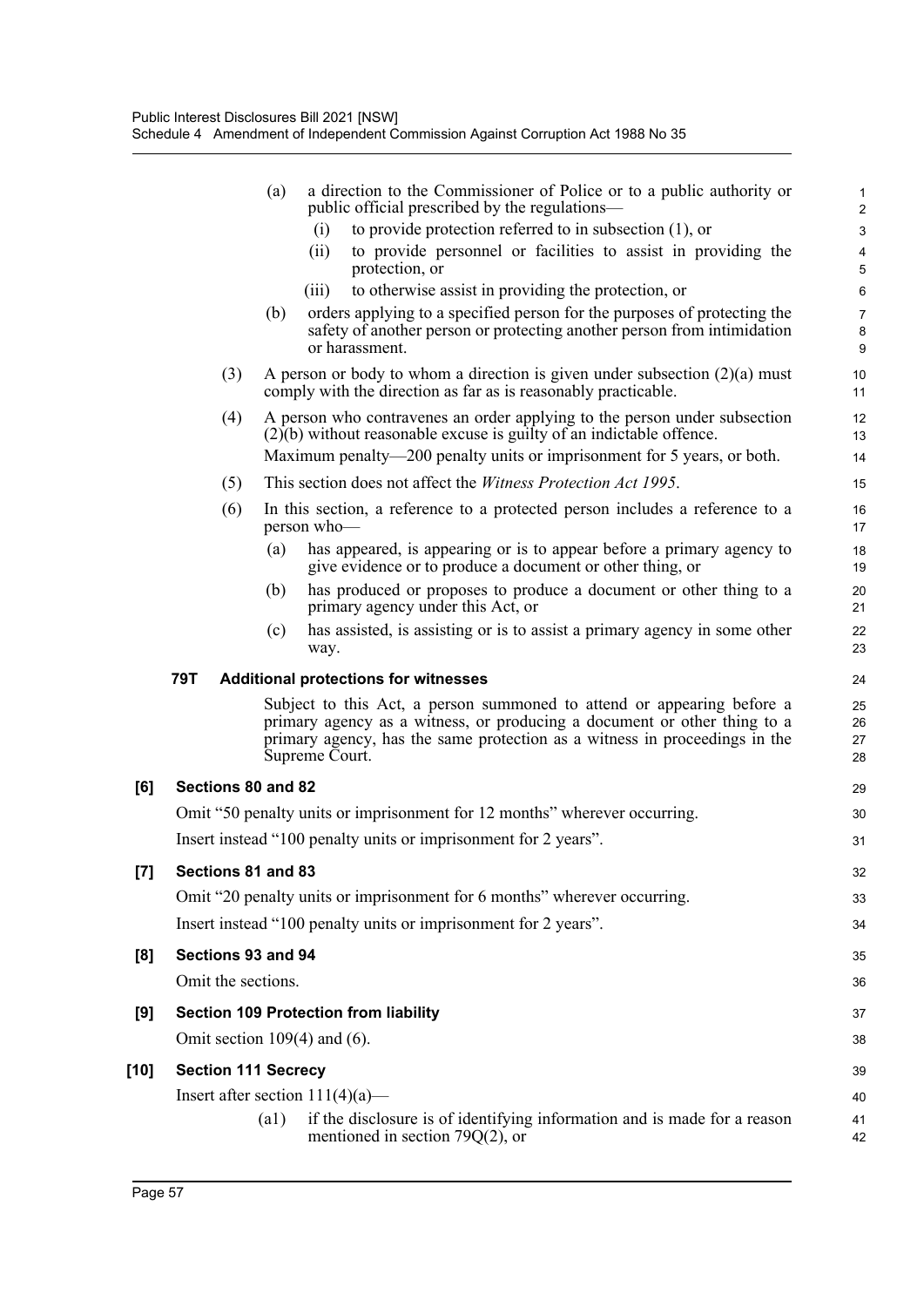|      |     |                                                                                                                                                                       | $\mathbf{1}$                                                                                                                                                                                                                                                                                                                                                                                                                                                                                                                                                                                           |
|------|-----|-----------------------------------------------------------------------------------------------------------------------------------------------------------------------|--------------------------------------------------------------------------------------------------------------------------------------------------------------------------------------------------------------------------------------------------------------------------------------------------------------------------------------------------------------------------------------------------------------------------------------------------------------------------------------------------------------------------------------------------------------------------------------------------------|
|      |     |                                                                                                                                                                       | $\overline{2}$                                                                                                                                                                                                                                                                                                                                                                                                                                                                                                                                                                                         |
|      |     |                                                                                                                                                                       | 3                                                                                                                                                                                                                                                                                                                                                                                                                                                                                                                                                                                                      |
|      |     |                                                                                                                                                                       | 4                                                                                                                                                                                                                                                                                                                                                                                                                                                                                                                                                                                                      |
|      |     |                                                                                                                                                                       | 5                                                                                                                                                                                                                                                                                                                                                                                                                                                                                                                                                                                                      |
|      |     | <i>identifying information</i> has the same meaning as in section 79Q.                                                                                                | 6                                                                                                                                                                                                                                                                                                                                                                                                                                                                                                                                                                                                      |
|      |     |                                                                                                                                                                       | $\overline{7}$                                                                                                                                                                                                                                                                                                                                                                                                                                                                                                                                                                                         |
|      |     |                                                                                                                                                                       | 8                                                                                                                                                                                                                                                                                                                                                                                                                                                                                                                                                                                                      |
| 111D |     |                                                                                                                                                                       | 9                                                                                                                                                                                                                                                                                                                                                                                                                                                                                                                                                                                                      |
|      | (1) | A public official may complain to the Inspector about conduct of the<br>Commission, an officer or former officer of the Commission or an officer of<br>the Inspector. | 10<br>11<br>12                                                                                                                                                                                                                                                                                                                                                                                                                                                                                                                                                                                         |
|      |     | Note. Protections may be available under the following provisions to public officials<br>who make a complaint under this section-                                     | 13<br>14                                                                                                                                                                                                                                                                                                                                                                                                                                                                                                                                                                                               |
|      |     | the Public Interest Disclosures Act 2021, Part 3-if the complaint is a public<br>(a)<br>interest disclosure,                                                          | 15<br>16                                                                                                                                                                                                                                                                                                                                                                                                                                                                                                                                                                                               |
|      |     | Part 8A-if the making of the complaint is protected action within the meaning<br>(b)<br>of the Part.                                                                  | 17<br>18                                                                                                                                                                                                                                                                                                                                                                                                                                                                                                                                                                                               |
|      | (2) | In this section-                                                                                                                                                      | 19                                                                                                                                                                                                                                                                                                                                                                                                                                                                                                                                                                                                     |
|      |     | conduct includes an act or omission.                                                                                                                                  | 20                                                                                                                                                                                                                                                                                                                                                                                                                                                                                                                                                                                                     |
|      |     | <i>public official</i> has the same meaning as in the <i>Public Interest Disclosures Act</i><br>2021.                                                                 | 21<br>22                                                                                                                                                                                                                                                                                                                                                                                                                                                                                                                                                                                               |
|      |     |                                                                                                                                                                       | 23<br>24                                                                                                                                                                                                                                                                                                                                                                                                                                                                                                                                                                                               |
|      |     |                                                                                                                                                                       | 25                                                                                                                                                                                                                                                                                                                                                                                                                                                                                                                                                                                                     |
|      |     | <i>corrective action</i> has the same meaning as in Part 8A.                                                                                                          | 26                                                                                                                                                                                                                                                                                                                                                                                                                                                                                                                                                                                                     |
|      |     | disciplinary proceedings includes the following, when taken in connection<br>with the employment of a public official—                                                | 27<br>28                                                                                                                                                                                                                                                                                                                                                                                                                                                                                                                                                                                               |
|      |     | reasonable management action,<br>(a)                                                                                                                                  | 29                                                                                                                                                                                                                                                                                                                                                                                                                                                                                                                                                                                                     |
|      |     | appropriate corrective action.<br>(b)                                                                                                                                 | 30                                                                                                                                                                                                                                                                                                                                                                                                                                                                                                                                                                                                     |
|      |     | <i>reasonable management action</i> has the same meaning as in Part 8A.                                                                                               | 31                                                                                                                                                                                                                                                                                                                                                                                                                                                                                                                                                                                                     |
|      |     |                                                                                                                                                                       | 32                                                                                                                                                                                                                                                                                                                                                                                                                                                                                                                                                                                                     |
|      |     |                                                                                                                                                                       | 33                                                                                                                                                                                                                                                                                                                                                                                                                                                                                                                                                                                                     |
|      |     | conduct                                                                                                                                                               | Sections 111(4)(e), 112(3) and 114(3)(d)<br>Omit "registered medical practitioner or registered psychologist" wherever occurring.<br>Insert instead "medical practitioner or psychologist".<br><b>Section 111(6)</b><br>Insert in alphabetical order—<br><b>Section 111D</b><br>Omit the section. Insert instead—<br><b>Complaints by public officials</b><br>Section 114A Disciplinary proceedings—taking action based on finding of corrupt<br>Insert in alphabetical order in section $114A(8)$ —<br><b>Section 116 Proceedings for offences</b><br>Insert "79I," before "80" in section $116(4)$ . |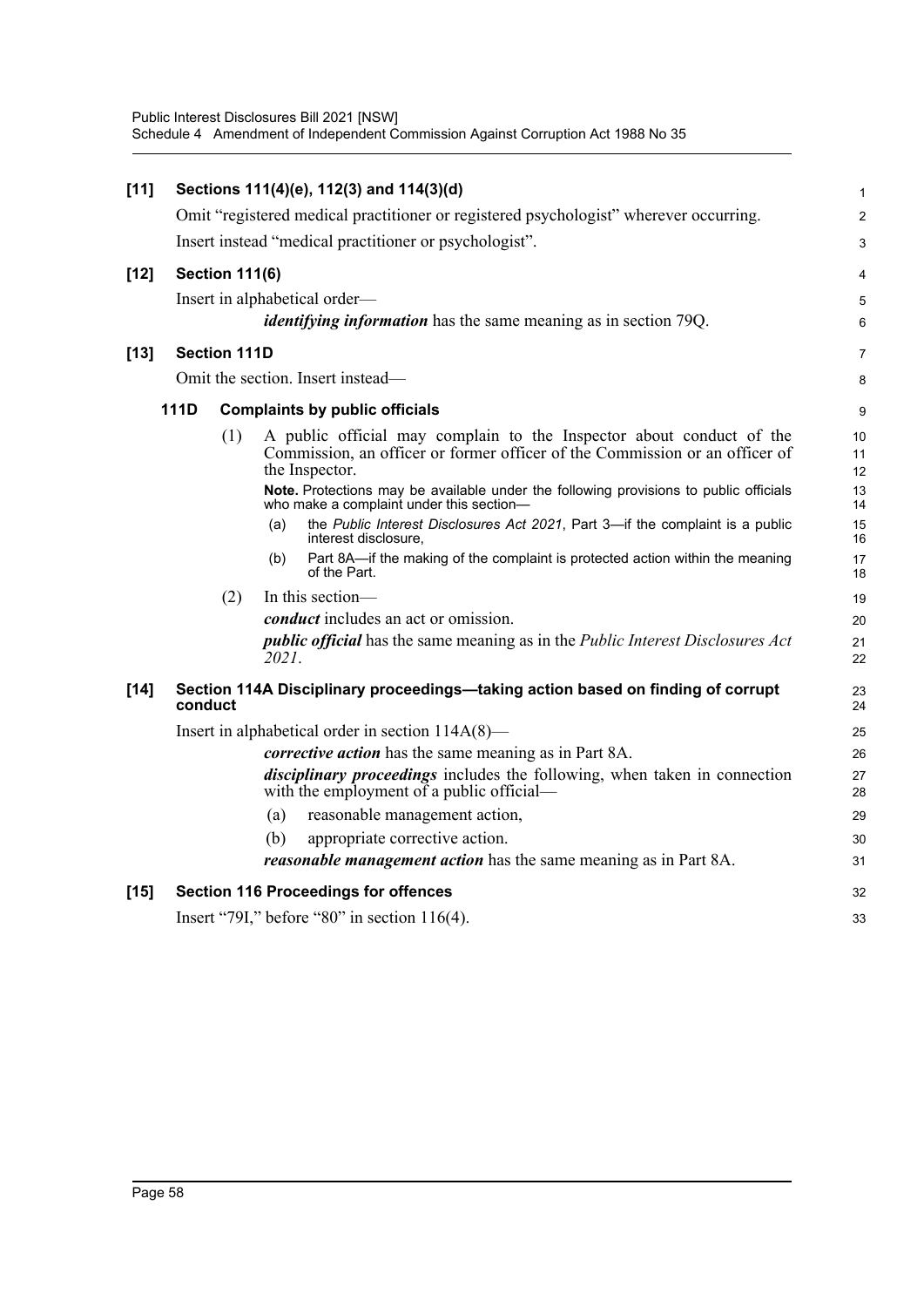## **Schedule 5 Amendment of Ombudsman Act 1974 No 68**

1

38

## **[1] Section 5 Definitions**

| [1]                 | <b>Section 5 Definitions</b>                                                                                                                                                    |                     |  |  |  |  |  |
|---------------------|---------------------------------------------------------------------------------------------------------------------------------------------------------------------------------|---------------------|--|--|--|--|--|
|                     | Insert in alphabetical order in section $5(1)$ —                                                                                                                                | 3                   |  |  |  |  |  |
|                     | <i>medical practitioner</i> has the same meaning as in the <i>Health Practitioner</i><br>Regulation National Law (NSW).                                                         | 4<br>5              |  |  |  |  |  |
|                     | <i>psychologist</i> has the same meaning as in the <i>Health Practitioner Regulation</i><br>National Law (NSW).                                                                 | 6<br>$\overline{7}$ |  |  |  |  |  |
| [2]                 | Section 12 Right to complain                                                                                                                                                    | 8                   |  |  |  |  |  |
|                     | Insert at the end of section $12(1)$ —                                                                                                                                          | 9                   |  |  |  |  |  |
|                     | Note 1. Protections may be available under the following provisions to persons who<br>make a complaint under this section-                                                      | 10<br>11            |  |  |  |  |  |
|                     | the Public Interest Disclosures Act 2021, Part 3-if the complaint is a public<br>(a)<br>interest disclosure,                                                                    | 12<br>13            |  |  |  |  |  |
|                     | Part 4B-if the making of the complaint is protected action within the meaning<br>(b)<br>of the Part.                                                                            | 14<br>15            |  |  |  |  |  |
|                     | Note 2. The Public Interest Disclosures Act 2021, section 58 confers additional<br>investigative powers on the Ombudsman in relation to certain public interest<br>disclosures. | 16<br>17<br>18      |  |  |  |  |  |
| $\left[3\right]$    | Sections 19A(3A), 19B(4), 19C(3)(c1) and 34(1)(c2)                                                                                                                              | 19                  |  |  |  |  |  |
|                     | Omit "registered medical practitioner or registered psychologist" wherever occurring.                                                                                           | 20                  |  |  |  |  |  |
|                     | Insert instead "medical practitioner or psychologist".                                                                                                                          | 21                  |  |  |  |  |  |
| [4]                 | Section 31AB, heading                                                                                                                                                           | 22                  |  |  |  |  |  |
|                     | Omit the heading. Insert instead—                                                                                                                                               | 23                  |  |  |  |  |  |
|                     | 31AB Provision of information to DPP, ICAC and Commissioner of Police                                                                                                           | 24                  |  |  |  |  |  |
| $\lbrack 5 \rbrack$ | Section 31AB(1)                                                                                                                                                                 | 25                  |  |  |  |  |  |
|                     | Omit "or to the Independent Commission Against Corruption".                                                                                                                     | 26                  |  |  |  |  |  |
|                     | Insert instead ", the Independent Commission Against Corruption or the Commissioner of<br>Police".                                                                              | 27<br>28            |  |  |  |  |  |
| [6]                 | Section 31AB(1A)                                                                                                                                                                | 29                  |  |  |  |  |  |
|                     | Insert after section $31AB(1)$ —                                                                                                                                                | 30                  |  |  |  |  |  |
|                     | The Ombudsman must refer evidence of a detrimental action offence to-<br>(1A)                                                                                                   | 31                  |  |  |  |  |  |
|                     | the Commissioner of Police, and<br>(a)                                                                                                                                          | 32                  |  |  |  |  |  |
|                     | (b)<br>either-                                                                                                                                                                  | 33                  |  |  |  |  |  |

- (i) the Independent Commission Against Corruption, or
- (ii) if the evidence relates to a member of the NSW Police Force or the New South Wales Crime Commission—the Law Enforcement Conduct Commission.

## **[7] Section 31AB(2)**

| Insert at the end of section $31AB(2)(b)$ —                      | 39 |
|------------------------------------------------------------------|----|
| . or                                                             | 40 |
| (c) in the case of the Commissioner of Police—be obtained by the | 41 |
| Commissioner under the <i>Police Act 1990</i> or another Act.    | 42 |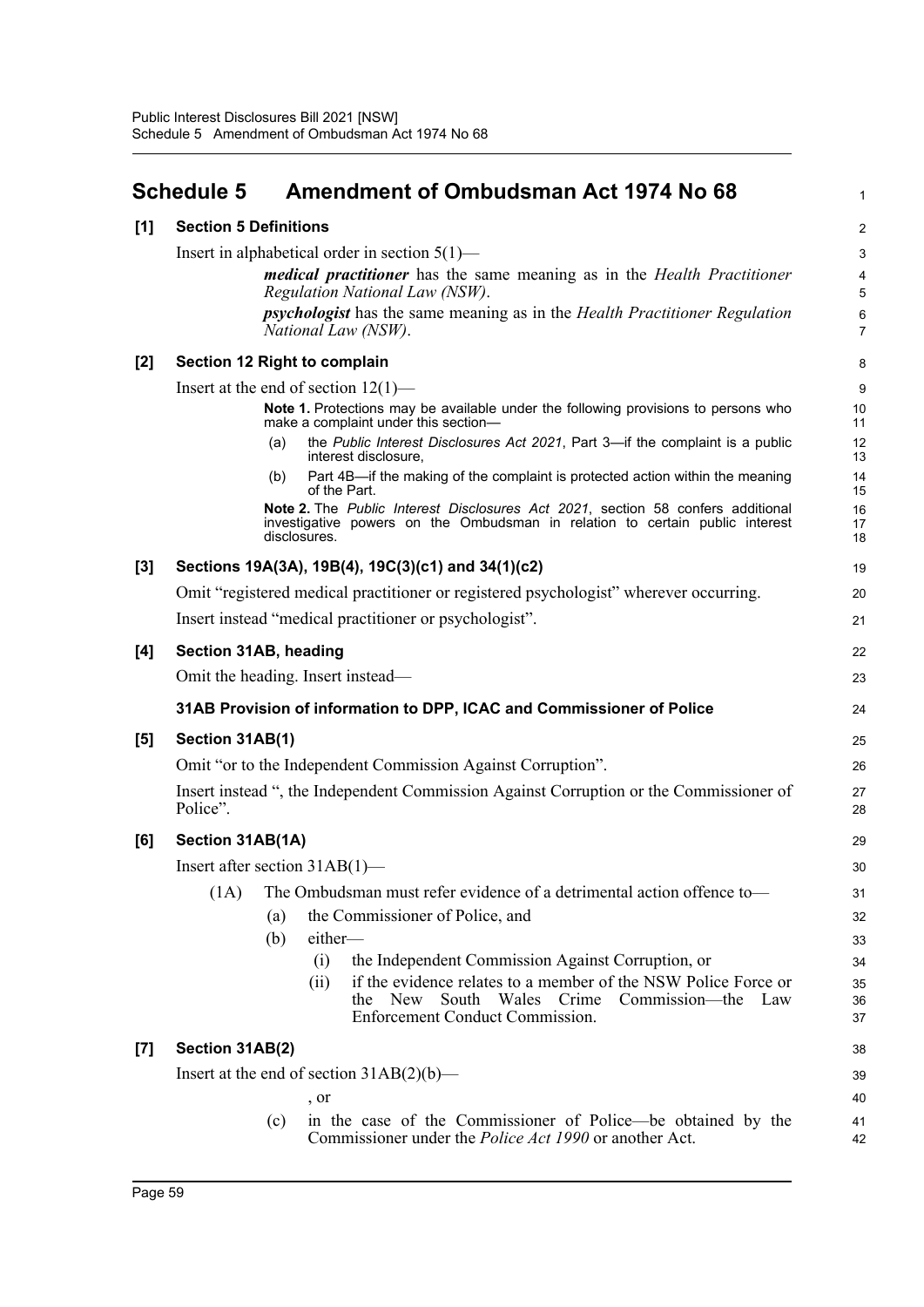| [8] |         | Section 31AB(3)       |                        |                                                                                                                                                                                                                                                                      | $\mathbf{1}$         |
|-----|---------|-----------------------|------------------------|----------------------------------------------------------------------------------------------------------------------------------------------------------------------------------------------------------------------------------------------------------------------|----------------------|
|     |         |                       |                        | Insert after section $31AB(2)$ —                                                                                                                                                                                                                                     | $\boldsymbol{2}$     |
|     |         | (3)                   |                        | In this section-                                                                                                                                                                                                                                                     | 3                    |
|     |         |                       |                        | <i>detrimental action offence</i> has the same meaning as in Part 4B.                                                                                                                                                                                                | 4                    |
| [9] | Part 4B |                       |                        |                                                                                                                                                                                                                                                                      | 5                    |
|     |         | Insert after Part 4A- |                        |                                                                                                                                                                                                                                                                      | 6                    |
|     |         |                       |                        |                                                                                                                                                                                                                                                                      |                      |
|     |         |                       |                        | Part 4B Protections for persons assisting Ombudsman                                                                                                                                                                                                                  | $\overline{7}$       |
|     |         | <b>Division 1</b>     | <b>Preliminary</b>     |                                                                                                                                                                                                                                                                      | 8                    |
|     | 31K     |                       | <b>Objects of Part</b> |                                                                                                                                                                                                                                                                      | 9                    |
|     |         |                       |                        | The objects of this Part are—                                                                                                                                                                                                                                        | 10                   |
|     |         |                       | (a)                    | to adopt protections for the makers of complaints or disclosures of<br>misconduct or wrongdoing that are substantially aligned with the<br>protections available to the makers of public interest disclosures under<br>the Public Interest Disclosures Act 2021, and | 11<br>12<br>13<br>14 |
|     |         |                       | (b)                    | to consolidate the protections available under this Act to persons who<br>assist the Ombudsman.                                                                                                                                                                      | 15<br>16             |
|     | 31L     |                       | Interpretation         |                                                                                                                                                                                                                                                                      | 17                   |
|     |         | (1)                   |                        | In this Part-                                                                                                                                                                                                                                                        | 18                   |
|     |         |                       |                        | civil proceedings means proceedings instituted under section 31S or 31U.                                                                                                                                                                                             | 19                   |
|     |         |                       | Act 2021.              | <i>corrective action</i> has the same meaning as in the <i>Public Interest Disclosures</i>                                                                                                                                                                           | 20<br>21             |
|     |         |                       |                        | counselling includes psychological counselling.                                                                                                                                                                                                                      | 22                   |
|     |         |                       |                        | <b>CS CRAMA matter</b> means a matter in relation to which the Ombudsman may<br>exercise functions under the Community Services (Complaints, Reviews and<br>Monitoring) Act 1993.                                                                                    | 23<br>24<br>25       |
|     |         |                       | 2021.                  | detriment has the same meaning as in the Public Interest Disclosures Act                                                                                                                                                                                             | 26<br>27             |
|     |         |                       | Act 2021.              | detrimental action has the same meaning as in the Public Interest Disclosures                                                                                                                                                                                        | 28<br>29             |
|     |         |                       |                        | detrimental action offence means an offence against section 31R                                                                                                                                                                                                      | 30                   |
|     |         |                       |                        | disclose information has the same meaning as in the Public Interest<br>Disclosures Act 2021.                                                                                                                                                                         | 31<br>32             |
|     |         |                       |                        | legally privileged communication has the same meaning as in the Public<br>Interest Disclosures Act 2021.                                                                                                                                                             | 33<br>34             |
|     |         |                       |                        | <i>limited protected action</i> —see section $31M(3)$ .                                                                                                                                                                                                              | 35                   |
|     |         |                       |                        | <i>position</i> has the same meaning as in the <i>Public Interest Disclosures Act 2021</i> .                                                                                                                                                                         | 36                   |
|     |         |                       |                        | <i>protected action</i> —see section $31M(1)$ .                                                                                                                                                                                                                      | 37                   |
|     |         |                       |                        | protected obligation-see section 31N.                                                                                                                                                                                                                                | 38                   |
|     |         |                       |                        | <i>protected person</i> means a person who takes protected action.                                                                                                                                                                                                   | 39                   |
|     |         |                       |                        | <i>public interest disclosure</i> has the same meaning as in the <i>Public Interest</i><br>Disclosures Act 2021.                                                                                                                                                     | 40<br>41             |
|     |         |                       |                        | reasonable management action-see section 31O(3).                                                                                                                                                                                                                     | 42                   |
|     |         |                       |                        | <i>role</i> has the same meaning as in the <i>Public Interest Disclosures Act 2021</i> .                                                                                                                                                                             | 43                   |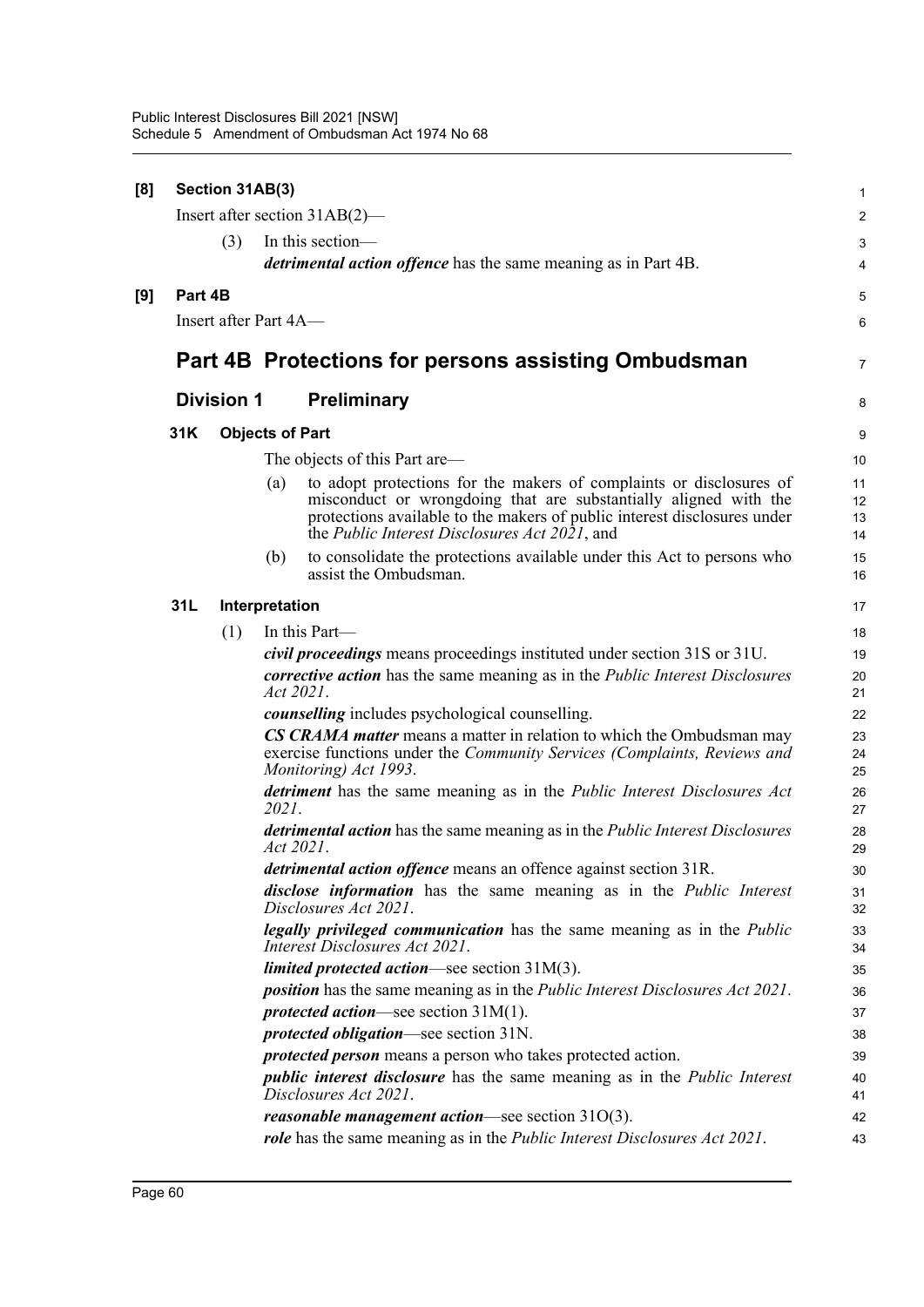|     |     |     | serious maladministration has the same meaning as in the <i>Public Interest</i><br>Disclosures Act 2021.                                                                                                                             | 1<br>$\overline{2}$            |
|-----|-----|-----|--------------------------------------------------------------------------------------------------------------------------------------------------------------------------------------------------------------------------------------|--------------------------------|
|     |     |     | serious wrongdoing has the same meaning as in the Public Interest<br>Disclosures Act 2021.                                                                                                                                           | 3<br>4                         |
|     | (2) |     | In this Part, a reference to the Ombudsman includes a reference to the<br>Ombudsman when exercising functions under the Community Services<br>(Complaints, Reviews and Monitoring) Act 1993.                                         | 5<br>$\,6\,$<br>$\overline{7}$ |
|     | (3) |     | In this Part, a reference to a person assisting the Ombudsman includes a<br>reference to a person who has assisted, is assisting or proposes to assist the<br>Ombudsman.                                                             | 8<br>9<br>10                   |
| 31M |     |     | Meaning of "protected action" and "limited protected action"                                                                                                                                                                         | 11                             |
|     | (1) |     | In this Part, <i>protected action</i> means—                                                                                                                                                                                         | 12                             |
|     |     | (a) | complying with or performing a protected obligation, or                                                                                                                                                                              | 13                             |
|     |     | (b) | making a complaint or disclosure of information to the Ombudsman<br>about                                                                                                                                                            | 14<br>15                       |
|     |     |     | (i)<br>a matter that concerns or may concern serious maladministration,<br>or                                                                                                                                                        | 16<br>17                       |
|     |     |     | another matter the Ombudsman may deal with under this Act, or<br>(i)                                                                                                                                                                 | 18                             |
|     |     |     | <b>Example.</b> Under section 13, the Ombudsman may make conduct of a public<br>authority referred to in section 26 the subject of an investigation whether or not<br>the conduct concerns or may concern serious maladministration. | 19<br>20<br>21                 |
|     |     | (c) | appearing as a witness before the Ombudsman otherwise than by<br>complying with or performing a protected obligation, or                                                                                                             | 22<br>23                       |
|     |     | (d) | voluntarily disclosing information to the Ombudsman in relation to a<br>matter to which Part 3B or 3C applies, or                                                                                                                    | 24<br>25                       |
|     |     | (e) | voluntarily disclosing information to the Ombudsman in relation to a<br>CS CRAMA matter, or                                                                                                                                          | 26<br>27                       |
|     |     | (f) | assisting the Ombudsman in some other way.                                                                                                                                                                                           | 28                             |
|     | (2) |     | However, the following are not protected action—                                                                                                                                                                                     | 29                             |
|     |     | (a) | making a public interest disclosure,                                                                                                                                                                                                 | 30                             |
|     |     | (b) | wilfully making a false statement to, or misleading or attempting to<br>mislead, the Ombudsman or a person acting on behalf of the<br>Ombudsman.                                                                                     | 31<br>32<br>33                 |
|     |     |     | Note. Equivalent protections are available under the Public Interest Disclosures Act<br>2021 to persons who make public interest disclosures.                                                                                        | 34<br>35                       |
|     | (3) |     | In this Part, <i>limited protected action</i> means protected action consisting only of<br>1 or more of the following—                                                                                                               | 36<br>37                       |
|     |     | (a) | protected action mentioned in subsection $(1)(b)(i)$ , if the maker of the<br>complaint or disclosure-                                                                                                                               | 38<br>39                       |
|     |     |     | is a public official within the meaning of the Public Interest<br>(i)<br>Disclosures Act 2021, and                                                                                                                                   | 40<br>41                       |
|     |     |     | does not honestly, and on reasonable grounds, believe the<br>(11)<br>complaint or disclosure shows or tends to show serious<br>maladministration,                                                                                    | 42<br>43<br>44                 |
|     |     | (b) | protected action mentioned in subsection $(1)(b)(ii)$ ,                                                                                                                                                                              | 45                             |
|     |     | (c) | protected action mentioned in subsection (1)(d),                                                                                                                                                                                     | 46                             |
|     |     | (d) | protected action mentioned in subsection $(1)(e)$ ,                                                                                                                                                                                  | 47                             |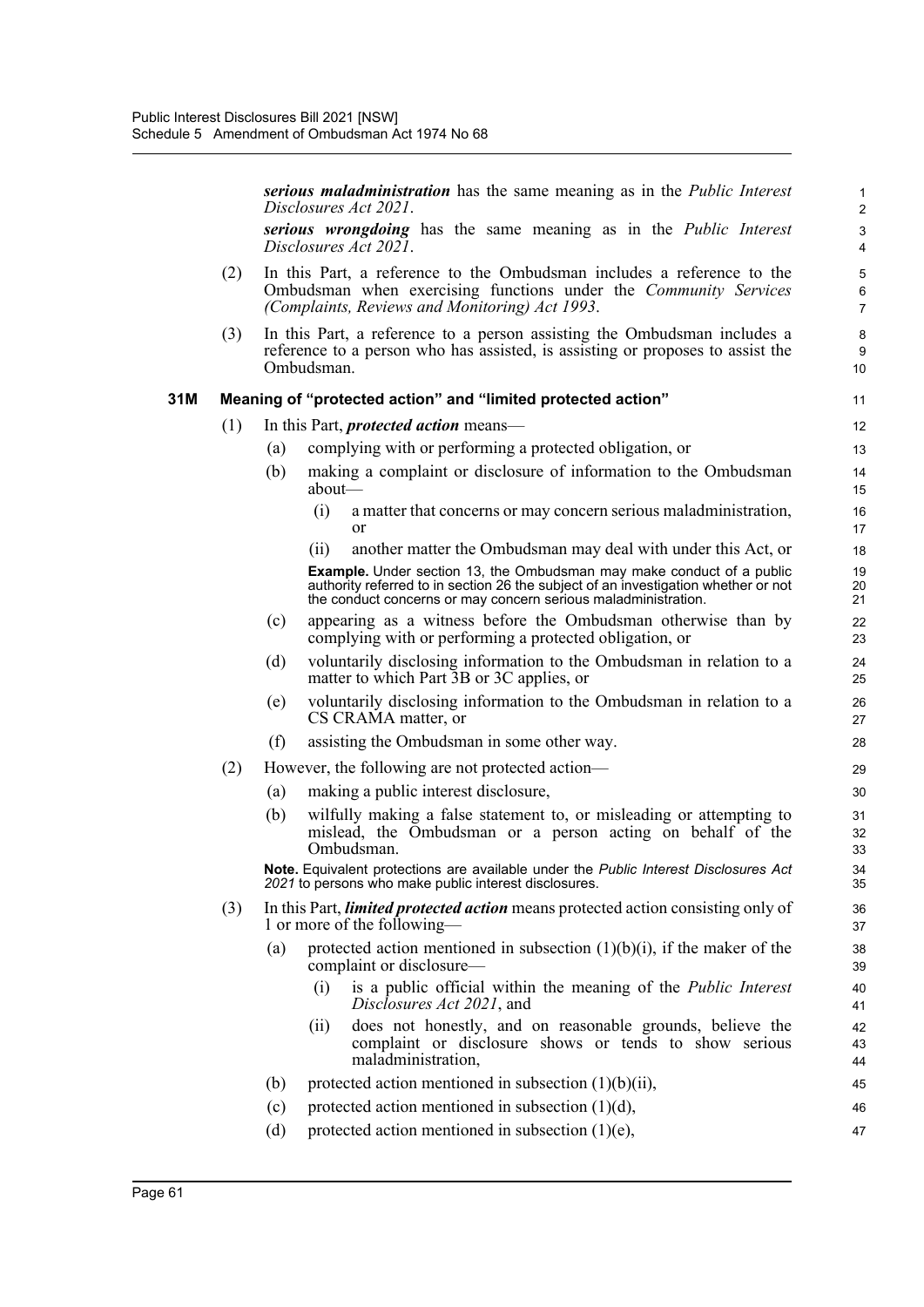| 31N<br>Meaning of "protected obligation"<br>In this Part, <i>protected obligation</i> means 1 or more of the following-<br>a duty arising under section $13AA(3)$ , $18(1)$ or 19,<br>(a)<br>another requirement described in section $21(1)$ ,<br>(b)<br>a requirement to disclose information arising under a provision of Part<br>(c)<br>$3B$ or $3C$ ,<br>a requirement to disclose information arising under a provision of the<br>(d)<br>Community Services (Complaints, Reviews and Monitoring) Act 1993.<br>310<br>Reasonable management action not prevented<br>This Part does not prevent reasonable management action from being taken in<br>(1)<br>relation to a person.<br>Without limiting subsection $(1)$ —<br>(2)<br>a person who takes reasonable management action in relation to another<br>(a)<br>person does not commit a detrimental action offence or incur other<br>liability under this Part, and<br>action taken in relation to a person may be reasonable management<br>(b)<br>action-<br>(i)<br>if the person is alleged to have committed a detrimental action<br>offence—whether or not the person has been charged with the<br>offence, and<br>if the person has been convicted of a detrimental action offence-<br>(i)<br>on the ground of the conduct to which the conviction relates and<br>without further investigation of whether the conduct occurred,<br>and<br>whether or not the action is taken by a manager of the person.<br>(iii)<br>(3)<br>In this Part, <i>reasonable management action</i> taken in relation to a person<br>includes—<br>a reasonable appraisal of the person's work performance, and<br>(a)<br>a reasonable counselling action, whether formal or informal, taken in<br>(b)<br>relation to the person's employment, and<br>a reasonable suspension of the person from the person's workplace, and<br>(c)<br>a reasonable decision to investigate serious wrongdoing or other<br>(d)<br>misconduct alleged or suspected to have been committed by the person,<br>and<br>a reasonable disciplinary action, whether formal or informal, taken in<br>(e)<br>relation to the person's employment, and<br>a reasonable action to transfer, deploy or redeploy the person, and<br>(f)<br>a reasonable action to terminate the person's employment by<br>(g) | $\mathbf{1}$         |
|------------------------------------------------------------------------------------------------------------------------------------------------------------------------------------------------------------------------------------------------------------------------------------------------------------------------------------------------------------------------------------------------------------------------------------------------------------------------------------------------------------------------------------------------------------------------------------------------------------------------------------------------------------------------------------------------------------------------------------------------------------------------------------------------------------------------------------------------------------------------------------------------------------------------------------------------------------------------------------------------------------------------------------------------------------------------------------------------------------------------------------------------------------------------------------------------------------------------------------------------------------------------------------------------------------------------------------------------------------------------------------------------------------------------------------------------------------------------------------------------------------------------------------------------------------------------------------------------------------------------------------------------------------------------------------------------------------------------------------------------------------------------------------------------------------------------------------------------------------------------------------------------------------------------------------------------------------------------------------------------------------------------------------------------------------------------------------------------------------------------------------------------------------------------------------------------------------------------------------------------------------------------------------------------------------------------|----------------------|
|                                                                                                                                                                                                                                                                                                                                                                                                                                                                                                                                                                                                                                                                                                                                                                                                                                                                                                                                                                                                                                                                                                                                                                                                                                                                                                                                                                                                                                                                                                                                                                                                                                                                                                                                                                                                                                                                                                                                                                                                                                                                                                                                                                                                                                                                                                                        | $\overline{2}$       |
|                                                                                                                                                                                                                                                                                                                                                                                                                                                                                                                                                                                                                                                                                                                                                                                                                                                                                                                                                                                                                                                                                                                                                                                                                                                                                                                                                                                                                                                                                                                                                                                                                                                                                                                                                                                                                                                                                                                                                                                                                                                                                                                                                                                                                                                                                                                        | 3                    |
|                                                                                                                                                                                                                                                                                                                                                                                                                                                                                                                                                                                                                                                                                                                                                                                                                                                                                                                                                                                                                                                                                                                                                                                                                                                                                                                                                                                                                                                                                                                                                                                                                                                                                                                                                                                                                                                                                                                                                                                                                                                                                                                                                                                                                                                                                                                        | 4                    |
|                                                                                                                                                                                                                                                                                                                                                                                                                                                                                                                                                                                                                                                                                                                                                                                                                                                                                                                                                                                                                                                                                                                                                                                                                                                                                                                                                                                                                                                                                                                                                                                                                                                                                                                                                                                                                                                                                                                                                                                                                                                                                                                                                                                                                                                                                                                        | 5                    |
|                                                                                                                                                                                                                                                                                                                                                                                                                                                                                                                                                                                                                                                                                                                                                                                                                                                                                                                                                                                                                                                                                                                                                                                                                                                                                                                                                                                                                                                                                                                                                                                                                                                                                                                                                                                                                                                                                                                                                                                                                                                                                                                                                                                                                                                                                                                        | 6<br>$\overline{7}$  |
|                                                                                                                                                                                                                                                                                                                                                                                                                                                                                                                                                                                                                                                                                                                                                                                                                                                                                                                                                                                                                                                                                                                                                                                                                                                                                                                                                                                                                                                                                                                                                                                                                                                                                                                                                                                                                                                                                                                                                                                                                                                                                                                                                                                                                                                                                                                        | 8<br>9               |
|                                                                                                                                                                                                                                                                                                                                                                                                                                                                                                                                                                                                                                                                                                                                                                                                                                                                                                                                                                                                                                                                                                                                                                                                                                                                                                                                                                                                                                                                                                                                                                                                                                                                                                                                                                                                                                                                                                                                                                                                                                                                                                                                                                                                                                                                                                                        | 10                   |
|                                                                                                                                                                                                                                                                                                                                                                                                                                                                                                                                                                                                                                                                                                                                                                                                                                                                                                                                                                                                                                                                                                                                                                                                                                                                                                                                                                                                                                                                                                                                                                                                                                                                                                                                                                                                                                                                                                                                                                                                                                                                                                                                                                                                                                                                                                                        | 11<br>12             |
|                                                                                                                                                                                                                                                                                                                                                                                                                                                                                                                                                                                                                                                                                                                                                                                                                                                                                                                                                                                                                                                                                                                                                                                                                                                                                                                                                                                                                                                                                                                                                                                                                                                                                                                                                                                                                                                                                                                                                                                                                                                                                                                                                                                                                                                                                                                        | 13                   |
|                                                                                                                                                                                                                                                                                                                                                                                                                                                                                                                                                                                                                                                                                                                                                                                                                                                                                                                                                                                                                                                                                                                                                                                                                                                                                                                                                                                                                                                                                                                                                                                                                                                                                                                                                                                                                                                                                                                                                                                                                                                                                                                                                                                                                                                                                                                        | 14<br>15<br>16       |
|                                                                                                                                                                                                                                                                                                                                                                                                                                                                                                                                                                                                                                                                                                                                                                                                                                                                                                                                                                                                                                                                                                                                                                                                                                                                                                                                                                                                                                                                                                                                                                                                                                                                                                                                                                                                                                                                                                                                                                                                                                                                                                                                                                                                                                                                                                                        | 17<br>18             |
|                                                                                                                                                                                                                                                                                                                                                                                                                                                                                                                                                                                                                                                                                                                                                                                                                                                                                                                                                                                                                                                                                                                                                                                                                                                                                                                                                                                                                                                                                                                                                                                                                                                                                                                                                                                                                                                                                                                                                                                                                                                                                                                                                                                                                                                                                                                        | 19<br>20<br>21       |
|                                                                                                                                                                                                                                                                                                                                                                                                                                                                                                                                                                                                                                                                                                                                                                                                                                                                                                                                                                                                                                                                                                                                                                                                                                                                                                                                                                                                                                                                                                                                                                                                                                                                                                                                                                                                                                                                                                                                                                                                                                                                                                                                                                                                                                                                                                                        | 22<br>23<br>24<br>25 |
|                                                                                                                                                                                                                                                                                                                                                                                                                                                                                                                                                                                                                                                                                                                                                                                                                                                                                                                                                                                                                                                                                                                                                                                                                                                                                                                                                                                                                                                                                                                                                                                                                                                                                                                                                                                                                                                                                                                                                                                                                                                                                                                                                                                                                                                                                                                        | 26                   |
|                                                                                                                                                                                                                                                                                                                                                                                                                                                                                                                                                                                                                                                                                                                                                                                                                                                                                                                                                                                                                                                                                                                                                                                                                                                                                                                                                                                                                                                                                                                                                                                                                                                                                                                                                                                                                                                                                                                                                                                                                                                                                                                                                                                                                                                                                                                        | 27<br>28             |
|                                                                                                                                                                                                                                                                                                                                                                                                                                                                                                                                                                                                                                                                                                                                                                                                                                                                                                                                                                                                                                                                                                                                                                                                                                                                                                                                                                                                                                                                                                                                                                                                                                                                                                                                                                                                                                                                                                                                                                                                                                                                                                                                                                                                                                                                                                                        | 29                   |
|                                                                                                                                                                                                                                                                                                                                                                                                                                                                                                                                                                                                                                                                                                                                                                                                                                                                                                                                                                                                                                                                                                                                                                                                                                                                                                                                                                                                                                                                                                                                                                                                                                                                                                                                                                                                                                                                                                                                                                                                                                                                                                                                                                                                                                                                                                                        | 30<br>31             |
|                                                                                                                                                                                                                                                                                                                                                                                                                                                                                                                                                                                                                                                                                                                                                                                                                                                                                                                                                                                                                                                                                                                                                                                                                                                                                                                                                                                                                                                                                                                                                                                                                                                                                                                                                                                                                                                                                                                                                                                                                                                                                                                                                                                                                                                                                                                        | 32                   |
|                                                                                                                                                                                                                                                                                                                                                                                                                                                                                                                                                                                                                                                                                                                                                                                                                                                                                                                                                                                                                                                                                                                                                                                                                                                                                                                                                                                                                                                                                                                                                                                                                                                                                                                                                                                                                                                                                                                                                                                                                                                                                                                                                                                                                                                                                                                        | 33<br>34<br>35       |
|                                                                                                                                                                                                                                                                                                                                                                                                                                                                                                                                                                                                                                                                                                                                                                                                                                                                                                                                                                                                                                                                                                                                                                                                                                                                                                                                                                                                                                                                                                                                                                                                                                                                                                                                                                                                                                                                                                                                                                                                                                                                                                                                                                                                                                                                                                                        | 36<br>37             |
|                                                                                                                                                                                                                                                                                                                                                                                                                                                                                                                                                                                                                                                                                                                                                                                                                                                                                                                                                                                                                                                                                                                                                                                                                                                                                                                                                                                                                                                                                                                                                                                                                                                                                                                                                                                                                                                                                                                                                                                                                                                                                                                                                                                                                                                                                                                        | 38                   |
| redundancy or retrenchment, and                                                                                                                                                                                                                                                                                                                                                                                                                                                                                                                                                                                                                                                                                                                                                                                                                                                                                                                                                                                                                                                                                                                                                                                                                                                                                                                                                                                                                                                                                                                                                                                                                                                                                                                                                                                                                                                                                                                                                                                                                                                                                                                                                                                                                                                                                        | 39<br>40             |
| a reasonable action to suspend, terminate or review a contract under<br>(h)<br>which the person provides services, and                                                                                                                                                                                                                                                                                                                                                                                                                                                                                                                                                                                                                                                                                                                                                                                                                                                                                                                                                                                                                                                                                                                                                                                                                                                                                                                                                                                                                                                                                                                                                                                                                                                                                                                                                                                                                                                                                                                                                                                                                                                                                                                                                                                                 | 41<br>42             |
| a reasonable action resulting in or relating to the person's failure to<br>(i)<br>obtain a promotion, reclassification, transfer or benefit, or to keep a<br>benefit, in relation to the person's employment, and                                                                                                                                                                                                                                                                                                                                                                                                                                                                                                                                                                                                                                                                                                                                                                                                                                                                                                                                                                                                                                                                                                                                                                                                                                                                                                                                                                                                                                                                                                                                                                                                                                                                                                                                                                                                                                                                                                                                                                                                                                                                                                      | 43<br>44<br>45       |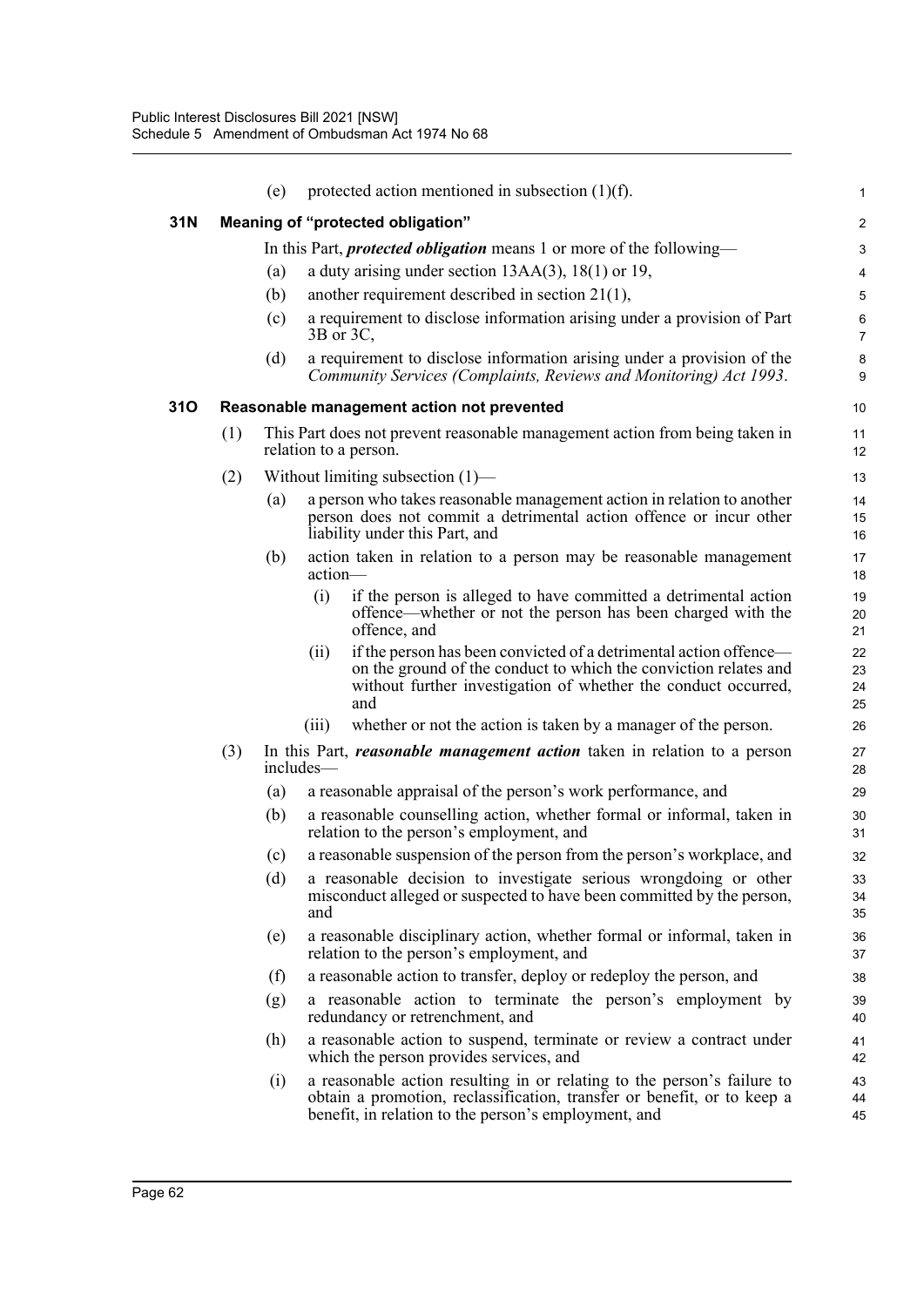|     |                   | (i)        | a reasonable action relating to an action mentioned in paragraphs<br>$(a)$ –(i).                                                                                                                                                          | $\mathbf{1}$<br>$\overline{2}$                            |
|-----|-------------------|------------|-------------------------------------------------------------------------------------------------------------------------------------------------------------------------------------------------------------------------------------------|-----------------------------------------------------------|
|     |                   |            | Example. The actions specified in the Government Sector Employment Act 2013,<br>section 69(4) and the Police Act 1990, section 173(2) are examples of disciplinary<br>action mentioned in paragraph (e).                                  | $\ensuremath{\mathsf{3}}$<br>$\overline{\mathbf{4}}$<br>5 |
|     | (4)               | action if— | However, action taken in relation to a person is not reasonable management                                                                                                                                                                | 6<br>$\overline{7}$                                       |
|     |                   | (a)        | the way of taking the action is not reasonable, or                                                                                                                                                                                        | 8                                                         |
|     |                   | (b)        | the action is taken corruptly or fraudulently, or                                                                                                                                                                                         | $\boldsymbol{9}$                                          |
|     |                   | (c)        | the action is taken to conceal, or avoid the consequences of, serious<br>wrongdoing, or                                                                                                                                                   | 10<br>11                                                  |
|     |                   | (d)        | each of the following applies to the action-                                                                                                                                                                                              | 12                                                        |
|     |                   |            | the person taking the action, when taking the action, has a<br>(1)<br>suspicion, belief or awareness, whether correct or mistaken, that<br>the person in relation to whom the action is taken or a third person<br>is a protected person, | 13<br>14<br>15<br>16                                      |
|     |                   |            | the suspicion, belief or awareness is a contributing factor to the<br>(ii)<br>taking of the action,                                                                                                                                       | 17<br>18                                                  |
|     |                   |            | (iii)<br>the action is not taken for the purpose of reducing the risk of<br>detrimental action being taken against the person in relation to<br>whom the action is taken or a third person.                                               | 19<br>20<br>21                                            |
| 31P |                   |            | Other provisions not affected                                                                                                                                                                                                             | 22                                                        |
|     |                   |            | The provisions of this Part do not affect or limit the operation of section 35A.                                                                                                                                                          | 23                                                        |
|     | <b>Division 2</b> |            | <b>Protections</b>                                                                                                                                                                                                                        | 24                                                        |
| 31Q |                   |            | Limitation on protections for limited protected action                                                                                                                                                                                    | 25                                                        |
|     |                   |            |                                                                                                                                                                                                                                           |                                                           |
|     |                   |            | Except for sections 31R, 31U and 31Z, this Division does not apply in relation<br>to a protected person who takes protected action consisting only of limited<br>protected action.                                                        | 26<br>27<br>28                                            |
| 31R |                   |            | <b>Detrimental action offence</b>                                                                                                                                                                                                         | 29                                                        |
|     | (1)               |            | A person must not take detrimental action against another person if—                                                                                                                                                                      | 30                                                        |
|     |                   | (a)        | the person suspects, believes or is aware, when taking the detrimental<br>action, that the other person or a third person is a protected person, and                                                                                      | 31<br>32                                                  |
|     |                   | (b)        | the suspicion, belief or awareness is a contributing factor to the taking<br>of the detrimental action.                                                                                                                                   | 33<br>34                                                  |
|     |                   |            | Maximum penalty—200 penalty units or imprisonment for 5 years, or both.<br>Note. It is not a detrimental action offence to take reasonable management action in<br>relation to a person. See section 310.                                 | 35<br>36<br>37                                            |
|     | (2)               |            | The fact the suspicion or belief was mistaken is not a defence to a prosecution<br>for a detrimental action offence.                                                                                                                      | 38<br>39                                                  |
|     | (3)               |            | A detrimental action offence is an indictable offence.                                                                                                                                                                                    | 40                                                        |
|     | (4)               |            | In a prosecution for a detrimental action offence, the accused bears the onus of<br>proving, in relation to detrimental action established by the prosecution to<br>have been taken by the accused—                                       | 41<br>42<br>43                                            |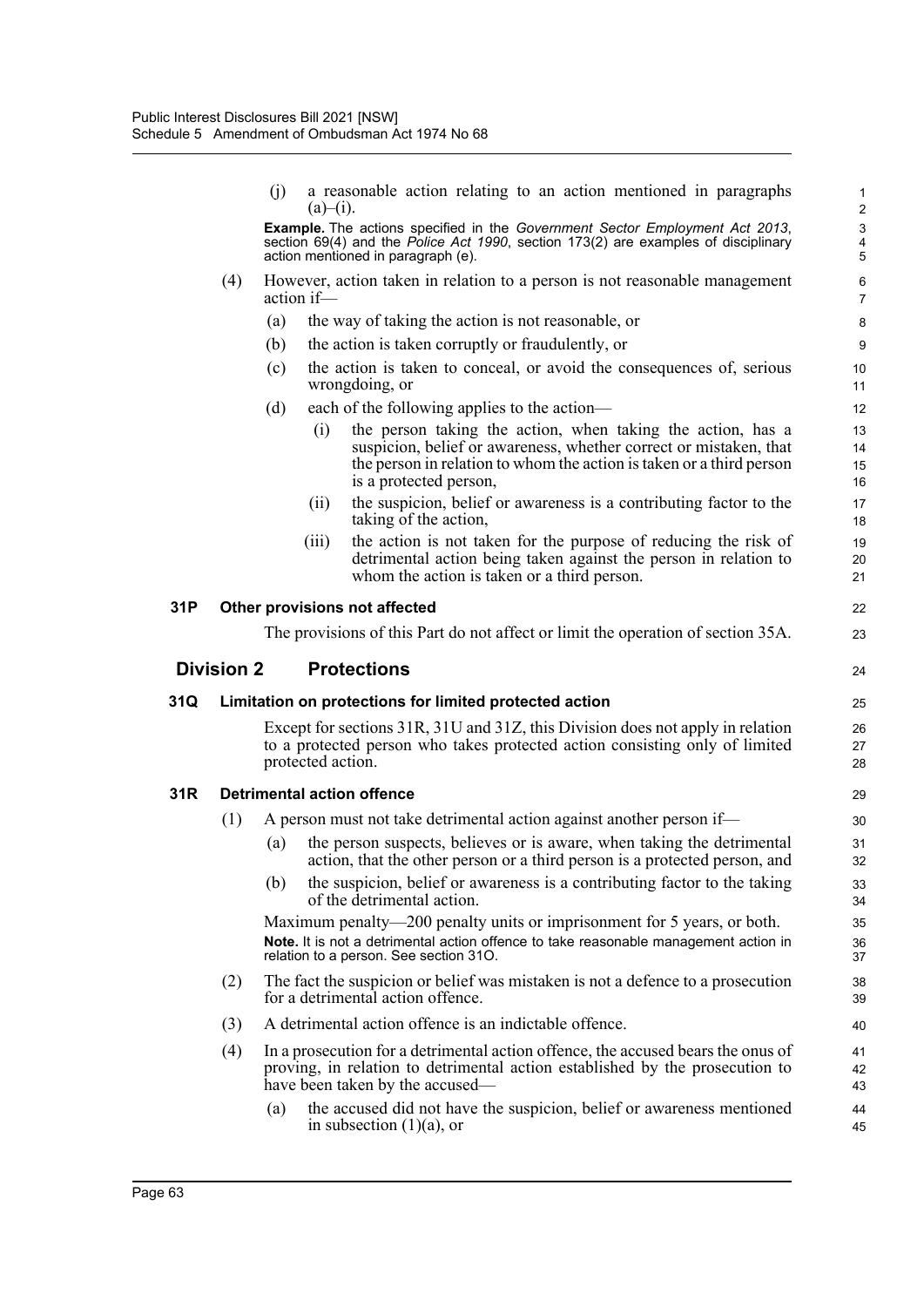|     |     | (b)       | if the accused had the suspicion, belief or awareness—the suspicion,<br>belief or awareness was not a contributing factor to the taking of the<br>detrimental action.                                                                                                   | 1<br>$\overline{c}$<br>3 |
|-----|-----|-----------|-------------------------------------------------------------------------------------------------------------------------------------------------------------------------------------------------------------------------------------------------------------------------|--------------------------|
|     | (5) |           | It is a defence to a prosecution for a detrimental action offence that the<br>detrimental action constituted appropriate corrective action.                                                                                                                             | 4<br>5                   |
|     | (6) |           | Proceedings for a detrimental action offence may be instituted at any time<br>within 3 years after the offence is alleged to have been committed.                                                                                                                       | 6<br>7                   |
| 31S |     |           | Detrimental action-recovery of damages                                                                                                                                                                                                                                  | 8                        |
|     | (1) |           | A person who takes detrimental action against another person is liable in<br>damages under this section for injury, damage or loss suffered as a result by<br>the other person or a third person if—                                                                    | 9<br>10<br>11            |
|     |     | (a)       | the person suspects, believes or is aware, when taking the detrimental<br>action, that any person is a protected person, and                                                                                                                                            | 12<br>13                 |
|     |     | (b)       | the suspicion, belief or awareness is a contributing factor to the taking<br>of the detrimental action.                                                                                                                                                                 | 14<br>15                 |
|     | (2) |           | The damages may be recovered in a court of competent jurisdiction.                                                                                                                                                                                                      | 16                       |
|     | (3) | mistaken. | The person's liability is not affected by the fact the suspicion or belief was                                                                                                                                                                                          | 17<br>18                 |
|     | (4) |           | In proceedings under this section, the defendant bears the onus of proving, in<br>relation to detrimental action established by the plaintiff to have been taken by<br>the defendant-                                                                                   | 19<br>20<br>21           |
|     |     | (a)       | the defendant did not have the suspicion, belief or awareness mentioned<br>in subsection $(1)(a)$ , or                                                                                                                                                                  | 22<br>23                 |
|     |     | (b)       | if the defendant had the suspicion, belief or awareness—the suspicion,<br>belief or awareness was not a contributing factor to the taking of the<br>detrimental action.                                                                                                 | 24<br>25<br>26           |
|     | (5) |           | It is a defence in proceedings arising under this section that the detrimental<br>action constituted appropriate corrective action.                                                                                                                                     | 27<br>28                 |
|     | (6) |           | Damages recovered under this section may include damages in the nature of<br>exemplary damages.                                                                                                                                                                         | 29<br>30                 |
|     | (7) |           | A person's entitlement to recover damages under this section—                                                                                                                                                                                                           | 31                       |
|     |     | (a)       | does not affect another right or remedy available to the person as a result<br>of the relevant detrimental action, and                                                                                                                                                  | 32<br>33                 |
|     |     | (b)       | does not constitute redress in relation to dismissal from employment for<br>the purposes of the Industrial Relations Act 1996, section 90 or another<br>law.                                                                                                            | 34<br>35<br>36           |
|     |     |           | Note. However, see the Public Interest Disclosures Act 2021, sections 35(7) and 62(5).                                                                                                                                                                                  | 37                       |
|     | (8) |           | To avoid doubt, liability under this section is not liability in tort.                                                                                                                                                                                                  | 38                       |
| 31T |     |           | <b>Employer liability for detrimental action by employee</b>                                                                                                                                                                                                            | 39                       |
|     |     |           | A court may make the following additional orders if the court is satisfied<br>damages are recoverable under section 31S in circumstances where the person<br>who took the detrimental action did so in connection with the person's position<br>or role as an employee- | 40<br>41<br>42<br>43     |
|     |     | (a)       | an order that the person's employer is liable to pay the damages in<br>whole or in part,                                                                                                                                                                                | 44<br>45                 |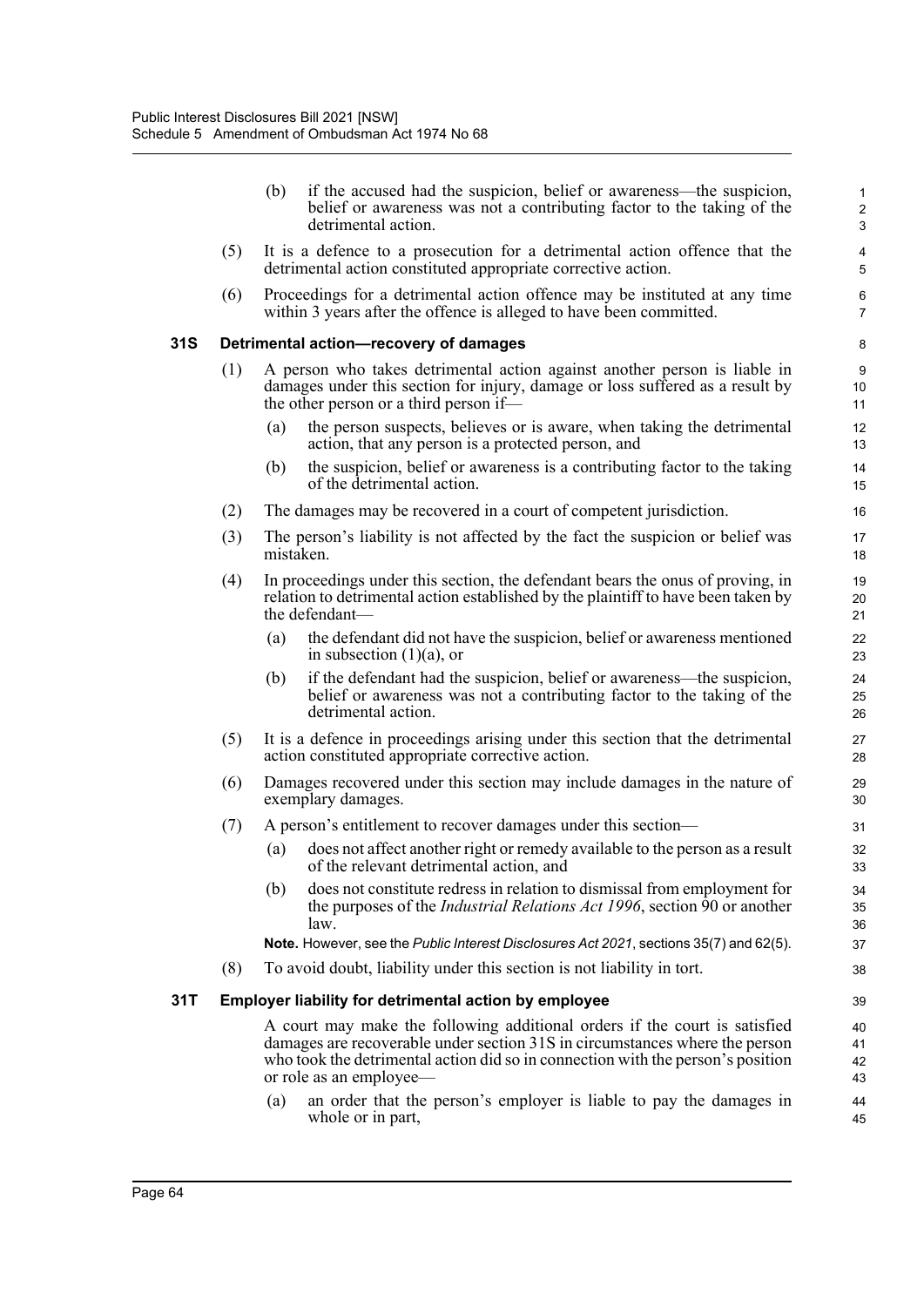|     |     | (b)     | an order that the person and the person's employer are jointly or<br>severally liable to pay the damages.                                                                                                                            | 1<br>$\overline{2}$  |
|-----|-----|---------|--------------------------------------------------------------------------------------------------------------------------------------------------------------------------------------------------------------------------------------|----------------------|
| 31U |     |         | Injunctions relating to detrimental action                                                                                                                                                                                           | 3                    |
|     | (1) |         | The Supreme Court may, on the application of 1 of the following, grant an<br>injunction relating to the commission or possible commission of a detrimental<br>action offence-                                                        | 4<br>5<br>$\,6\,$    |
|     |     | (a)     | the Ombudsman,                                                                                                                                                                                                                       | $\overline{7}$       |
|     |     | (b)     | with the written approval of the Attorney General—another public<br>authority,                                                                                                                                                       | 8<br>9               |
|     |     | (c)     | a protected person,                                                                                                                                                                                                                  | 10                   |
|     |     | (d)     | another person against whom detrimental action has been or may be<br>taken.                                                                                                                                                          | 11<br>12             |
|     | (2) |         | The terms of the injunction may-                                                                                                                                                                                                     | 13                   |
|     |     | (a)     | restrain a person from engaging in conduct that would constitute a<br>detrimental action offence, or                                                                                                                                 | 14<br>15             |
|     |     | (b)     | require a person to do an act or thing to remedy conduct that constitutes<br>a detrimental action offence.                                                                                                                           | 16<br>17             |
|     | (3) |         | An injunction restraining a person from engaging in conduct that would<br>constitute a detrimental action offence may be granted—                                                                                                    | 18<br>19             |
|     |     | (a)     | whether or not the person has previously engaged in conduct of that<br>kind, and                                                                                                                                                     | 20<br>21             |
|     |     | (b)     | whether or not it appears to the Supreme Court the person intends to<br>continue to engage in conduct of that kind, and                                                                                                              | 22<br>23             |
|     |     | (c)     | whether or not there is an imminent danger of substantial damage to<br>another person if the person engages in conduct of that kind.                                                                                                 | 24<br>25             |
|     | (4) |         | To avoid doubt, an injunction granted under this section may—                                                                                                                                                                        | 26                   |
|     |     | (a)     | require a formal apology to be made to a person against whom<br>detrimental action has been taken, or                                                                                                                                | 27<br>28             |
|     |     | (b)     | restrain detrimental action comprising an attempt to terminate a<br>person's employment in a particular position or role, or                                                                                                         | 29<br>30             |
|     |     | (c)     | require the reinstatement in the same or a substantially similar position<br>or role of a person against whom detrimental action comprising<br>termination of employment in a particular position or role has been<br>taken.         | 31<br>32<br>33<br>34 |
|     | (5) |         | An injunction granted in the terms specified in subsection $(4)(c)$ is to be<br>complied with despite an inconsistent provision in another Act or law.                                                                               | 35<br>36             |
|     | (6) |         | An injunction may not be granted under this section to restrain or remedy—                                                                                                                                                           | 37                   |
|     |     | (a)     | appropriate corrective action, or                                                                                                                                                                                                    | 38                   |
|     |     | (b)     | reasonable management action in relation to a person.                                                                                                                                                                                | 39                   |
|     | (7) | action. | In an application under this section, a person who takes or proposes to take<br>reasonable management action in relation to a person bears the onus of<br>satisfying the Supreme Court of the reasons for taking, or purpose of, the | 40<br>41<br>42<br>43 |
|     | (8) |         | The Supreme Court may grant an interim injunction pending determination of<br>an application under this section.                                                                                                                     | 44<br>45             |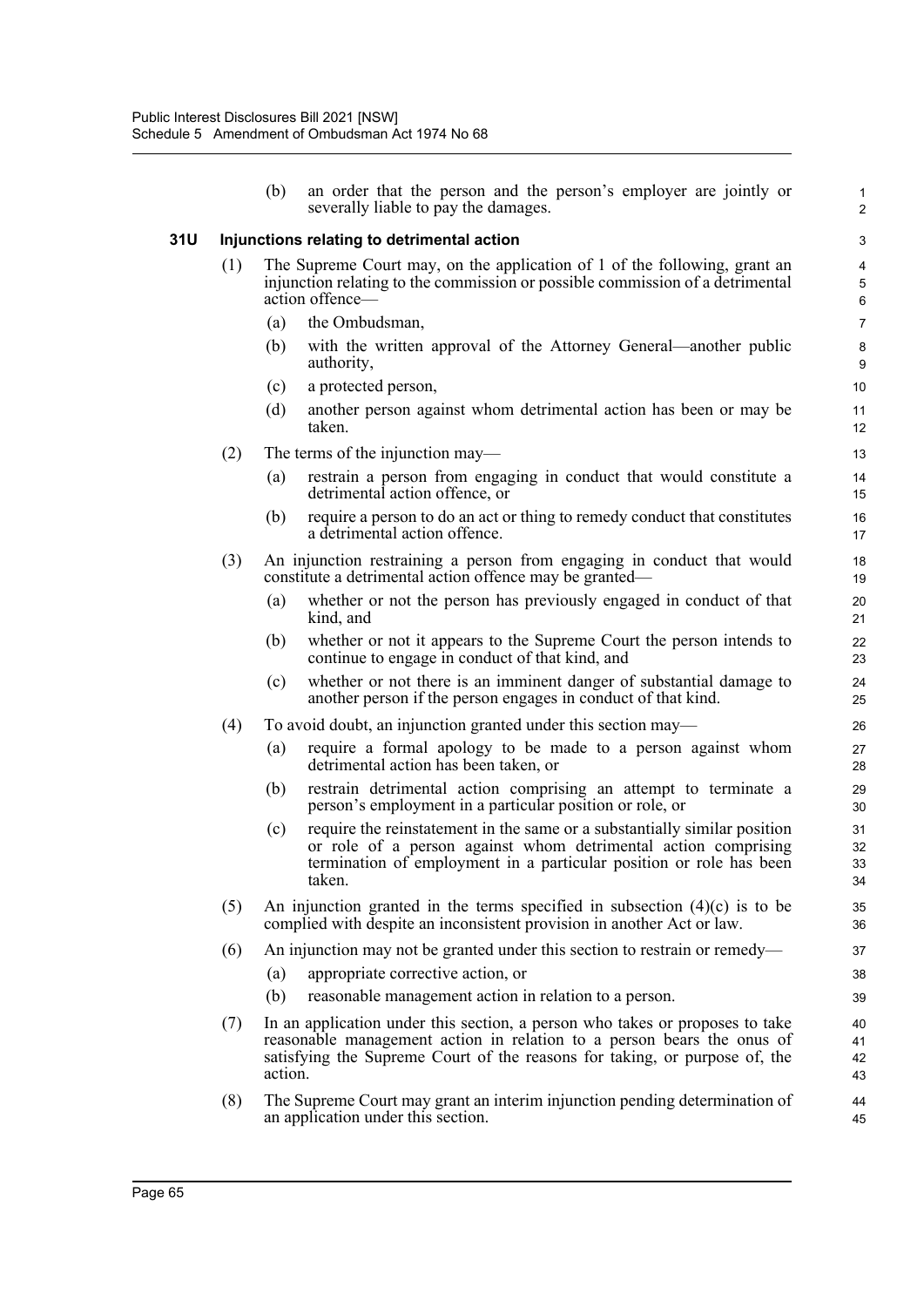|            | (9)  |         | The Supreme Court may not require an undertaking as to damages as a<br>condition of granting the interim injunction.                                                                                              | $\mathbf{1}$<br>$\overline{2}$ |
|------------|------|---------|-------------------------------------------------------------------------------------------------------------------------------------------------------------------------------------------------------------------|--------------------------------|
|            | (10) |         | The Supreme Court may discharge or vary an injunction or interim injunction<br>granted under this section.                                                                                                        | 3<br>4                         |
|            | (11) |         | This section does not limit the operation of section 21C.                                                                                                                                                         | 5                              |
| <b>31V</b> |      |         | Immunity from costs orders                                                                                                                                                                                        | 6                              |
|            | (1)  |         | A person who institutes civil proceedings is not liable to pay costs incurred by<br>another party to the proceedings unless—                                                                                      | $\overline{7}$<br>8            |
|            |      | (a)     | the person instituted the proceedings vexatiously or without reasonable<br>cause, or                                                                                                                              | 9<br>10                        |
|            |      | (b)     | the person's unreasonable act or omission caused the other party to<br>incur the costs.                                                                                                                           | 11<br>12                       |
|            | (2)  |         | The other party bears the onus of satisfying the court of the matters specified<br>in subsection $(1)$ .                                                                                                          | 13<br>14                       |
| 31W        |      |         | Detrimental action-relationship between criminal and civil proceedings                                                                                                                                            | 15                             |
|            |      |         | A person may institute civil proceedings even if—                                                                                                                                                                 | 16                             |
|            |      | (a)     | no prosecution has been brought in relation to the relevant detrimental<br>action, or                                                                                                                             | 17<br>18                       |
|            |      | (b)     | the person against whom the civil proceedings are instituted has been<br>acquitted of a detrimental action offence on the same, or substantially<br>the same, facts relied on in the civil proceedings.           | 19<br>20<br>21                 |
| 31X        |      |         | <b>Protections from liability</b>                                                                                                                                                                                 | 22                             |
|            | (1)  |         | Except as provided by this section, a protected person, in relation to protected<br>action taken by the person that is or involves the disclosure of information—                                                 | 23<br>24                       |
|            |      | (a)     | does not incur civil liability, including liability for breaching a duty of<br>secrecy or confidentiality or another restriction on disclosure applicable<br>to the person, whether or not imposed by an Act, and | 25<br>26<br>27                 |
|            |      | (b)     | does not incur criminal liability, including liability for breaching a law<br>or code of conduct imposing a duty of confidentiality or other restriction<br>in relation to the disclosure of information, and     | 28<br>29<br>30                 |
|            |      | (c)     | is not liable to disciplinary action.                                                                                                                                                                             | 31                             |
|            | (2)  | action- | This section applies to protected action taken at the request of, or in response<br>to a requirement of, the Ombudsman only to the extent that the protected                                                      | 32<br>33<br>34                 |
|            |      | (a)     | is relevant to the matter in relation to which the request or requirement<br>is made, or                                                                                                                          | 35<br>36                       |
|            |      | (b)     | constitutes an independent disclosure showing or tending to show<br>serious wrongdoing.                                                                                                                           | 37<br>38                       |
|            | (3)  | action. | This section does not protect a protected person against liability for past<br>conduct of the person that is disclosed by the person while taking protected                                                       | 39<br>40<br>41                 |
|            |      |         | Note. Section 31Y permits the Ombudsman to recommend to the Attorney General an<br>undertaking be given in the circumstances described in this subsection.                                                        | 42<br>43                       |
|            | (4)  |         | If a person who is not a public official takes protected action that breaches a<br>privilege arising from a legally privileged communication, this section                                                        | 44<br>45                       |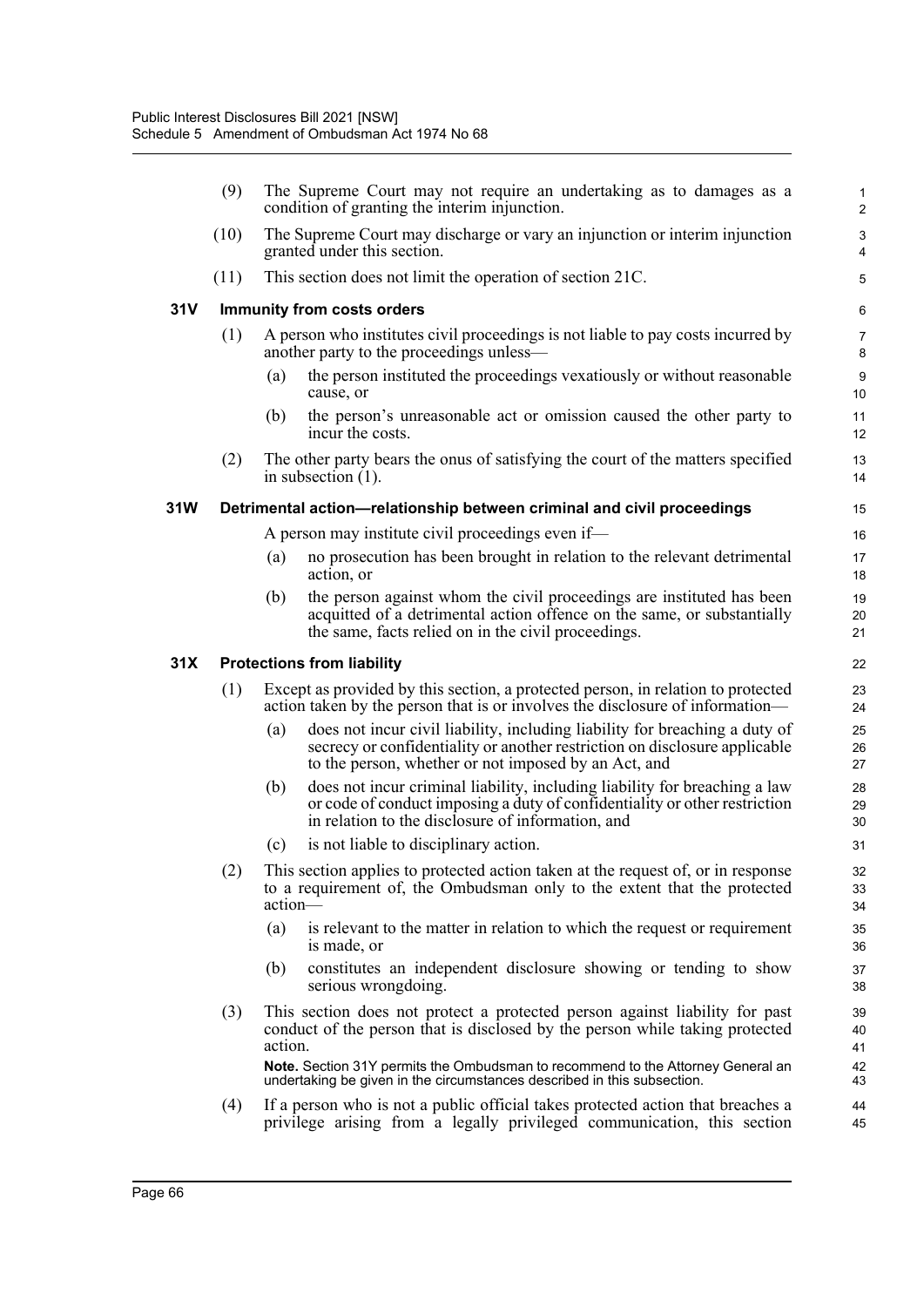|     |     | that $-$            | protects the person from the consequences of the breach only to the extent                                                                                                                                                                                                                                                                                                                                                 | $\mathbf{1}$<br>$\overline{2}$              |
|-----|-----|---------------------|----------------------------------------------------------------------------------------------------------------------------------------------------------------------------------------------------------------------------------------------------------------------------------------------------------------------------------------------------------------------------------------------------------------------------|---------------------------------------------|
|     |     | (a)                 | the protected action was taken to comply with or perform a protected<br>obligation, or                                                                                                                                                                                                                                                                                                                                     | $\ensuremath{\mathsf{3}}$<br>$\overline{4}$ |
|     |     | (b)                 | another provision of this Act protects the person from the consequences<br>of the breach, or                                                                                                                                                                                                                                                                                                                               | $\mathbf 5$<br>6                            |
|     |     | (c)                 | the privilege was waived by a person having authority to do so.                                                                                                                                                                                                                                                                                                                                                            | $\overline{7}$                              |
|     | (5) |                     | This section does not limit the operation of section 21, 21A or 36.                                                                                                                                                                                                                                                                                                                                                        | 8                                           |
|     | (6) |                     | In this section-                                                                                                                                                                                                                                                                                                                                                                                                           | $\boldsymbol{9}$                            |
|     |     | 2021.               | <i>public official</i> has the same meaning as in the <i>Public Interest Disclosures Act</i>                                                                                                                                                                                                                                                                                                                               | 10<br>11                                    |
| 31Y |     | <b>Undertakings</b> |                                                                                                                                                                                                                                                                                                                                                                                                                            | 12                                          |
|     | (1) |                     | The Attorney General may, if in the Attorney General's opinion it is<br>appropriate, give to a protected person who makes, or proposes to make, a<br>disclosure of the person's past conduct while taking protected action an<br>undertaking that the disclosure or the fact of the disclosure will not be used in<br>evidence against the person, other than in proceedings relating to the falsity of<br>the disclosure. | 13<br>14<br>15<br>16<br>17<br>18            |
|     | (2) |                     | The Ombudsman may recommend to the Attorney General a person be given<br>an undertaking.                                                                                                                                                                                                                                                                                                                                   | 19<br>20                                    |
|     | (3) |                     | If the Attorney General gives an undertaking, the disclosure or the fact of the<br>disclosure, as applicable, is not admissible in evidence against the person in<br>civil or criminal proceedings, other than proceedings relating to the falsity of<br>the disclosure.                                                                                                                                                   | 21<br>22<br>23<br>24                        |
|     | (4) |                     | An undertaking may be given conditionally or unconditionally.                                                                                                                                                                                                                                                                                                                                                              | 25                                          |
|     | (5) |                     | This section does not affect, and applies in addition to, section 36.                                                                                                                                                                                                                                                                                                                                                      | 26                                          |
| 31Z |     |                     | Identifying information not to be disclosed                                                                                                                                                                                                                                                                                                                                                                                | 27                                          |
|     | (1) |                     | Information tending to identify a person as a protected person (identifying<br><i>information</i> ) is not to be disclosed by the Ombudsman or a public authority.                                                                                                                                                                                                                                                         | 28<br>29                                    |
|     | (2) |                     | However, subsection (1) does not prevent the disclosure of the identifying<br>information if-                                                                                                                                                                                                                                                                                                                              | 30<br>31                                    |
|     |     | (a)                 | the person consents in writing to the disclosure of the identifying<br>information, or                                                                                                                                                                                                                                                                                                                                     | 32<br>33                                    |
|     |     | (b)                 | it is generally known the person is a protected person as a result of the<br>person's voluntary self-identification as a protected person, or                                                                                                                                                                                                                                                                              | 34<br>35                                    |
|     |     | (c)                 | after consulting the person, the Ombudsman or public authority<br>reasonably considers it necessary to disclose the identifying<br>information to protect a person from detriment, or                                                                                                                                                                                                                                      | 36<br>37<br>38                              |
|     |     | (d)                 | it is necessary the identifying information be disclosed to a person<br>whose interests are affected by the relevant protected action, or                                                                                                                                                                                                                                                                                  | 39<br>40                                    |
|     |     | (e)                 | the identifying information has previously been lawfully published, or                                                                                                                                                                                                                                                                                                                                                     | 41                                          |
|     |     | (f)                 | the identifying information is disclosed to a medical practitioner or<br>psychologist for the purposes of the practitioner or psychologist<br>providing medical or psychiatric care, treatment or counselling to the<br>individual disclosing the information, or                                                                                                                                                          | 42<br>43<br>44<br>45                        |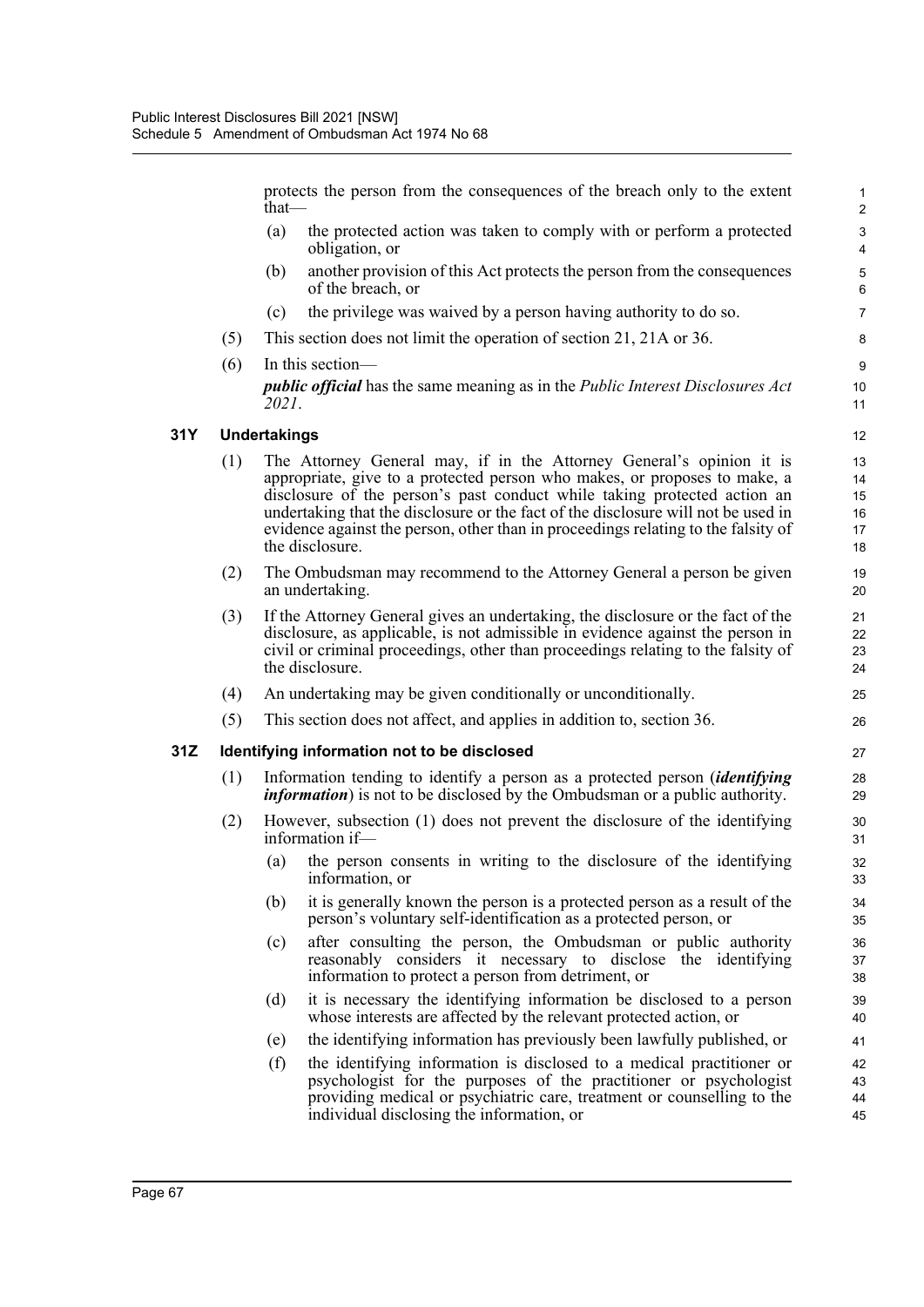|        |                                | (g)  | the identifying information is disclosed for the purposes of proceedings<br>before a court or tribunal, or                                                                  | $\mathbf{1}$<br>$\overline{c}$ |
|--------|--------------------------------|------|-----------------------------------------------------------------------------------------------------------------------------------------------------------------------------|--------------------------------|
|        |                                | (h)  | the disclosure of the identifying information is necessary to effectively<br>investigate or deal with a complaint or disclosure of information under<br>this Act, or        | $\mathbf{3}$<br>4<br>5         |
|        |                                | (i)  | the protected person took the relevant protected action to comply with<br>or perform a protected obligation, or                                                             | 6<br>$\overline{7}$            |
|        |                                | (i)  | it is otherwise in the public interest to disclose the identifying<br>information.                                                                                          | 8<br>9                         |
|        | (3)                            |      | To avoid doubt, a person does not voluntarily self-identify as a protected<br>person merely by taking the relevant protected action in confidence.                          | 10<br>11                       |
|        | (4)                            |      | Other provisions of this Act that require, authorise, restrict or prohibit the<br>disclosure of information prevail over this section to the extent of an<br>inconsistency. | 12<br>13<br>14                 |
| $[10]$ |                                |      | Section 34 Disclosures by Ombudsman or officer                                                                                                                              | 15                             |
|        |                                |      | Omit section $34(1)(b5)$ . Insert instead—                                                                                                                                  | 16                             |
|        |                                | (b5) | for the purpose of proceedings under—                                                                                                                                       | 17                             |
|        |                                |      | the <i>Public Interest Disclosures Act 2021</i> , section 33 or 37, or<br>(i)                                                                                               | 18                             |
|        |                                |      | this Act, section 31R or 31U,<br>(i)                                                                                                                                        | 19                             |
| [11]   | Section 34(1)(c3)              |      |                                                                                                                                                                             | 20                             |
|        |                                |      | Insert after section $34(1)(c2)$ —                                                                                                                                          | 21                             |
|        |                                | (c3) | where the information is identifying information—for a reason<br>mentioned in section $31Z(2)$ , or                                                                         | 22<br>23                       |
| $[12]$ | Section 34(6)                  |      |                                                                                                                                                                             | 24                             |
|        | Insert after section $34(5)$ — |      |                                                                                                                                                                             | 25                             |
|        | (6)                            |      | In this section-                                                                                                                                                            | 26                             |
|        |                                |      | <i>identifying information</i> has the same meaning as in section 31Z.                                                                                                      | 27                             |
| $[13]$ |                                |      | Section 35 Ombudsman, officer or expert as witness                                                                                                                          | 28                             |
|        |                                |      | Insert "31R, 31U," after "21C," in section $35(2)(a)$ .                                                                                                                     | 29                             |
| $[14]$ | <b>Section 35(2)(f)</b>        |      |                                                                                                                                                                             | 30                             |
|        |                                |      | Omit "section 20 or 20B of the Public Interest Disclosures Act 1994".                                                                                                       | 31                             |
|        |                                |      | Insert instead "the Public Interest Disclosures Act 2021, section 33 or 37".                                                                                                | 32                             |
|        |                                |      |                                                                                                                                                                             |                                |
| $[15]$ | <b>Section 37 Offences</b>     |      |                                                                                                                                                                             | 33                             |
|        |                                |      | Omit "10 penalty units" from section 37(1).                                                                                                                                 | 34                             |
|        |                                |      | Insert instead "100 penalty units or imprisonment for 2 years, or both".                                                                                                    | 35                             |
| $[16]$ | Section 37(2)                  |      |                                                                                                                                                                             | 36                             |
|        | Omit "10 penalty units".       |      |                                                                                                                                                                             | 37                             |
|        |                                |      | Insert instead "50 penalty units or imprisonment for 12 months, or both".                                                                                                   | 38                             |
|        |                                |      |                                                                                                                                                                             |                                |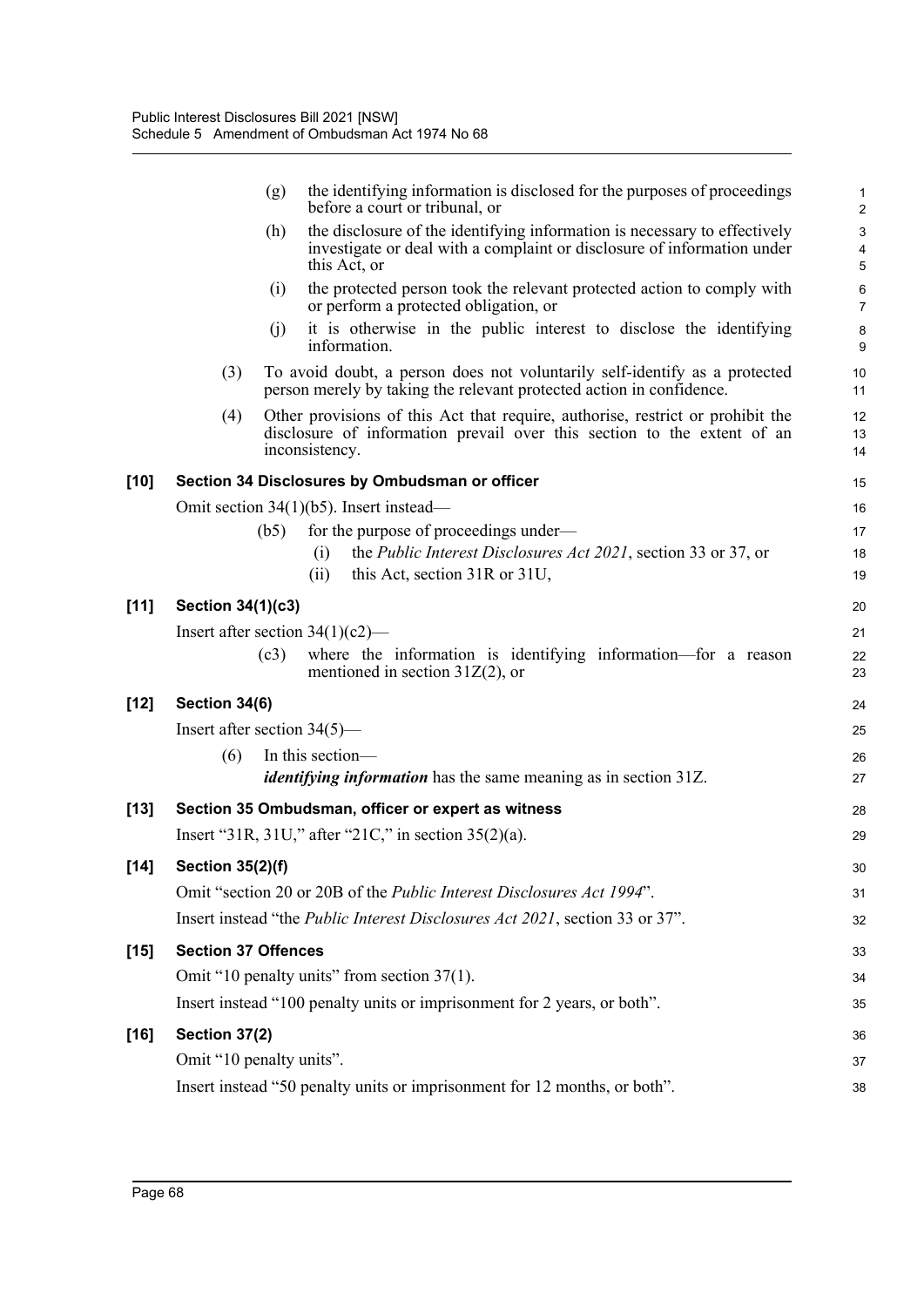| $[17]$ | Section 37(4)-(7)                                                                                                                |                        |     |                                                                                                                                                      |                     |  |
|--------|----------------------------------------------------------------------------------------------------------------------------------|------------------------|-----|------------------------------------------------------------------------------------------------------------------------------------------------------|---------------------|--|
|        |                                                                                                                                  | Omit the subsections.  |     |                                                                                                                                                      | $\overline{2}$      |  |
| $[18]$ |                                                                                                                                  | <b>Section 38A</b>     |     |                                                                                                                                                      | 3                   |  |
|        |                                                                                                                                  |                        |     | Insert after section 38—                                                                                                                             | $\overline{4}$      |  |
|        | 38A                                                                                                                              |                        |     | Fees for services provided under Public Interest Disclosures Act 2021                                                                                | 5                   |  |
|        |                                                                                                                                  | (1)                    |     | The Ombudsman may charge reasonable fees for the following—                                                                                          | 6                   |  |
|        |                                                                                                                                  |                        | (a) | conciliation services provided by the Ombudsman under the <i>Public</i><br>Interest Disclosures Act 2021, section 74,                                | $\overline{7}$<br>8 |  |
|        |                                                                                                                                  |                        | (b) | training services provided by the Ombudsman under the <i>Public Interest</i><br>Disclosures Act 2021, section 48(2).                                 | 9<br>10             |  |
|        |                                                                                                                                  | (2)                    |     | A fee charged for a service provided under the <i>Public Interest Disclosures Act</i><br>2021 is to be charged to the agency requesting the service. | 11<br>12            |  |
|        |                                                                                                                                  | (3)                    |     | This section does not affect the ability of the Ombudsman to recover fees for<br>services provided under this Act or another Act or law.             | 13<br>14            |  |
|        |                                                                                                                                  | (4)                    |     | In this section—                                                                                                                                     | 15                  |  |
|        |                                                                                                                                  |                        |     | <b>agency</b> has the same meaning as in the <i>Public Interest Disclosures Act 2021</i> .                                                           | 16                  |  |
| [19]   |                                                                                                                                  |                        |     | Schedule 1 Excluded conduct of public authorities                                                                                                    | 17                  |  |
|        | Omit "public interest disclosure (within the meaning of the <i>Public Interest Disclosures Act</i><br>1994)" from item $12(c)$ . |                        |     |                                                                                                                                                      |                     |  |
|        |                                                                                                                                  | Disclosures Act 2021". |     | Insert instead "public interest disclosure within the meaning of the <i>Public Interest</i>                                                          | 20<br>21            |  |
|        |                                                                                                                                  |                        |     |                                                                                                                                                      |                     |  |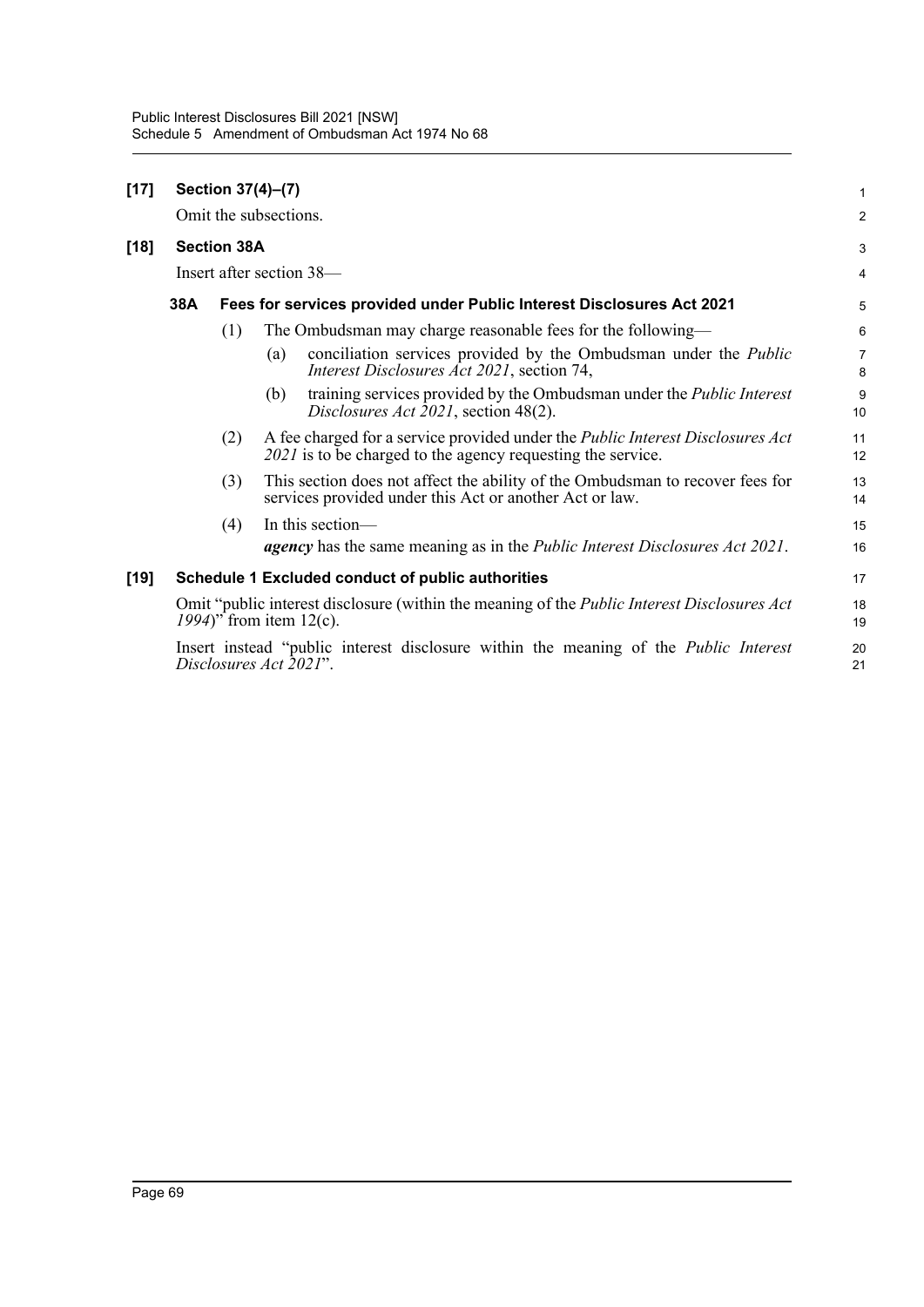|       | <b>Schedule 6</b>            | <b>Amendment of Law Enforcement Conduct</b><br><b>Commission Act 2016 No 61</b>                                                                                                               |                |  |
|-------|------------------------------|-----------------------------------------------------------------------------------------------------------------------------------------------------------------------------------------------|----------------|--|
| [1]   | <b>Section 4 Definitions</b> |                                                                                                                                                                                               | 3              |  |
|       |                              | Insert at the end of section $4(1)$ , definition of <i>disciplinary proceedings</i> —                                                                                                         | 4              |  |
|       |                              | Note. Disciplinary proceedings are defined differently in section 30.                                                                                                                         | 5              |  |
| [2]   | Section 4(1)                 |                                                                                                                                                                                               | 6              |  |
|       |                              | Insert in alphabetical order—                                                                                                                                                                 | $\overline{7}$ |  |
|       |                              | <i>medical practitioner</i> has the same meaning as in the <i>Health Practitioner</i><br>Regulation National Law (NSW).                                                                       | 8<br>9         |  |
|       |                              | <i>psychologist</i> has the same meaning as in the <i>Health Practitioner Regulation</i><br>National Law (NSW).                                                                               | 10<br>11       |  |
| $[3]$ | <b>Section 7</b>             |                                                                                                                                                                                               | 12             |  |
|       |                              | Omit the section. Insert instead—                                                                                                                                                             | 13             |  |
|       | $\overline{7}$               | <b>References to examinations</b>                                                                                                                                                             | 14             |  |
|       |                              | A reference in this Act to an examination before the Commission or anything                                                                                                                   | 15             |  |
|       |                              | done or omitted by, to or in relation to an examination before the Commission<br>includes a reference to an examination before, or a thing done or omitted by,                                | 16             |  |
|       |                              | to or in relation to the examination by an examining Commissioner.                                                                                                                            | 17<br>18       |  |
| [4]   | recommendations              | Section 29 Functions with respect to findings and opinions and making                                                                                                                         | 19<br>20       |  |
|       |                              | Insert at the end of section $29(1)$ —                                                                                                                                                        | 21             |  |
|       |                              | Note, See also section 97Q.                                                                                                                                                                   | 22             |  |
| [5]   |                              | Section 30 Disciplinary proceedings—taking action based on Commission's opinion                                                                                                               | 23             |  |
|       | Omit section $30(6)$ .       |                                                                                                                                                                                               | 24             |  |
| [6]   | Section 30(7)                |                                                                                                                                                                                               | 25             |  |
|       |                              | Insert in alphabetical order—                                                                                                                                                                 | 26             |  |
|       |                              | <i>corrective action</i> has the same meaning as in Part 6A.                                                                                                                                  | 27             |  |
|       |                              | <i>disciplinary proceedings</i> include—                                                                                                                                                      | 28             |  |
|       |                              | (a) proceedings and action taken by the Commissioner of Police in relation<br>to an administrative employee under the Government Sector<br><i>Employment Act 2013</i> , section 69 or 70, and | 29<br>30<br>31 |  |
|       |                              | proceedings and action taken by the Crime Commissioner in relation to<br>(b)<br>a Crime Commission officer under the <i>Government Sector Employment</i><br>Act 2013, section 69 or 70, and   | 32<br>33<br>34 |  |
|       |                              | proceedings and action taken by the Commissioner of Police against a<br>(c)<br>police officer under the <i>Police Act 1990</i> , Part 9, and                                                  | 35<br>36       |  |
|       |                              | (d)<br>reasonable management action taken in connection with the<br>employment of a public official, and                                                                                      | 37<br>38       |  |
|       |                              | appropriate corrective action taken in connection with the employment<br>(e)<br>of a public official.                                                                                         | 39<br>40       |  |
|       |                              | <i>reasonable management action</i> has the same meaning as in Part 6A.                                                                                                                       | 41             |  |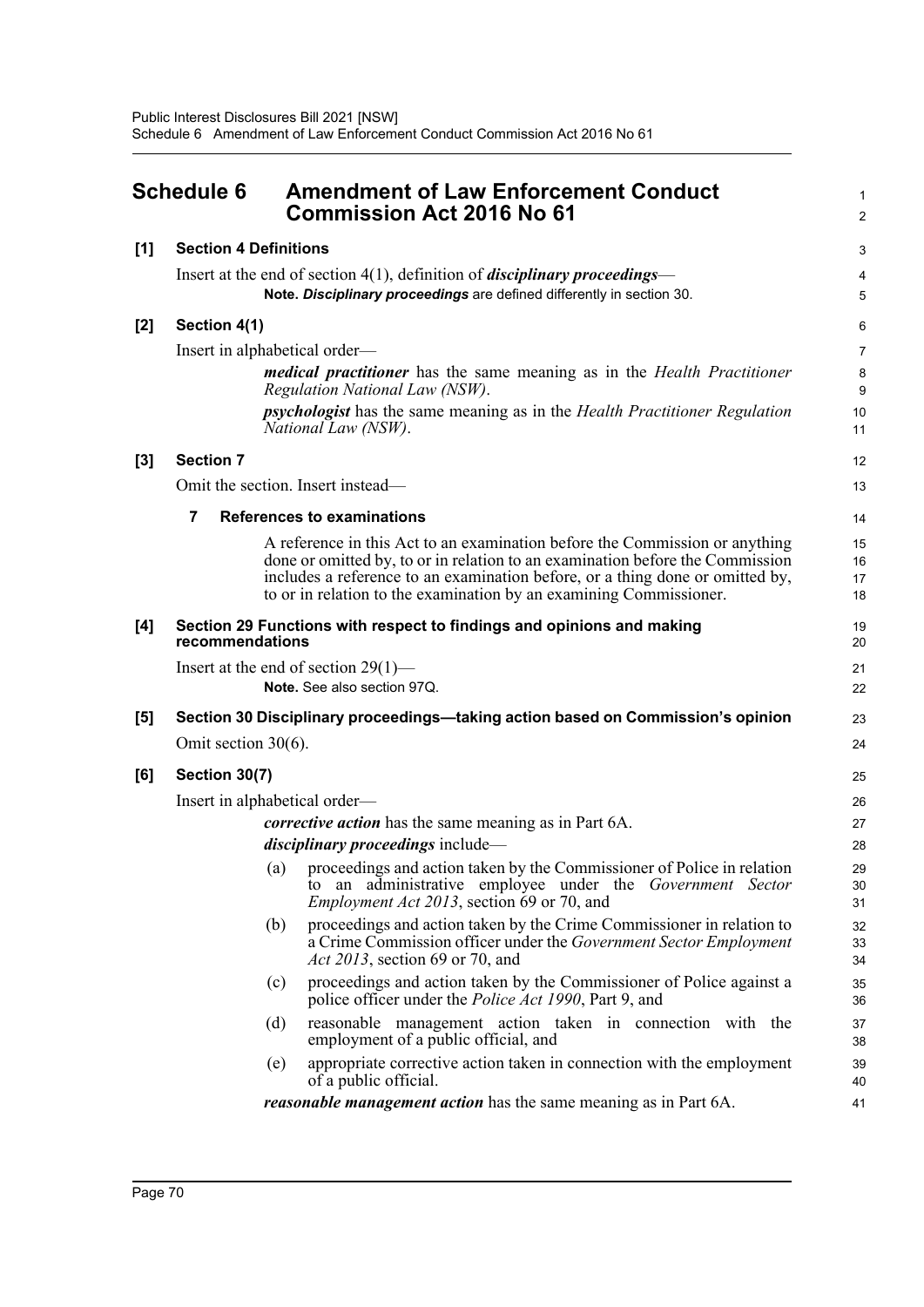| $[7]$  |                                |                        | <b>Section 35 Making complaints to Commission</b>                                                                                            | 1                   |
|--------|--------------------------------|------------------------|----------------------------------------------------------------------------------------------------------------------------------------------|---------------------|
|        |                                |                        | Omit "within the meaning of the <i>Public Interest Disclosures Act 1994</i> " from section 35(3).                                            | $\overline{c}$      |
| [8]    | Section 35(3)                  |                        |                                                                                                                                              | 3                   |
|        |                                |                        | Insert at the end of the subsection—                                                                                                         | 4                   |
|        |                                |                        | Note. Protections may be available under the following provisions to persons who<br>make a complaint referred to in this section-            | 5<br>6              |
|        |                                | (a)                    | the Public Interest Disclosures Act 2021, Part 3-if the complaint is a public<br>interest disclosure,                                        | $\overline{7}$<br>8 |
|        |                                | (b)                    | Part 6A-if the making of the complaint is protected action within the meaning<br>of the Part.                                                | 9<br>10             |
| [9]    | Section 35(5)                  |                        |                                                                                                                                              | 11                  |
|        | Insert after section $35(4)$ — |                        |                                                                                                                                              | 12                  |
|        | (5)                            |                        | In this section-                                                                                                                             | 13                  |
|        |                                | 2021.                  | <i>public official</i> has the same meaning as in the <i>Public Interest Disclosures Act</i>                                                 | 14<br>15            |
| $[10]$ | Sections 54, 147 and 148       |                        |                                                                                                                                              | 16                  |
|        |                                |                        | Omit "50 penalty units or imprisonment for 12 months" wherever occurring.                                                                    | 17                  |
|        |                                |                        | Insert instead "100 penalty units or imprisonment for 2 years".                                                                              | 18                  |
| $[11]$ |                                |                        | Section 55 Power to obtain documents or other things                                                                                         | 19                  |
|        |                                |                        | Omit "20 penalty units or imprisonment for 6 months" from section 55(3).                                                                     | 20                  |
|        |                                |                        | Insert instead "100 penalty units or imprisonment for 2 years".                                                                              | 21                  |
| $[12]$ | <b>Section 85</b>              |                        |                                                                                                                                              | 22                  |
|        | Omit the section.              |                        |                                                                                                                                              | 23                  |
| $[13]$ |                                |                        | Sections 91(5), 176(3)(a), 177(4), 178(3)(d) and 180(5)(l)                                                                                   | 24                  |
|        |                                |                        | Omit "registered medical practitioner or registered psychologist" wherever occurring.                                                        | 25                  |
|        |                                |                        | Insert instead "medical practitioner or psychologist".                                                                                       | 26                  |
| $[14]$ | Part 6A                        |                        |                                                                                                                                              | 27                  |
|        | Insert after Part 6-           |                        |                                                                                                                                              | 28                  |
|        |                                |                        | Part 6A Protections for persons assisting Commission or                                                                                      | 29                  |
|        |                                |                        | <b>Inspector</b>                                                                                                                             | 30                  |
|        | <b>Division 1</b>              |                        | <b>Preliminary</b>                                                                                                                           | 31                  |
|        | 97A                            | <b>Objects of Part</b> |                                                                                                                                              | 32                  |
|        |                                |                        | The objects of this Part are—                                                                                                                | 33                  |
|        |                                | (a)                    | to adopt protections for the makers of complaints or disclosures of                                                                          | 34                  |
|        |                                |                        | misconduct or wrongdoing that are substantially aligned with the<br>protections available to the makers of public interest disclosures under | 35<br>36            |
|        |                                |                        | the <i>Public Interest Disclosures Act 2021</i> , and                                                                                        | 37                  |
|        |                                | (b)                    | to consolidate the protections available under this Act to persons who<br>assist the Commission, an examining Commissioner or the Inspector. | 38<br>39            |
|        |                                |                        |                                                                                                                                              |                     |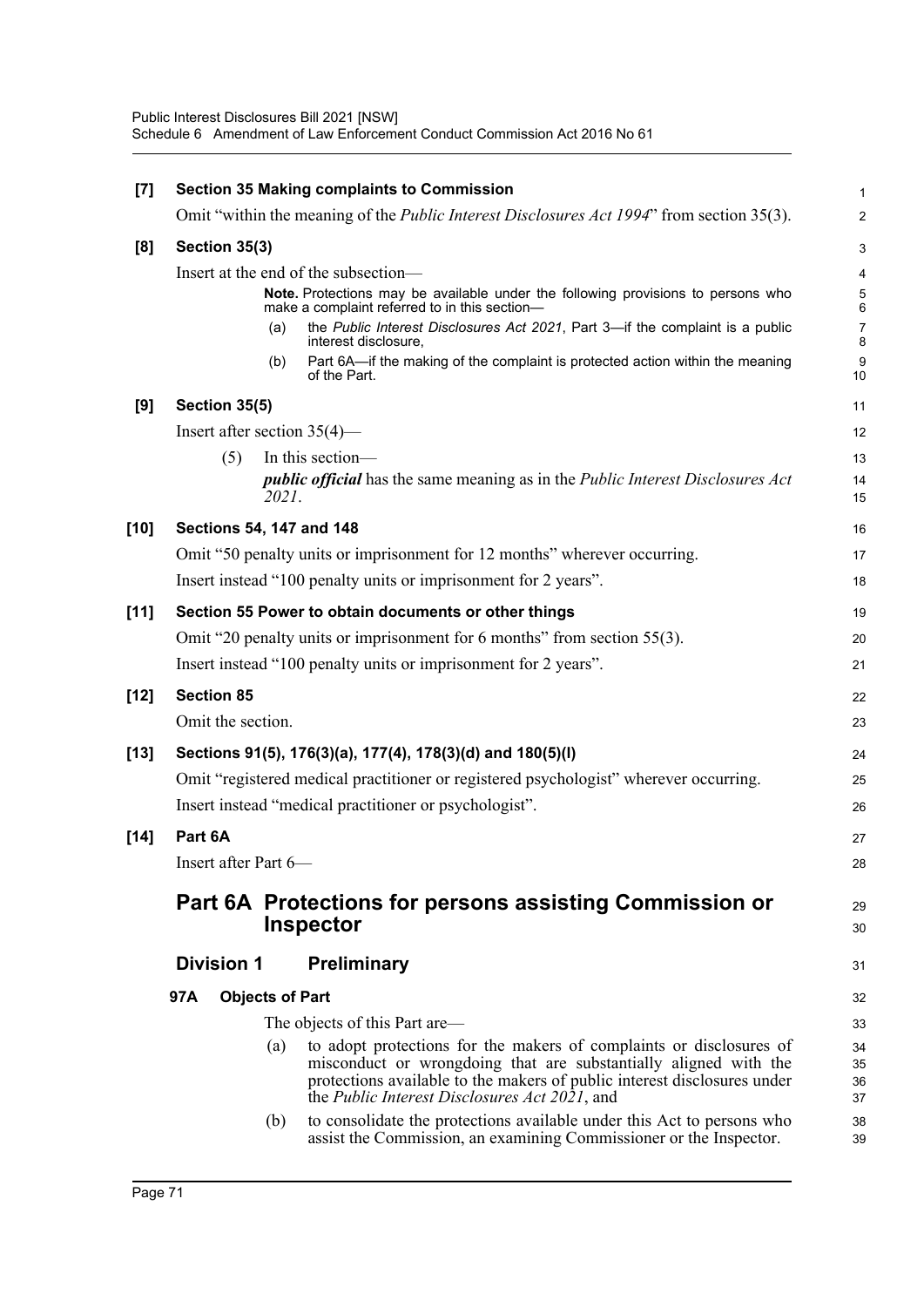| 97B | Interpretation |                                                             |                                                                                                                                                                                                                                                                               |                      |  |  |  |
|-----|----------------|-------------------------------------------------------------|-------------------------------------------------------------------------------------------------------------------------------------------------------------------------------------------------------------------------------------------------------------------------------|----------------------|--|--|--|
|     | (1)            |                                                             | In this Part-                                                                                                                                                                                                                                                                 | 2                    |  |  |  |
|     |                |                                                             | civil proceedings means proceedings instituted under section 97I or 97K.                                                                                                                                                                                                      | 3                    |  |  |  |
|     |                | Act 2021.                                                   | <i>corrective action</i> has the same meaning as in the <i>Public Interest Disclosures</i>                                                                                                                                                                                    | $\overline{4}$<br>5  |  |  |  |
|     |                |                                                             | <i>counselling</i> includes psychological counselling.                                                                                                                                                                                                                        | 6                    |  |  |  |
|     |                | 2021.                                                       | detriment has the same meaning as in the Public Interest Disclosures Act                                                                                                                                                                                                      | $\overline{7}$<br>8  |  |  |  |
|     |                | Act 2021.                                                   | detrimental action has the same meaning as in the Public Interest Disclosures                                                                                                                                                                                                 | 9<br>10              |  |  |  |
|     |                |                                                             | <i>detrimental action offence</i> means an offence against section 97H.                                                                                                                                                                                                       | 11                   |  |  |  |
|     |                |                                                             | disclose information has the same meaning as in the Public Interest<br>Disclosures Act 2021.                                                                                                                                                                                  | 12<br>13             |  |  |  |
|     |                |                                                             | legally privileged communication has the same meaning as in the Public<br>Interest Disclosures Act 2021.                                                                                                                                                                      | 14<br>15             |  |  |  |
|     |                |                                                             | <i>limited protected action</i> —see section $97C(3)$ .                                                                                                                                                                                                                       | 16                   |  |  |  |
|     |                |                                                             | <i>position</i> has the same meaning as in the <i>Public Interest Disclosures Act 2021</i> .                                                                                                                                                                                  | 17                   |  |  |  |
|     |                |                                                             | <i>primary agency</i> means—                                                                                                                                                                                                                                                  | 18                   |  |  |  |
|     |                | (a)                                                         | the Commission, or                                                                                                                                                                                                                                                            | 19                   |  |  |  |
|     |                | (b)                                                         | an examining Commissioner, or                                                                                                                                                                                                                                                 | 20                   |  |  |  |
|     |                | (c)                                                         | the Inspector.                                                                                                                                                                                                                                                                | 21                   |  |  |  |
|     |                |                                                             | <i>protected action</i> —see section $97C(1)$ .                                                                                                                                                                                                                               | 22                   |  |  |  |
|     |                |                                                             | <i>protected obligation</i> —see section 97D.                                                                                                                                                                                                                                 | 23                   |  |  |  |
|     |                | protected person means a person who takes protected action. |                                                                                                                                                                                                                                                                               |                      |  |  |  |
|     |                |                                                             | <i>public interest disclosure</i> has the same meaning as in the <i>Public Interest</i><br>Disclosures Act 2021.                                                                                                                                                              | 25<br>26             |  |  |  |
|     |                |                                                             | <i>reasonable management action—see section 97E(3).</i>                                                                                                                                                                                                                       | 27                   |  |  |  |
|     |                |                                                             | <i>role</i> has the same meaning as in the <i>Public Interest Disclosures Act 2021</i> .                                                                                                                                                                                      | 28                   |  |  |  |
|     |                |                                                             | serious wrongdoing has the same meaning as in the Public Interest<br>Disclosures Act 2021.                                                                                                                                                                                    | 29<br>30             |  |  |  |
|     | (2)            |                                                             | In this Part, a reference to a person assisting a primary agency includes a<br>reference to a person who has assisted, is assisting or proposes to assist the<br>primary agency.                                                                                              | 31<br>32<br>33       |  |  |  |
| 97C |                |                                                             | Meaning of "protected action" and "limited protected action"                                                                                                                                                                                                                  | 34                   |  |  |  |
|     | (1)            |                                                             | In this Part, <i>protected action</i> means—                                                                                                                                                                                                                                  | 35                   |  |  |  |
|     |                | (a)                                                         | complying with or performing a protected obligation, or                                                                                                                                                                                                                       | 36                   |  |  |  |
|     |                | (b)                                                         | making a complaint or disclosure of information to a primary agency,<br>that assists the primary agency, about—                                                                                                                                                               | 37<br>38             |  |  |  |
|     |                |                                                             | conduct that concerns or may concern serious wrongdoing, or<br>(i)                                                                                                                                                                                                            | 39                   |  |  |  |
|     |                |                                                             | another matter the primary agency may deal with under this Act,<br>(ii)<br>or                                                                                                                                                                                                 | 40<br>41             |  |  |  |
|     |                |                                                             | <b>Example.</b> Under section 122(2)(b), the Inspector may deal with conduct<br>amounting to agency maladministration on the part of the Commission and<br>conduct amounting to officer misconduct or officer maladministration on the part<br>of officers of the Commission. | 42<br>43<br>44<br>45 |  |  |  |
|     |                | (c)                                                         | appearing as a witness before a primary agency otherwise than by<br>complying with or performing a protected obligation, or                                                                                                                                                   | 46<br>47             |  |  |  |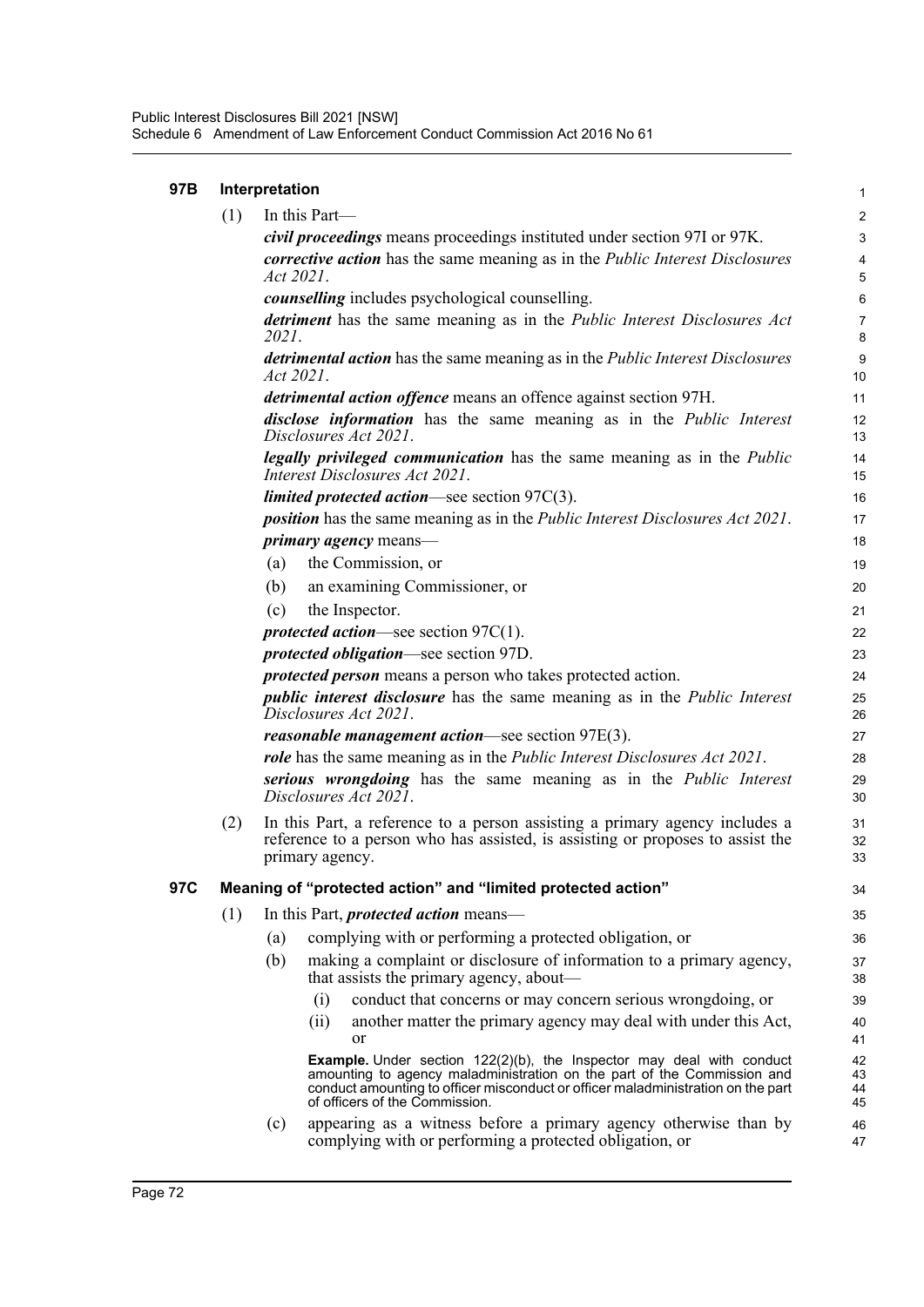|     |     | (d) | assisting a primary agency in some other way.                                                                                                                                                                          | 1                    |
|-----|-----|-----|------------------------------------------------------------------------------------------------------------------------------------------------------------------------------------------------------------------------|----------------------|
|     | (2) |     | However, the following are not protected action—                                                                                                                                                                       | $\overline{c}$       |
|     |     | (a) | making a public interest disclosure,                                                                                                                                                                                   | 3                    |
|     |     | (b) | wilfully making a false statement to, or misleading or attempting to<br>mislead, a primary agency or person acting on behalf of a primary                                                                              | 4<br>5               |
|     |     |     | agency.                                                                                                                                                                                                                | 6                    |
|     |     |     | Note. Equivalent protections are available under the Public Interest Disclosures Act<br>2021 to persons who make public interest disclosures.                                                                          | 7<br>8               |
|     | (3) |     | In this Part, <i>limited protected action</i> means protected action consisting only of<br>1 or more of the following—                                                                                                 | 9<br>10              |
|     |     | (a) | protected action mentioned in subsection $(1)(b)(i)$ , if the maker of the<br>complaint or disclosure—                                                                                                                 | 11<br>12             |
|     |     |     | (i)<br>is a public official within the meaning of the <i>Public Interest</i><br>Disclosures Act 2021, and                                                                                                              | 13<br>14             |
|     |     |     | does not honestly, and on reasonable grounds, believe the<br>(ii)<br>complaint or disclosure shows or tends to show serious<br>wrongdoing,                                                                             | 15<br>16<br>17       |
|     |     | (b) | protected action mentioned in subsection $(1)(b)(ii)$ ,                                                                                                                                                                | 18                   |
|     |     | (c) | protected action mentioned in subsection $(1)(d)$ .                                                                                                                                                                    | 19                   |
| 97D |     |     | Meaning of "protected obligation"                                                                                                                                                                                      | 20                   |
|     |     |     | In this Part, <i>protected obligation</i> means 1 or more of the following—                                                                                                                                            | 21                   |
|     |     | (a) | a production requirement,                                                                                                                                                                                              | 22                   |
|     |     | (b) | a duty arising under section $33(2)$ ,                                                                                                                                                                                 | 23                   |
|     |     | (c) | a requirement arising under section $114(3)(d)$ or $124(1)$ .                                                                                                                                                          | 24                   |
| 97E |     |     | Reasonable management action not prevented                                                                                                                                                                             | 25                   |
|     | (1) |     | This Part does not prevent reasonable management action from being taken in<br>relation to a person.                                                                                                                   | 26<br>27             |
|     | (2) |     | Without limiting subsection $(1)$ —                                                                                                                                                                                    | 28                   |
|     |     | (a) | a person who takes reasonable management action in relation to another<br>person does not commit a detrimental action offence or incur other<br>liability under this Part, and                                         | 29<br>30<br>31       |
|     |     | (b) | action taken in relation to a person may be reasonable management<br>action-                                                                                                                                           | 32<br>33             |
|     |     |     | (i)<br>if the person is alleged to have committed a detrimental action<br>offence—whether or not the person has been charged with the<br>offence, and                                                                  | 34<br>35<br>36       |
|     |     |     | if the person has been convicted of a detrimental action offence—<br>(ii)<br>on the ground of the conduct to which the conviction relates and<br>without further investigation of whether the conduct occurred,<br>and | 37<br>38<br>39<br>40 |
|     |     |     | whether or not the action is taken by a manager of the person.<br>(iii)                                                                                                                                                | 41                   |
|     | (3) |     | In this Part, <i>reasonable management action</i> taken in relation to a person<br>includes—                                                                                                                           | 42<br>43             |
|     |     | (a) | a reasonable appraisal of the person's work performance, and                                                                                                                                                           | 44                   |
|     |     | (b) | a reasonable counselling action, whether formal or informal, taken in<br>relation to the person's employment, and                                                                                                      | 45<br>46             |
|     |     |     |                                                                                                                                                                                                                        |                      |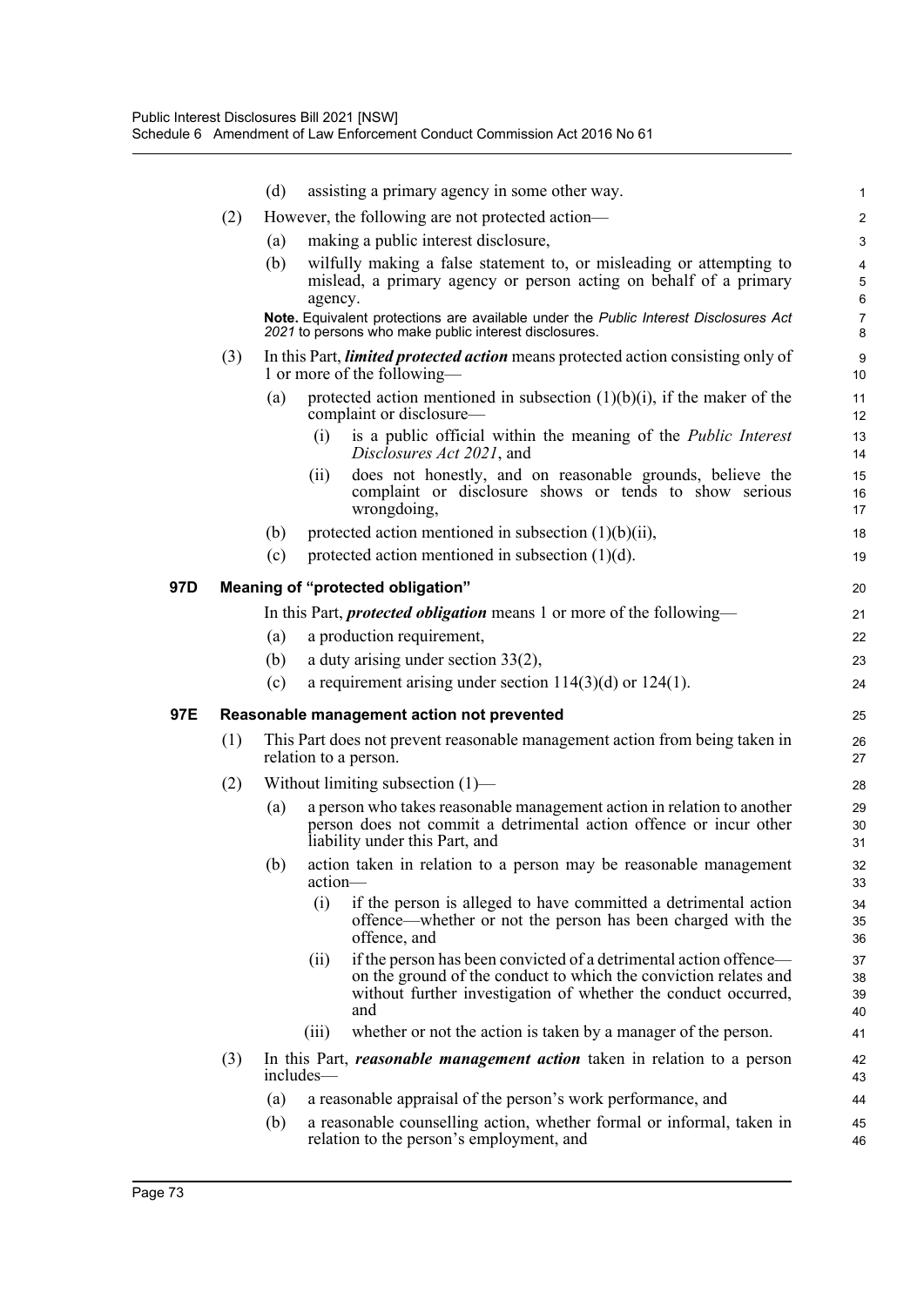|     |                   |            | a reasonable suspension of the person from the person's workplace, and                                                                                                                                                                    |                      |
|-----|-------------------|------------|-------------------------------------------------------------------------------------------------------------------------------------------------------------------------------------------------------------------------------------------|----------------------|
|     |                   | (c)<br>(d) | a reasonable decision to investigate serious wrongdoing or other                                                                                                                                                                          | 1<br>$\overline{c}$  |
|     |                   |            | misconduct alleged or suspected to have been committed by the person,<br>and                                                                                                                                                              | 3<br>4               |
|     |                   | (e)        | a reasonable disciplinary action, whether formal or informal, taken in<br>relation to the person's employment, and                                                                                                                        | $\mathbf 5$<br>6     |
|     |                   | (f)        | a reasonable action to transfer, deploy or redeploy the person, and                                                                                                                                                                       | 7                    |
|     |                   | (g)        | a reasonable action to terminate the person's employment by<br>redundancy or retrenchment, and                                                                                                                                            | 8<br>9               |
|     |                   | (h)        | a reasonable action to suspend, terminate or review a contract under<br>which the person provides services, and                                                                                                                           | 10<br>11             |
|     |                   | (i)        | a reasonable action resulting in or relating to the person's failure to<br>obtain a promotion, reclassification, transfer or benefit, or to keep a<br>benefit, in relation to the person's employment, and                                | 12<br>13<br>14       |
|     |                   | (i)        | a reasonable action relating to an action mentioned in paragraphs<br>$(a)$ –(i).                                                                                                                                                          | 15<br>16             |
|     |                   |            | Example. The actions specified in the Government Sector Employment Act 2013,<br>section 69(4) and the Police Act 1990, section 173(2) are examples of disciplinary<br>action mentioned in paragraph (e).                                  | 17<br>18<br>19       |
|     | (4)               |            | However, action taken in relation to a person is not reasonable management<br>action if-                                                                                                                                                  | 20<br>21             |
|     |                   | (a)        | the way of taking the action is not reasonable, or                                                                                                                                                                                        | 22                   |
|     |                   | (b)        | the action is taken corruptly or fraudulently, or                                                                                                                                                                                         | 23                   |
|     |                   | (c)        | the action is taken to conceal, or avoid the consequences of, serious<br>wrongdoing, or                                                                                                                                                   | 24<br>25             |
|     |                   | (d)        | each of the following applies to the action—                                                                                                                                                                                              | 26                   |
|     |                   |            | the person taking the action, when taking the action, has a<br>(i)<br>suspicion, belief or awareness, whether correct or mistaken, that<br>the person in relation to whom the action is taken or a third person<br>is a protected person, | 27<br>28<br>29<br>30 |
|     |                   |            | (ii)<br>the suspicion, belief or awareness is a contributing factor to the<br>taking of the action,                                                                                                                                       | 31<br>32             |
|     |                   |            | the action is not taken for the purpose of reducing the risk of<br>(iii)<br>detrimental action being taken against the person in relation to<br>whom the action is taken or a third person.                                               | 33<br>34<br>35       |
| 97F |                   |            | Other provisions not affected                                                                                                                                                                                                             | 36                   |
|     |                   |            | The provisions of this Part do not affect or limit the operation of section 190.                                                                                                                                                          | 37                   |
|     | <b>Division 2</b> |            | <b>Protections</b>                                                                                                                                                                                                                        | 38                   |
| 97G |                   |            | Limitation on protections for limited protected action                                                                                                                                                                                    | 39                   |
|     |                   |            | Except for sections 97H, 97K and 97P, this Division does not apply in relation<br>to a protected person who takes protected action consisting only of limited<br>protected action.                                                        | 40<br>41<br>42       |
| 97H |                   |            | <b>Detrimental action offence</b>                                                                                                                                                                                                         | 43                   |
|     | (1)               |            | A person must not take detrimental action against another person if—                                                                                                                                                                      | 44                   |

**97H**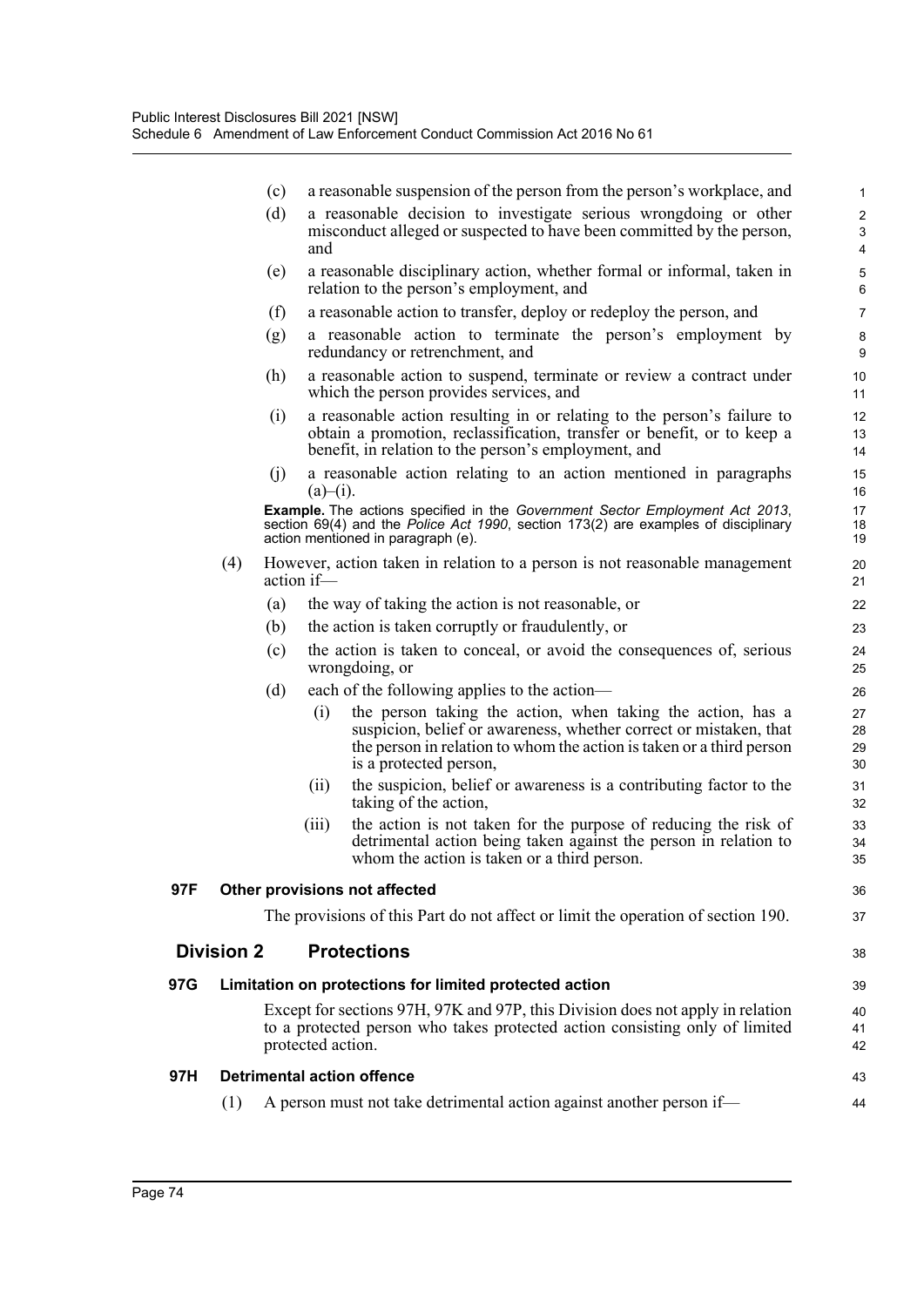|     |                                        | (a)                                                                                                                                 | the person suspects, believes or is aware, when taking the detrimental<br>action, that the other person or a third person is a protected person, and                                                      | $\mathbf{1}$<br>$\overline{2}$ |  |  |  |  |
|-----|----------------------------------------|-------------------------------------------------------------------------------------------------------------------------------------|-----------------------------------------------------------------------------------------------------------------------------------------------------------------------------------------------------------|--------------------------------|--|--|--|--|
|     |                                        | (b)                                                                                                                                 | the suspicion, belief or awareness is a contributing factor to the taking<br>of the detrimental action.                                                                                                   | $\ensuremath{\mathsf{3}}$<br>4 |  |  |  |  |
|     |                                        |                                                                                                                                     | Maximum penalty—200 penalty units or imprisonment for 5 years, or both.<br>Note. It is not a detrimental action offence to take reasonable management action in<br>relation to a person. See section 97E. | 5<br>6<br>7                    |  |  |  |  |
|     | (2)                                    |                                                                                                                                     | The fact the suspicion or belief was mistaken is not a defence to a prosecution<br>for a detrimental action offence.                                                                                      | 8<br>9                         |  |  |  |  |
|     | (3)                                    |                                                                                                                                     | A detrimental action offence is an indictable offence.                                                                                                                                                    | 10                             |  |  |  |  |
|     | (4)                                    |                                                                                                                                     | In a prosecution for a detrimental action offence, the accused bears the onus of<br>proving, in relation to detrimental action established by the prosecution to<br>have been taken by the accused—       | 11<br>12<br>13                 |  |  |  |  |
|     |                                        | (a)                                                                                                                                 | the accused did not have the suspicion, belief or awareness mentioned<br>in subsection $(1)(a)$ , or                                                                                                      | 14<br>15                       |  |  |  |  |
|     |                                        | (b)                                                                                                                                 | if the accused had the suspicion, belief or awareness—the suspicion,<br>belief or awareness was not a contributing factor to the taking of the<br>detrimental action.                                     | 16<br>17<br>18                 |  |  |  |  |
|     | (5)                                    |                                                                                                                                     | It is a defence to a prosecution for a detrimental action offence that the<br>detrimental action constituted appropriate corrective action.                                                               | 19<br>20                       |  |  |  |  |
| 97I | Detrimental action-recovery of damages |                                                                                                                                     |                                                                                                                                                                                                           |                                |  |  |  |  |
|     | (1)                                    |                                                                                                                                     | A person who takes detrimental action against another person is liable in<br>damages under this section for injury, damage or loss suffered as a result by<br>the other person or a third person if—      | 22<br>23<br>24                 |  |  |  |  |
|     |                                        | (a)                                                                                                                                 | the person suspects, believes or is aware, when taking the detrimental<br>action, that any person is a protected person, and                                                                              | 25<br>26                       |  |  |  |  |
|     |                                        | (b)                                                                                                                                 | the suspicion, belief or awareness is a contributing factor to the taking<br>of the detrimental action.                                                                                                   | 27<br>28                       |  |  |  |  |
|     | (2)                                    | The damages may be recovered in a court of competent jurisdiction.                                                                  |                                                                                                                                                                                                           |                                |  |  |  |  |
|     | (3)                                    | The person's liability is not affected by the fact the suspicion or belief was<br>mistaken.                                         |                                                                                                                                                                                                           |                                |  |  |  |  |
|     | (4)                                    |                                                                                                                                     | In proceedings under this section, the defendant bears the onus of proving, in<br>relation to detrimental action established by the plaintiff to have been taken by<br>the defendant-                     | 32<br>33<br>34                 |  |  |  |  |
|     |                                        | (a)                                                                                                                                 | the defendant did not have the suspicion, belief or awareness mentioned<br>in subsection $(1)(a)$ , or                                                                                                    | 35<br>36                       |  |  |  |  |
|     |                                        | (b)                                                                                                                                 | if the defendant had the suspicion, belief or awareness—the suspicion,<br>belief or awareness was not a contributing factor to the taking of the<br>detrimental action.                                   | 37<br>38<br>39                 |  |  |  |  |
|     | (5)                                    | It is a defence in proceedings arising under this section that the detrimental<br>action constituted appropriate corrective action. |                                                                                                                                                                                                           |                                |  |  |  |  |
|     | (6)                                    |                                                                                                                                     | Damages recovered under this section may include damages in the nature of<br>exemplary damages.                                                                                                           | 42<br>43                       |  |  |  |  |
|     | (7)                                    |                                                                                                                                     | A person's entitlement to recover damages under this section—                                                                                                                                             | 44                             |  |  |  |  |
|     |                                        | (a)                                                                                                                                 | does not affect another right or remedy available to the person as a result<br>of the relevant detrimental action, and                                                                                    | 45<br>46                       |  |  |  |  |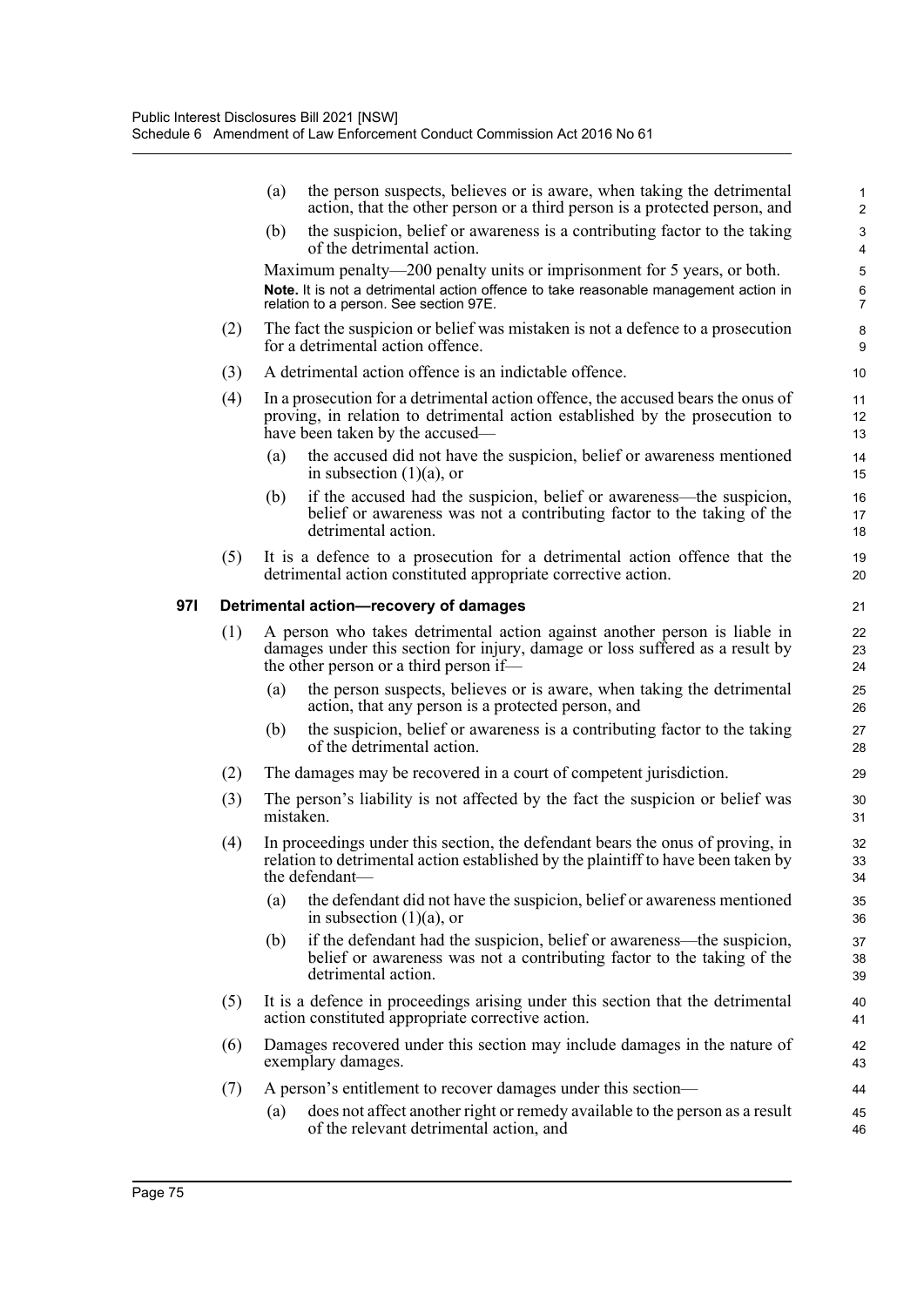|     |     | (b) | does not constitute redress in relation to dismissal from employment for<br>the purposes of the <i>Industrial Relations Act 1996</i> , section 90 or another<br>law.                                                                                                    | 1<br>$\overline{2}$<br>$\mathbf{3}$           |
|-----|-----|-----|-------------------------------------------------------------------------------------------------------------------------------------------------------------------------------------------------------------------------------------------------------------------------|-----------------------------------------------|
|     |     |     | Note. However, see the Public Interest Disclosures Act 2021, sections 35(7) and 62(5).                                                                                                                                                                                  | $\overline{\mathbf{4}}$                       |
|     | (8) |     | To avoid doubt, liability under this section is not liability in tort.                                                                                                                                                                                                  | 5                                             |
| 97J |     |     | Employer liability for detrimental action by employee                                                                                                                                                                                                                   | 6                                             |
|     |     |     | A court may make the following additional orders if the court is satisfied<br>damages are recoverable under section 97I in circumstances where the person<br>who took the detrimental action did so in connection with the person's position<br>or role as an employee— | $\overline{7}$<br>8<br>$\boldsymbol{9}$<br>10 |
|     |     | (a) | an order that the person's employer is liable to pay the damages in<br>whole or in part,                                                                                                                                                                                | 11<br>12                                      |
|     |     | (b) | an order that the person and the person's employer are jointly or<br>severally liable to pay the damages.                                                                                                                                                               | 13<br>14                                      |
| 97K |     |     | Injunctions relating to detrimental action                                                                                                                                                                                                                              | 15                                            |
|     | (1) |     | The Supreme Court may, on the application of 1 of the following, grant an<br>injunction relating to the commission or possible commission of a detrimental<br>action offence-                                                                                           | 16<br>17<br>18                                |
|     |     | (a) | a primary agency,                                                                                                                                                                                                                                                       | 19                                            |
|     |     | (b) | with the written approval of the Attorney General—another public<br>authority,                                                                                                                                                                                          | 20<br>21                                      |
|     |     | (c) | a protected person,                                                                                                                                                                                                                                                     | 22                                            |
|     |     | (d) | another person against whom detrimental action has been or may be<br>taken.                                                                                                                                                                                             | 23<br>24                                      |
|     | (2) |     | The terms of the injunction may—                                                                                                                                                                                                                                        | 25                                            |
|     |     | (a) | restrain a person from engaging in conduct that would constitute a<br>detrimental action offence, or                                                                                                                                                                    | 26<br>27                                      |
|     |     | (b) | require a person to do an act or thing to remedy conduct that constitutes<br>a detrimental action offence.                                                                                                                                                              | 28<br>29                                      |
|     | (3) |     | An injunction restraining a person from engaging in conduct that would<br>constitute a detrimental action offence may be granted—                                                                                                                                       | 30<br>31                                      |
|     |     | (a) | whether or not the person has previously engaged in conduct of that<br>kind, and                                                                                                                                                                                        | 32<br>33                                      |
|     |     | (b) | whether or not it appears to the Supreme Court the person intends to<br>continue to engage in conduct of that kind, and                                                                                                                                                 | 34<br>35                                      |
|     |     | (c) | whether or not there is an imminent danger of substantial damage to<br>another person if the person engages in conduct of that kind.                                                                                                                                    | 36<br>37                                      |
|     | (4) |     | To avoid doubt, an injunction granted under this section may—                                                                                                                                                                                                           | 38                                            |
|     |     | (a) | require a formal apology to be made to a person against whom<br>detrimental action has been taken, or                                                                                                                                                                   | 39<br>40                                      |
|     |     | (b) | restrain detrimental action comprising an attempt to terminate a<br>person's employment in a particular position or role, or                                                                                                                                            | 41<br>42                                      |
|     |     | (c) | require the reinstatement in the same or a substantially similar position<br>or role of a person against whom detrimental action comprising<br>termination of employment in a particular position or role has been<br>taken.                                            | 43<br>44<br>45<br>46                          |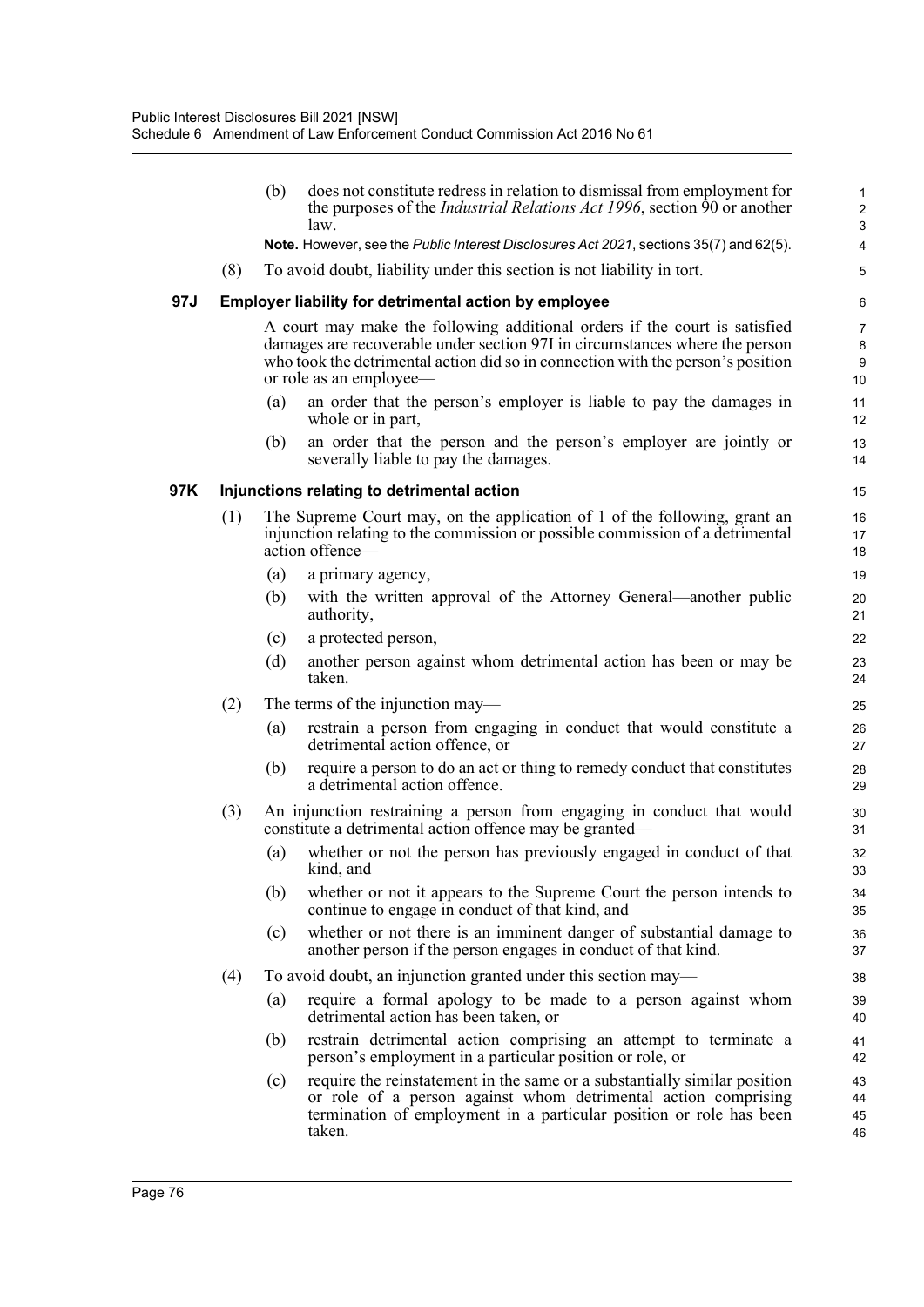|     | (5)  |         | An injunction granted in the terms specified in subsection $(4)(c)$ is to be<br>complied with despite an inconsistent provision in another Act or law.                                                            | $\mathbf{1}$<br>$\overline{c}$ |
|-----|------|---------|-------------------------------------------------------------------------------------------------------------------------------------------------------------------------------------------------------------------|--------------------------------|
|     | (6)  |         | An injunction may not be granted under this section to restrain or remedy—                                                                                                                                        | 3                              |
|     |      | (a)     | appropriate corrective action, or                                                                                                                                                                                 | 4                              |
|     |      | (b)     | reasonable management action in relation to a person.                                                                                                                                                             | 5                              |
|     | (7)  |         | In an application under this section, a person who takes or proposes to take                                                                                                                                      | $\,6\,$                        |
|     |      |         | reasonable management action in relation to a person bears the onus of<br>satisfying the Supreme Court of the reasons for taking, or purpose of, the                                                              | $\overline{7}$<br>8            |
|     |      | action. |                                                                                                                                                                                                                   | 9                              |
|     | (8)  |         | The Supreme Court may grant an interim injunction pending determination of                                                                                                                                        | 10                             |
|     |      |         | an application under this section.                                                                                                                                                                                | 11                             |
|     | (9)  |         | The Supreme Court may not require an undertaking as to damages as a<br>condition of granting the interim injunction.                                                                                              | 12<br>13                       |
|     | (10) |         | The Supreme Court may discharge or vary an injunction or interim injunction<br>granted under this section.                                                                                                        | 14<br>15                       |
|     | (11) |         | This section does not limit the operation of section 59.                                                                                                                                                          | 16                             |
| 97L |      |         | Immunity from costs orders                                                                                                                                                                                        | 17                             |
|     | (1)  |         | A person who institutes civil proceedings is not liable to pay costs incurred by<br>another party to the proceedings unless—                                                                                      | 18<br>19                       |
|     |      | (a)     | the person instituted the proceedings vexatiously or without reasonable<br>cause, or                                                                                                                              | 20<br>21                       |
|     |      | (b)     | the person's unreasonable act or omission caused the other party to<br>incur the costs.                                                                                                                           | 22<br>23                       |
|     | (2)  |         | The other party bears the onus of satisfying the court of the matters specified<br>in subsection $(1)$ .                                                                                                          | 24<br>25                       |
| 97M |      |         | Detrimental action-relationship between criminal and civil proceedings                                                                                                                                            | 26                             |
|     |      |         | A person may institute civil proceedings even if—                                                                                                                                                                 | 27                             |
|     |      | (a)     | no prosecution has been brought in relation to the relevant detrimental<br>action, or                                                                                                                             | 28<br>29                       |
|     |      | (b)     | the person against whom the civil proceedings are instituted has been                                                                                                                                             | 30                             |
|     |      |         | acquitted of a detrimental action offence on the same, or substantially<br>the same, facts relied on in the civil proceedings.                                                                                    | 31<br>32                       |
| 97N |      |         | <b>Protections from liability</b>                                                                                                                                                                                 | 33                             |
|     | (1)  |         | Except as provided by this section, a protected person, in relation to protected<br>action taken by the person that is or involves the disclosure of information—                                                 | 34<br>35                       |
|     |      | (a)     | does not incur civil liability, including liability for breaching a duty of<br>secrecy or confidentiality or another restriction on disclosure applicable<br>to the person, whether or not imposed by an Act, and | 36<br>37<br>38                 |
|     |      | (b)     | does not incur criminal liability, including liability for breaching a law<br>or code of conduct imposing a duty of confidentiality or other restriction<br>in relation to the disclosure of information, and     | 39<br>40<br>41                 |
|     |      | (c)     | is not liable to disciplinary action.                                                                                                                                                                             | 42                             |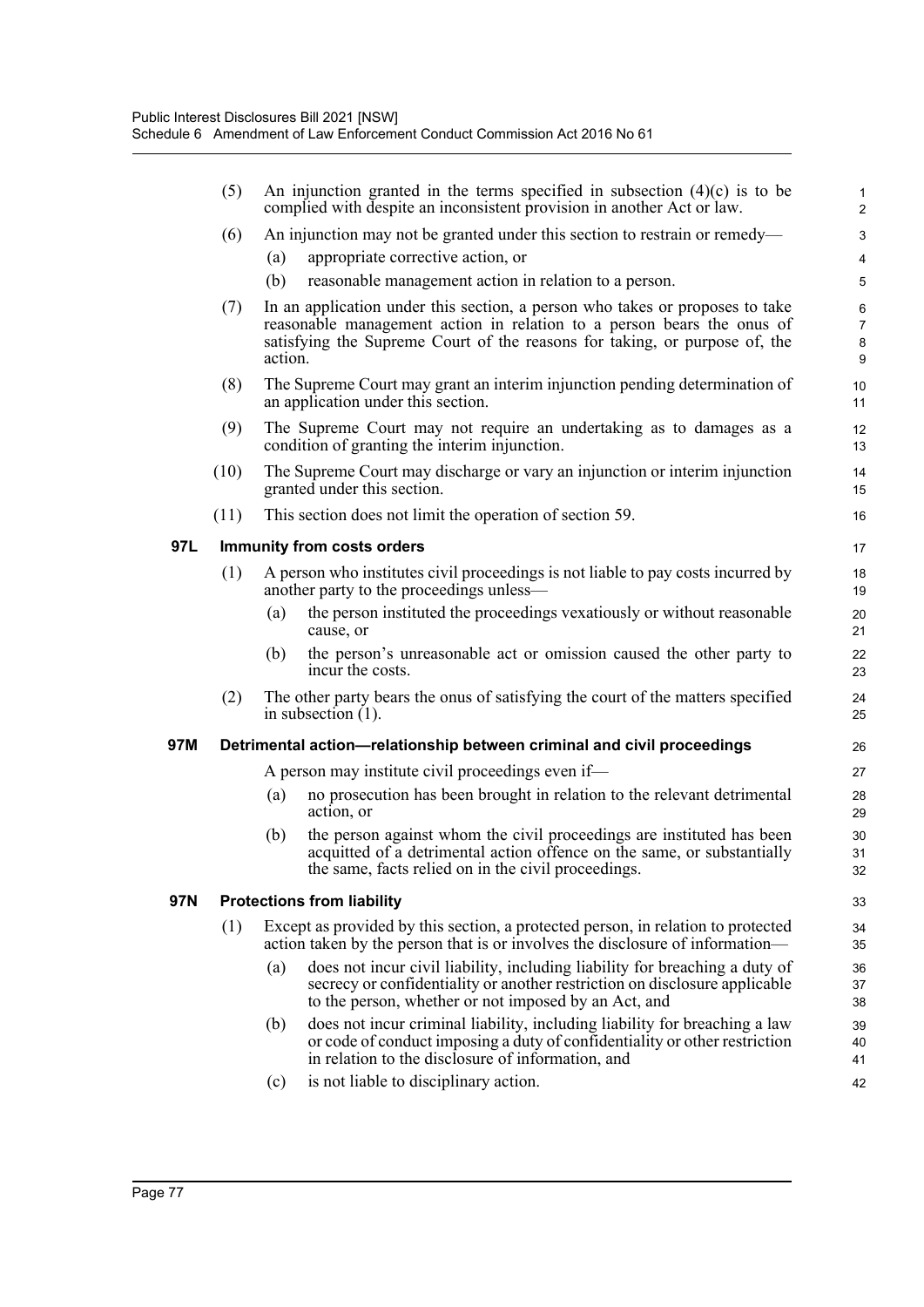(2) This section applies to protected action taken at the request of, or in response to a requirement of, a primary agency only to the extent that the protected action— (a) is relevant to the matter in relation to which the request or requirement is made, or (b) constitutes an independent disclosure showing or tending to show serious wrongdoing. (3) This section does not protect a protected person against liability for past conduct of the person that is disclosed by the person while taking protected action. **Note.** Section 97O permits a primary agency to recommend to the Attorney General an undertaking be given in the circumstances described in this subsection. (4) If a person who is not a public official takes protected action that breaches a privilege arising from a legally privileged communication, this section protects the person from the consequences of the breach only to the extent that— (a) the protected action was taken to comply with or perform a protected obligation, or (b) another provision of this Act protects the person from the consequences of the breach, or (c) the privilege was waived by a person having authority to do so. (5) This section does not limit the operation of section 57, 74(3) or 74(7). (6) In this section *public official* has the same meaning as in the *Public Interest Disclosures Act 2021*. **97O Undertakings** (1) The Attorney General may, if in the Attorney General's opinion it is appropriate, give to a protected person who makes, or proposes to make, a disclosure of the person's past conduct while taking protected action an undertaking that the disclosure or the fact of the disclosure will not be used in evidence against the person, other than in proceedings relating to the falsity of the disclosure. (2) A primary agency may recommend to the Attorney General a person be given an undertaking. (3) If the Attorney General gives an undertaking, the disclosure or the fact of the disclosure, as applicable, is not admissible in evidence against the person in civil or criminal proceedings, other than proceedings relating to the falsity of the disclosure. (4) An undertaking may be given conditionally or unconditionally. (5) This section does not affect, and applies in addition to, section 86(2). **97P Identifying information not to be disclosed** (1) Information tending to identify a person as a protected person (*identifying information*) is not to be disclosed by a primary agency, a public official or a public authority. (2) However, subsection (1) does not prevent the disclosure of the identifying 1 2 3 4 5 6 7 8 9 10 11 12 13 14 15 16 17 18 19 20 21 22 23 24 25 26 27 28 29 30 31 32 33 34 35 36 37 38 39 40 41 42 43 44 45

46

information if—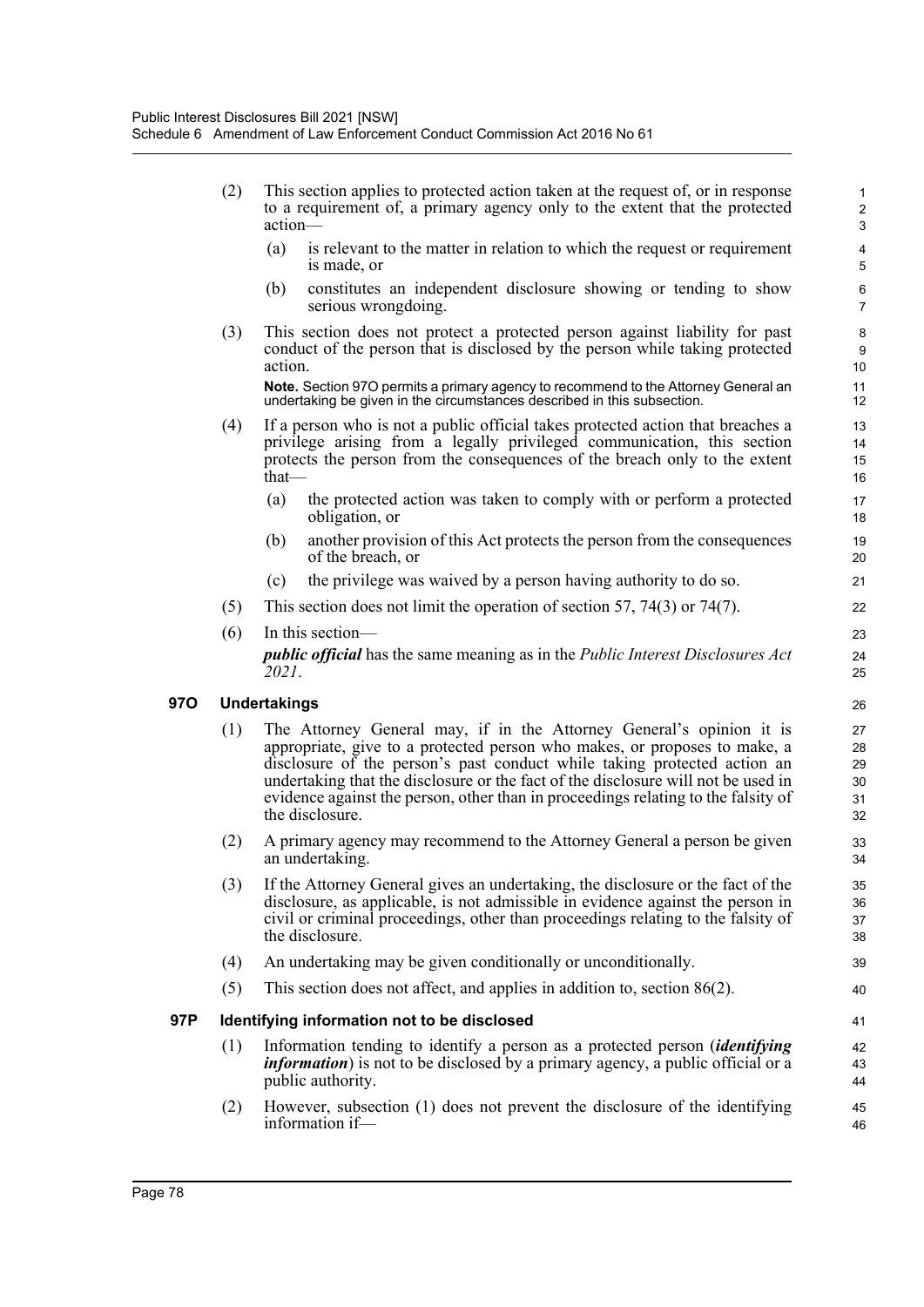|     |                   | (a) | the person consents in writing to the disclosure of the identifying<br>information, or                                                                                                                                                                            | 1<br>$\overline{2}$               |
|-----|-------------------|-----|-------------------------------------------------------------------------------------------------------------------------------------------------------------------------------------------------------------------------------------------------------------------|-----------------------------------|
|     |                   | (b) | it is generally known the person is a protected person as a result of the<br>person's voluntary self-identification as a protected person, or                                                                                                                     | 3<br>4                            |
|     |                   | (c) | after consulting the person, the agency, official or authority reasonably<br>considers it necessary to disclose the identifying information to protect<br>a person from detriment, or                                                                             | 5<br>6<br>$\overline{7}$          |
|     |                   | (d) | it is necessary the identifying information be disclosed to a person<br>whose interests are affected by the relevant protected action, or                                                                                                                         | 8<br>9                            |
|     |                   | (e) | the identifying information has previously been lawfully published, or                                                                                                                                                                                            | 10                                |
|     |                   | (f) | the identifying information is disclosed to a medical practitioner or<br>psychologist for the purposes of the practitioner or psychologist<br>providing medical or psychiatric care, treatment or counselling to the<br>individual disclosing the information, or | 11<br>12 <sup>2</sup><br>13<br>14 |
|     |                   | (g) | the identifying information is disclosed for the purposes of proceedings<br>before a court or tribunal, or                                                                                                                                                        | 15<br>16                          |
|     |                   | (h) | the identifying information is disclosed in accordance with a direction<br>of a primary agency, if the primary agency certifies it is necessary to<br>disclose the information in the public interest, or                                                         | 17<br>18<br>19                    |
|     |                   | (i) | the disclosure of the identifying information is necessary to effectively<br>investigate or deal with a complaint or disclosure of information under<br>this Act, or                                                                                              | 20<br>21<br>22                    |
|     |                   | (1) | the protected person took the relevant protected action to comply with<br>or perform a protected obligation.                                                                                                                                                      | 23<br>24                          |
|     | (3)               |     | To avoid doubt, a person does not voluntarily self-identify as a protected<br>person merely by taking the relevant protected action in confidence.                                                                                                                | 25<br>26                          |
|     | (4)               |     | Other provisions of this Act that require, authorise, restrict or prohibit the<br>disclosure of information prevail over this section to the extent of an<br>inconsistency.                                                                                       | 27<br>28<br>29                    |
|     | <b>Division 3</b> |     | <b>Additional provisions</b>                                                                                                                                                                                                                                      | 30                                |
| 97Q |                   |     | <b>Referrals of evidence</b>                                                                                                                                                                                                                                      | 31                                |
|     | (1)               |     | If a primary agency forms the opinion a detrimental action offence has been<br>committed, the primary agency must, by providing a brief of evidence relating<br>to the alleged offence, refer the alleged offence to-                                             | 32<br>33<br>34                    |
|     |                   | (a) | the Director of Public Prosecutions, or                                                                                                                                                                                                                           | 35                                |
|     |                   | (b) | if the alleged offence relates to the Director of Public Prosecutions—the<br>Attorney General.                                                                                                                                                                    | 36<br>37                          |
|     | (2)               |     | This section has effect despite anything to the contrary in this Act.                                                                                                                                                                                             | 38                                |
| 97R |                   |     | <b>Arrangements for protection</b>                                                                                                                                                                                                                                | 39                                |
|     | (1)               |     | If it appears to a primary agency that, because a person is a protected person,                                                                                                                                                                                   | 40                                |
|     |                   |     | the safety of the person or another person may be prejudiced, or the person or                                                                                                                                                                                    | 41                                |
|     |                   |     | another person may be subject to intimidation or harassment, the primary<br>agency may make arrangements-                                                                                                                                                         | 42<br>43                          |
|     |                   | (a) | to protect the safety of the person concerned, or                                                                                                                                                                                                                 | 44                                |
|     |                   | (b) | to protect the person concerned from intimidation or harassment.                                                                                                                                                                                                  | 45                                |

**97Q Referrals of evidence**

**97R Arrangements for protection**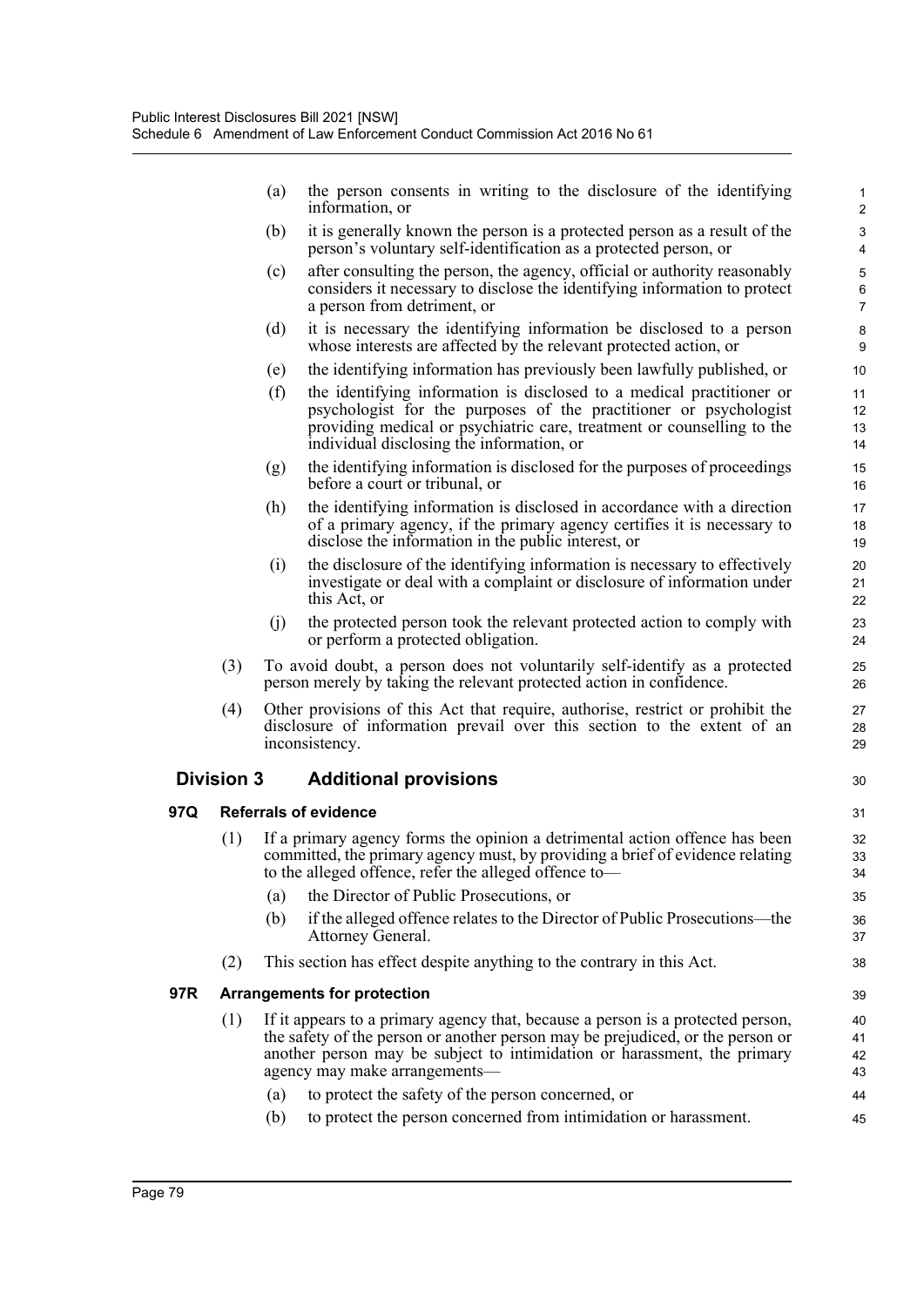|      |     | (2) | The arrangements may include—                                                                                                                                                                                                                      | 1                                |
|------|-----|-----|----------------------------------------------------------------------------------------------------------------------------------------------------------------------------------------------------------------------------------------------------|----------------------------------|
|      |     | (a) | a direction to the Commissioner of Police or to a public authority or<br>public official prescribed by the regulations—                                                                                                                            | $\boldsymbol{2}$<br>$\mathbf{3}$ |
|      |     |     | to provide protection referred to in subsection $(1)$ , or<br>(i)                                                                                                                                                                                  | 4                                |
|      |     |     | to provide personnel or facilities to assist in providing the<br>(ii)<br>protection, or                                                                                                                                                            | $\mathbf 5$<br>6                 |
|      |     |     | to otherwise assist in providing the protection, or<br>(iii)                                                                                                                                                                                       | $\overline{7}$                   |
|      |     | (b) | orders applying to a specified person for the purposes of protecting the<br>safety of another person or protecting another person from intimidation<br>or harassment.                                                                              | $\bf 8$<br>9<br>10               |
|      |     | (3) | A person or body to whom a direction is given under subsection $(2)(a)$ must<br>comply with the direction as far as is reasonably practicable.                                                                                                     | 11<br>12                         |
|      |     | (4) | A person who contravenes an order applying to the person under subsection<br>$(2)(b)$ without reasonable excuse is guilty of an indictable offence.                                                                                                | 13<br>14                         |
|      |     |     | Maximum penalty—200 penalty units or imprisonment for 5 years, or both.                                                                                                                                                                            | 15                               |
|      | (5) |     | This section does not affect the <i>Witness Protection Act 1995</i> .                                                                                                                                                                              | 16                               |
|      | (6) |     | In this section, a reference to a protected person includes a reference to a<br>person who-                                                                                                                                                        | 17<br>18                         |
|      |     | (a) | has appeared, is appearing or is to appear before a primary agency to<br>give evidence or to produce a document or other thing, or                                                                                                                 | 19<br>20                         |
|      |     | (b) | has produced or proposes to produce a document or other thing to a<br>primary agency under this Act, or                                                                                                                                            | 21<br>22                         |
|      |     | (c) | has assisted, is assisting or is to assist a primary agency in some other<br>way.                                                                                                                                                                  | 23<br>24                         |
|      | 97S |     | <b>Additional protections for witnesses</b>                                                                                                                                                                                                        | 25                               |
|      |     |     | Subject to this Act, a person summoned to attend or appearing before a<br>primary agency as a witness, or producing a document or other thing to a<br>primary agency, has the same protection as a witness in proceedings in the<br>Supreme Court. | 26<br>27<br>28<br>29             |
| [15] |     |     | <b>Section 122 Functions of Inspector</b>                                                                                                                                                                                                          | 30                               |
|      |     |     | Insert at the end of section $122(2)$ —                                                                                                                                                                                                            | 31                               |
|      |     |     | Note. Protections may be available under the following provisions to persons who<br>make a complaint referred to in this subsection-                                                                                                               | 32<br>33                         |
|      |     | (a) | the Public Interest Disclosures Act 2021, Part 3-if the complaint is a public<br>interest disclosure.                                                                                                                                              | 34<br>35                         |
|      |     | (b) | Part 6A—if the making of the complaint is protected action within the meaning<br>of the Part.                                                                                                                                                      | 36<br>37                         |
| [16] |     |     | <b>Section 125 Complaints by public officials</b>                                                                                                                                                                                                  | 38                               |
|      |     |     | Omit section 125(1). Insert instead—                                                                                                                                                                                                               | 39                               |
|      |     | (1) | A public official may complain to the Inspector about conduct of the<br>Commission, an officer or former officer of the Commission or an officer of<br>the Inspector.                                                                              | 40<br>41<br>42                   |
|      |     |     | Note. Protections may be available under the following provisions to persons who<br>make a complaint referred to in this section-                                                                                                                  | 43<br>44                         |
|      |     | (a) | the Public Interest Disclosures Act 2021, Part 3-if the complaint is a public<br>interest disclosure,                                                                                                                                              | 45<br>46                         |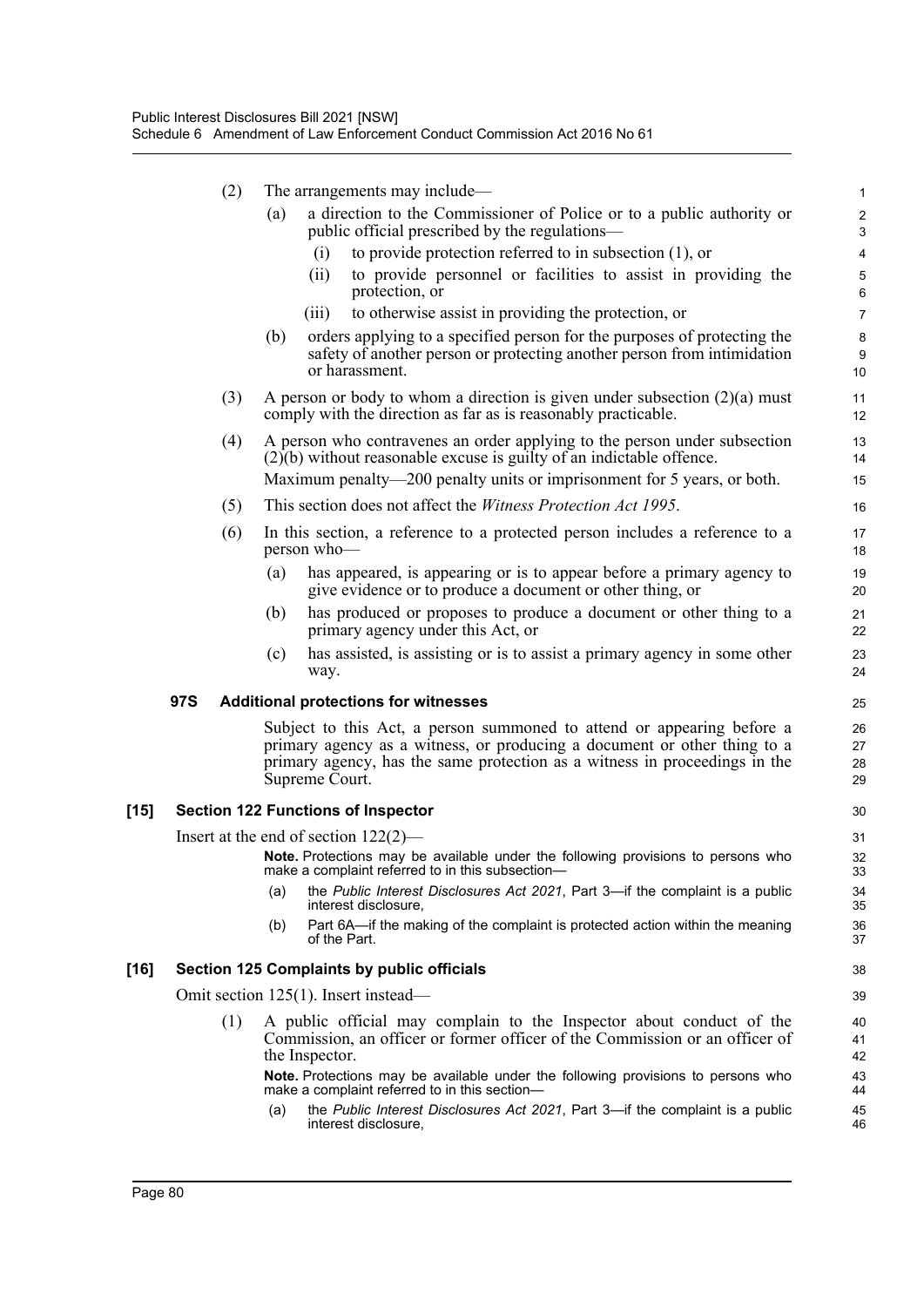|        | Part 6A-if the making of the complaint is protected action within the meaning<br>(b)<br>of the Part.                                 | 1<br>$\overline{2}$ |
|--------|--------------------------------------------------------------------------------------------------------------------------------------|---------------------|
| $[17]$ | <b>Section 125(3)</b>                                                                                                                | 3                   |
|        | Insert in alphabetical order—                                                                                                        | 4                   |
|        | <i>public official</i> has the same meaning as in the <i>Public Interest Disclosures Act</i><br>2021.                                | 5<br>6              |
| $[18]$ | Section 156 Preventing witness from attending and threats to witnesses                                                               | $\overline{7}$      |
|        | Omit "threatens to do or cause, or does or causes, any injury or detriment to" wherever<br>occurring.                                | 8<br>9              |
|        | Insert instead "takes detrimental action against".                                                                                   | 10                  |
| $[19]$ | <b>Section 156(4)</b>                                                                                                                | 11                  |
|        | Insert after section $156(3)$ —                                                                                                      | 12                  |
|        | In this section-<br>(4)                                                                                                              | 13                  |
|        | detrimental action has the same meaning as in Part 6A.                                                                               | 14                  |
| $[20]$ | Sections 157, 158 and 187                                                                                                            | 15                  |
|        | Omit the sections.                                                                                                                   | 16                  |
| $[21]$ | Section 165 Relationship with Ombudsman and Children's Guardian                                                                      | 17                  |
|        | Insert at the end of section $165(2)$ —                                                                                              | 18                  |
|        | Note. Protections may be available under the following provisions to persons who<br>make a complaint referred to in this subsection- | 19<br>20            |
|        | the Public Interest Disclosures Act 2021, Part 3-if the complaint is a public<br>(a)<br>interest disclosure,                         | 21<br>22            |
|        | Part 6A-if the making of the complaint is protected action within the meaning<br>(b)<br>of the Part.                                 | 23<br>24            |
|        | See also sections 125 and 166.                                                                                                       | 25                  |
| $[22]$ | Section 165(4)(d)                                                                                                                    | 26                  |
|        | Omit "section 6B (Oversight of Act by Ombudsman) of the <i>Public Interest Disclosures Act</i><br>1994".                             | 27<br>28            |
|        | Insert instead "the <i>Public Interest Disclosures Act 2021</i> , Part 6".                                                           | 29                  |
| $[23]$ | <b>Section 180 Secrecy</b>                                                                                                           | 30                  |
|        | Insert after section $180(5)(a)$ —                                                                                                   | 31                  |
|        | where the information is identifying information—if the disclosure is<br>(a1)<br>for a reason mentioned in section $97P(2)$ ,        | 32<br>33            |
| $[24]$ | <b>Section 180(5)(k)</b>                                                                                                             | 34                  |
|        | Omit the paragraph. Insert instead—                                                                                                  | 35                  |
|        | for the purpose of proceedings under—<br>(k)                                                                                         | 36                  |
|        | the <i>Public Interest Disclosures Act 2021</i> , section 33 or 37, or<br>(i)                                                        | 37                  |
|        | this Act, section 97H or 97K,<br>(ii)                                                                                                | 38                  |
| $[25]$ | <b>Section 180(11)</b>                                                                                                               | 39                  |
|        | Insert in alphabetical order—                                                                                                        | 40                  |
|        | <i>identifying information</i> has the same meaning as in section 97P.                                                               | 41                  |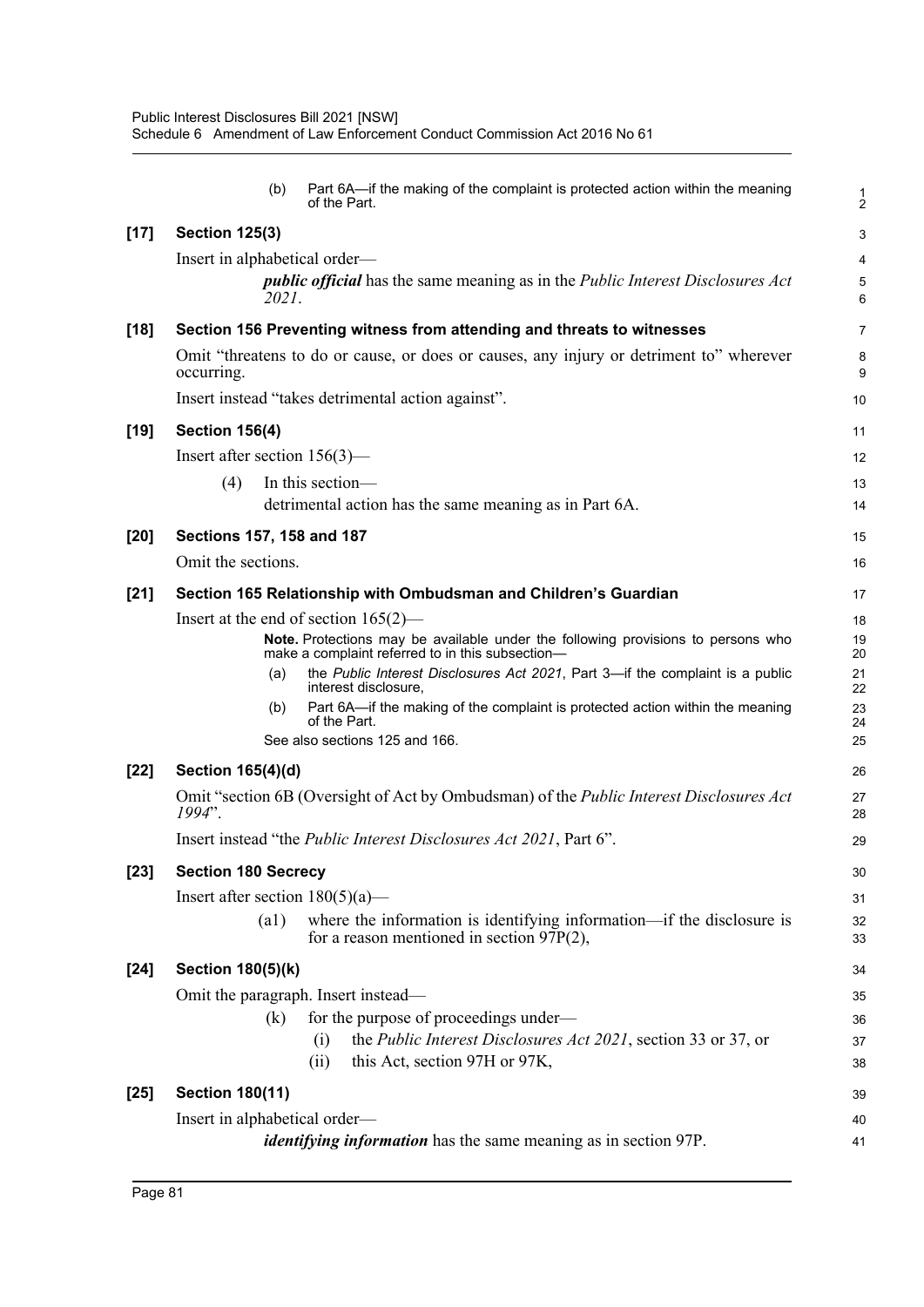| $[26]$ | Section 182 Officers of Commission not compellable witnesses in respect of certain<br>matters   | $\mathbf{1}$<br>2   |
|--------|-------------------------------------------------------------------------------------------------|---------------------|
|        | Omit section $182(2)(b)$ . Insert instead—                                                      | 3                   |
|        | proceedings under the <i>Public Interest Disclosures Act 2021</i> , section 33<br>(b)<br>or 37. | $\overline{4}$<br>5 |
| $[27]$ | Section 190 Exclusion of personal liability                                                     | 6                   |
|        | Omit section $190(4)$ and (6).                                                                  | 7                   |
| $[28]$ | <b>Section 194 Proceedings for offences</b>                                                     | 8                   |
|        | Insert after section $194(4)(a)$ —                                                              | 9                   |
|        | section 97H,<br>(a1)                                                                            | 10                  |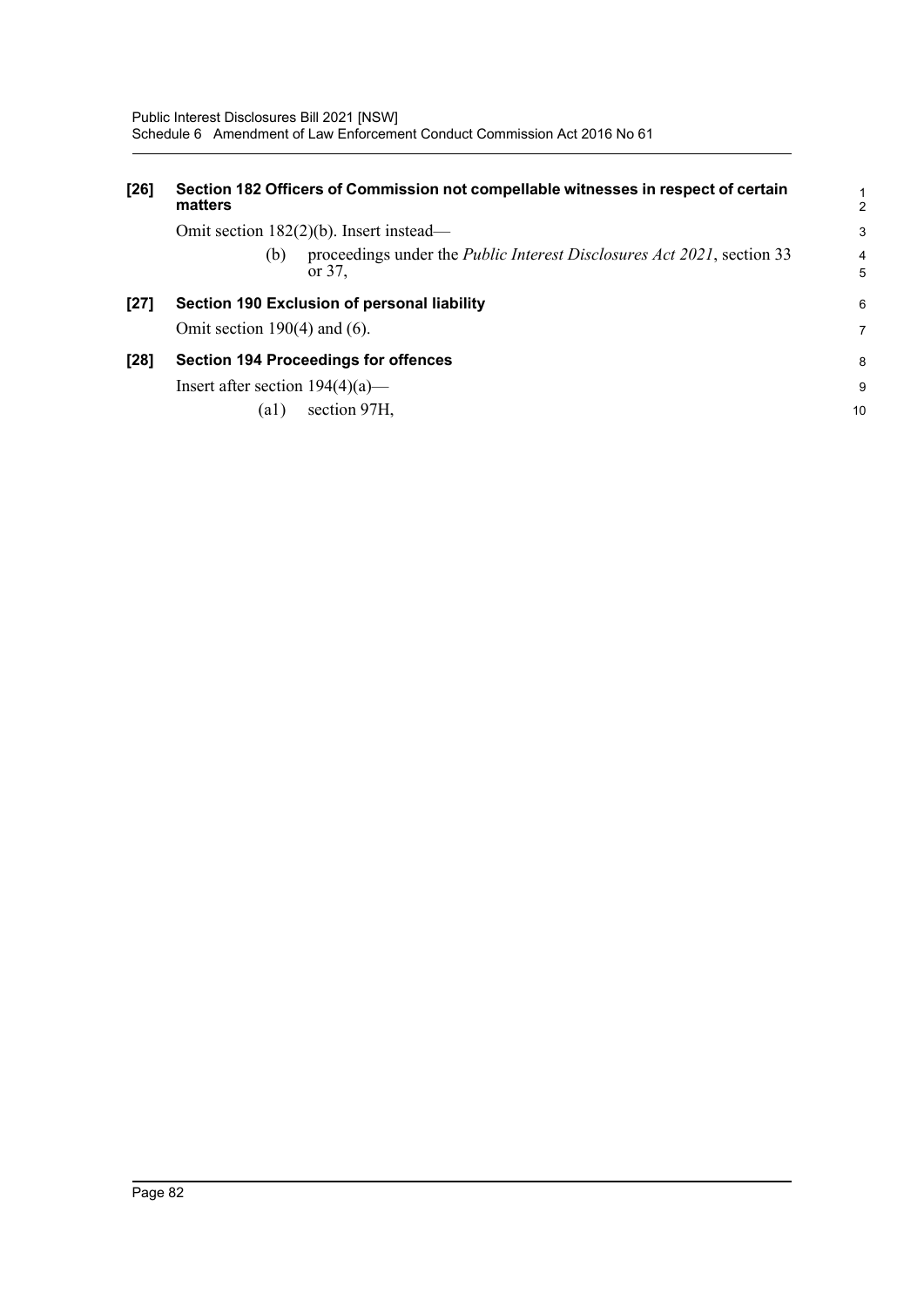|     | <b>Schedule 7</b> |                              |     | <b>Amendments to police legislation</b>                                                                                                                                                                                                                                                                         | 1                    |  |  |  |
|-----|-------------------|------------------------------|-----|-----------------------------------------------------------------------------------------------------------------------------------------------------------------------------------------------------------------------------------------------------------------------------------------------------------------|----------------------|--|--|--|
| 7.1 |                   |                              |     | Police Act 1990 No 47                                                                                                                                                                                                                                                                                           | $\overline{c}$       |  |  |  |
| [1] |                   | <b>Section 3 Definitions</b> |     |                                                                                                                                                                                                                                                                                                                 |                      |  |  |  |
|     |                   |                              |     | Insert in alphabetical order—                                                                                                                                                                                                                                                                                   | 4                    |  |  |  |
|     |                   |                              |     | <i>medical practitioner</i> has the same meaning as in the <i>Health Practitioner</i><br>Regulation National Law (NSW).                                                                                                                                                                                         | 5<br>6               |  |  |  |
|     |                   |                              |     | <i>psychologist</i> has the same meaning as in the <i>Health Practitioner Regulation</i><br>National Law (NSW).                                                                                                                                                                                                 | 7<br>8               |  |  |  |
| [2] |                   |                              |     | Section 124 Making of complaints to Commissioner                                                                                                                                                                                                                                                                | 9                    |  |  |  |
|     |                   |                              |     | Omit the note. Insert instead—                                                                                                                                                                                                                                                                                  | 10                   |  |  |  |
|     |                   |                              |     | Note. Protections may be available under the Public Interest Disclosures Act 2021,<br>Part 3, to persons who make a complaint referred to in this section, if the complaint is<br>a public interest disclosure within the meaning of that Act.                                                                  | 11<br>12<br>13       |  |  |  |
|     |                   |                              |     | Complaints may be made under other Acts, including the Law Enforcement Conduct<br>Commission Act 2016, section 35. Equivalent protections may also be available under<br>other Acts to persons who make complaints—for example, where the making of the<br>complaint is protected action within the meaning of- | 14<br>15<br>16<br>17 |  |  |  |
|     |                   |                              | (a) | the Independent Commission Against Corruption Act 1988, Part 8A, or                                                                                                                                                                                                                                             | 18                   |  |  |  |
|     |                   |                              | (b) | the Ombudsman Act 1974, Part 4B, or                                                                                                                                                                                                                                                                             | 19                   |  |  |  |
|     |                   |                              | (c) | the Law Enforcement Conduct Commission Act 2016, Part 6A.                                                                                                                                                                                                                                                       | 20                   |  |  |  |
|     |                   |                              |     | See also this Act, sections 169A, 206 and 213.                                                                                                                                                                                                                                                                  | 21                   |  |  |  |
| [3] |                   | <b>Section 169A</b>          |     |                                                                                                                                                                                                                                                                                                                 | 22                   |  |  |  |
|     |                   |                              |     | Omit the section. Insert instead—                                                                                                                                                                                                                                                                               | 23                   |  |  |  |
|     | 169A              |                              |     | Identity of complainant not to be disclosed                                                                                                                                                                                                                                                                     | 24                   |  |  |  |
|     |                   | (1)                          |     | Information tending to identify a person as a complainant <i>(identifying</i><br><i>information</i> ) is not to be disclosed by a member of the NSW Police Force.                                                                                                                                               | 25<br>26             |  |  |  |
|     |                   | (2)                          |     | However, subsection (1) does not prevent the disclosure of the identifying<br>information if-                                                                                                                                                                                                                   | 27<br>28             |  |  |  |
|     |                   |                              | (a) | the person consents in writing to the disclosure of the identifying<br>information, or                                                                                                                                                                                                                          | 29<br>30             |  |  |  |
|     |                   |                              | (b) | it is generally known the person is a complainant as a result of the<br>person's voluntary self-identification as a complainant, or                                                                                                                                                                             | 31<br>32             |  |  |  |
|     |                   |                              | (c) | after consulting the person, the member of the NSW Police Force<br>reasonably considers it necessary to disclose the identifying<br>information to protect a person from detriment, or                                                                                                                          | 33<br>34<br>35       |  |  |  |
|     |                   |                              | (d) | it is necessary the identifying information be disclosed to a person<br>whose interests are affected by the complaint, or                                                                                                                                                                                       | 36<br>37             |  |  |  |
|     |                   |                              | (e) | the identifying information has previously been lawfully published, or                                                                                                                                                                                                                                          | 38                   |  |  |  |
|     |                   |                              | (f) | the identifying information is disclosed to a medical practitioner or<br>psychologist for the purposes of the practitioner or psychologist<br>providing medical or psychiatric care, treatment or counselling to the<br>member of the NSW Police Force, or                                                      | 39<br>40<br>41<br>42 |  |  |  |
|     |                   |                              | (g) | the identifying information is disclosed for the purposes of proceedings<br>before a court or tribunal, or                                                                                                                                                                                                      | 43<br>44             |  |  |  |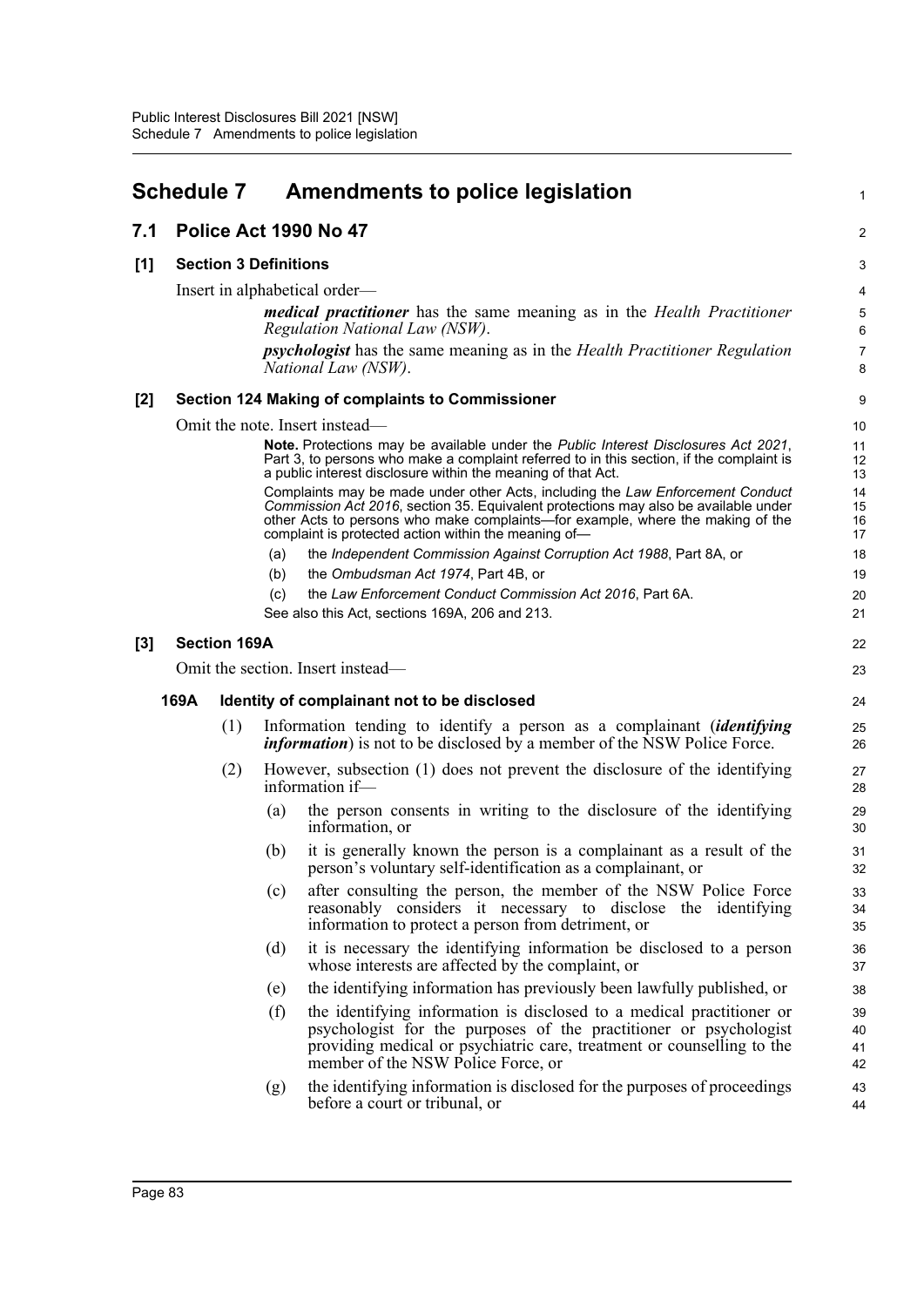|     |     |                    | (h)   |                  | the disclosure of the identifying information is necessary to deal with<br>the complaint effectively, or                                                                                                                                                                          | $\mathbf{1}$<br>$\overline{2}$ |
|-----|-----|--------------------|-------|------------------|-----------------------------------------------------------------------------------------------------------------------------------------------------------------------------------------------------------------------------------------------------------------------------------|--------------------------------|
|     |     |                    | (i)   |                  | it is otherwise in the public interest to disclose the identifying<br>information, or                                                                                                                                                                                             | $\ensuremath{\mathsf{3}}$<br>4 |
|     |     |                    | (i)   |                  | the identifying information is disclosed in accordance with a<br>requirement of or made under this or another Act, or                                                                                                                                                             | $\overline{5}$<br>$\,6$        |
|     |     |                    | (k)   |                  | the identifying information is disclosed in accordance with guidelines<br>established by the Commissioner for the purposes of this section.                                                                                                                                       | $\overline{7}$<br>8            |
|     |     | (3)                |       |                  | To avoid doubt, a person does not voluntarily self-identify as a complainant<br>merely by making the complaint in confidence.                                                                                                                                                     | 9<br>10                        |
|     |     | (4)                | 2021. | In this section- | <i>counselling</i> includes psychological counselling.<br>detriment has the same meaning as in the Public Interest Disclosures Act                                                                                                                                                | 11<br>12<br>13<br>14           |
| [4] |     |                    |       |                  | <b>Section 170 Certain documents privileged</b>                                                                                                                                                                                                                                   | 15                             |
|     |     |                    |       |                  | Omit section $170(1)(a)$ and (b). Insert instead—                                                                                                                                                                                                                                 | 16                             |
|     |     |                    | (a)   |                  | that concern the conduct of police officers and are dealt with by the<br>Commissioner, by the Industrial Relations Commission or by the<br>Supreme Court in the exercise of its jurisdiction to review<br>administrative action, or                                               | 17<br>18<br>19<br>20           |
|     |     |                    | (b)   |                  | instituted against police officers or administrative employees for an<br>offence against-                                                                                                                                                                                         | 21<br>22                       |
|     |     |                    |       | (i)              | section 206, or                                                                                                                                                                                                                                                                   | 23                             |
|     |     |                    |       | (ii)             | the Public Interest Disclosures Act 2021, section 33, or                                                                                                                                                                                                                          | 24                             |
|     |     |                    |       | (iii)            | the Independent Commission Against Corruption Act 1988,<br>section 79I, or                                                                                                                                                                                                        | 25<br>26                       |
|     |     |                    |       | (iv)             | the <i>Ombudsman Act 1974</i> , section 31R, or                                                                                                                                                                                                                                   | 27                             |
|     |     |                    |       | (v)              | the Law Enforcement Conduct Commission Act 2016, section<br>97H.                                                                                                                                                                                                                  | 28<br>29                       |
| [5] |     | Section 170(2)(a)  |       |                  |                                                                                                                                                                                                                                                                                   | 30                             |
|     |     |                    |       |                  | Omit "complaint". Insert instead "misconduct matter".                                                                                                                                                                                                                             | 31                             |
| [6] |     | <b>Section 206</b> |       |                  |                                                                                                                                                                                                                                                                                   | 32                             |
|     |     |                    |       |                  | Omit the section. Insert instead—                                                                                                                                                                                                                                                 | 33                             |
|     | 206 |                    |       |                  | <b>Protection against reprisals</b>                                                                                                                                                                                                                                               | 34                             |
|     |     | (1)                |       |                  | This section applies to an allegation of misconduct or serious<br>maladministration made by a police officer or an administrative employee<br>about 1 or more other police officers or administrative employees where the<br>allegation (a <i>protected allegation</i> ) is made— | 35<br>36<br>37<br>38           |
|     |     |                    | (a)   |                  | in the performance of the duty imposed on the police officer or<br>administrative employee by or under this or another Act, or                                                                                                                                                    | 39<br>40                       |
|     |     |                    | (b)   |                  | in accordance with the procedures for making allegations set out in this<br>or another Act.                                                                                                                                                                                       | 41<br>42                       |
|     |     | (2)                |       |                  | This section applies even if the person who is the subject of the protected<br>allegation is no longer a police officer or an administrative employee.                                                                                                                            | 43<br>44                       |

 $[5]$ 

**[6]**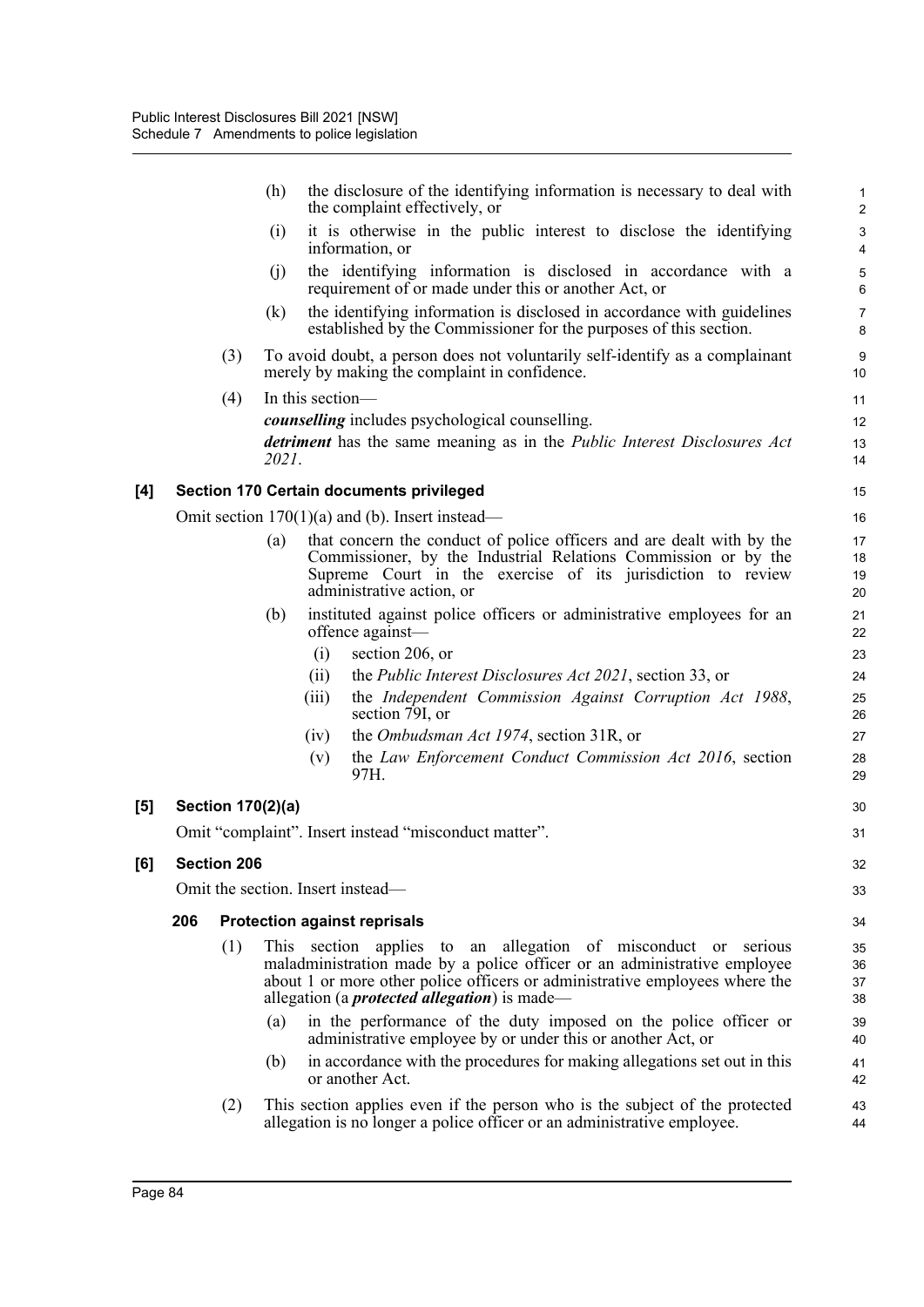|     | (3)                      | A police officer or administrative employee must not take detrimental action<br>against another police officer or administrative employee, or a former police<br>officer or administrative employee, if-                                                                     | 1<br>$\sqrt{2}$<br>$\sqrt{3}$                                       |
|-----|--------------------------|------------------------------------------------------------------------------------------------------------------------------------------------------------------------------------------------------------------------------------------------------------------------------|---------------------------------------------------------------------|
|     |                          | the first police officer or administrative employee suspects, believes or<br>(a)<br>is aware, when taking the detrimental action, that any police officer or<br>administrative employee has made, may have made, may make or<br>proposes to make a protected allegation, and | $\overline{\mathbf{4}}$<br>$\mathbf 5$<br>$\,6\,$<br>$\overline{7}$ |
|     |                          | the suspicion, belief or awareness is a contributing factor to the taking<br>(b)<br>of the detrimental action.                                                                                                                                                               | 8<br>9                                                              |
|     |                          | Maximum penalty—200 penalty units or imprisonment for 5 years, or both.                                                                                                                                                                                                      | 10                                                                  |
|     | (4)                      | The fact the suspicion or belief was mistaken is not a defence to a prosecution<br>for an offence against this section.                                                                                                                                                      | 11<br>12                                                            |
|     | (5)                      | In a prosecution for an offence against this section, the accused bears the onus<br>of proving, in relation to detrimental action established by the prosecution to<br>have been taken by the accused—                                                                       | 13<br>14<br>15                                                      |
|     |                          | the accused did not have the suspicion, belief or awareness mentioned<br>(a)<br>in subsection $(3)(a)$ , or                                                                                                                                                                  | 16<br>17                                                            |
|     |                          | if the accused had the suspicion, belief or awareness—the suspicion,<br>(b)<br>belief or awareness was not a contributing factor to the taking of the<br>detrimental action.                                                                                                 | 18<br>19<br>20                                                      |
|     | (6)                      | It is a defence to a prosecution for an offence against this section that the<br>detrimental action constituted appropriate corrective action.                                                                                                                               | 21<br>22                                                            |
|     | (7)                      | It is a defence to a prosecution for an offence against this section that the<br>protected allegation was made frivolously, vexatiously or in bad faith.                                                                                                                     | 23<br>24                                                            |
|     | (8)                      | Proceedings for an offence against this section may be instituted at any time<br>within 3 years after the offence is alleged to have been committed.                                                                                                                         | 25<br>26                                                            |
|     | (9)                      | In this section-                                                                                                                                                                                                                                                             | 27                                                                  |
|     |                          | <i>corrective action</i> has the same meaning as in the <i>Public Interest Disclosures</i><br>Act 2021.                                                                                                                                                                      | 28<br>29                                                            |
|     |                          | <i>detrimental action</i> has the same meaning as in the <i>Public Interest Disclosures</i><br>Act 2021.                                                                                                                                                                     | 30<br>31                                                            |
|     |                          | serious maladministration has the same meaning as in the Law Enforcement<br>Conduct Commission Act 2016.                                                                                                                                                                     | 32<br>33                                                            |
| [7] | police officers          | Section 211F Members of NSW Police Force under duty to report misconduct of                                                                                                                                                                                                  | 34<br>35                                                            |
|     |                          | Insert at the end of section $211F(5)(c)$ —                                                                                                                                                                                                                                  | 36                                                                  |
|     |                          | , or                                                                                                                                                                                                                                                                         | 37                                                                  |
|     |                          | (d)<br>that has been the subject of a voluntary public interest disclosure within<br>the meaning of the <i>Public Interest Disclosures Act 2021</i> .                                                                                                                        | 38<br>39                                                            |
| [8] |                          | Section 211G Referral of other misconduct matters to Commissioner                                                                                                                                                                                                            | 40                                                                  |
|     | Omit section $211G(3)$ . |                                                                                                                                                                                                                                                                              | 41                                                                  |
| 7.2 |                          | <b>Police Regulation 2015</b>                                                                                                                                                                                                                                                | 42                                                                  |
| [1] |                          | <b>Clause 51 Victimisation</b>                                                                                                                                                                                                                                               | 43                                                                  |
|     |                          | Omit clause 51(2). Insert instead—                                                                                                                                                                                                                                           | 44                                                                  |

**7.2 Police Regulation 2015**

 $[1]$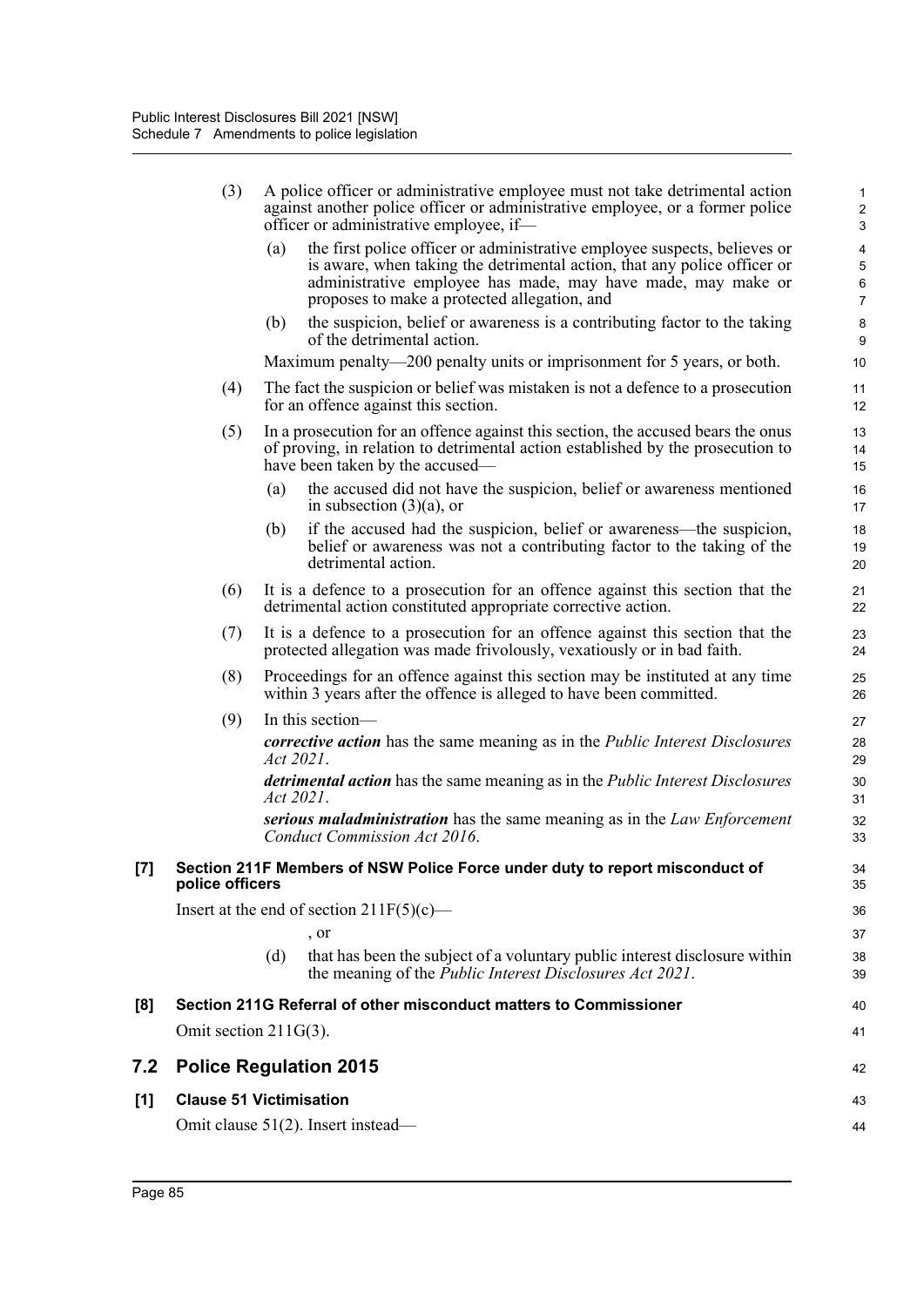|                  | (2)                             | To avoid doubt, subclause (1) does not prevent the taking of reasonable<br>management action in relation to a public official who is a police officer.                        | $\mathbf{1}$<br>$\overline{2}$       |  |  |  |  |  |
|------------------|---------------------------------|-------------------------------------------------------------------------------------------------------------------------------------------------------------------------------|--------------------------------------|--|--|--|--|--|
|                  | (3)                             | In this clause—                                                                                                                                                               | $\sqrt{3}$                           |  |  |  |  |  |
|                  |                                 | <i>protected report</i> means a report under this Division, a complaint under the<br>Act, Part 8A, a public interest disclosure or a disclosure to another police<br>officer. | $\pmb{4}$<br>$\overline{5}$<br>$6\,$ |  |  |  |  |  |
|                  |                                 | <i>public interest disclosure</i> has the same meaning as in the <i>Public Interest</i><br>Disclosures Act 2021.                                                              | $\overline{7}$<br>$\bf 8$            |  |  |  |  |  |
|                  |                                 | <i>public official</i> has the same meaning as in the <i>Public Interest Disclosures Act</i><br>2021.                                                                         | $9\,$<br>10                          |  |  |  |  |  |
|                  |                                 | <b>reasonable management action</b> has the same meaning as in the <i>Public</i><br>Interest Disclosures Act 2021.                                                            | 11<br>12                             |  |  |  |  |  |
| [2]              | Clause 51, note                 |                                                                                                                                                                               | 13                                   |  |  |  |  |  |
|                  |                                 | Omit the note. Insert instead-                                                                                                                                                | 14                                   |  |  |  |  |  |
|                  | Note. See the Act, section 206. |                                                                                                                                                                               |                                      |  |  |  |  |  |
| $\left[3\right]$ |                                 | <b>Clause 54 Secrecy as to complaints about conduct</b>                                                                                                                       | 16                                   |  |  |  |  |  |
|                  |                                 | Insert at the end of clause $54(2)(b)$ —                                                                                                                                      | 17                                   |  |  |  |  |  |
|                  |                                 | , or                                                                                                                                                                          | 18                                   |  |  |  |  |  |
|                  |                                 | in the circumstances mentioned in the Act, section $169A(2)(a)$ –(j).<br>(c)                                                                                                  | 19                                   |  |  |  |  |  |
| [4]              | Clause 54(3) and (4)            |                                                                                                                                                                               | 20                                   |  |  |  |  |  |
|                  |                                 | Omit the subclauses. Insert instead—                                                                                                                                          | 21                                   |  |  |  |  |  |
|                  | (3)                             | For the purposes of subclause $(2)(c)$ , references in the Act, section<br>$169A(2)(a)$ –(1) are to be interpreted in the following way—                                      | 22<br>23                             |  |  |  |  |  |
|                  |                                 | a reference to "the person"—as a reference to the maker of an allegation<br>(a)<br>to which this clause applies,                                                              | 24<br>25                             |  |  |  |  |  |
|                  |                                 | a reference to a complaint—as a reference to an allegation to which this<br>(b)<br>clause applies,                                                                            | 26<br>27                             |  |  |  |  |  |
|                  |                                 | a reference to identifying information—as a reference to information<br>(c)<br>disclosing the identity of the maker of an allegation to which this clause<br>applies,         | 28<br>29<br>30                       |  |  |  |  |  |
|                  |                                 | a reference to "the member of the NSW Police Force"—as a reference<br>(d)<br>to a senior officer referred to in subclause (2).                                                | 31<br>32                             |  |  |  |  |  |

**[2] Clause 51, note**

 $[4]$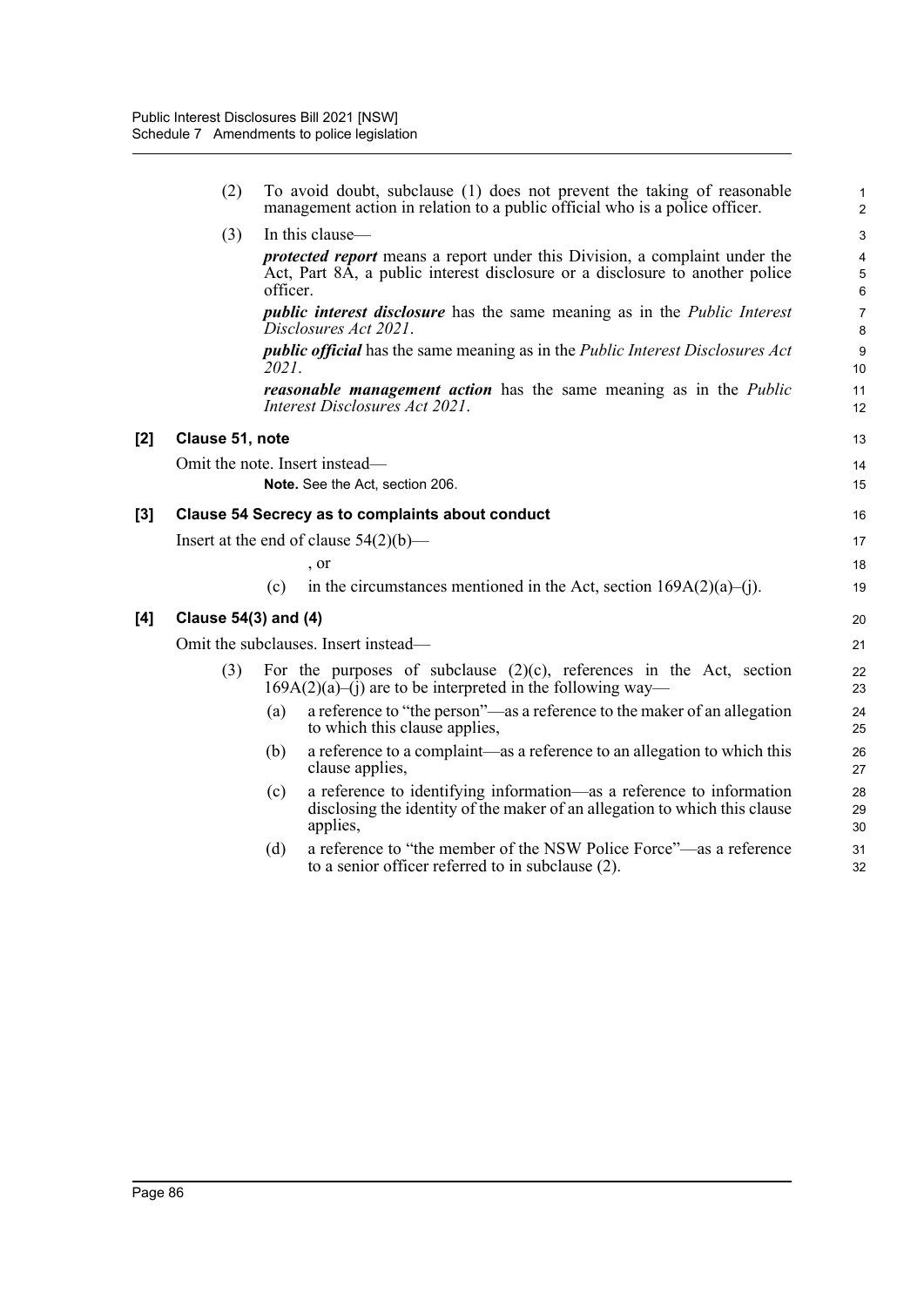|       | <b>Schedule 8</b>                                                                                                       | <b>Amendments to other legislation</b>                                                                                                                                                                                                                                                            | $\mathbf{1}$            |  |  |
|-------|-------------------------------------------------------------------------------------------------------------------------|---------------------------------------------------------------------------------------------------------------------------------------------------------------------------------------------------------------------------------------------------------------------------------------------------|-------------------------|--|--|
| 8.1   |                                                                                                                         | Children's Guardian Act 2019 No 25                                                                                                                                                                                                                                                                | $\overline{2}$          |  |  |
| [1]   | Section 58 Disclosures by Children's Guardian or officer of Children's Guardian                                         |                                                                                                                                                                                                                                                                                                   |                         |  |  |
|       |                                                                                                                         | Omit section $58(1)(g)$ . Insert instead—                                                                                                                                                                                                                                                         | $\overline{\mathbf{4}}$ |  |  |
|       | (g)                                                                                                                     | for the purpose of proceedings under—                                                                                                                                                                                                                                                             | 5                       |  |  |
|       |                                                                                                                         | the <i>Public Interest Disclosures Act 2021</i> , section 33 or 37, or<br>(i)                                                                                                                                                                                                                     | 6                       |  |  |
|       |                                                                                                                         | (ii)<br>the Independent Commission Against Corruption Act 1988,<br>section 79I or 79L, or                                                                                                                                                                                                         | $\overline{7}$<br>8     |  |  |
|       |                                                                                                                         | the Ombudsman Act 1974, section 31R or 31U, or<br>(iii)                                                                                                                                                                                                                                           | $9\,$                   |  |  |
|       |                                                                                                                         | the Law Enforcement Conduct Commission Act 2016, section<br>(iv)<br>97H or 97K, or                                                                                                                                                                                                                | 10<br>11                |  |  |
| [2]   |                                                                                                                         | Section 58(1)(j) and Schedule 3                                                                                                                                                                                                                                                                   | 12                      |  |  |
|       |                                                                                                                         | Omit "registered medical practitioner or registered psychologist" wherever occurring.                                                                                                                                                                                                             | 13                      |  |  |
|       |                                                                                                                         | Insert instead "medical practitioner or psychologist".                                                                                                                                                                                                                                            | 14                      |  |  |
| [3]   |                                                                                                                         | Section 61 Children's Guardian, officer or expert as witness                                                                                                                                                                                                                                      | 15                      |  |  |
|       |                                                                                                                         | Omit section $61(2)(f)$ . Insert instead—                                                                                                                                                                                                                                                         | 16                      |  |  |
|       | (f)                                                                                                                     | proceedings under-                                                                                                                                                                                                                                                                                | 17                      |  |  |
|       |                                                                                                                         | the <i>Public Interest Disclosures Act 2021</i> , section 33 or 37, or<br>(i)                                                                                                                                                                                                                     | 18                      |  |  |
|       |                                                                                                                         | the Independent Commission Against Corruption Act 1988,<br>(ii)<br>section 79I or 79L, or                                                                                                                                                                                                         | 19<br>20                |  |  |
|       |                                                                                                                         | the Ombudsman Act 1974, section 31R or 31U, or<br>(iii)                                                                                                                                                                                                                                           | 21                      |  |  |
|       |                                                                                                                         | the Law Enforcement Conduct Commission Act 2016, section<br>(iv)<br>97H or 97K,                                                                                                                                                                                                                   | 22<br>23                |  |  |
| [4]   | <b>Schedule 6 Dictionary</b>                                                                                            |                                                                                                                                                                                                                                                                                                   | 24                      |  |  |
|       | Insert in alphabetical order—                                                                                           |                                                                                                                                                                                                                                                                                                   | 25                      |  |  |
|       | <i>medical practitioner</i> has the same meaning as in the <i>Health Practitioner</i><br>Regulation National Law (NSW). |                                                                                                                                                                                                                                                                                                   |                         |  |  |
|       | <i>psychologist</i> has the same meaning as in the <i>Health Practitioner Regulation</i><br>National Law (NSW).         |                                                                                                                                                                                                                                                                                                   |                         |  |  |
| 8.2   |                                                                                                                         | <b>Community Services (Complaints, Reviews and Monitoring) Act 1993</b>                                                                                                                                                                                                                           | 30                      |  |  |
|       | No 2                                                                                                                    |                                                                                                                                                                                                                                                                                                   | 31                      |  |  |
| $[1]$ |                                                                                                                         | Section 47 Protection of complainant against retribution                                                                                                                                                                                                                                          | 32                      |  |  |
|       | Omit "50 penalty units or imprisonment for 12 months" from section $47(1)$ .                                            |                                                                                                                                                                                                                                                                                                   |                         |  |  |
|       |                                                                                                                         | Insert instead "200 penalty units or imprisonment for 5 years".                                                                                                                                                                                                                                   | 34                      |  |  |
| [2]   | Section 47(2A) and (2B)                                                                                                 |                                                                                                                                                                                                                                                                                                   | 35                      |  |  |
|       | Insert after section $47(2)$ —                                                                                          |                                                                                                                                                                                                                                                                                                   | 36                      |  |  |
|       | (2A)                                                                                                                    | A person who has been convicted or acquitted of an offence against this<br>section is not liable to be convicted of an offence against 1 of the following<br>provisions on the same, or substantially the same, facts relied on as evidence<br>of commission of the offence against this section— | 37<br>38<br>39<br>40    |  |  |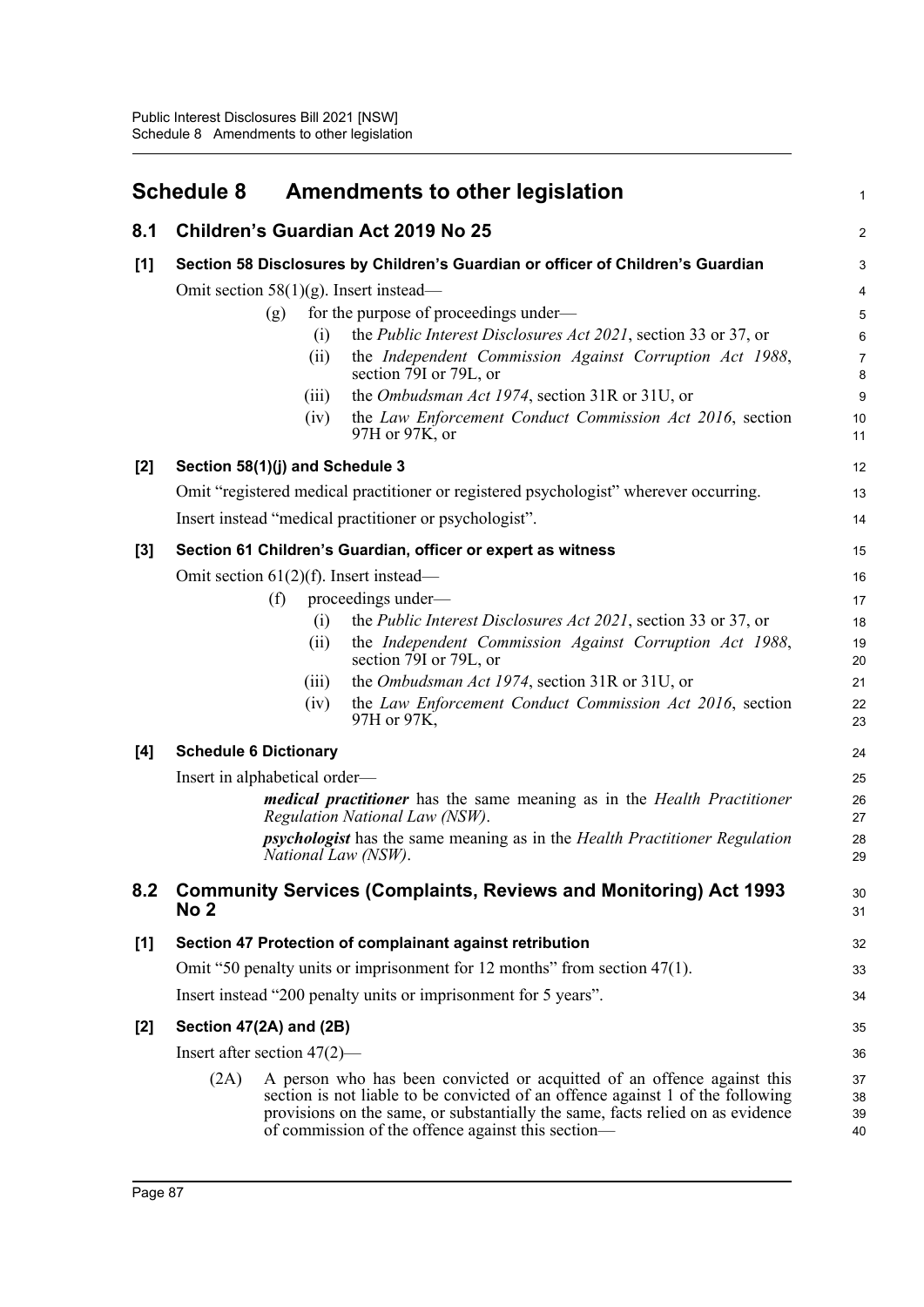|     |             | the <i>Public Interest Disclosures Act 2021</i> , section 33,<br>(a)                                                                                                                                                                                                                                                             | 1                          |
|-----|-------------|----------------------------------------------------------------------------------------------------------------------------------------------------------------------------------------------------------------------------------------------------------------------------------------------------------------------------------|----------------------------|
|     |             | the Independent Commission Against Corruption Act 1988, section 791,<br>(b)                                                                                                                                                                                                                                                      | $\overline{\mathbf{c}}$    |
|     |             | the Ombudsman Act 1974, section 31R,<br>(c)                                                                                                                                                                                                                                                                                      | 3                          |
|     |             | the Law Enforcement Conduct Commission Act 2016, section 97H.<br>(d)                                                                                                                                                                                                                                                             | 4                          |
|     | (2B)        | A person who has been convicted or acquitted of an offence mentioned in<br>subsection (2A) is not liable to be convicted of an offence against this section<br>on the same, or substantially the same, facts relied on as evidence of<br>commission of the offence of which the person was convicted or acquitted.               | 5<br>6<br>7<br>8           |
| 8.3 |             | <b>Crime Commission Act 2012 No 66</b>                                                                                                                                                                                                                                                                                           | 9                          |
| [1] |             | <b>Section 4 Interpretation</b>                                                                                                                                                                                                                                                                                                  | 10                         |
|     |             | Insert in alphabetical order in section $4(1)$ —                                                                                                                                                                                                                                                                                 | 11                         |
|     |             | medical practitioner has the same meaning as in the Health Practitioner<br>Regulation National Law (NSW).                                                                                                                                                                                                                        | 12<br>13                   |
|     |             | <i>psychologist</i> has the same meaning as in the <i>Health Practitioner Regulation</i><br>National Law (NSW).                                                                                                                                                                                                                  | 14<br>15                   |
| [2] |             | Sections 45(6A), 80(4)(e) and 81(3)(d)                                                                                                                                                                                                                                                                                           | 16                         |
|     |             | Omit "registered medical practitioner or registered psychologist" wherever occurring.                                                                                                                                                                                                                                            | 17                         |
|     |             | Insert instead "medical practitioner or psychologist".                                                                                                                                                                                                                                                                           | 18                         |
| 8.4 |             | <b>Criminal Procedure Act 1986 No 209</b>                                                                                                                                                                                                                                                                                        | 19                         |
|     |             | Schedule 1 Indictable offences triable summarily                                                                                                                                                                                                                                                                                 | 20                         |
|     |             | Insert after Table 1, Part 4, clause 23CA—                                                                                                                                                                                                                                                                                       | 21                         |
|     | <b>23CB</b> | <b>Public Interest Disclosures Act 2021</b>                                                                                                                                                                                                                                                                                      |                            |
|     |             |                                                                                                                                                                                                                                                                                                                                  | 22                         |
|     |             | An offence against the <i>Public Interest Disclosures Act 2021</i> , section 33.                                                                                                                                                                                                                                                 | 23                         |
|     |             | Defamation Act 2005 No 77                                                                                                                                                                                                                                                                                                        | 24                         |
|     |             | Schedule 1 Additional publications to which absolute privilege applies                                                                                                                                                                                                                                                           | 25                         |
|     |             | Omit clause 26. Insert instead-                                                                                                                                                                                                                                                                                                  | 26                         |
|     | 26          | Matters arising under Public Interest Disclosures Act 2021                                                                                                                                                                                                                                                                       | 27                         |
|     | (1)         | Without limiting section $27(2)(a)-(c)$ —                                                                                                                                                                                                                                                                                        | 28                         |
| 8.5 |             | matter that is published of or concerning a public interest disclosure—<br>(a)<br>if the publication is by the maker of the disclosure and while making the<br>disclosure, or                                                                                                                                                    | 29<br>30<br>31             |
|     |             | matter that is published of or concerning a public interest disclosure or<br>(b)<br>a disclosure mentioned in the <i>Public Interest Disclosures Act 2021</i> ,<br>section $49(1)(b)$ —if the publication is by an agency or public official<br>and while exercising a function under that Act in relation to the<br>disclosure. | 32<br>33<br>34<br>35<br>36 |
|     | (2)         | The <i>Public Interest Disclosures Act 2021</i> , section $40(2)$ applies to subclause<br>$(1)$ in the same way it applies to that Act, section 40(1).                                                                                                                                                                           | 37<br>38                   |
|     | (3)         | However, subclause (2) does not limit other provisions of this Schedule.                                                                                                                                                                                                                                                         | 39                         |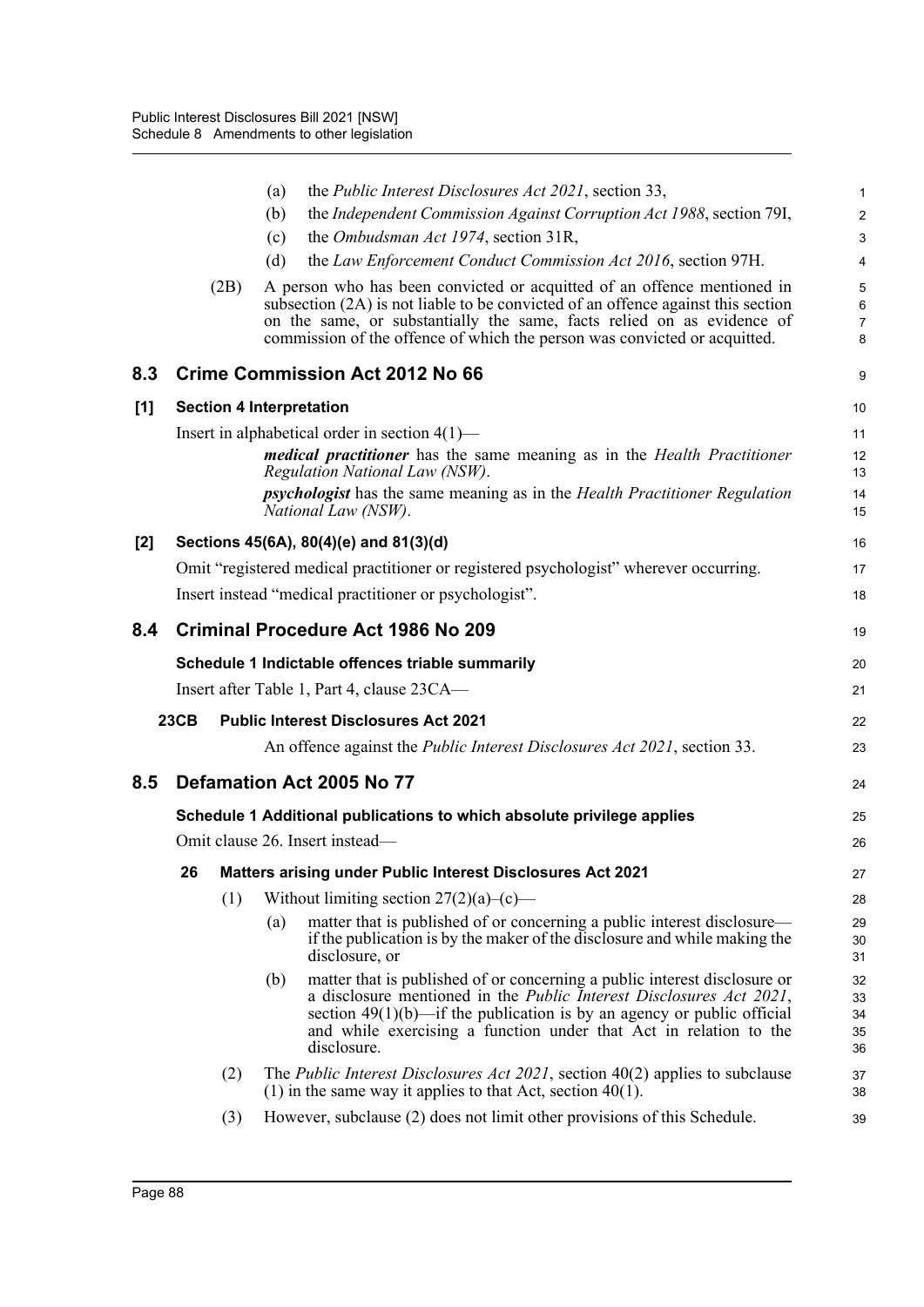|     | (4)                                                                                                              |           |                  | Words used in this clause have the same meanings as in the <i>Public Interest</i><br>Disclosures Act 2021.                                                                                                     | 1<br>$\overline{\mathbf{c}}$ |  |  |  |
|-----|------------------------------------------------------------------------------------------------------------------|-----------|------------------|----------------------------------------------------------------------------------------------------------------------------------------------------------------------------------------------------------------|------------------------------|--|--|--|
| 8.6 |                                                                                                                  |           |                  | Education (School Administrative and Support Staff) Act 1987 No 240                                                                                                                                            | 3                            |  |  |  |
| [1] |                                                                                                                  |           |                  | Section 29 Meaning of "misconduct"                                                                                                                                                                             | 4                            |  |  |  |
|     |                                                                                                                  |           |                  | Omit section $29(1)(c)$ and (d). Insert instead—                                                                                                                                                               | 5                            |  |  |  |
|     |                                                                                                                  | (c)       |                  | taking action that constitutes a detrimental action offence,                                                                                                                                                   | 6                            |  |  |  |
|     |                                                                                                                  | (d)       | where-           | taking detrimental action against another person in circumstances                                                                                                                                              | 7<br>8                       |  |  |  |
|     |                                                                                                                  |           | (i)              | the person taking the detrimental action suspects, believes or is<br>aware, when taking the action, that any person has made, may<br>have made, may make or proposes to make an internal disclosure,<br>and    | 9<br>10<br>11<br>12          |  |  |  |
|     |                                                                                                                  |           | (ii)             | the suspicion, belief or awareness, whether correct or incorrect,<br>is a contributing factor to the taking of the detrimental action.                                                                         | 13<br>14                     |  |  |  |
| [2] | Section 29(3)                                                                                                    |           |                  |                                                                                                                                                                                                                | 15                           |  |  |  |
|     |                                                                                                                  |           |                  | Omit the subsection. Insert instead-                                                                                                                                                                           | 16                           |  |  |  |
|     | (3)                                                                                                              |           | In this section— |                                                                                                                                                                                                                | 17                           |  |  |  |
|     | detrimental action has the same meaning as in the Public Interest Disclosures<br>Act 2021.                       |           |                  |                                                                                                                                                                                                                |                              |  |  |  |
|     | <i>detrimental action offence</i> has the same meaning as in the <i>Public Interest</i><br>Disclosures Act 2021. |           |                  |                                                                                                                                                                                                                |                              |  |  |  |
|     |                                                                                                                  |           |                  | <i>internal disclosure</i> means a disclosure made in good faith by a person about<br>the alleged misconduct of another person.                                                                                | 22<br>23                     |  |  |  |
| 8.7 |                                                                                                                  |           |                  | <b>Fire Brigades Regulation 2014</b>                                                                                                                                                                           | 24                           |  |  |  |
| [1] |                                                                                                                  |           |                  | <b>Clause 33 Meaning of "misconduct"</b>                                                                                                                                                                       | 25                           |  |  |  |
|     |                                                                                                                  |           |                  | Omit clause $33(1)(d)$ and (e). Insert instead—                                                                                                                                                                | 26                           |  |  |  |
|     |                                                                                                                  | (d)       |                  | taking action that constitutes a detrimental action offence,                                                                                                                                                   | 27                           |  |  |  |
|     |                                                                                                                  | (e)       | $where$ —        | taking detrimental action against another person in circumstances                                                                                                                                              | 28<br>29                     |  |  |  |
|     |                                                                                                                  |           | (i)              | the person taking the detrimental action suspects, believes or is<br>aware, when taking the action, that a firefighter has made, may<br>have made, may make or proposes to make an internal disclosure,<br>and | 30<br>31<br>32<br>33         |  |  |  |
|     |                                                                                                                  |           | (ii)             | the suspicion, belief or awareness, whether correct or incorrect,<br>is a contributing factor to the taking of the detrimental action.                                                                         | 34<br>35                     |  |  |  |
| [2] | <b>Clause 33(4)</b>                                                                                              |           |                  |                                                                                                                                                                                                                | 36                           |  |  |  |
|     |                                                                                                                  |           |                  | Omit the subclause. Insert instead-                                                                                                                                                                            | 37                           |  |  |  |
|     | (4)                                                                                                              |           | In this clause-  |                                                                                                                                                                                                                | 38                           |  |  |  |
|     |                                                                                                                  | Act 2021. |                  | detrimental action has the same meaning as in the Public Interest Disclosures                                                                                                                                  | 39<br>40                     |  |  |  |
|     |                                                                                                                  |           |                  | <i>detrimental action offence</i> has the same meaning as in the <i>Public Interest</i><br>Disclosures Act 2021.                                                                                               | 41<br>42                     |  |  |  |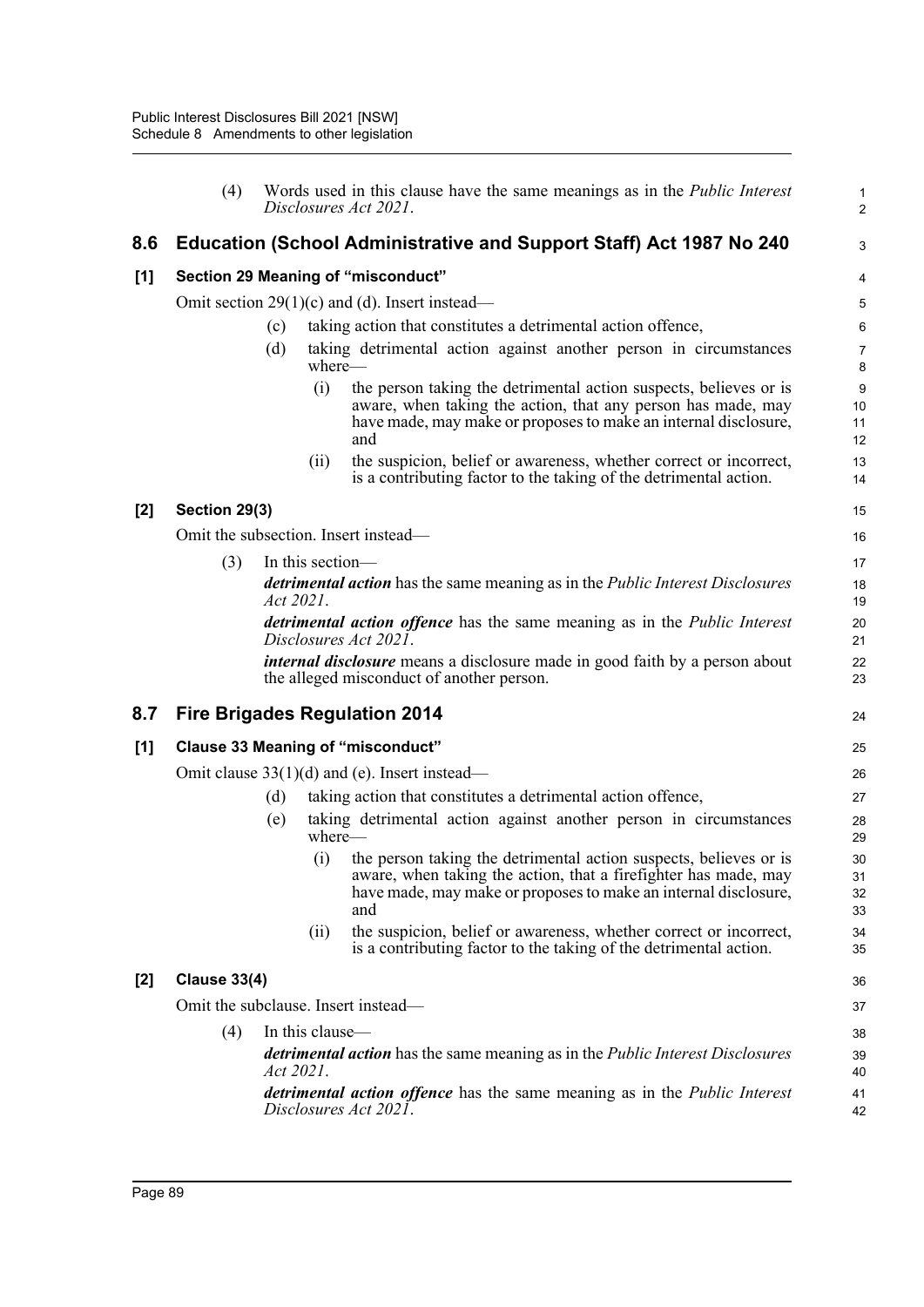|       |                                |           | <i>internal disclosure</i> means a disclosure made by a firefighter about the alleged<br>misconduct of another firefighter.                                                                                                                                | $\mathbf{1}$<br>$\overline{2}$ |  |  |  |  |
|-------|--------------------------------|-----------|------------------------------------------------------------------------------------------------------------------------------------------------------------------------------------------------------------------------------------------------------------|--------------------------------|--|--|--|--|
| 8.8   |                                |           | Government Information (Information Commissioner) Act 2009 No 53                                                                                                                                                                                           | 3                              |  |  |  |  |
| [1]   |                                |           | Section 35 Restriction on disclosure of information by Commissioner                                                                                                                                                                                        | 4                              |  |  |  |  |
|       | Insert after section $35(1)$ — |           |                                                                                                                                                                                                                                                            | 5                              |  |  |  |  |
|       | (1A)                           |           | Despite subsection (1), the Commissioner may, in the exercise of functions<br>under this Act, disclose—                                                                                                                                                    | 6<br>$\overline{7}$            |  |  |  |  |
|       |                                | (a)       | identifying information, if the information is disclosed for a reason<br>mentioned in the <i>Public Interest Disclosures Act 2021</i> , section 64(2), or                                                                                                  | 8<br>9                         |  |  |  |  |
|       |                                | (b)       | information authorised or required to be disclosed by or under the<br>Public Interest Disclosures Act 2021.                                                                                                                                                | 10<br>11                       |  |  |  |  |
| $[2]$ | Section 35(3)                  |           |                                                                                                                                                                                                                                                            | 12                             |  |  |  |  |
|       | Insert after section $35(2)$ — |           |                                                                                                                                                                                                                                                            | 13                             |  |  |  |  |
|       | (3)                            |           | In this section-                                                                                                                                                                                                                                           | 14                             |  |  |  |  |
|       |                                |           | <i>identifying information</i> has the same meaning as in the <i>Public Interest</i><br>Disclosures Act 2021, section 64.                                                                                                                                  | 15<br>16                       |  |  |  |  |
| 8.9   |                                |           | Government Information (Public Access) Act 2009 No 52                                                                                                                                                                                                      | 17                             |  |  |  |  |
|       |                                |           | Schedule 1 Information for which there is conclusive presumption of overriding<br>public interest against disclosure                                                                                                                                       | 18<br>19                       |  |  |  |  |
|       |                                |           | Omit the matter relating to the <i>Public Interest Disclosures Act 1994</i> from clause 1(1).                                                                                                                                                              | 20                             |  |  |  |  |
|       | Insert in alphabetical order—  |           |                                                                                                                                                                                                                                                            |                                |  |  |  |  |
|       |                                |           | Public Interest Disclosures Act 2021—section 64 (Identifying<br>information not to be disclosed)                                                                                                                                                           | 22<br>23                       |  |  |  |  |
|       |                                |           | 8.10 Government Sector Audit Act 1983 No 152                                                                                                                                                                                                               | 24                             |  |  |  |  |
| [1]   | <b>Section 38 Secrecy</b>      |           |                                                                                                                                                                                                                                                            | 25                             |  |  |  |  |
|       |                                |           | Insert at the end of section $38(2)(e)$ —                                                                                                                                                                                                                  | 26                             |  |  |  |  |
|       |                                |           | , or                                                                                                                                                                                                                                                       | 27                             |  |  |  |  |
|       |                                |           | (f) a communication that, in the opinion of the Auditor-General, auditor or<br>authorised person, is reasonably necessary for the purpose of exercising<br>a function under the <i>Public Interest Disclosures <math>\text{Act}</math></i> $\text{2021}$ . | 28<br>29<br>30                 |  |  |  |  |
| [2]   | <b>Section 52C Definitions</b> |           |                                                                                                                                                                                                                                                            | 31                             |  |  |  |  |
|       |                                |           | Omit "Public Interest Disclosures Act 1994" from section 52C, definition of <i>public official</i> .                                                                                                                                                       | 32                             |  |  |  |  |
|       |                                |           | Insert instead "Public Interest Disclosures Act 2021".                                                                                                                                                                                                     | 33                             |  |  |  |  |
|       |                                |           | 8.11 Government Sector Employment Act 2013 No 40                                                                                                                                                                                                           | 34                             |  |  |  |  |
| [1]   | employees                      |           | Section 69 Misconduct—Public Service and other prescribed government sector                                                                                                                                                                                | 35<br>36                       |  |  |  |  |
|       |                                | Act 2021. | Insert in alphabetical order in section $69(1)$ —<br><i>detrimental action</i> has the same meaning as in the <i>Public Interest Disclosures</i>                                                                                                           | 37<br>38<br>39                 |  |  |  |  |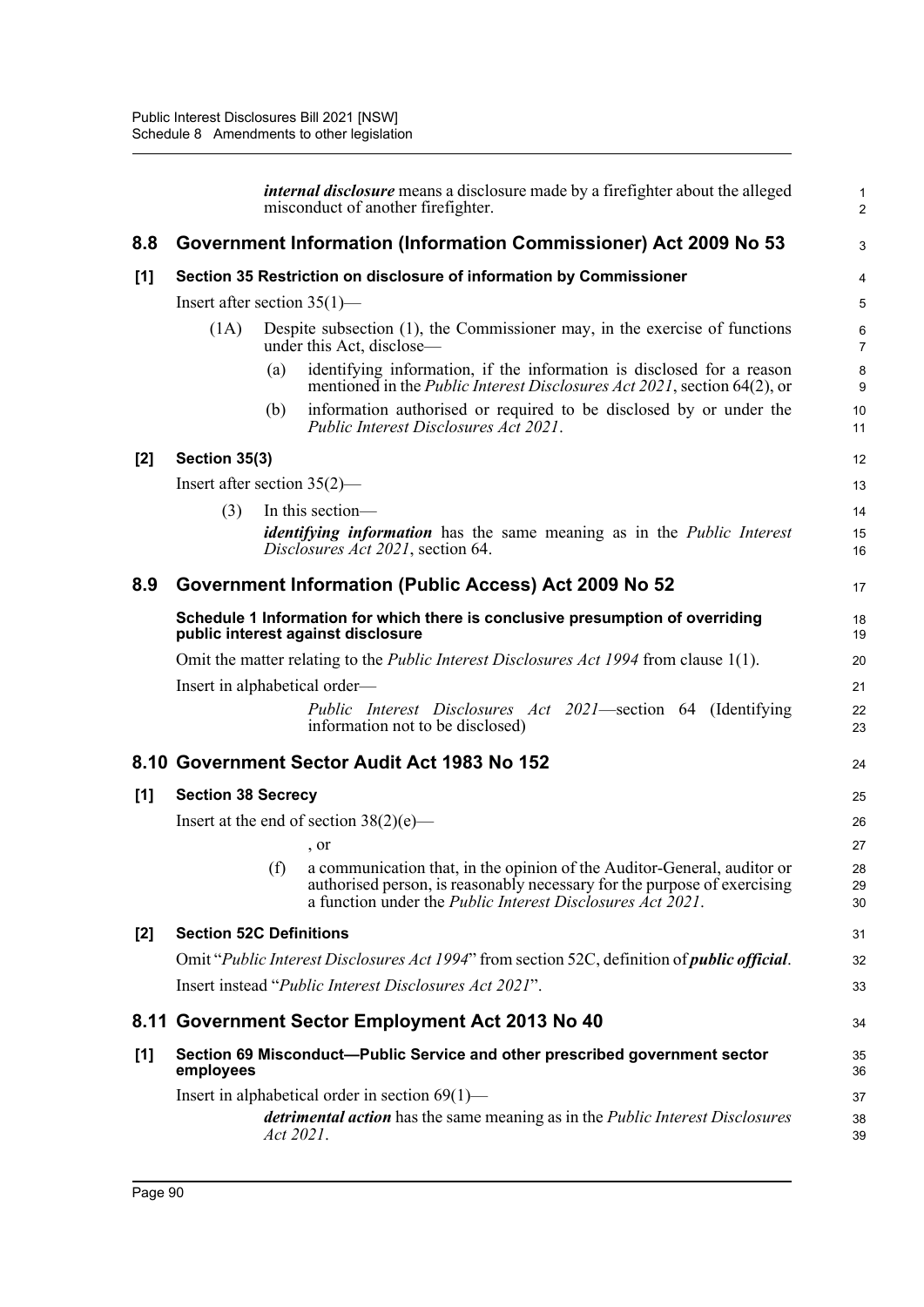|       |                                              |     |              | <i>detrimental action offence</i> has the same meaning as in the <i>Public Interest</i><br>Disclosures Act 2021.                                                                                                                                                                                                      | $\mathbf{1}$<br>2            |  |  |
|-------|----------------------------------------------|-----|--------------|-----------------------------------------------------------------------------------------------------------------------------------------------------------------------------------------------------------------------------------------------------------------------------------------------------------------------|------------------------------|--|--|
| $[2]$ | Section 69(1), definition of "misconduct"    |     |              |                                                                                                                                                                                                                                                                                                                       |                              |  |  |
|       | Omit paragraphs (b) and (c). Insert instead— |     |              |                                                                                                                                                                                                                                                                                                                       |                              |  |  |
|       |                                              | (b) |              | taking action that constitutes a detrimental action offence,                                                                                                                                                                                                                                                          | 5                            |  |  |
|       |                                              | (c) | where—       | taking detrimental action against another person in circumstances                                                                                                                                                                                                                                                     | 6<br>$\overline{7}$          |  |  |
|       |                                              |     | (i)          | the person taking the detrimental action suspects, believes or is<br>aware, when taking the action, that any person has made, may<br>have made, may make or proposes to make a disclosure about<br>alleged misconduct by an employee of a government sector<br>agency, and                                            | 8<br>$9\,$<br>10<br>11<br>12 |  |  |
|       |                                              |     | (ii)         | the suspicion, belief or awareness, whether correct or incorrect,<br>is a contributing factor to the taking of the detrimental action,                                                                                                                                                                                | 13<br>14                     |  |  |
| $[3]$ | Section 83A, heading                         |     |              |                                                                                                                                                                                                                                                                                                                       | 15                           |  |  |
|       | interest disclosure".                        |     |              | Omit "senior executives whose employment has been terminated for making public                                                                                                                                                                                                                                        | 16<br>17                     |  |  |
|       |                                              |     |              | Insert instead "certain senior executives whose employment has been terminated".                                                                                                                                                                                                                                      | 18                           |  |  |
| [4]   | Section 83A(2)(a)                            |     |              |                                                                                                                                                                                                                                                                                                                       | 19                           |  |  |
|       | Omit the paragraph. Insert instead—          |     |              |                                                                                                                                                                                                                                                                                                                       | 20                           |  |  |
|       |                                              | (a) | $2021$ , and | the termination of the person's employment constituted a detrimental<br>action offence within the meaning of the <i>Public Interest Disclosures Act</i>                                                                                                                                                               | 21<br>22<br>23               |  |  |
| [5]   | Section 83A(9)                               |     |              |                                                                                                                                                                                                                                                                                                                       | 24                           |  |  |
|       |                                              |     |              | Omit the definition of <i>public interest disclosure</i> .                                                                                                                                                                                                                                                            | 25                           |  |  |
|       | 2018 No 70                                   |     |              | 8.12 Government Sector Finance Legislation (Repeal and Amendment) Act                                                                                                                                                                                                                                                 | 26<br>27                     |  |  |
|       |                                              |     |              | Schedule 4 Other amendments to legislation                                                                                                                                                                                                                                                                            | 28                           |  |  |
|       | Omit Schedule 4.89.                          |     |              |                                                                                                                                                                                                                                                                                                                       | 29                           |  |  |
|       |                                              |     |              | 8.13 Health Records and Information Privacy Act 2002 No 71                                                                                                                                                                                                                                                            | 30                           |  |  |
| [1]   |                                              |     |              | Section 5 Definition of "personal information"                                                                                                                                                                                                                                                                        | 31                           |  |  |
|       |                                              |     |              | Omit section $5(3)(h)$ . Insert instead—                                                                                                                                                                                                                                                                              | 32                           |  |  |
|       |                                              | (h) |              | information about an individual that is contained in a public interest<br>disclosure within the meaning of the <i>Public Interest Disclosures Act</i><br>2021, or that has been collected while dealing with a voluntary public<br>interest disclosure in accordance with that Act, Part 5, Division $\overline{2}$ , | 33<br>34<br>35<br>36         |  |  |
| [2]   |                                              |     |              | Section 68 Corrupt disclosure or use of health information by public sector officials                                                                                                                                                                                                                                 | 37                           |  |  |
|       | Omit section 68(3). Insert instead—          |     |              |                                                                                                                                                                                                                                                                                                                       | 38                           |  |  |
|       | (3)                                          |     |              | Subsection (1) does not prohibit a public sector official from disclosing health<br>information if the disclosure is—                                                                                                                                                                                                 | 39<br>40                     |  |  |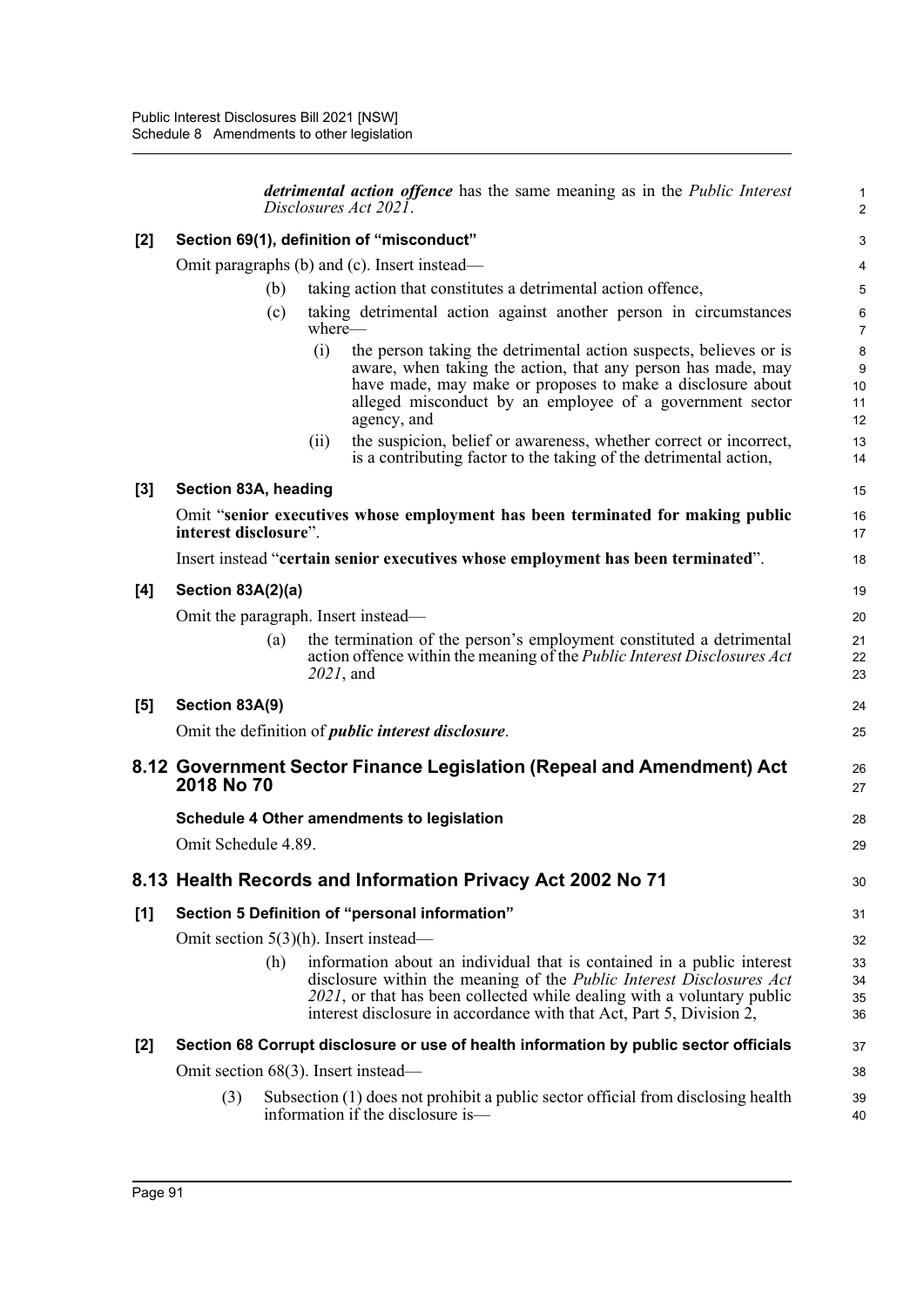|       |                                                                                                                 | (a)               | a public interest disclosure within the meaning of the <i>Public Interest</i><br>Disclosures Act 2021, or                                                                                                                                               | 1<br>$\overline{\mathbf{c}}$ |  |  |  |  |
|-------|-----------------------------------------------------------------------------------------------------------------|-------------------|---------------------------------------------------------------------------------------------------------------------------------------------------------------------------------------------------------------------------------------------------------|------------------------------|--|--|--|--|
|       |                                                                                                                 | (b)               | made for the purpose of exercising a function under that Act.                                                                                                                                                                                           | 3                            |  |  |  |  |
|       |                                                                                                                 |                   | 8.14 Industrial Relations Act 1996 No 17                                                                                                                                                                                                                | 4                            |  |  |  |  |
|       | <b>Section 98 Right of appeal</b>                                                                               |                   |                                                                                                                                                                                                                                                         | 5                            |  |  |  |  |
|       |                                                                                                                 |                   | Omit section 98(2). Insert instead—                                                                                                                                                                                                                     | 6                            |  |  |  |  |
|       | (2)                                                                                                             |                   | An appeal may be made on the ground the decision appealed against<br>constituted a detrimental action offence within the meaning of the <i>Public</i><br>Interest Disclosures Act 2021.                                                                 | 7<br>8<br>9                  |  |  |  |  |
|       |                                                                                                                 |                   | 8.15 Local Government Act 1993 No 30                                                                                                                                                                                                                    | 10                           |  |  |  |  |
| [1]   | <b>Section 425 Secrecy</b>                                                                                      |                   |                                                                                                                                                                                                                                                         | 11                           |  |  |  |  |
|       |                                                                                                                 |                   | Insert at the end of section $425(2)(e)$ —                                                                                                                                                                                                              | 12                           |  |  |  |  |
|       |                                                                                                                 |                   | , or                                                                                                                                                                                                                                                    | 13                           |  |  |  |  |
|       |                                                                                                                 | (f)               | a communication that, in the opinion of the Auditor-General or person<br>exercising the functions of the Auditor-General, is reasonably necessary<br>for the purpose of exercising a function under the <i>Public Interest</i><br>Disclosures Act 2021. | 14<br>15<br>16<br>17         |  |  |  |  |
| $[2]$ |                                                                                                                 |                   | Section 429A Complaints about councils, councillors, delegates and staff                                                                                                                                                                                | 18                           |  |  |  |  |
|       |                                                                                                                 |                   | Omit "Public Interest Disclosures Act 1994" from section 429A(1).                                                                                                                                                                                       | 19                           |  |  |  |  |
|       |                                                                                                                 |                   | Insert instead "Public Interest Disclosures Act 2021".                                                                                                                                                                                                  | 20                           |  |  |  |  |
|       |                                                                                                                 |                   | 8.16 Major Events Act 2009 No 73                                                                                                                                                                                                                        | 21                           |  |  |  |  |
|       |                                                                                                                 |                   | Section 6 Designation of responsible authority                                                                                                                                                                                                          | 22                           |  |  |  |  |
|       |                                                                                                                 |                   | Omit " <i>Public Interest Disclosures Act 1994</i> " from section 6(b).                                                                                                                                                                                 | 23                           |  |  |  |  |
|       |                                                                                                                 |                   | Insert instead " <i>Public Interest Disclosures Act 2021</i> ".                                                                                                                                                                                         | 24                           |  |  |  |  |
|       |                                                                                                                 |                   | 8.17 Members of Parliament Staff Act 2013 No 41                                                                                                                                                                                                         | 25                           |  |  |  |  |
| [1]   | misconduct                                                                                                      |                   | Section 20A Termination by relevant Presiding Officer of employment for                                                                                                                                                                                 | 26<br>27                     |  |  |  |  |
|       | Insert in alphabetical order in section 20A(10)-                                                                |                   |                                                                                                                                                                                                                                                         |                              |  |  |  |  |
|       | <i>detrimental action</i> has the same meaning as in the <i>Public Interest Disclosures</i><br><i>Act 2021.</i> |                   |                                                                                                                                                                                                                                                         |                              |  |  |  |  |
|       |                                                                                                                 |                   | <i>detrimental action offence</i> has the same meaning as in the <i>Public Interest</i><br>Disclosures Act 2021.                                                                                                                                        | 31<br>32                     |  |  |  |  |
| [2]   |                                                                                                                 |                   | Section 20A(10), definition of "misconduct"                                                                                                                                                                                                             | 33                           |  |  |  |  |
|       |                                                                                                                 |                   | Omit paragraphs (a) and (b). Insert instead-                                                                                                                                                                                                            | 34                           |  |  |  |  |
|       |                                                                                                                 | $\left( a\right)$ | taking action that constitutes a detrimental action offence,                                                                                                                                                                                            | 35                           |  |  |  |  |
|       |                                                                                                                 | (b)               | taking detrimental action against another person in circumstances<br>where—                                                                                                                                                                             | 36<br>37                     |  |  |  |  |
|       |                                                                                                                 |                   | (i)<br>the person taking the detrimental action suspects, believes or is<br>aware, when taking the action, that any person has made, may                                                                                                                | 38<br>39                     |  |  |  |  |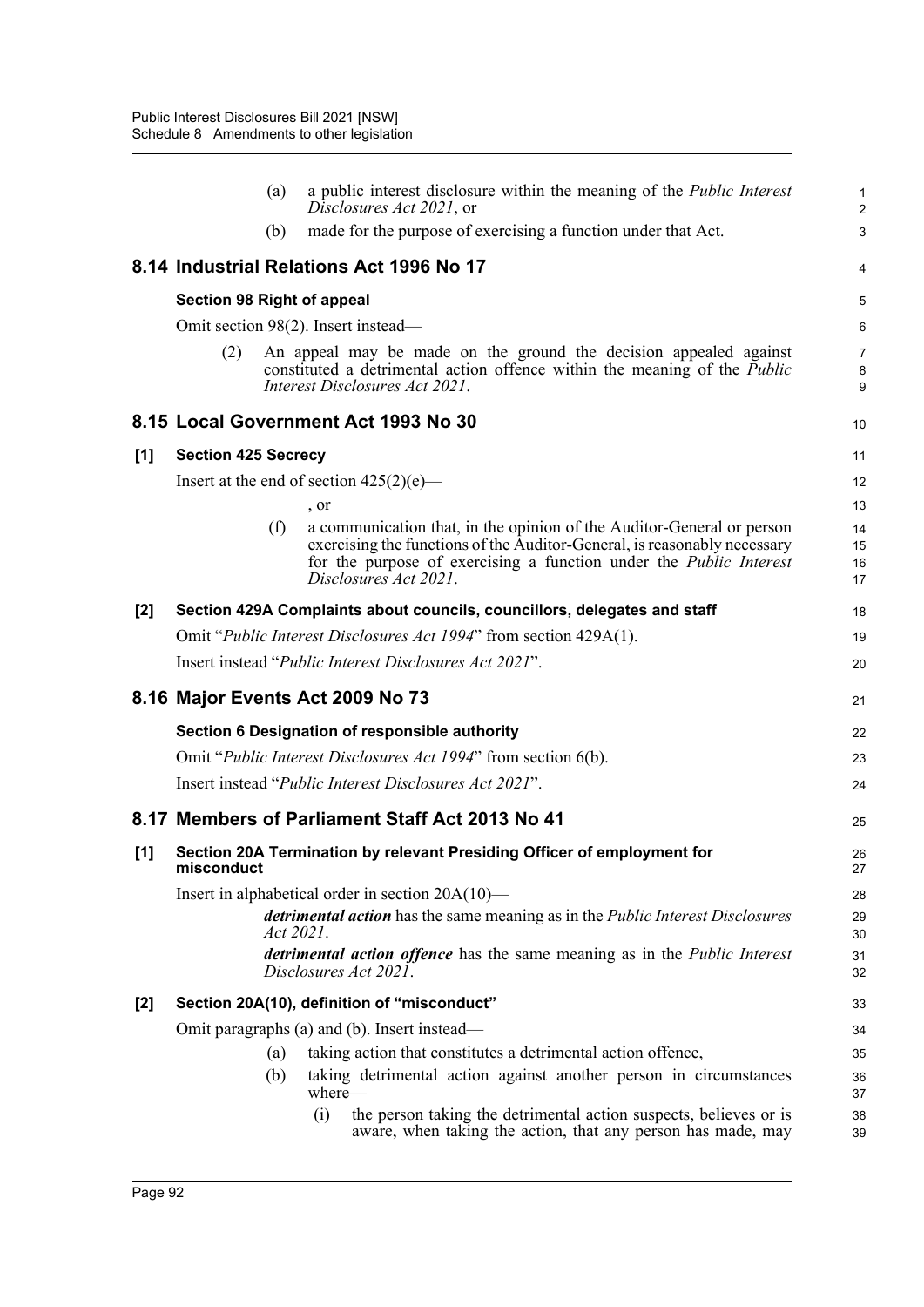|       |                                                                                                                 |     | (i)                                                                                                                                 | have made, may make or proposes to make a disclosure about<br>alleged misconduct by a staff member, and<br>the suspicion, belief or awareness, whether correct or incorrect,<br>is a contributing factor in the taking of the detrimental action,                                                       | $\mathbf{1}$<br>$\overline{2}$<br>$\mathbf{3}$<br>$\overline{\mathbf{4}}$ |
|-------|-----------------------------------------------------------------------------------------------------------------|-----|-------------------------------------------------------------------------------------------------------------------------------------|---------------------------------------------------------------------------------------------------------------------------------------------------------------------------------------------------------------------------------------------------------------------------------------------------------|---------------------------------------------------------------------------|
|       | 8.18 National Redress Scheme for Institutional Child Sexual Abuse<br>(Commonwealth Powers) Regulation 2018      |     |                                                                                                                                     |                                                                                                                                                                                                                                                                                                         | 5<br>6                                                                    |
|       | <b>Clause 4 Restriction on information sharing</b>                                                              |     |                                                                                                                                     |                                                                                                                                                                                                                                                                                                         | 7                                                                         |
|       | Omit clause $4(p)$ . Insert instead—                                                                            |     |                                                                                                                                     |                                                                                                                                                                                                                                                                                                         | 8                                                                         |
|       |                                                                                                                 | (p) |                                                                                                                                     | the <i>Public Interest Disclosures Act 2021</i> , section 64,                                                                                                                                                                                                                                           | 9                                                                         |
|       |                                                                                                                 |     |                                                                                                                                     | 8.19 Privacy and Personal Information Protection Act 1998 No 133                                                                                                                                                                                                                                        | 10                                                                        |
| [1]   | Section 4 Definition of "personal information"                                                                  |     |                                                                                                                                     |                                                                                                                                                                                                                                                                                                         | 11                                                                        |
|       | Omit section $4(3)(e)$ . Insert instead—                                                                        |     |                                                                                                                                     |                                                                                                                                                                                                                                                                                                         | 12                                                                        |
|       |                                                                                                                 | (e) |                                                                                                                                     | information about an individual that is contained in a public interest<br>disclosure within the meaning of the <i>Public Interest Disclosures Act</i><br>2021, or that has been collected while dealing with a voluntary public<br>interest disclosure in accordance with that Act, Part 5, Division 2, | 13<br>14<br>15<br>16                                                      |
| $[2]$ | Section 62 Corrupt disclosure and use of personal information by public sector<br>officials                     |     |                                                                                                                                     |                                                                                                                                                                                                                                                                                                         | 17<br>18                                                                  |
|       | Omit section 62(3). Insert instead—                                                                             |     |                                                                                                                                     |                                                                                                                                                                                                                                                                                                         | 19                                                                        |
|       | (3)                                                                                                             |     | Subsection (1) does not prohibit a public sector official from disclosing<br>information about another person if the disclosure is— |                                                                                                                                                                                                                                                                                                         |                                                                           |
|       |                                                                                                                 | (a) |                                                                                                                                     | a public interest disclosure within the meaning of the <i>Public Interest</i><br>Disclosures Act 2021, or                                                                                                                                                                                               | 22<br>23                                                                  |
|       |                                                                                                                 | (b) |                                                                                                                                     | made for the purpose of exercising a function under that Act.                                                                                                                                                                                                                                           | 24                                                                        |
|       |                                                                                                                 |     |                                                                                                                                     | 8.20 Teaching Service Act 1980 No 23                                                                                                                                                                                                                                                                    | 25                                                                        |
| [1]   | <b>Section 93C Meaning of "misconduct"</b>                                                                      |     |                                                                                                                                     |                                                                                                                                                                                                                                                                                                         | 26                                                                        |
|       | Omit section $93C(1)(c)$ and (d). Insert instead—                                                               |     |                                                                                                                                     |                                                                                                                                                                                                                                                                                                         | 27                                                                        |
|       |                                                                                                                 | (c) |                                                                                                                                     | taking action that constitutes a detrimental action offence,                                                                                                                                                                                                                                            | 28                                                                        |
|       |                                                                                                                 |     | where—                                                                                                                              | (d) taking detrimental action against another person in circumstances                                                                                                                                                                                                                                   | 29<br>30                                                                  |
|       |                                                                                                                 |     | (i)                                                                                                                                 | the person taking the detrimental action suspects, believes or is<br>aware, when taking the action, that any person has made, may<br>have made, may make or proposes to make an internal disclosure,<br>and                                                                                             | 31<br>32<br>33<br>34                                                      |
|       |                                                                                                                 |     | (ii)                                                                                                                                | the suspicion, belief or awareness, whether correct or incorrect,<br>is a contributing factor to the taking of the detrimental action.                                                                                                                                                                  | 35<br>36                                                                  |
| $[2]$ | Section 93C(3)                                                                                                  |     |                                                                                                                                     |                                                                                                                                                                                                                                                                                                         | 37                                                                        |
|       | Omit the subsection. Insert instead—                                                                            |     |                                                                                                                                     |                                                                                                                                                                                                                                                                                                         | 38                                                                        |
|       | (3)                                                                                                             |     | In this section-                                                                                                                    |                                                                                                                                                                                                                                                                                                         |                                                                           |
|       | <i>detrimental action</i> has the same meaning as in the <i>Public Interest Disclosures</i><br><i>Act 2021.</i> |     |                                                                                                                                     |                                                                                                                                                                                                                                                                                                         | 40<br>41                                                                  |